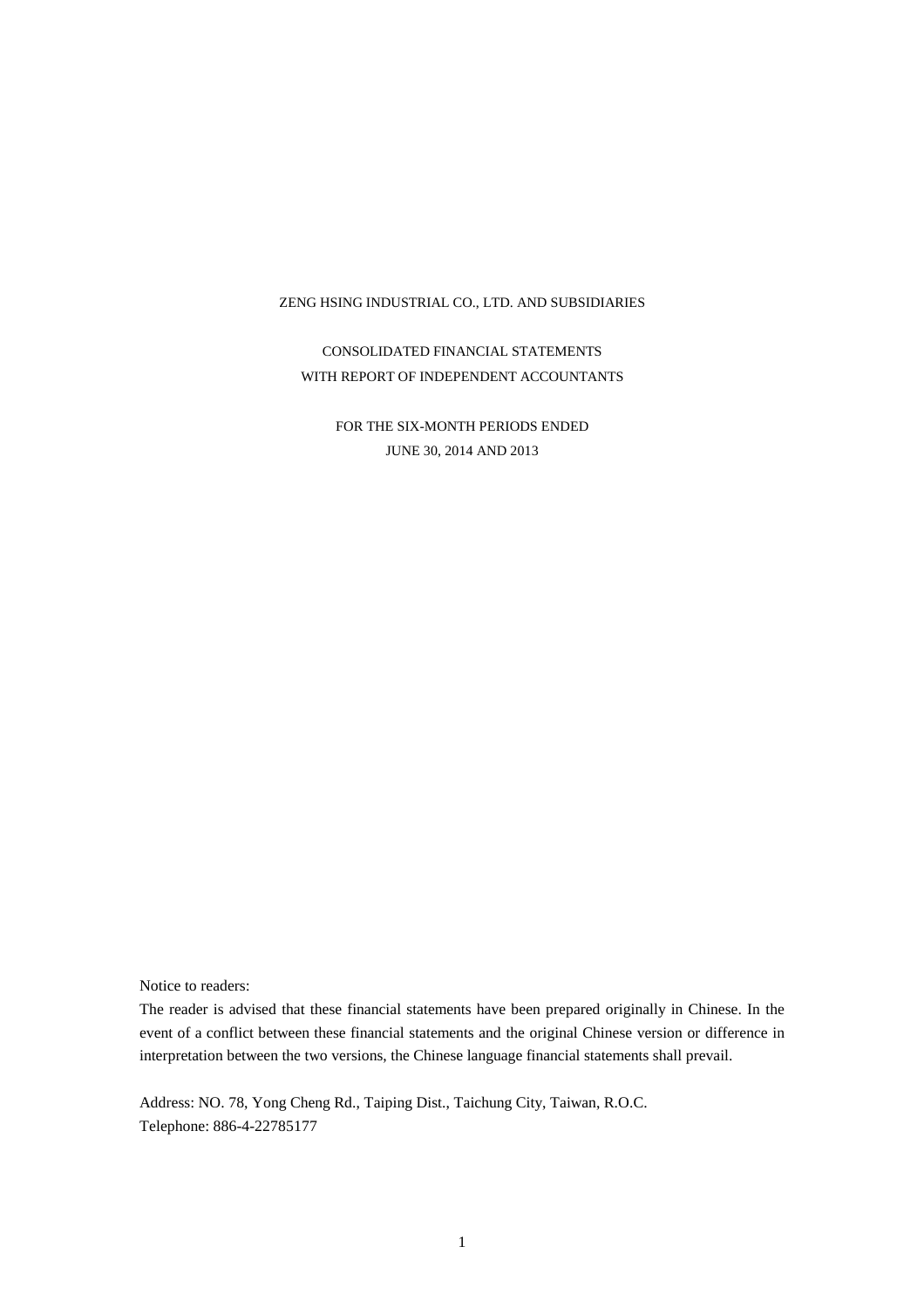#### **REVIEW REPORT OF INDEPENDENT ACCOUNTANTS**

English Translation of a Report Originally Issued in Chinese

## The Board of Directors and Stockholders of ZENG HSING INDUSTRIAL CO., LTD.

We have reviewed the accompanying consolidated balance sheets of Zeng Hsing Industrial Co., Ltd. and subsidiaries (the "Group") as of June 30, 2014 and 2013, and the related consolidated statements of comprehensive income, for the three-month and six-month periods ended June 30, 2014 and 2013, and consolidated statements of changes in equity and consolidated statements of cash flows for the six-month periods ended June 30, 2014 and 2013. These consolidated financial statements are the responsibility of the Company's management. Our responsibility is to issue the review report based on our reviews.

Except for as follows, we conducted our reviews in accordance with the Statements of Auditing Standards No. 36, "Review of Financial Statements" of the Republic of China (R.O.C.). A review is limited primarily to applying analytical procedures to financial data and making inquiries of persons responsible for financial and accounting matters. It is substantially less in scope than an audit conducted in accordance with generally accepted auditing standards, the objective of which is the expression of an opinion regarding the consolidated financial statements taken as a whole. Accordingly, we do not express such an opinion.

Certain investments were accounted for under the equity method based on the financial statements of the investees, which were not reviewed by the independent accountants. The assets balances of the investments were NTD 163,617 thousand and NTD 163,612 thousand, which represented 3.04% and 3.90% of the total consolidated assets as of June 30, 2014, and 2013, respectively. The liabilities balances of the investments were NTD 19,703 thousand and NTD 20,838 thousand, which represented 1.04% and 1.26% of the total consolidated liabilities as of June 30, 2014 and 2013, respectively. The related comprehensive income of the investments amounted to NTD 3,087 thousand, NTD 5,411 thousand, NTD 7,643 thousand and NTD 9,346 thousand, which represented 1.95%, 2.70%, 2.53% and 2.55% of the consolidated comprehensive income for the three-month and six-month periods ended June 30, 2014 and 2013, respectively. The information on Note (13) to consolidated financial statements is not reviewed by the independent accountants.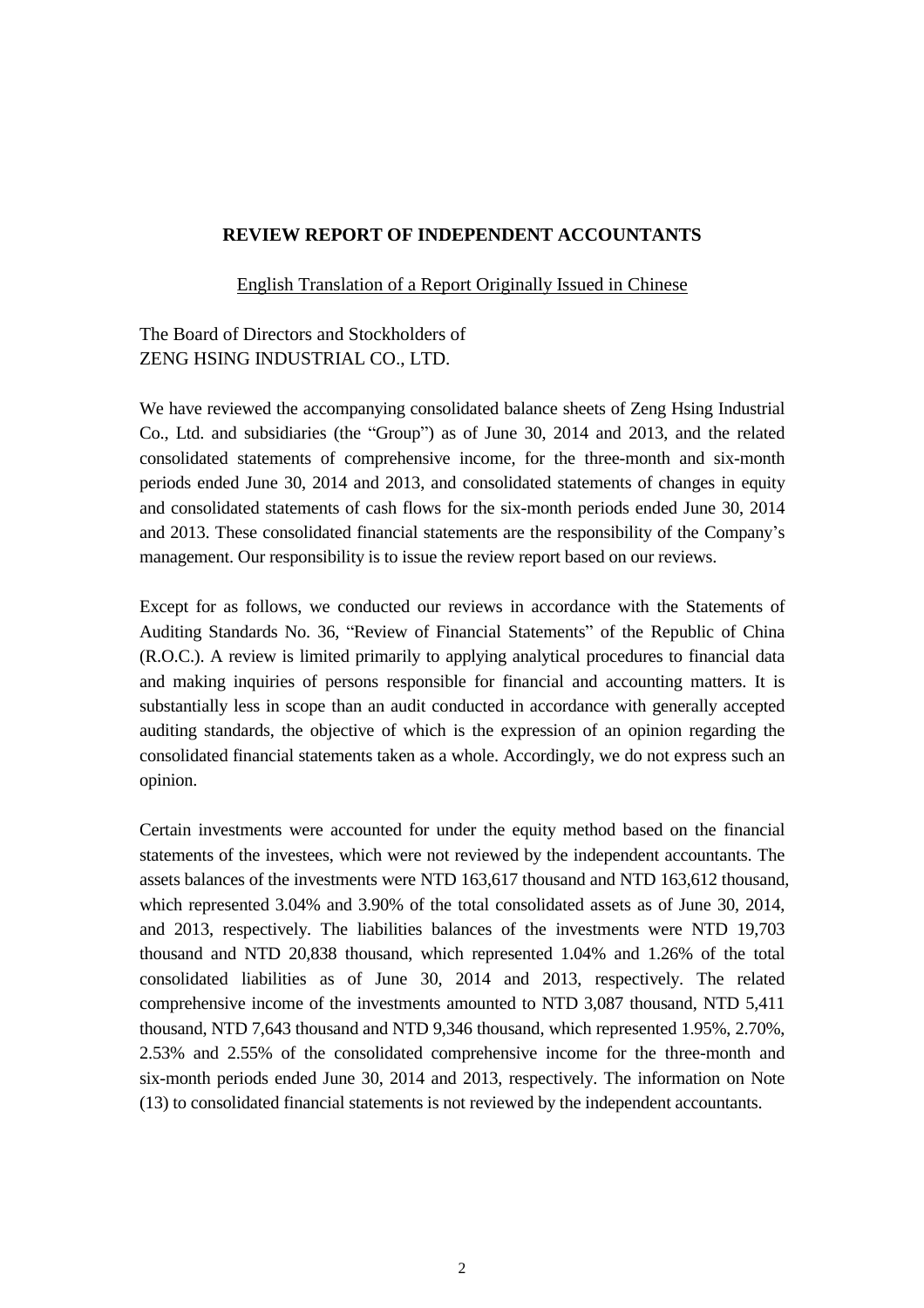Based on our reviews, except for the above mentioned subsidiaries' financial statement which may probably be adjusted if reviewed by other independent accountants, we are not aware of any material modifications or adjustments that should be made to the consolidated financial statements referred to above in order for them to be in conformity with the Regulations Governing the Preparation of Financial Reports by Securities Issuers and International Accounting Standards No. 34, "Interim Financial Reporting" which are recognized by Financial Supervisory Commission.

Ernst & Young CERTIFIED PUBLIC ACCOUNTANTS

Taichung, Taiwan Republic of China

August 8, 2014

#### **Notice to Readers**

The accompanying consolidated financial statements are intended only to present the consolidated financial position, results of operations and cash flows in accordance with accounting principles and practices generally accepted in the Republic of China and not those of any other jurisdictions. The standards, procedures and practices to audit such consolidated financial statements are those generally accepted and applied in the Republic of China.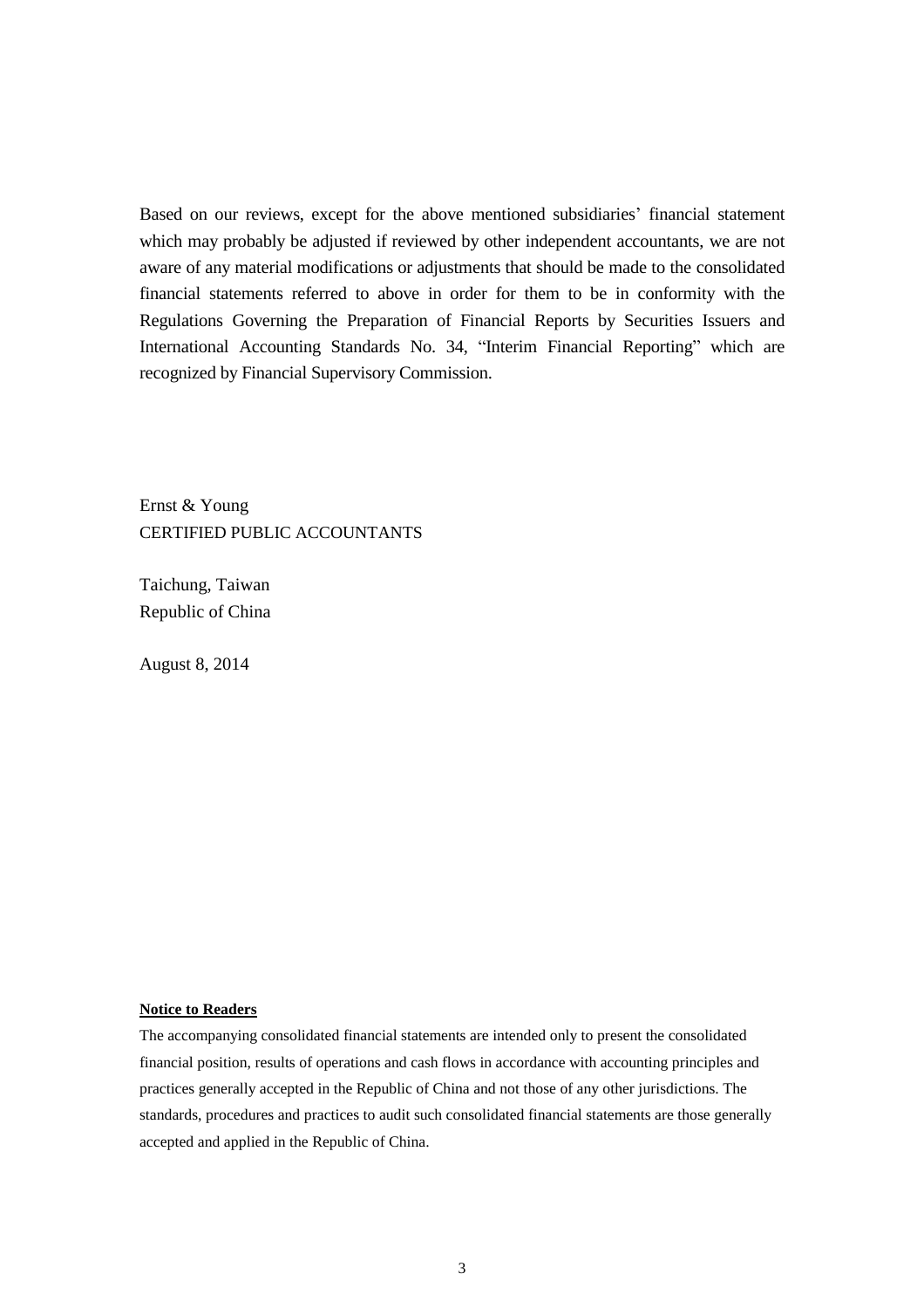### June 30, 2014, December 31, 2013 and June 30, 2013 CONSOLIDATED BALANCE SHEETS ZENG HSING INDUSTRIAL CO., LTD. AND SUBSIDIARIES (Reviewed, Not Audited)

(Expressed in Thousand New Taiwan Dollars)

|                                                                |              | As of         |                   |               |  |  |
|----------------------------------------------------------------|--------------|---------------|-------------------|---------------|--|--|
| Assets                                                         | <b>Notes</b> | June 30, 2014 | December 31, 2013 | June 30, 2013 |  |  |
| <b>Current Assets</b>                                          |              |               |                   |               |  |  |
| Cash and cash equivalents                                      | 4, 6(1)      | \$1,609,786   | \$2,164,306       | \$1,053,815   |  |  |
| Financial assets at fair value through profit or loss, current | 4, 6(2)      | 206,198       | 2,423             | 113,853       |  |  |
| Notes receivable, net                                          | 4, 6(3)      | 490           | 407               | 1,597         |  |  |
| Accounts receivable, net                                       | 4, 6(4)      | 1,201,523     | 1,191,393         | 986,609       |  |  |
| Other receivables                                              |              | 31,449        | 23,118            | 15,244        |  |  |
| Inventories, net                                               | 4, 6. (5)    | 598,775       | 546,499           | 657,347       |  |  |
| Prepayment                                                     |              | 21,296        | 19,851            | 19,137        |  |  |
| Other current assets                                           |              | 98,484        | 44,910            | 56,621        |  |  |
| <b>Total Current Assets</b>                                    |              | 3,768,001     | 3,992,907         | 2,904,223     |  |  |
| Non-current assets                                             |              |               |                   |               |  |  |
| Financial assets measured at cost, noncurrent                  | 4, 6.6       |               | 630               | 630           |  |  |
| Bond investments with no active market, noncurrent             | 8            | 210           | 1,745             | 1,193         |  |  |
| Property, plant and equipment                                  | 4, 6. (7), 8 | 1,369,262     | 1,148,443         | 1,059,855     |  |  |
| Intangible assets                                              | $4, 6.$ (8)  | 21,633        | 19,543            | 24,926        |  |  |
| Deferred tax assets                                            | 4, 6. (20)   | 32,839        | 28,136            | 25,884        |  |  |
| Deposits-out                                                   |              | 3,265         | 3,259             | 3,327         |  |  |
| Other long-term investments                                    |              | 2,628         | 2,628             | 2,628         |  |  |
| Other non-current assets                                       | 4, 6.9       | 188,487       | 173,619           | 175,434       |  |  |
| Total non-current assets                                       |              | 1,618,324     | 1,378,003         | 1,293,877     |  |  |
| Total assets                                                   |              | \$5,386,325   | \$5,370,910       | \$4,198,100   |  |  |

(The accompanying notes are an integral part of the consolidated financial statements)

(continued)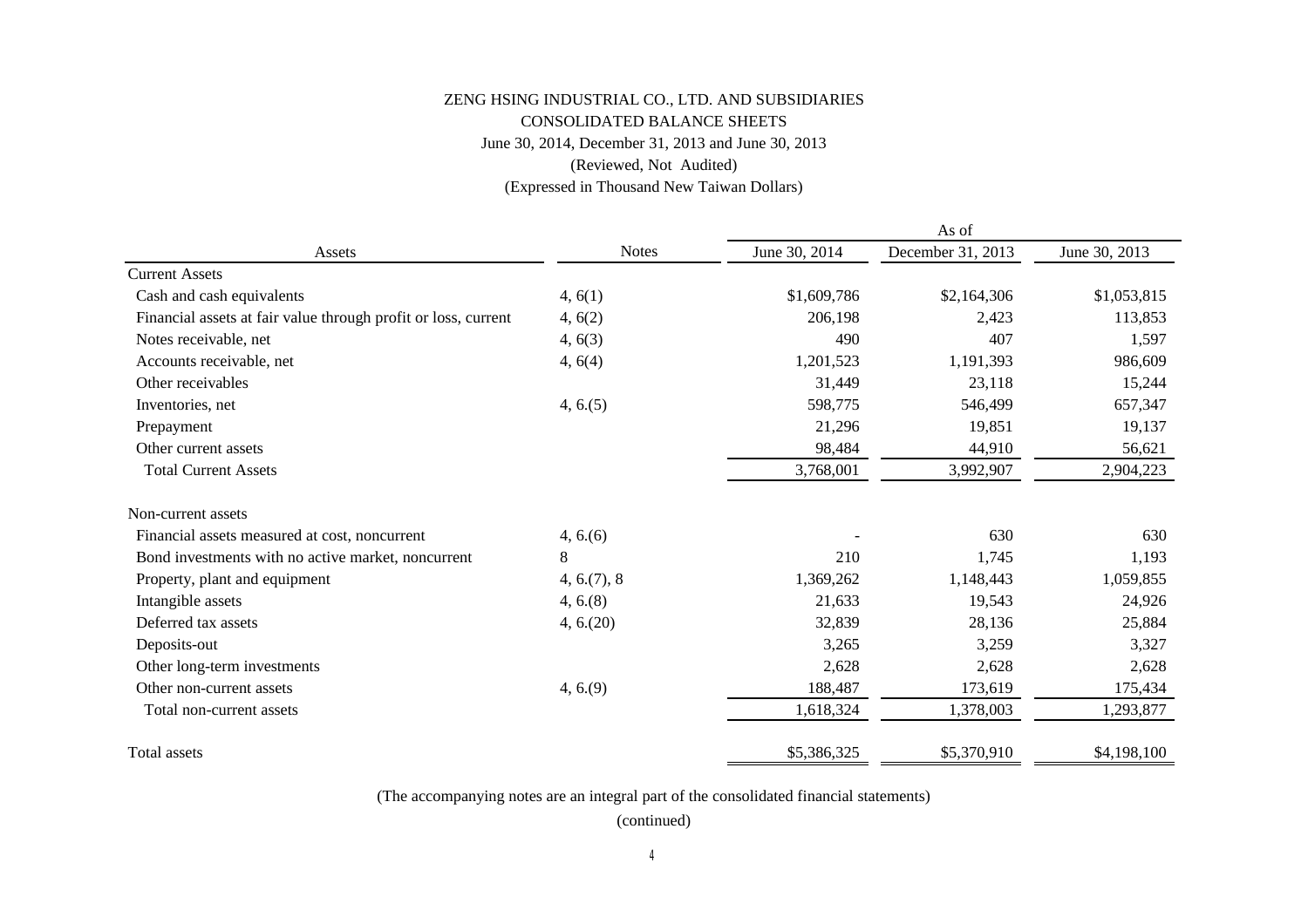#### June 30, 2014, December 31, 2013 and June 30, 2013 CONSOLIDATED BALANCE SHEETS ZENG HSING INDUSTRIAL CO., LTD. AND SUBSIDIARIES (Reviewed, Not Audited)

(Expressed in Thousand New Taiwan Dollars)

|                                                                     |              | As of                   |                   |                        |
|---------------------------------------------------------------------|--------------|-------------------------|-------------------|------------------------|
| Liabilities and Equity                                              | <b>Notes</b> | June 30, 2014           | December 31, 2013 | June 30, 2013          |
| <b>Current liabilities</b>                                          |              |                         |                   |                        |
| Short-term loans                                                    | 4,6(10)      | $\mathsf{\$}$ -         | \$280,000         | $S -$                  |
| Short-term notes and bills payable                                  | 4, 6(11)     |                         | 100,000           |                        |
| Financial liabilities at fair value through profit or loss, current |              | 120                     | 304               | 4,354                  |
| Notes payable                                                       |              | 94.341                  | 93.208            | 97,986                 |
| Accounts payable                                                    |              | 684,670                 | 598,201           | 693,363                |
| Other payables                                                      |              | 768,453                 | 223,963           | 544,937                |
| Current tax liabilities                                             | 4, 6(20)     | 101,177                 | 104,735           | 96,121                 |
| Other current liabilities                                           |              | 32,767                  | 20,672            | 17,312                 |
| Total current liabilities                                           |              | 1,681,528               | 1,421,083         | 1,454,073              |
| Non-current liabilities                                             |              |                         |                   |                        |
| Deferred tax liabilities                                            | 4, 6(20)     | 114,650                 | 106,119           | 89,840                 |
| Accrued pension liabilities                                         | 4, 6(12)     | 90,181                  | 89,670            | 105,467                |
| Deposits-in                                                         |              |                         | 1,947             | 1,958                  |
| Total non-current liabilities                                       |              | 204,831                 | 197,736           | 197,265                |
| <b>Total liabilities</b>                                            |              | 1,886,359               | 1,618,819         | $\overline{1,651,338}$ |
| Equity attributable to the parent company                           | 4, 6(13)     |                         |                   |                        |
| Capital                                                             |              |                         |                   |                        |
| Common stock                                                        |              | 605,526                 | 605,526           | 516,692                |
| Stock dividends to be distributed                                   |              |                         |                   | 25,834                 |
| Total capital                                                       |              | 605,526                 | 605,526           | 542,526                |
| Additional paid-in capital                                          |              |                         |                   |                        |
| Capital Surplus-Additional Paid-In Capital                          |              | 1,308,533               | 1,308,533         | 567,149                |
| Capital Surplus-Donated Assets Received                             |              | 314                     | 314               | 314                    |
| Capital Surplus-Other                                               |              | 78,498                  | 78,498            | 35,028                 |
| Total Additional paid-in capital                                    |              | 1,387,345               | 1,387,345         | 602,491                |
| Retained earnings                                                   |              |                         |                   |                        |
| Legal reserve                                                       |              | 476,588                 | 405,775           | 405,775                |
| Special reserve                                                     |              | 3,475                   | 73,367            | 73,367                 |
| Retained earnings                                                   |              | 1,016,261               | 1,246,398         | 862,510                |
| <b>Total Retained earnings</b>                                      |              | 1.496.324               | 1,725,540         | 1,341,652              |
| Other components of equity                                          |              |                         |                   |                        |
| Exchange differences on translation of foreign operations           |              | (20,615)                | (3, 475)          | 30,583                 |
| Non-controlling interests                                           | 6(14)        | 31,386                  | 37,155            | 29,510                 |
| Total equity                                                        |              | 3,499,966               | 3,752,091         | 2,546,762              |
| Total liabilities and equity                                        |              | $\overline{$5,386,325}$ | \$5,370,910       | \$4,198,100            |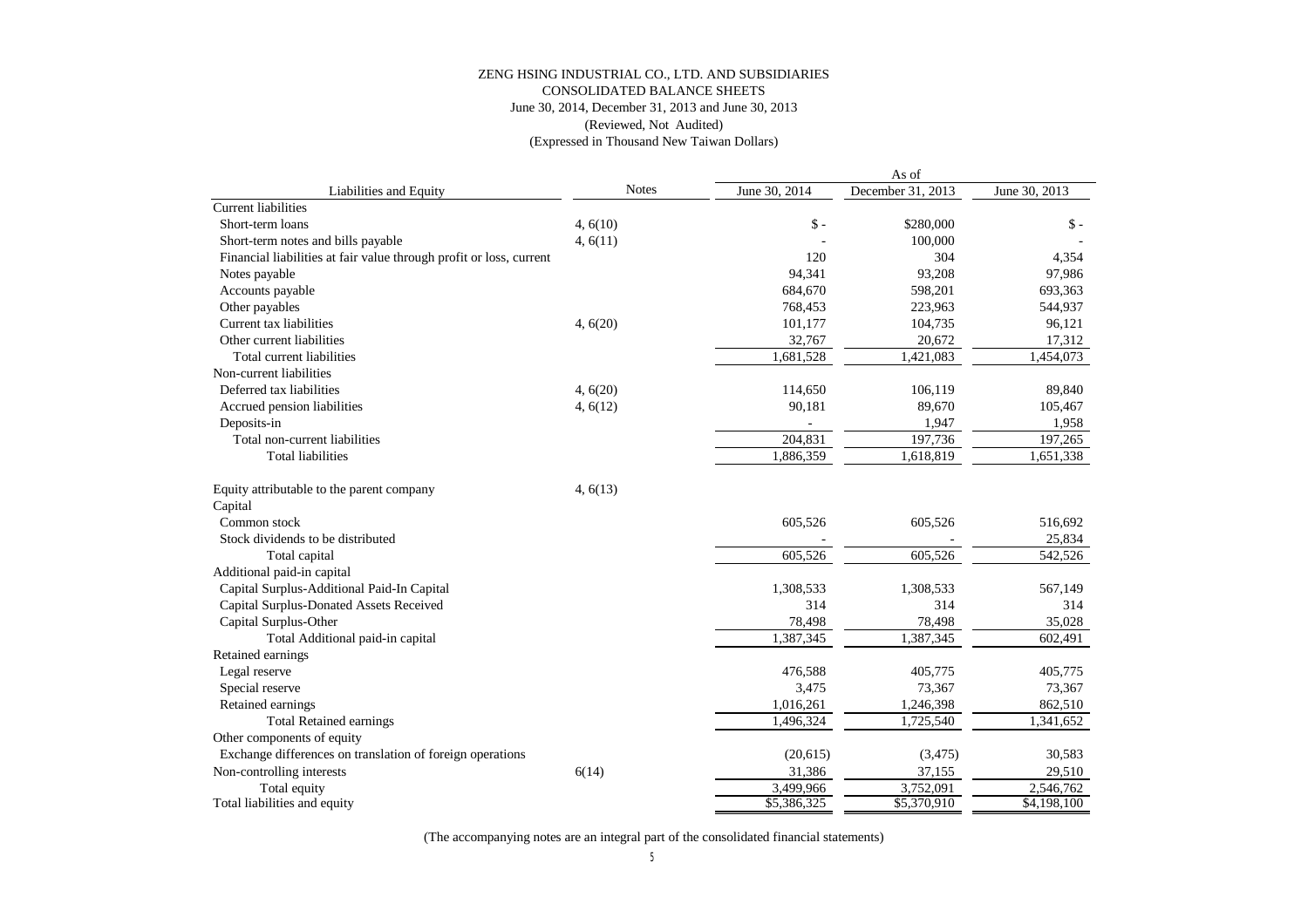#### ZENG HSING INDUSTRIAL CO., LTD. AND SUBSIDIARIES CONSOLIDATED STATEMENTS OF COMPREHENSIVE INCOME For the three-month and six-month periods ended June 30, 2014 and 2013 (Reviewed, Not Audited) (Expressed in Thousands of New Taiwan Dollars, Except for Earnings per Share)

| 2014<br>2013<br>2014<br>2013<br><b>Notes</b><br>6(15)<br>\$1,489,637<br>$$1,31\overline{5,400}$<br>\$2,726,918<br>\$2,433,302<br><b>Cost of Sales</b><br>6(17)<br>(1,121,048)<br>(981, 735)<br>(2,081,102)<br>(1,846,051)<br><b>Gross Profit</b><br>368,589<br>333,665<br>645,816<br>587,251<br>6(17)<br><b>Operating Expenses</b><br>Selling and marketing<br>(31,678)<br>(26,039)<br>(66,760)<br>(60, 400)<br>Management and administrative<br>(71,261)<br>(54, 944)<br>(143, 428)<br>(111, 356)<br>Research and development<br>(28, 118)<br>(22, 933)<br>(55, 432)<br>(45, 625)<br>(131, 057)<br>(103, 916)<br>(265, 620)<br>(217, 381)<br><b>Total Operating Expenses</b><br>237,532<br>229,749<br>369,870<br>Operating Income<br>380,196<br>Non-operating income and expenses<br>6(18)<br>Other revenue<br>10,238<br>20,189<br>17,813<br>5,857<br>Other gain and loss<br>(19,759)<br>9,540<br>15,073<br>35,330<br>Financial costs<br>(9)<br>(146)<br>(283)<br>(9,521)<br>15,388<br>Subtotal<br>35.116<br>52,860<br>228,011<br>245,137<br>415,312<br>422,730<br>Income from continuing operations before income tax<br>Income tax expense<br>6(20)<br>(58, 581)<br>(57, 343)<br>(95, 547)<br>(91, 193)<br>Income from Continuing Operations, Net of Tax<br>169,430<br>187,794<br>331,537<br>319,765<br>6(19)<br>Other comprehensive income<br>Exchange differences on translation of foreign operations<br>(11,992)<br>15,349<br>(19, 393)<br>41,704<br>Income tax related to components of other comprehensive income<br>995<br>2,253<br>(2,610)<br>(7,090)<br>Total other comprehensive income (Loss), net of tax<br>(10,997)<br>12,739<br>(17, 140)<br>34,614<br>\$158,433<br>\$302,625<br>\$200,533<br>\$366,151<br>Total comprehensive income<br>Net income attributable to:<br>\$167,159<br>\$315,758<br>\$328,135<br>Stockholders of the parent<br>\$185,444<br>Non-controlling interests<br>2,271<br>2,350<br>4,007<br>3,402<br>\$169,430<br>\$187,794<br>\$319,765<br>$\overline{$}331,537$<br>Comprehensive income attributable to:<br>Stockholder of the parent<br>\$298,618<br>\$362,749<br>\$156,162<br>\$198,183<br>Non-controlling interests<br>2,271<br>2,350<br>4,007<br>3,402<br>$\overline{$}3158,433$<br>\$200,533<br>\$302,625<br>\$366,151<br>Earnings per share (NTD)<br>6(21)<br>Earnings per share-basic<br>\$2.76<br>\$3.42<br>\$5.21<br>\$6.05<br>\$2.76<br>\$3.42<br>\$5.20<br>\$6.04<br>Earnings per share-diluted |                  | For the three-month periods ended June 30, | For the six-month periods ended June 30, |  |
|-----------------------------------------------------------------------------------------------------------------------------------------------------------------------------------------------------------------------------------------------------------------------------------------------------------------------------------------------------------------------------------------------------------------------------------------------------------------------------------------------------------------------------------------------------------------------------------------------------------------------------------------------------------------------------------------------------------------------------------------------------------------------------------------------------------------------------------------------------------------------------------------------------------------------------------------------------------------------------------------------------------------------------------------------------------------------------------------------------------------------------------------------------------------------------------------------------------------------------------------------------------------------------------------------------------------------------------------------------------------------------------------------------------------------------------------------------------------------------------------------------------------------------------------------------------------------------------------------------------------------------------------------------------------------------------------------------------------------------------------------------------------------------------------------------------------------------------------------------------------------------------------------------------------------------------------------------------------------------------------------------------------------------------------------------------------------------------------------------------------------------------------------------------------------------------------------------------------------------------------------------------------------------------------------------------------------------------------------------------------------------------------------------------------------------------------------------|------------------|--------------------------------------------|------------------------------------------|--|
|                                                                                                                                                                                                                                                                                                                                                                                                                                                                                                                                                                                                                                                                                                                                                                                                                                                                                                                                                                                                                                                                                                                                                                                                                                                                                                                                                                                                                                                                                                                                                                                                                                                                                                                                                                                                                                                                                                                                                                                                                                                                                                                                                                                                                                                                                                                                                                                                                                                     |                  |                                            |                                          |  |
|                                                                                                                                                                                                                                                                                                                                                                                                                                                                                                                                                                                                                                                                                                                                                                                                                                                                                                                                                                                                                                                                                                                                                                                                                                                                                                                                                                                                                                                                                                                                                                                                                                                                                                                                                                                                                                                                                                                                                                                                                                                                                                                                                                                                                                                                                                                                                                                                                                                     | <b>Net Sales</b> |                                            |                                          |  |
|                                                                                                                                                                                                                                                                                                                                                                                                                                                                                                                                                                                                                                                                                                                                                                                                                                                                                                                                                                                                                                                                                                                                                                                                                                                                                                                                                                                                                                                                                                                                                                                                                                                                                                                                                                                                                                                                                                                                                                                                                                                                                                                                                                                                                                                                                                                                                                                                                                                     |                  |                                            |                                          |  |
|                                                                                                                                                                                                                                                                                                                                                                                                                                                                                                                                                                                                                                                                                                                                                                                                                                                                                                                                                                                                                                                                                                                                                                                                                                                                                                                                                                                                                                                                                                                                                                                                                                                                                                                                                                                                                                                                                                                                                                                                                                                                                                                                                                                                                                                                                                                                                                                                                                                     |                  |                                            |                                          |  |
|                                                                                                                                                                                                                                                                                                                                                                                                                                                                                                                                                                                                                                                                                                                                                                                                                                                                                                                                                                                                                                                                                                                                                                                                                                                                                                                                                                                                                                                                                                                                                                                                                                                                                                                                                                                                                                                                                                                                                                                                                                                                                                                                                                                                                                                                                                                                                                                                                                                     |                  |                                            |                                          |  |
|                                                                                                                                                                                                                                                                                                                                                                                                                                                                                                                                                                                                                                                                                                                                                                                                                                                                                                                                                                                                                                                                                                                                                                                                                                                                                                                                                                                                                                                                                                                                                                                                                                                                                                                                                                                                                                                                                                                                                                                                                                                                                                                                                                                                                                                                                                                                                                                                                                                     |                  |                                            |                                          |  |
|                                                                                                                                                                                                                                                                                                                                                                                                                                                                                                                                                                                                                                                                                                                                                                                                                                                                                                                                                                                                                                                                                                                                                                                                                                                                                                                                                                                                                                                                                                                                                                                                                                                                                                                                                                                                                                                                                                                                                                                                                                                                                                                                                                                                                                                                                                                                                                                                                                                     |                  |                                            |                                          |  |
|                                                                                                                                                                                                                                                                                                                                                                                                                                                                                                                                                                                                                                                                                                                                                                                                                                                                                                                                                                                                                                                                                                                                                                                                                                                                                                                                                                                                                                                                                                                                                                                                                                                                                                                                                                                                                                                                                                                                                                                                                                                                                                                                                                                                                                                                                                                                                                                                                                                     |                  |                                            |                                          |  |
|                                                                                                                                                                                                                                                                                                                                                                                                                                                                                                                                                                                                                                                                                                                                                                                                                                                                                                                                                                                                                                                                                                                                                                                                                                                                                                                                                                                                                                                                                                                                                                                                                                                                                                                                                                                                                                                                                                                                                                                                                                                                                                                                                                                                                                                                                                                                                                                                                                                     |                  |                                            |                                          |  |
|                                                                                                                                                                                                                                                                                                                                                                                                                                                                                                                                                                                                                                                                                                                                                                                                                                                                                                                                                                                                                                                                                                                                                                                                                                                                                                                                                                                                                                                                                                                                                                                                                                                                                                                                                                                                                                                                                                                                                                                                                                                                                                                                                                                                                                                                                                                                                                                                                                                     |                  |                                            |                                          |  |
|                                                                                                                                                                                                                                                                                                                                                                                                                                                                                                                                                                                                                                                                                                                                                                                                                                                                                                                                                                                                                                                                                                                                                                                                                                                                                                                                                                                                                                                                                                                                                                                                                                                                                                                                                                                                                                                                                                                                                                                                                                                                                                                                                                                                                                                                                                                                                                                                                                                     |                  |                                            |                                          |  |
|                                                                                                                                                                                                                                                                                                                                                                                                                                                                                                                                                                                                                                                                                                                                                                                                                                                                                                                                                                                                                                                                                                                                                                                                                                                                                                                                                                                                                                                                                                                                                                                                                                                                                                                                                                                                                                                                                                                                                                                                                                                                                                                                                                                                                                                                                                                                                                                                                                                     |                  |                                            |                                          |  |
|                                                                                                                                                                                                                                                                                                                                                                                                                                                                                                                                                                                                                                                                                                                                                                                                                                                                                                                                                                                                                                                                                                                                                                                                                                                                                                                                                                                                                                                                                                                                                                                                                                                                                                                                                                                                                                                                                                                                                                                                                                                                                                                                                                                                                                                                                                                                                                                                                                                     |                  |                                            |                                          |  |
|                                                                                                                                                                                                                                                                                                                                                                                                                                                                                                                                                                                                                                                                                                                                                                                                                                                                                                                                                                                                                                                                                                                                                                                                                                                                                                                                                                                                                                                                                                                                                                                                                                                                                                                                                                                                                                                                                                                                                                                                                                                                                                                                                                                                                                                                                                                                                                                                                                                     |                  |                                            |                                          |  |
|                                                                                                                                                                                                                                                                                                                                                                                                                                                                                                                                                                                                                                                                                                                                                                                                                                                                                                                                                                                                                                                                                                                                                                                                                                                                                                                                                                                                                                                                                                                                                                                                                                                                                                                                                                                                                                                                                                                                                                                                                                                                                                                                                                                                                                                                                                                                                                                                                                                     |                  |                                            |                                          |  |
|                                                                                                                                                                                                                                                                                                                                                                                                                                                                                                                                                                                                                                                                                                                                                                                                                                                                                                                                                                                                                                                                                                                                                                                                                                                                                                                                                                                                                                                                                                                                                                                                                                                                                                                                                                                                                                                                                                                                                                                                                                                                                                                                                                                                                                                                                                                                                                                                                                                     |                  |                                            |                                          |  |
|                                                                                                                                                                                                                                                                                                                                                                                                                                                                                                                                                                                                                                                                                                                                                                                                                                                                                                                                                                                                                                                                                                                                                                                                                                                                                                                                                                                                                                                                                                                                                                                                                                                                                                                                                                                                                                                                                                                                                                                                                                                                                                                                                                                                                                                                                                                                                                                                                                                     |                  |                                            |                                          |  |
|                                                                                                                                                                                                                                                                                                                                                                                                                                                                                                                                                                                                                                                                                                                                                                                                                                                                                                                                                                                                                                                                                                                                                                                                                                                                                                                                                                                                                                                                                                                                                                                                                                                                                                                                                                                                                                                                                                                                                                                                                                                                                                                                                                                                                                                                                                                                                                                                                                                     |                  |                                            |                                          |  |
|                                                                                                                                                                                                                                                                                                                                                                                                                                                                                                                                                                                                                                                                                                                                                                                                                                                                                                                                                                                                                                                                                                                                                                                                                                                                                                                                                                                                                                                                                                                                                                                                                                                                                                                                                                                                                                                                                                                                                                                                                                                                                                                                                                                                                                                                                                                                                                                                                                                     |                  |                                            |                                          |  |
|                                                                                                                                                                                                                                                                                                                                                                                                                                                                                                                                                                                                                                                                                                                                                                                                                                                                                                                                                                                                                                                                                                                                                                                                                                                                                                                                                                                                                                                                                                                                                                                                                                                                                                                                                                                                                                                                                                                                                                                                                                                                                                                                                                                                                                                                                                                                                                                                                                                     |                  |                                            |                                          |  |
|                                                                                                                                                                                                                                                                                                                                                                                                                                                                                                                                                                                                                                                                                                                                                                                                                                                                                                                                                                                                                                                                                                                                                                                                                                                                                                                                                                                                                                                                                                                                                                                                                                                                                                                                                                                                                                                                                                                                                                                                                                                                                                                                                                                                                                                                                                                                                                                                                                                     |                  |                                            |                                          |  |
|                                                                                                                                                                                                                                                                                                                                                                                                                                                                                                                                                                                                                                                                                                                                                                                                                                                                                                                                                                                                                                                                                                                                                                                                                                                                                                                                                                                                                                                                                                                                                                                                                                                                                                                                                                                                                                                                                                                                                                                                                                                                                                                                                                                                                                                                                                                                                                                                                                                     |                  |                                            |                                          |  |
|                                                                                                                                                                                                                                                                                                                                                                                                                                                                                                                                                                                                                                                                                                                                                                                                                                                                                                                                                                                                                                                                                                                                                                                                                                                                                                                                                                                                                                                                                                                                                                                                                                                                                                                                                                                                                                                                                                                                                                                                                                                                                                                                                                                                                                                                                                                                                                                                                                                     |                  |                                            |                                          |  |
|                                                                                                                                                                                                                                                                                                                                                                                                                                                                                                                                                                                                                                                                                                                                                                                                                                                                                                                                                                                                                                                                                                                                                                                                                                                                                                                                                                                                                                                                                                                                                                                                                                                                                                                                                                                                                                                                                                                                                                                                                                                                                                                                                                                                                                                                                                                                                                                                                                                     |                  |                                            |                                          |  |
|                                                                                                                                                                                                                                                                                                                                                                                                                                                                                                                                                                                                                                                                                                                                                                                                                                                                                                                                                                                                                                                                                                                                                                                                                                                                                                                                                                                                                                                                                                                                                                                                                                                                                                                                                                                                                                                                                                                                                                                                                                                                                                                                                                                                                                                                                                                                                                                                                                                     |                  |                                            |                                          |  |
|                                                                                                                                                                                                                                                                                                                                                                                                                                                                                                                                                                                                                                                                                                                                                                                                                                                                                                                                                                                                                                                                                                                                                                                                                                                                                                                                                                                                                                                                                                                                                                                                                                                                                                                                                                                                                                                                                                                                                                                                                                                                                                                                                                                                                                                                                                                                                                                                                                                     |                  |                                            |                                          |  |
|                                                                                                                                                                                                                                                                                                                                                                                                                                                                                                                                                                                                                                                                                                                                                                                                                                                                                                                                                                                                                                                                                                                                                                                                                                                                                                                                                                                                                                                                                                                                                                                                                                                                                                                                                                                                                                                                                                                                                                                                                                                                                                                                                                                                                                                                                                                                                                                                                                                     |                  |                                            |                                          |  |
|                                                                                                                                                                                                                                                                                                                                                                                                                                                                                                                                                                                                                                                                                                                                                                                                                                                                                                                                                                                                                                                                                                                                                                                                                                                                                                                                                                                                                                                                                                                                                                                                                                                                                                                                                                                                                                                                                                                                                                                                                                                                                                                                                                                                                                                                                                                                                                                                                                                     |                  |                                            |                                          |  |
|                                                                                                                                                                                                                                                                                                                                                                                                                                                                                                                                                                                                                                                                                                                                                                                                                                                                                                                                                                                                                                                                                                                                                                                                                                                                                                                                                                                                                                                                                                                                                                                                                                                                                                                                                                                                                                                                                                                                                                                                                                                                                                                                                                                                                                                                                                                                                                                                                                                     |                  |                                            |                                          |  |
|                                                                                                                                                                                                                                                                                                                                                                                                                                                                                                                                                                                                                                                                                                                                                                                                                                                                                                                                                                                                                                                                                                                                                                                                                                                                                                                                                                                                                                                                                                                                                                                                                                                                                                                                                                                                                                                                                                                                                                                                                                                                                                                                                                                                                                                                                                                                                                                                                                                     |                  |                                            |                                          |  |
|                                                                                                                                                                                                                                                                                                                                                                                                                                                                                                                                                                                                                                                                                                                                                                                                                                                                                                                                                                                                                                                                                                                                                                                                                                                                                                                                                                                                                                                                                                                                                                                                                                                                                                                                                                                                                                                                                                                                                                                                                                                                                                                                                                                                                                                                                                                                                                                                                                                     |                  |                                            |                                          |  |
|                                                                                                                                                                                                                                                                                                                                                                                                                                                                                                                                                                                                                                                                                                                                                                                                                                                                                                                                                                                                                                                                                                                                                                                                                                                                                                                                                                                                                                                                                                                                                                                                                                                                                                                                                                                                                                                                                                                                                                                                                                                                                                                                                                                                                                                                                                                                                                                                                                                     |                  |                                            |                                          |  |
|                                                                                                                                                                                                                                                                                                                                                                                                                                                                                                                                                                                                                                                                                                                                                                                                                                                                                                                                                                                                                                                                                                                                                                                                                                                                                                                                                                                                                                                                                                                                                                                                                                                                                                                                                                                                                                                                                                                                                                                                                                                                                                                                                                                                                                                                                                                                                                                                                                                     |                  |                                            |                                          |  |
|                                                                                                                                                                                                                                                                                                                                                                                                                                                                                                                                                                                                                                                                                                                                                                                                                                                                                                                                                                                                                                                                                                                                                                                                                                                                                                                                                                                                                                                                                                                                                                                                                                                                                                                                                                                                                                                                                                                                                                                                                                                                                                                                                                                                                                                                                                                                                                                                                                                     |                  |                                            |                                          |  |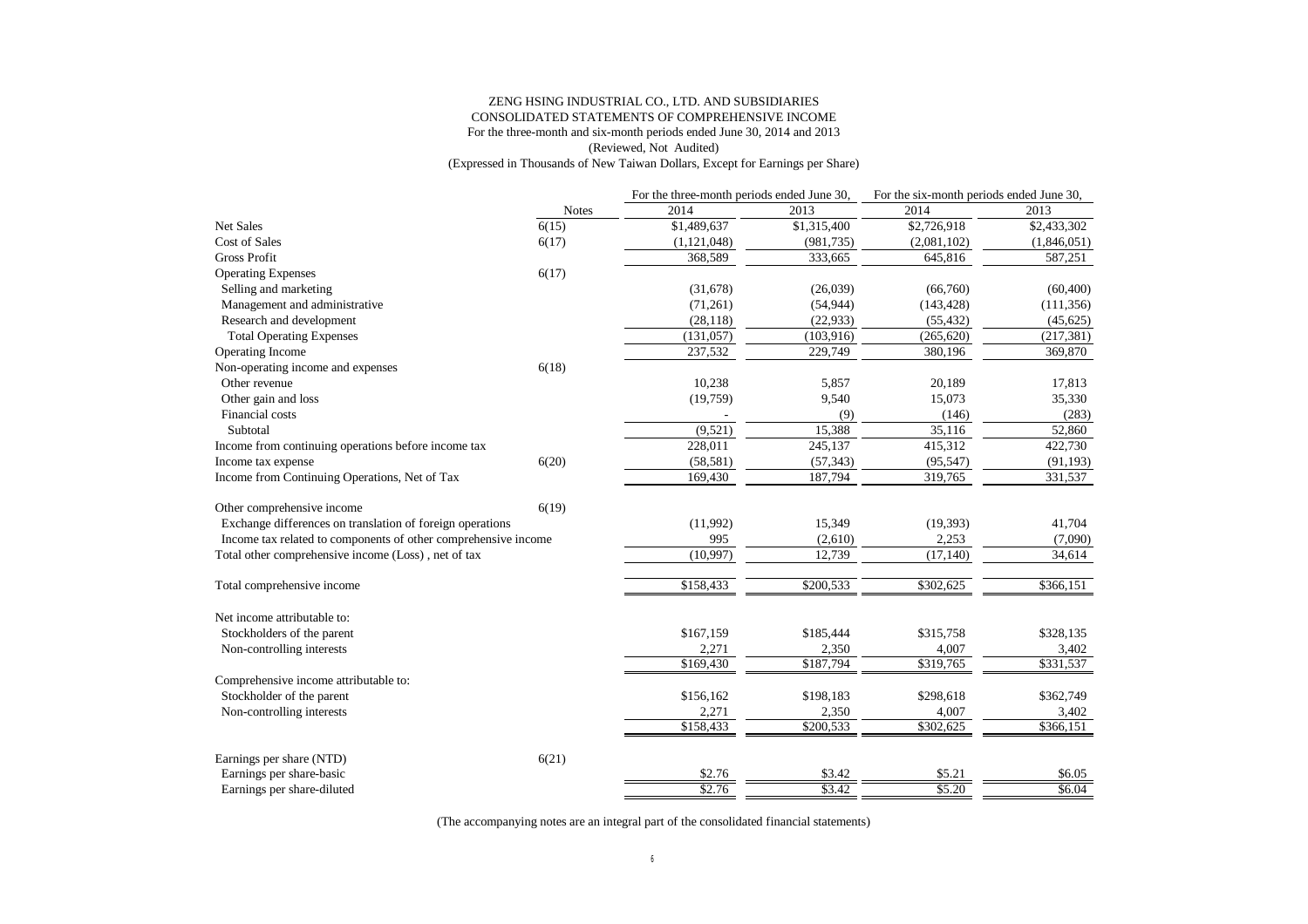#### (Reviewed, Not Audited) (Expressed in Thousands of New Taiwan Dollars) ZENG HSING INDUSTRIAL CO., LTD. AND SUBSIDIARIES CONSOLIDATED STATEMENTS OF CHANGES IN EQUITY For the six-month periods ended June 30, 2014 and 2013

| \$516,692<br>\$347,338<br>\$1,003,943<br>\$(4,031)<br>\$2,542,023<br>\$30,385<br>6(13)<br>\$602,491<br>\$75,590<br>Balance as of January 1, 2013<br>\$ -<br>Appropriations of earnings, 2012:<br>58,437<br>(58, 437)<br>Legal reserve<br>(2,223)<br>Special reserve<br>2,223<br>New share issue through capitalzation of dividends<br>(25, 834)<br>25,834<br>(387, 520)<br>(387, 520)<br>Cash dividends<br>328,135<br>328,135<br>3,402<br>Net income in the first half of 2013<br>34,614<br>34,614<br>Other comprehensive income, net of tax in the first half of 2013<br>362,749<br>Total comprehensive income<br>3,402<br>328,135<br>34,614<br>Cash dividends of subsidiary<br>(4,277)<br>6(14)<br>\$405,775<br>\$73,367<br>\$30,583<br>Balance as of June 30, 2013<br>\$516,692<br>\$25,834<br>\$602,491<br>\$862,510<br>\$2,517,252<br>6(13)<br>\$29,510<br>\$405,775<br>\$37,155<br>6(13)<br>\$605,526<br>\$1,387,345<br>\$73,367<br>\$1,246,398<br>\$(3,475)<br>\$3,714,936<br>Balance as of January 1, 2014<br>$S -$<br>Appropriations of earnings, 2013:<br>70,813<br>(70, 813)<br>Legal reserve<br>Special reserve<br>69,892<br>(69, 892)<br>Cash Dividends<br>(544, 974)<br>(544, 974)<br>315,758<br>315,758<br>4,007<br>Net income in the first half of 2014<br>(17, 140)<br>(17, 140)<br>Other comprehensive income, net of tax in the first half of 2014<br>298,618<br>Total comprehensive income<br>315,758<br>(17, 140)<br>4,007<br>6(14)<br>(9,776)<br>Cash dividends of subsidiary<br>\$1,387,345<br>\$476,588<br>\$3,475<br>\$1,016,261<br>\$(20,615)<br>\$3,468,580<br>\$605,526<br>\$31,386<br>6(13)<br>$S -$<br>Balance as of June 30, 2014 | <b>Notes</b> | Common Stock | Stock<br>Dividends to be<br>Distributed | Additional<br>Paid-in Capital | Legal Reserve | Special reserve | Unappropriated<br>Earnings | Exchange<br>Differences on<br><b>Translation</b> of<br>Foreign<br><b>Operations</b> | Total | Non-<br>Controlling<br>Interests | <b>Total Equity</b> |
|------------------------------------------------------------------------------------------------------------------------------------------------------------------------------------------------------------------------------------------------------------------------------------------------------------------------------------------------------------------------------------------------------------------------------------------------------------------------------------------------------------------------------------------------------------------------------------------------------------------------------------------------------------------------------------------------------------------------------------------------------------------------------------------------------------------------------------------------------------------------------------------------------------------------------------------------------------------------------------------------------------------------------------------------------------------------------------------------------------------------------------------------------------------------------------------------------------------------------------------------------------------------------------------------------------------------------------------------------------------------------------------------------------------------------------------------------------------------------------------------------------------------------------------------------------------------------------------------------------------------------------------------------------------|--------------|--------------|-----------------------------------------|-------------------------------|---------------|-----------------|----------------------------|-------------------------------------------------------------------------------------|-------|----------------------------------|---------------------|
|                                                                                                                                                                                                                                                                                                                                                                                                                                                                                                                                                                                                                                                                                                                                                                                                                                                                                                                                                                                                                                                                                                                                                                                                                                                                                                                                                                                                                                                                                                                                                                                                                                                                  |              |              |                                         |                               |               |                 |                            |                                                                                     |       |                                  | \$2,572,408         |
|                                                                                                                                                                                                                                                                                                                                                                                                                                                                                                                                                                                                                                                                                                                                                                                                                                                                                                                                                                                                                                                                                                                                                                                                                                                                                                                                                                                                                                                                                                                                                                                                                                                                  |              |              |                                         |                               |               |                 |                            |                                                                                     |       |                                  |                     |
|                                                                                                                                                                                                                                                                                                                                                                                                                                                                                                                                                                                                                                                                                                                                                                                                                                                                                                                                                                                                                                                                                                                                                                                                                                                                                                                                                                                                                                                                                                                                                                                                                                                                  |              |              |                                         |                               |               |                 |                            |                                                                                     |       |                                  |                     |
|                                                                                                                                                                                                                                                                                                                                                                                                                                                                                                                                                                                                                                                                                                                                                                                                                                                                                                                                                                                                                                                                                                                                                                                                                                                                                                                                                                                                                                                                                                                                                                                                                                                                  |              |              |                                         |                               |               |                 |                            |                                                                                     |       |                                  |                     |
|                                                                                                                                                                                                                                                                                                                                                                                                                                                                                                                                                                                                                                                                                                                                                                                                                                                                                                                                                                                                                                                                                                                                                                                                                                                                                                                                                                                                                                                                                                                                                                                                                                                                  |              |              |                                         |                               |               |                 |                            |                                                                                     |       |                                  | $\sim$              |
|                                                                                                                                                                                                                                                                                                                                                                                                                                                                                                                                                                                                                                                                                                                                                                                                                                                                                                                                                                                                                                                                                                                                                                                                                                                                                                                                                                                                                                                                                                                                                                                                                                                                  |              |              |                                         |                               |               |                 |                            |                                                                                     |       |                                  | (387, 520)          |
|                                                                                                                                                                                                                                                                                                                                                                                                                                                                                                                                                                                                                                                                                                                                                                                                                                                                                                                                                                                                                                                                                                                                                                                                                                                                                                                                                                                                                                                                                                                                                                                                                                                                  |              |              |                                         |                               |               |                 |                            |                                                                                     |       |                                  | 331,537             |
|                                                                                                                                                                                                                                                                                                                                                                                                                                                                                                                                                                                                                                                                                                                                                                                                                                                                                                                                                                                                                                                                                                                                                                                                                                                                                                                                                                                                                                                                                                                                                                                                                                                                  |              |              |                                         |                               |               |                 |                            |                                                                                     |       |                                  | 34,614              |
|                                                                                                                                                                                                                                                                                                                                                                                                                                                                                                                                                                                                                                                                                                                                                                                                                                                                                                                                                                                                                                                                                                                                                                                                                                                                                                                                                                                                                                                                                                                                                                                                                                                                  |              |              |                                         |                               |               |                 |                            |                                                                                     |       |                                  | 366,151             |
|                                                                                                                                                                                                                                                                                                                                                                                                                                                                                                                                                                                                                                                                                                                                                                                                                                                                                                                                                                                                                                                                                                                                                                                                                                                                                                                                                                                                                                                                                                                                                                                                                                                                  |              |              |                                         |                               |               |                 |                            |                                                                                     |       |                                  | (4,277)             |
|                                                                                                                                                                                                                                                                                                                                                                                                                                                                                                                                                                                                                                                                                                                                                                                                                                                                                                                                                                                                                                                                                                                                                                                                                                                                                                                                                                                                                                                                                                                                                                                                                                                                  |              |              |                                         |                               |               |                 |                            |                                                                                     |       |                                  | \$2,546,762         |
|                                                                                                                                                                                                                                                                                                                                                                                                                                                                                                                                                                                                                                                                                                                                                                                                                                                                                                                                                                                                                                                                                                                                                                                                                                                                                                                                                                                                                                                                                                                                                                                                                                                                  |              |              |                                         |                               |               |                 |                            |                                                                                     |       |                                  | \$3,752,091         |
|                                                                                                                                                                                                                                                                                                                                                                                                                                                                                                                                                                                                                                                                                                                                                                                                                                                                                                                                                                                                                                                                                                                                                                                                                                                                                                                                                                                                                                                                                                                                                                                                                                                                  |              |              |                                         |                               |               |                 |                            |                                                                                     |       |                                  | $\sim$              |
|                                                                                                                                                                                                                                                                                                                                                                                                                                                                                                                                                                                                                                                                                                                                                                                                                                                                                                                                                                                                                                                                                                                                                                                                                                                                                                                                                                                                                                                                                                                                                                                                                                                                  |              |              |                                         |                               |               |                 |                            |                                                                                     |       |                                  | $\sim$              |
|                                                                                                                                                                                                                                                                                                                                                                                                                                                                                                                                                                                                                                                                                                                                                                                                                                                                                                                                                                                                                                                                                                                                                                                                                                                                                                                                                                                                                                                                                                                                                                                                                                                                  |              |              |                                         |                               |               |                 |                            |                                                                                     |       |                                  | (544, 974)          |
|                                                                                                                                                                                                                                                                                                                                                                                                                                                                                                                                                                                                                                                                                                                                                                                                                                                                                                                                                                                                                                                                                                                                                                                                                                                                                                                                                                                                                                                                                                                                                                                                                                                                  |              |              |                                         |                               |               |                 |                            |                                                                                     |       |                                  | 319,765             |
|                                                                                                                                                                                                                                                                                                                                                                                                                                                                                                                                                                                                                                                                                                                                                                                                                                                                                                                                                                                                                                                                                                                                                                                                                                                                                                                                                                                                                                                                                                                                                                                                                                                                  |              |              |                                         |                               |               |                 |                            |                                                                                     |       |                                  | (17, 140)           |
|                                                                                                                                                                                                                                                                                                                                                                                                                                                                                                                                                                                                                                                                                                                                                                                                                                                                                                                                                                                                                                                                                                                                                                                                                                                                                                                                                                                                                                                                                                                                                                                                                                                                  |              |              |                                         |                               |               |                 |                            |                                                                                     |       |                                  | 302,625             |
|                                                                                                                                                                                                                                                                                                                                                                                                                                                                                                                                                                                                                                                                                                                                                                                                                                                                                                                                                                                                                                                                                                                                                                                                                                                                                                                                                                                                                                                                                                                                                                                                                                                                  |              |              |                                         |                               |               |                 |                            |                                                                                     |       |                                  | (9,776)             |
|                                                                                                                                                                                                                                                                                                                                                                                                                                                                                                                                                                                                                                                                                                                                                                                                                                                                                                                                                                                                                                                                                                                                                                                                                                                                                                                                                                                                                                                                                                                                                                                                                                                                  |              |              |                                         |                               |               |                 |                            |                                                                                     |       |                                  | \$3,499,966         |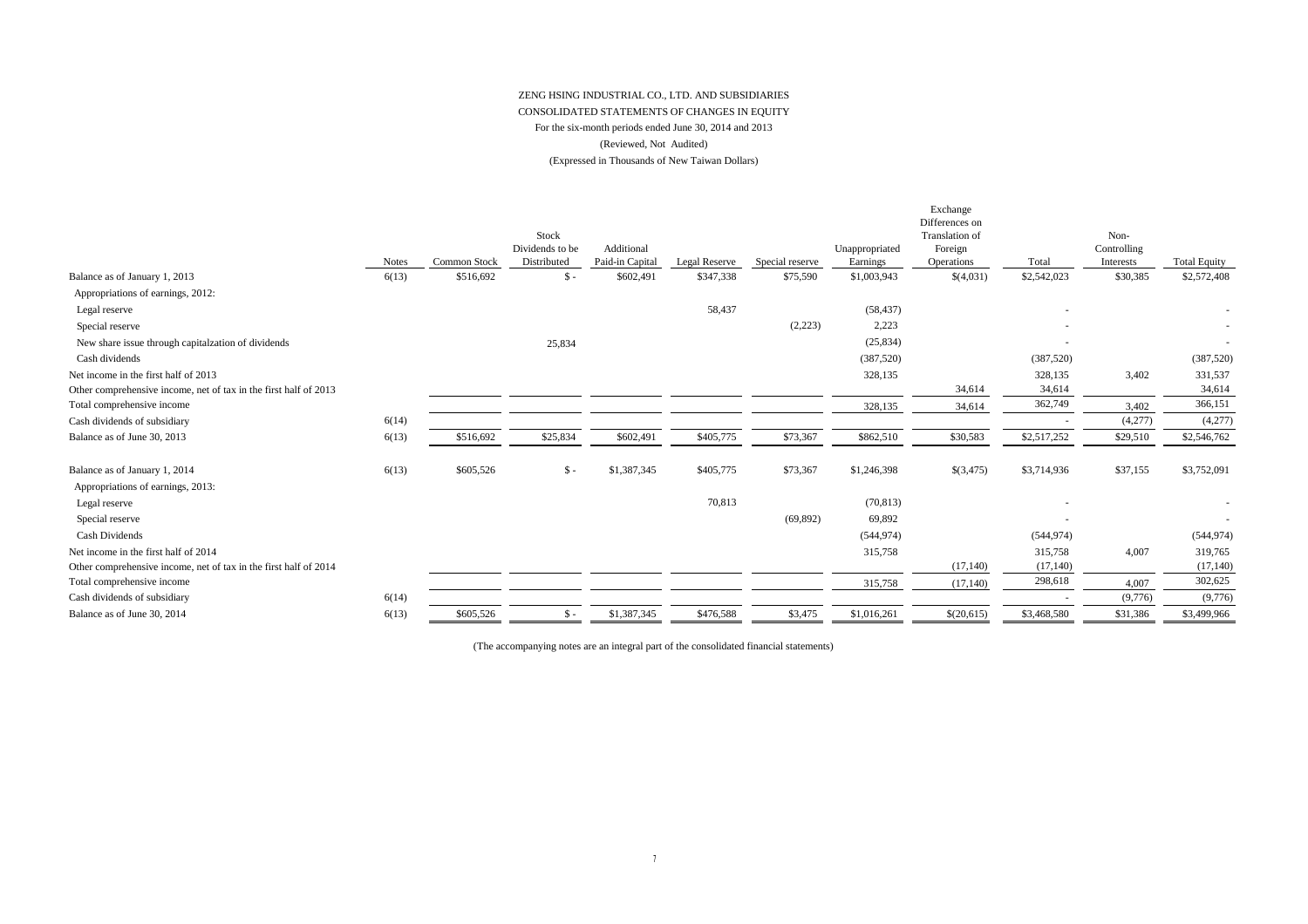#### CONSOLIDATED STATEMENTS OF CASH FLOWS

For the six-month periods ended June 30, 2014 and 2013

(Reviewed, Not Audited)

(Expressed in Thousand New Taiwan Dollars)

|                                                                                          | For the six-month periods ended June 30, |            |  |
|------------------------------------------------------------------------------------------|------------------------------------------|------------|--|
|                                                                                          | 2014                                     | 2013       |  |
| Cash flows from operating activities:                                                    |                                          |            |  |
| Net income before tax                                                                    | \$415,312                                | \$422,730  |  |
| Adjustments to reconcile net income (loss) to net cash provided by operating activities: |                                          |            |  |
| Depreciation                                                                             | 73,107                                   | 69,673     |  |
| Amortization                                                                             | 15,437                                   | 17,142     |  |
| Loss (gain) on disposal of property, plant and equipment                                 | 1,872                                    | (258)      |  |
| Gain on disposal of investments                                                          | (2, 331)                                 |            |  |
| Net (gain) loss of financial assets at fair value through profit or loss                 | (5,849)                                  | 2,256      |  |
| Loss (gain) from market value decline, obsolete and slow-moving of invento               | 2,710                                    | (288)      |  |
| Loss provision for doubtful accounts                                                     | 509                                      |            |  |
| Interest revenue                                                                         | (9,226)                                  | (2,919)    |  |
| Interest expense                                                                         | 146                                      | 283        |  |
| Changes in operating assets and liabilities:                                             |                                          |            |  |
| Increase in financial assets at fair value through profit or loss                        | (198, 110)                               | (78, 750)  |  |
| Increase in notes receivable                                                             | (83)                                     | (1, 566)   |  |
| (Increase) decrease in accounts receivable                                               | (10, 639)                                | 176,168    |  |
| Increase in inventories, net                                                             | (54,986)                                 | (189, 513) |  |
| (Increase) decrease in other receivables                                                 | (8,331)                                  | 15,656     |  |
| Increase in prepayments                                                                  | (3,920)                                  | (6,234)    |  |
| Increase in other current assets                                                         | (53, 574)                                | (9,081)    |  |
| Increase in other assets-others                                                          | (27, 885)                                | (12,095)   |  |
| Increase in notes payable                                                                | 1,133                                    | 19,076     |  |
| Increase in accounts payable                                                             | 86,469                                   | 207,213    |  |
| Decrease in other payables                                                               | (484)                                    | (17,264)   |  |
| Increase (decrease) in other current liabilities                                         | 12,095                                   | (7,249)    |  |
| Increase in accrued pension liabilities                                                  | 511                                      | 876        |  |
| Cash generated from operations                                                           | 233,883                                  | 605,856    |  |
| Interest received                                                                        | 9,226                                    | 2,919      |  |
| Income tax paid                                                                          | (91,766)                                 | (78, 786)  |  |
| Net cash provided by operating activities                                                | 151,343                                  | 529,989    |  |

(The accompanying notes are an integral part of the consolidated financial statements)

(continued)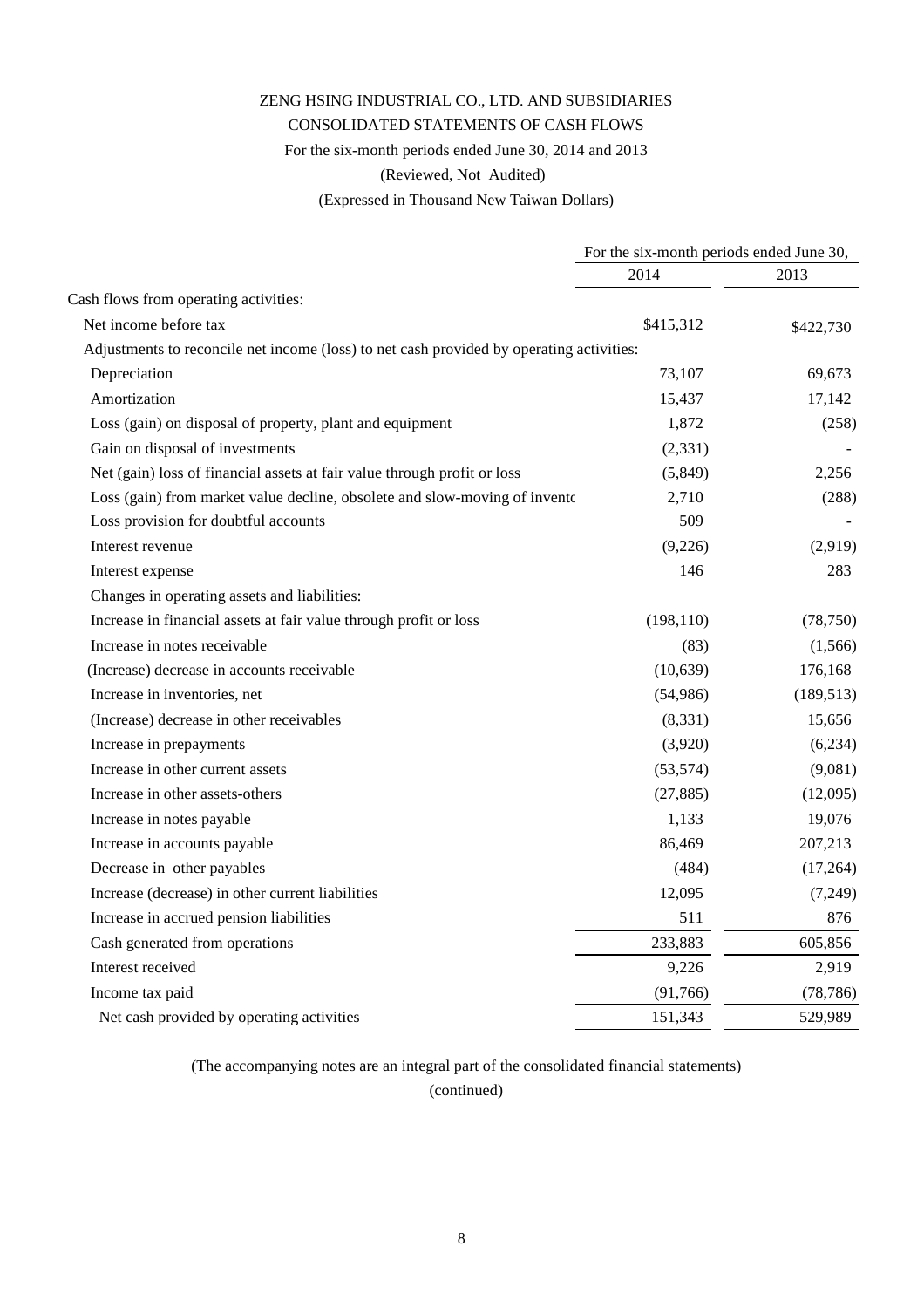### CONSOLIDATED STATEMENTS OF CASH FLOWS

For the six-month periods ended June 30, 2014 and 2013

(Reviewed, Not Audited)

(Expressed in Thousand New Taiwan Dollars)

|                                                              | For the six-month periods ended June 30, |             |
|--------------------------------------------------------------|------------------------------------------|-------------|
|                                                              | 2014                                     | 2013        |
| Cash flows from investing activities:                        |                                          |             |
| Decrease bond investments with no active market, noncurrent  | 1,535                                    | 911         |
| Acquisition of property, plant and equipment                 | (311,590)                                | (217, 835)  |
| Proceeds from disposal of property, plant and equipment      | 13,847                                   | 1,267       |
| Disposal of financial assets measured at cost                | 2,961                                    |             |
| (Decrease) increase in deposits-out                          | (6)                                      | 5,218       |
| Increase in intangible assets                                | (8,568)                                  | (4,529)     |
| Disposal of intangible assets                                | 34                                       |             |
| Net cash used in investing activities                        | (301, 787)                               | (214,968)   |
| Cash flows from financing activities:                        |                                          |             |
| (Decrease) increase in deposits-in                           | (1,947)                                  | 64          |
| Decrease in short-term loans                                 | (280,000)                                | (155,000)   |
| Decrease in short-term notes                                 | (100,000)                                |             |
| Interest paid                                                | (146)                                    | (283)       |
| Cash dividends of subsidiary                                 | (9,776)                                  | (4,277)     |
| Net cash used provided in financing activities               | (391, 869)                               | (159, 496)  |
| Effect of exchange rate changes on cash and cash equivalents | (12,207)                                 | 24,966      |
| Net (decrease) increase in cash and cash equivalents         | (554, 520)                               | 180,491     |
| Cash and cash equivalents at beginning of period             | 2,164,306                                | 873,324     |
| Cash and cash equivalents at end of period                   | \$1,609,786                              | \$1,053,815 |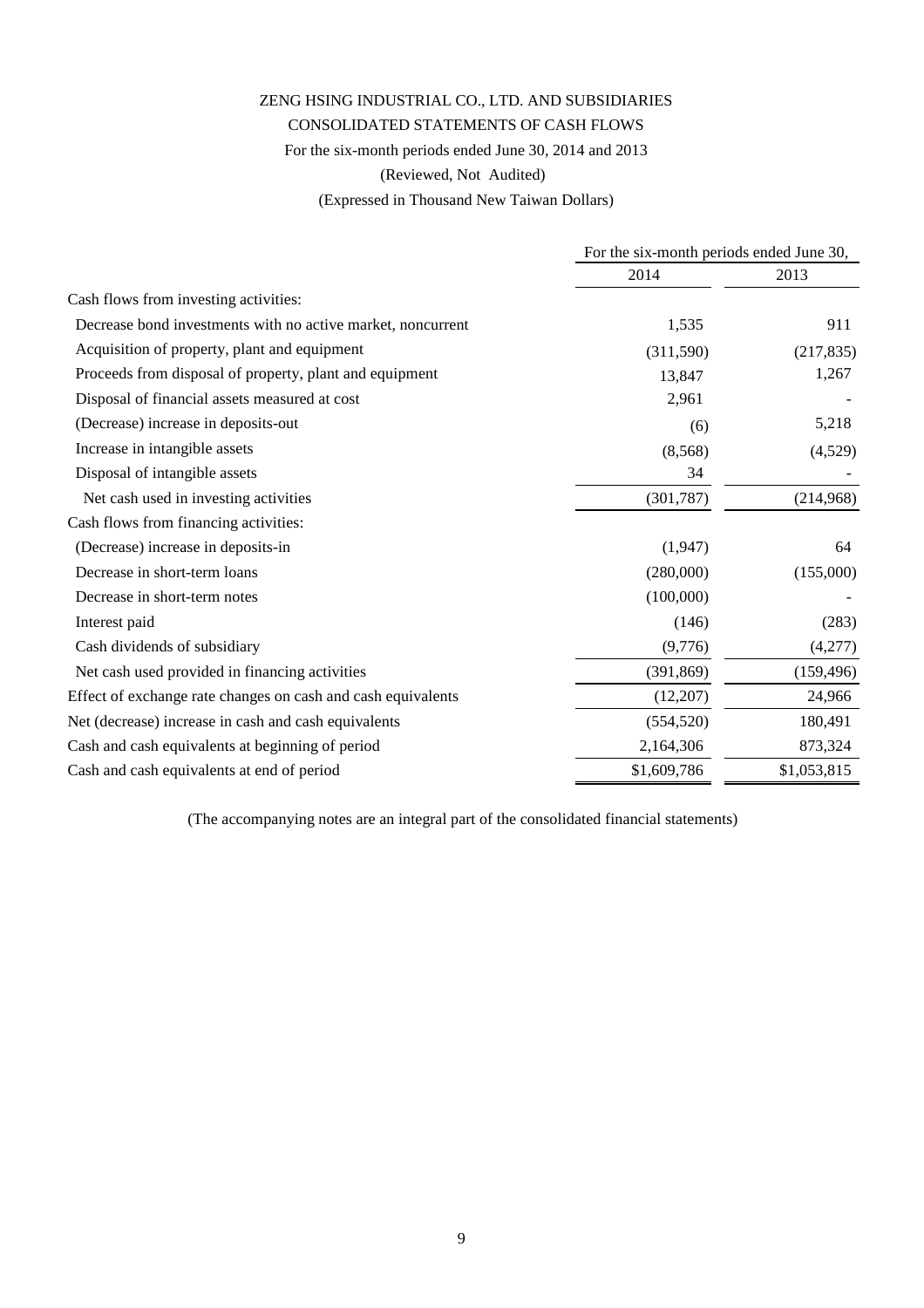# ZENG HSING INDUSTRIAL CO., LTD. AND SUBSIDIARIES Notes to Consolidated Financial Statements For the Six-Month Periods Ended June 30 2014 and 2013 (Expressed in Thousands of New Taiwan Dollars unless Otherwise Specified)

#### 1. ORGANIZATION AND OPERATIONS

Zeng Hsing Industrial Co., Ltd. (the Company) was incorporated in 1968 to manufacture and market household sewing machines, vacuum cleaners, and the spare parts used on these products. The Group applied to be listed on the GreTai Securities Market on April 2004, and was authorized for trading over the counter on December 28, 2007.

Zhangjiagang Zenghsing Machinery & Electronics Co., Ltd is controlled by the Group, which was incorporated in 1998 to manufacture household sewing machines in Jiangsu Province, China.

Zeng Hsing Industrial Co., Ltd. (VN) is controlled by the Group, which was incorporated in 2004 to manufacture household sewing machines in BinhDuong Province, Vietnam.

Shinco Technoligies Limited (VN) is controlled by the Group, which was incorporated in 2007 to die-cast metal alloy of aluminum, zinc and magnesium in BinhDuong Province, Vietnam.

# 2. DATE AND PROCEDURES OF AUTHORIZATION OF FINANCIAL STATEMENTS FOR ISSUE

The consolidated financial statements of the Company and subsidiaries (hereinafter referred to as "the Group") for the six-month periods ended June 30, 2014 and 2013 were authorized for issue in accordance with the resolution of the board of directors' meeting held on August 8, 2014.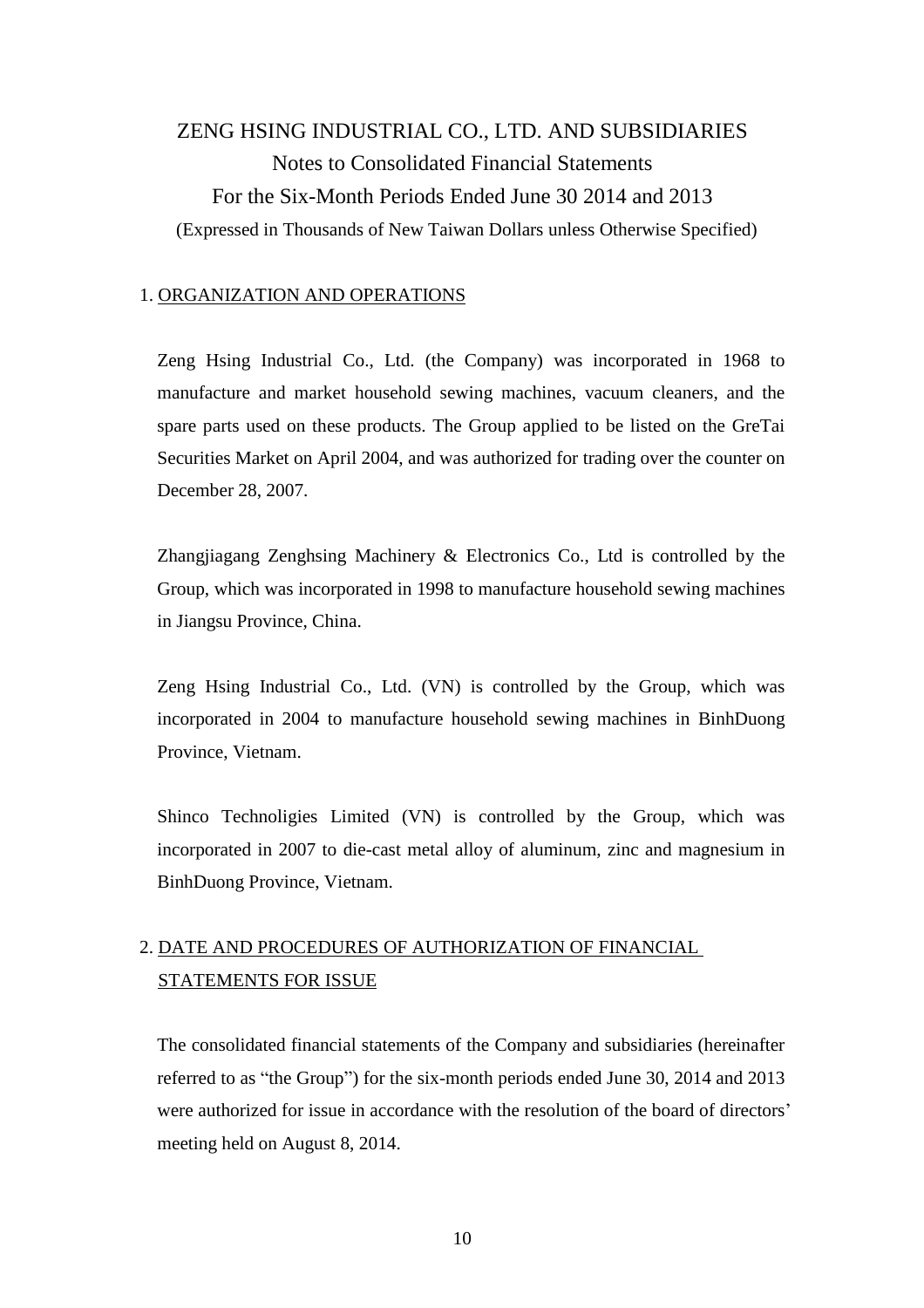### 3. NEWLY ISSUED OR REVISED STANDARDS AND INTERPRETATIONS

- (1) International Financial Reporting Standards (IFRS), International Accounting Standards (IAS) and Interpretations developed by the International Financial Reporting Interpretations Committee (IFRIC), that are issued, revised or amended by International Accounting Standard Board (IASB) which have been endorsed by Financial Supervisory Commission (FSC) effective for annual periods beginning on or after January 1, 2015 but not yet adopted by the Company at the date of issuance of the Company's financial statements, are listed below:
	- (a) Improvements to IFRSs 2010

## *IFRS 1 "First-time Adoption of International Financial Reporting Standards"*

Improvements to IFRSs 2010 focused on amendments to IFRS 1 as follows:

The amendment clarifies that, if a first-time adopter changes its accounting policies or its use of the exemptions in IFRS 1 after it has published an interim financial report in accordance with IAS 34 Interim Financial Reporting, it needs to explain those changes and update the reconciliations between previous GAAP and IFRS.

Besides, the amendment allows first-time adopters to use an event-driven fair value as deemed cost, even if the event occurs after the date of transition, but before the first IFRS financial statements are issued. Deemed cost also apply to property, plant and equipment or intangible assets that are subject to rate regulated activities. The exemption will be applied on an item-by-item basis. All such assets will also need to be tested for impairment at the date of transition. The amendment allows entities with rate-regulated activities to use the carrying amount of their property, plant and equipment and intangible balances from their previous GAAP as its deemed cost upon transition to IFRS. The above-mentioned amendment is effective for annual periods beginning on or after January 1, 2011.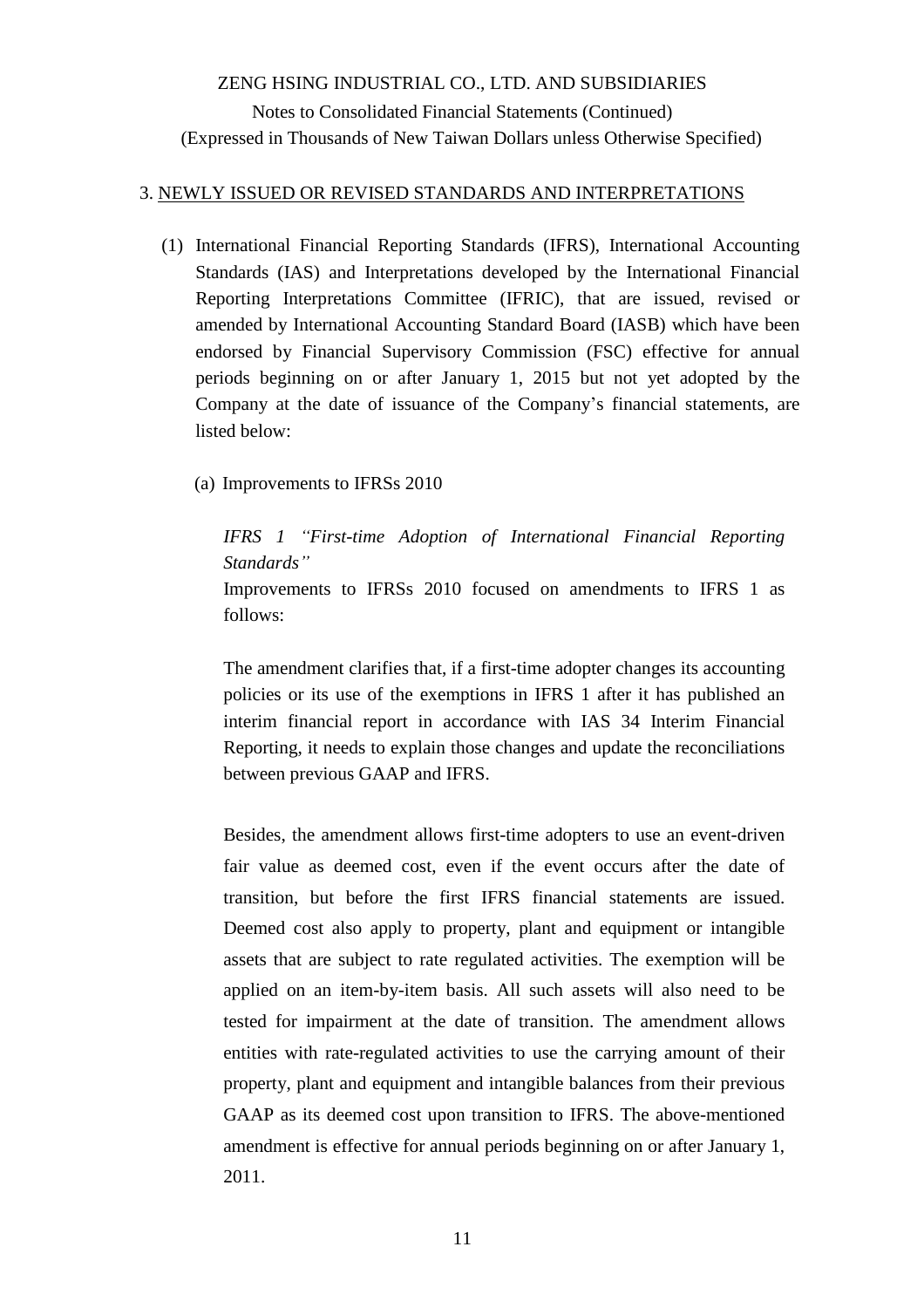Notes to Consolidated Financial Statements (Continued) (Expressed in Thousands of New Taiwan Dollars unless Otherwise Specified)

## *IFRS 3 "Business Combinations"*

The amendment does not apply to contingent consideration that arose from business combinations whose acquisition dates precede the application of IFRS 3 (as revised in 2008). Besides, it limits the scope of the measurement choices that only the components of non-controlling interest that are present ownership interests that entitle their holders to a proportionate share of the entity's net assets, in the event of liquidation, shall be measured either at fair value or at the present ownership instruments proportionate share of the acquiree's identifiable net assets. Other components of non-controlling interest are measured at fair value at their acquisition date. It specifies the accounting for share-based payment transactions that the acquirer does not exchange for its own awards: if vested - they are part of non-controlling interest and measured at their marked-based measure; if unvested - they are measured at market-based value as if granted at acquisition date, and allocated between non-controlling interest and post-combination expense. The above-mentioned amendment is effective for annual periods beginning on or after July 1, 2010.

#### *IFRS 7 "Financial Instruments: Disclosures"*

The amendment emphasizes the interaction between quantitative and qualitative disclosures and the nature and extent of risks associated with financial instruments so that users of financial statements will have a better understanding. The amendment became effective for annual periods beginning on or after January 1, 2011.

#### *IAS 1 "Presentation of Financial Statements"*

The amendment clarifies that an entity will present an analysis of other comprehensive income for each component of equity, either in the statement of changes in equity or in the notes to the financial statements. The amendment is effective for annual periods beginning on or after January 1, 2011.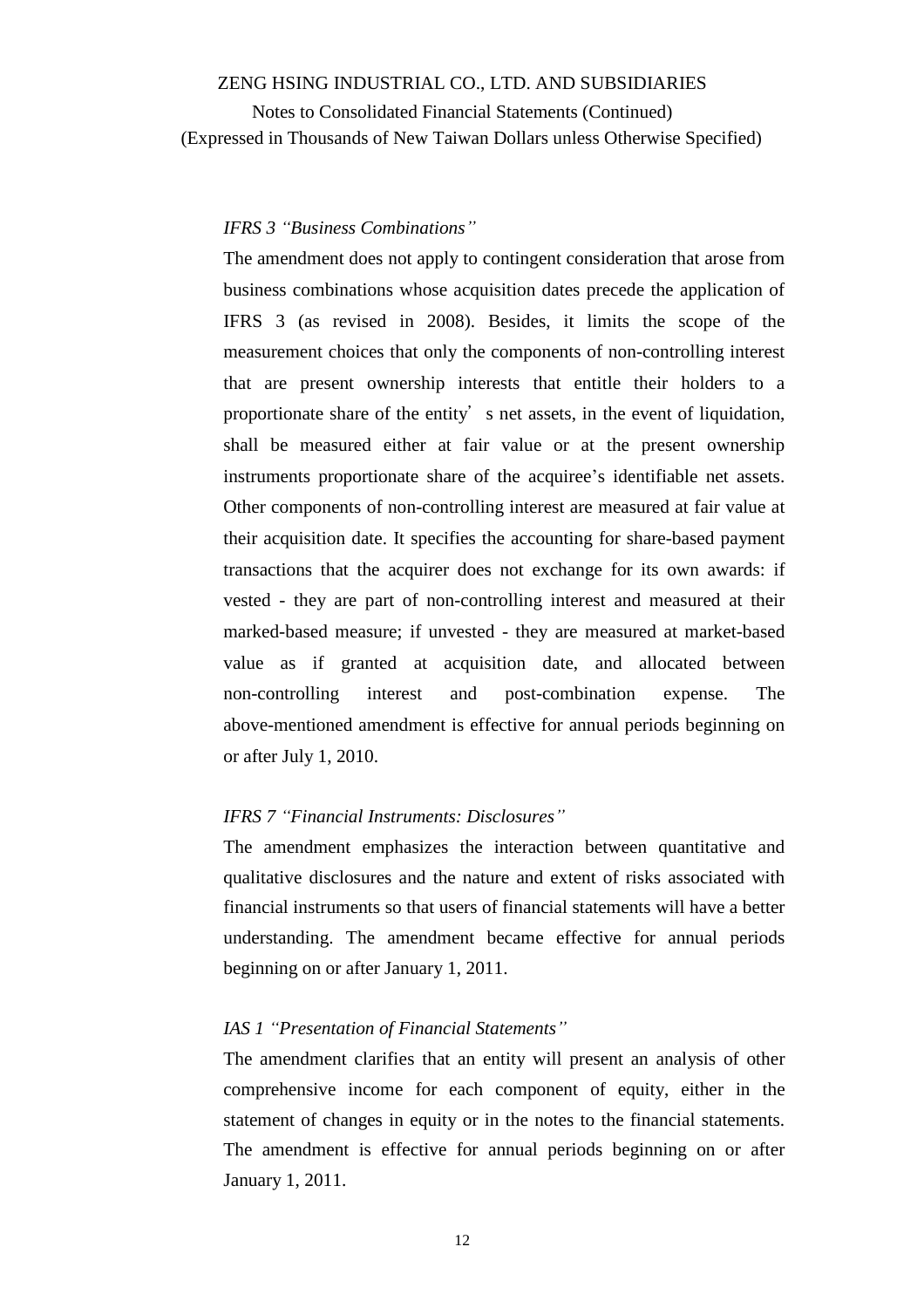Notes to Consolidated Financial Statements (Continued) (Expressed in Thousands of New Taiwan Dollars unless Otherwise Specified)

#### *IAS 34 "Interim Financial Reporting"*

The amendment clarifies that if a user of an entity's interim financial report have access to the most recent annual financial report of that entity, it is unnecessary for the notes to an interim financial report to provide relatively insignificant updates to the information that was reported in the notes in the most recent annual financial report. Furthermore, the amendment requires additional disclosures of financial instruments and contingent liabilities/assets. The amendment is effective for annual periods beginning on or after January 1, 2011.

#### *IFRIC 13 "Customer Loyalty Programs"*

The amendment clarified that when the fair value of award credits is measured based on the value of the awards for which they could be redeemed, the amount of discounts or incentives otherwise granted to customers not participating in the award credit scheme, is to be taken into account. The amendment is effective for annual periods beginning on or after January 1, 2011.

#### (b) IFRS 1 – Exemption from comparative IFRS 7 disclosures

The intention of the amendment is to give first-time adopters the same transitional provisions that Improving Disclosures about Financial Instruments (Amendments to IFRS 7). The above-mentioned amendment is effective for annual periods beginning on or after July 1, 2010.

(c) Severe Hyperinflation and Removal of Fixed Dates for First-time Adopters (Amendment to IFRS 1 "First-time Adoption of International")

The amendment clarifies that entities whose functional currency is, or has been, subject to severe hyperinflation may be unable to comply with restatement of financial information as required by IAS 29 Financial Reporting in Hyperinflationary Economies. Therefore, the IASB has provided guidance on how to resume presenting IFRS financial statements when the functional currency ceases to be subject to severe hyperinflation. The above-mentioned amendment is effective for annual periods beginning on or after July 1, 2010.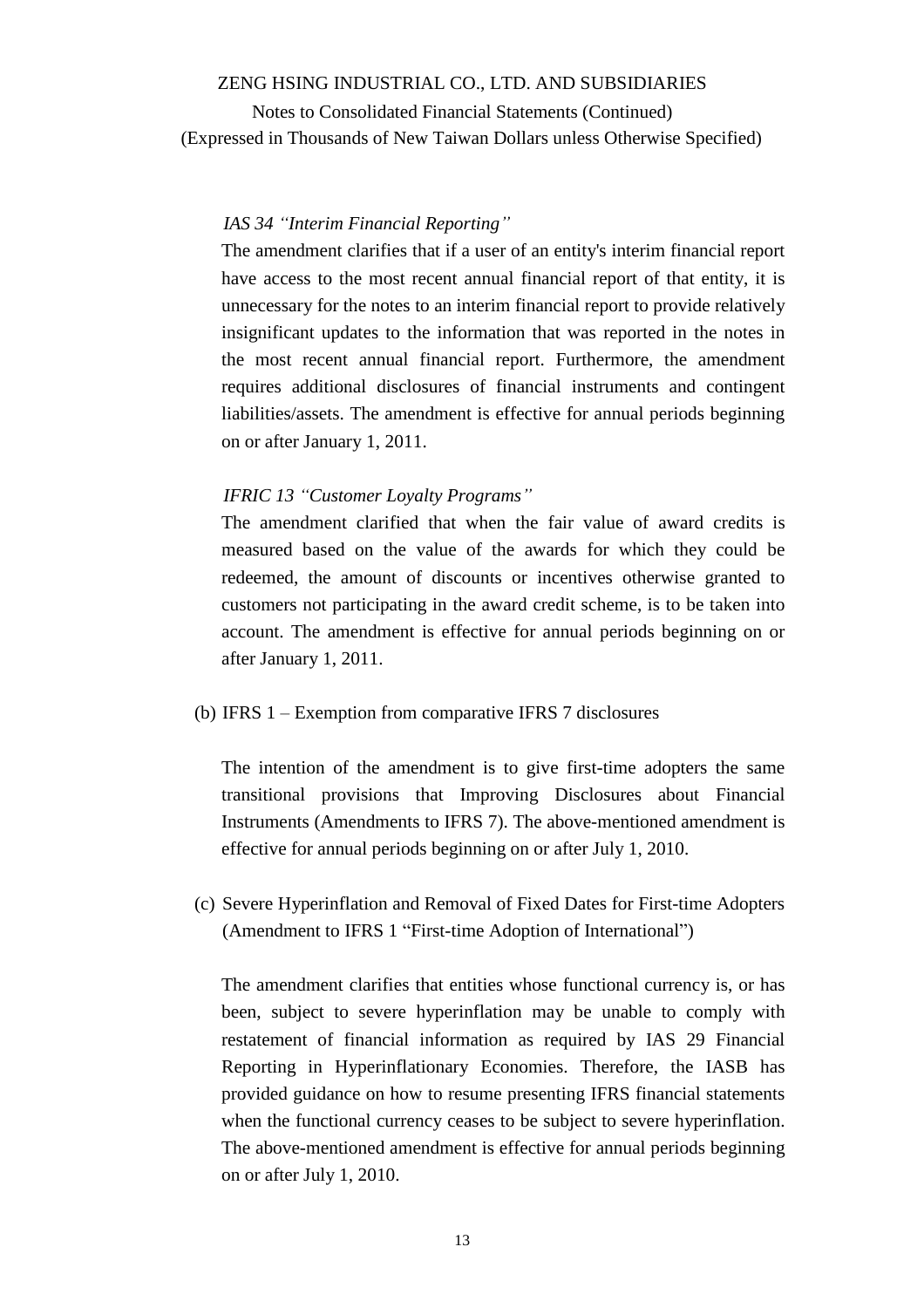Notes to Consolidated Financial Statements (Continued) (Expressed in Thousands of New Taiwan Dollars unless Otherwise Specified)

(d) IFRS 7 "Financial Instruments: Disclosures" (Amendment)

The amendment requires additional quantitative and qualitative disclosures relating to transfers of financial assets, when financial assets are derecognized in their entirety, but the entity has a continuing involvement in them, or financial assets are not derecognized in their entirety. The amendment is effective for annual periods beginning on or after July 1, 2011.

(e) Deferred Taxes: Recovery of Underlying Assets (Amendment to IAS 12 "Income Tax")

As a result of the amendments, SIC-21 has been withdrawn and, after excluding investment property measured at fair value from its scope, incorporated into IAS 12. Specifically, IAS 12 will require that deferred tax arising from a non-depreciable asset measured using the revaluation model in IAS 16 should always reflect the tax consequences of recovering the carrying amount of the underlying asset through sale. The amendment is effective for annual periods beginning on or after January 1, 2012.

(f) IFRS 10 "Consolidated Financial Statements"

IFRS 10 replaces the portion of IAS 27 that addresses the accounting for consolidated financial statements and SIC-12. The changes introduced by TIFRS 10 primarily relate to the elimination of the perceived inconsistency between IAS 27 and SIC-12 by introducing a new integrated control model. That is, IFRS 10 primarily relates to whether to consolidate another entity, but does not change how an entity is consolidated. The standard is effective for annual periods beginning on or after January 1, 2013.

(g) IFRS 11 "Joint Arrangements"

IFRS 11 replaces IAS 31 and SIC-13. The changes introduced by IFRS 11 primarily relate to increasing comparability within IFRSs by removing the choice for jointly controlled entities to use proportionate consolidation, so that the structure of the arrangement is no longer the most important factor when determining the classification as a joint operation or a joint venture, which then determines the accounting. The standard is effective for annual periods beginning on or after January 1, 2013.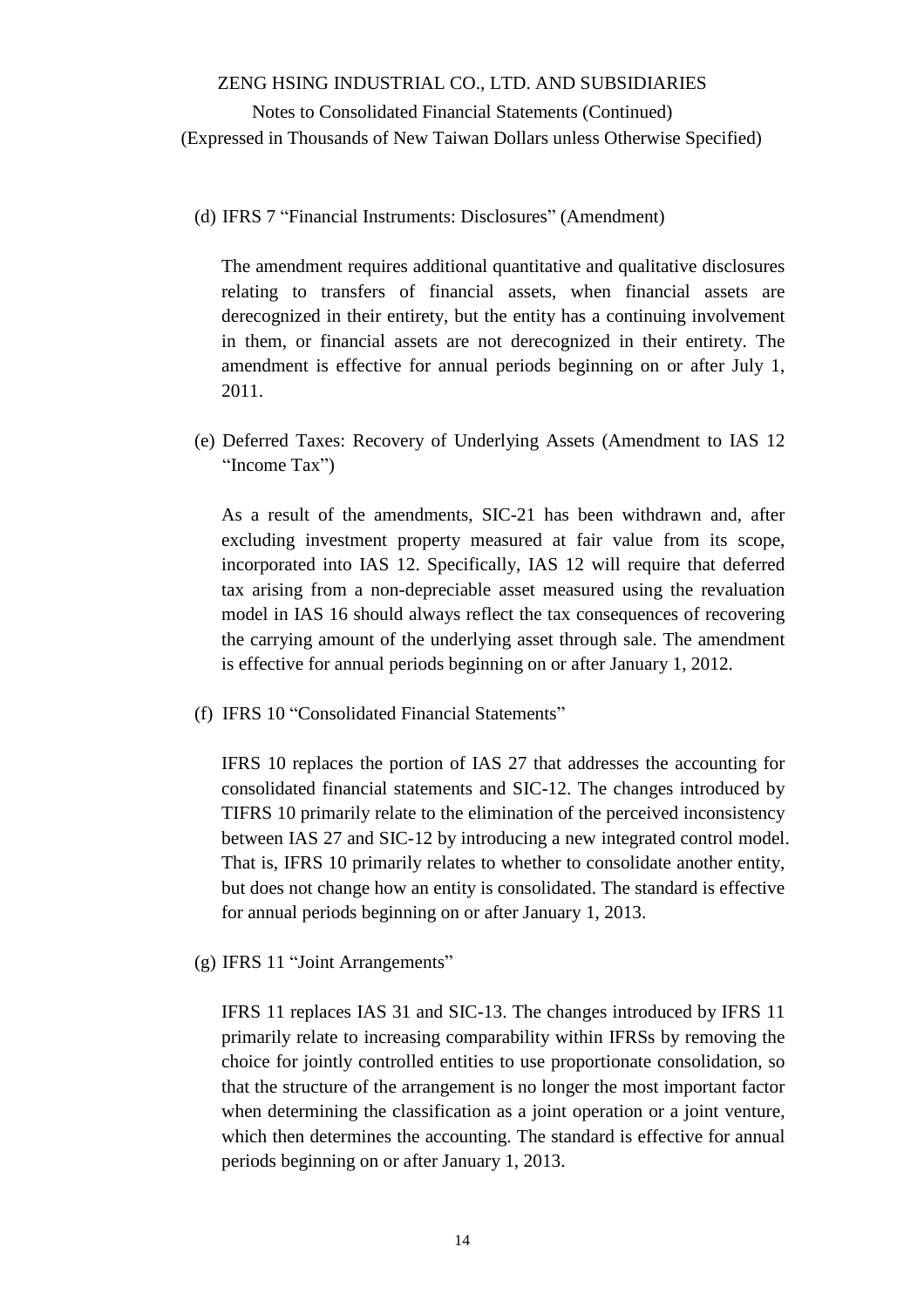## Notes to Consolidated Financial Statements (Continued) (Expressed in Thousands of New Taiwan Dollars unless Otherwise Specified)

(h) IFRS 12 "Disclosures of Interests in Other Entities"

IFRS 12 primarily integrates and makes consistent the disclosure requirements for subsidiaries, joint arrangements, associates and unconsolidated structured entities and presents those requirements in a single IFRS. The standard is effective for annual periods beginning on or after January 1, 2013.

(i) IFRS 13"Fair Value Measurement"

IFRS 13 primarily relates to defining fair value, setting out in a single IFRS a framework for measuring fair value and requiring disclosures about fair value measurements to reduce complexity and improve consistency in application when measuring fair value. However, IFRS 13 does not change existing requirements in other IFRSs as to when the fair value measurement or related disclosure is required. The standard is effective for annual periods beginning on or after January 1, 2013.

(j) IAS 1 "Presentation of Financial Statements" (Amendment) - Presentation of Items of Other Comprehensive Income

The amendments to IAS 1 change the grouping of items presented in other comprehensive income. Items that would be reclassified (or recycled) to profit or loss in the future would be presented separately from items that will never be reclassified. The amendment is effective for annual periods beginning on or after July 1, 2012.

(k) IAS 19 "Employee Benefits" (Revised)

The revision includes: (1) For defined benefit plans, the ability to defer recognition of actuarial gains and losses (i.e., the corridor approach) has been removed. Actuarial gains and losses are now recognized in Other Comprehensive Income as they occur. (2) Amounts recorded in profit or loss are limited to current and past service costs, gains or losses on settlements, and net interest income (expense). (3) New disclosures include quantitative information about the sensitivity of the defined benefit obligation to a reasonably possible change in each significant actuarial assumption. (4) Termination benefits will be recognized at the earlier of when the offer of termination cannot be withdrawn, or when the related restructuring costs are recognized under IAS 37 Provisions, Contingent Liabilities and Contingent Assets. The revised standard is effective for annual periods beginning on or after January 1, 2013.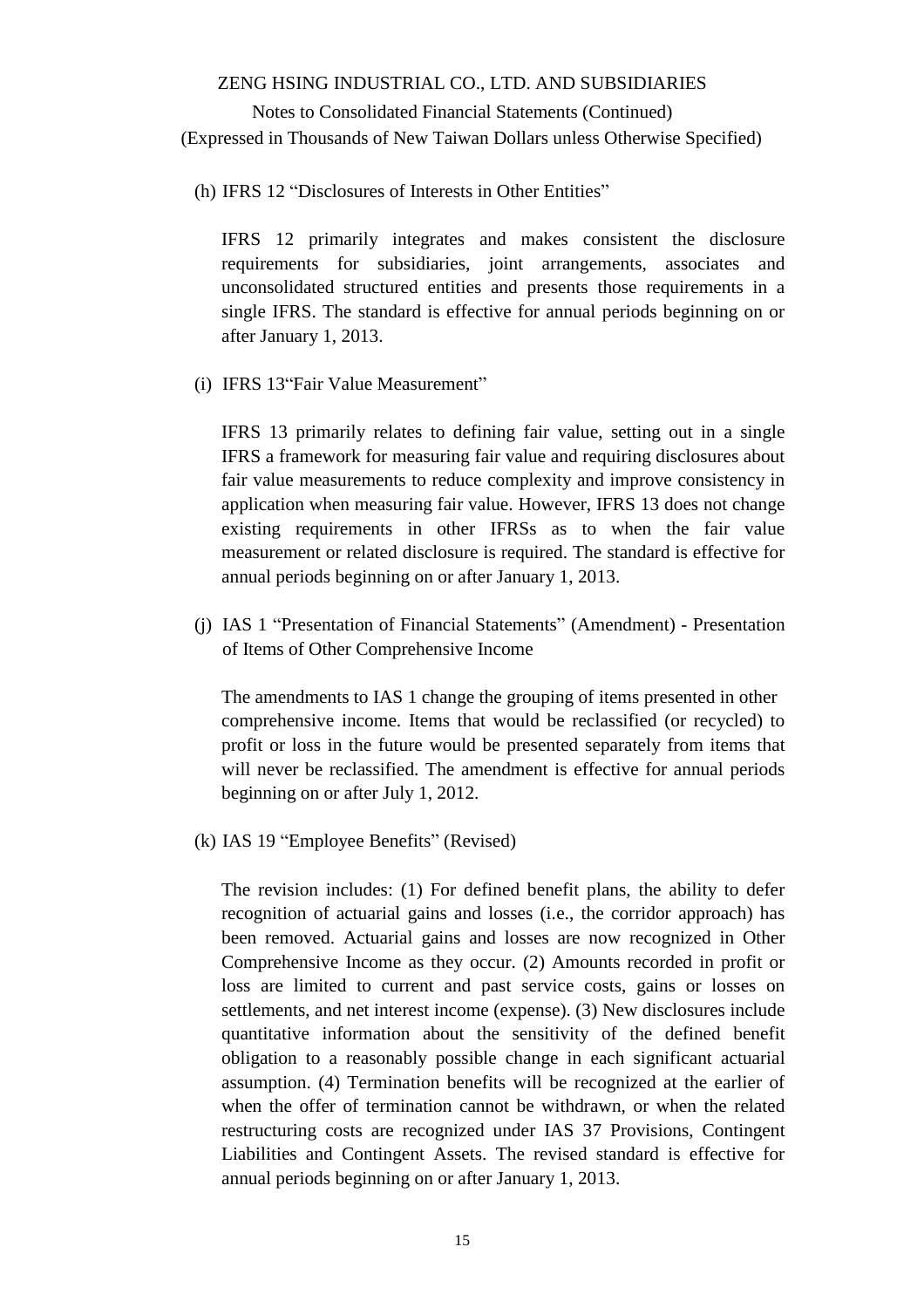(l) Government Loans (Amendment to IFRS 1 "First-time Adoption of International Financial Reporting Standards")

The IASB has added an exception to the retrospective application of IFRS 9 Financial Instruments (or IAS 39 Financial Instruments: Recognition and Measurement, as applicable) and IAS 20 Accounting for Government Grants and Disclosure of Government Assistance. These amendments require first-time adopters to apply the requirements of IAS 20 prospectively to government loans existing at the date of transition to IFRS. However, entities may choose to apply the requirements of IFRS 9 (or IAS 39, as applicable) and IAS 20 to government loans retrospectively if the information needed to do so had been obtained at the time of initial accounting for those loans. The exception will give first-time adopters relief from retrospective measurement of government loans with a belowmarket rate of interest. As a result of not applying IFRS 9 (or IAS 39, as applicable) and IAS 20 retrospectively, first-time adopters will not have to recognize the corresponding benefit of a below-market rate government loan as a government grant. The amendment is effective for annual periods beginning on or after January 1, 2013.

(m)Disclosures-offsetting Financial Assets and Financial Liabilities (Amendment to IFRS 7 "Disclosures - Financial Instruments")

These amendments require an entity to disclose information about rights of set-off and related arrangements; the above-mentioned disclosures should provide users of financial statements with information about the effect of such rights and arrangements on the entity's financial position. The new disclosures are required for all recognized financial instruments that are set off in accordance with IAS 32. These disclosures also apply to recognized financial instruments that are subject to an enforceable master netting arrangement or 'similar agreement', irrespective of whether they are set-off in accordance with IAS 32. The amendment is effective for annual periods beginning on or after January 1, 2013.

(n) Offsetting of Financial Assets and Financial Liabilities (Amendment to IAS 32 "Financial Instruments – Presentation")

The amendments clarify the related regulations of an entity currently has a legally enforceable right to set off the recognized amounts in IAS 32. The amendment is effective for annual periods beginning on or after January 1, 2014.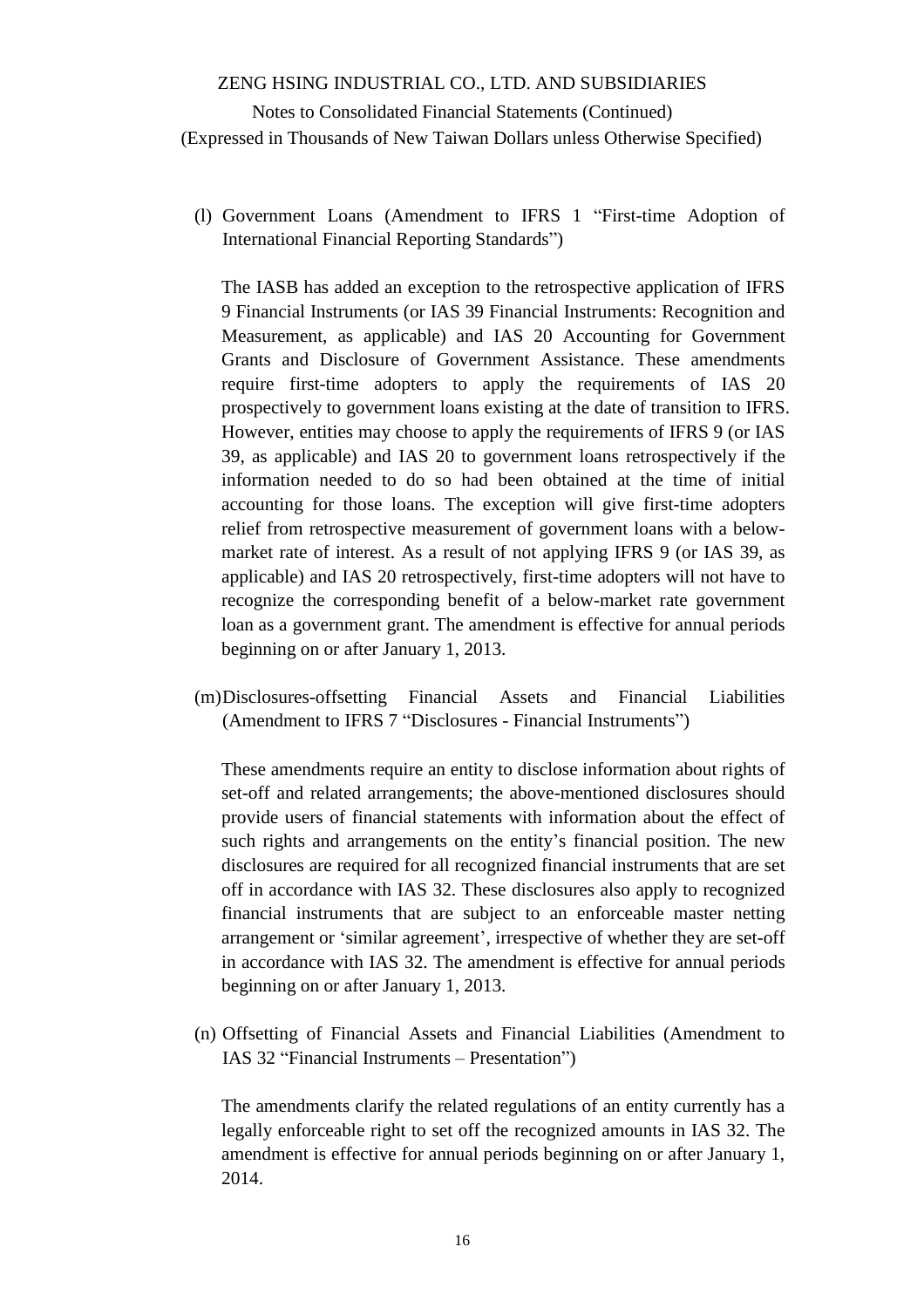## Notes to Consolidated Financial Statements (Continued) (Expressed in Thousands of New Taiwan Dollars unless Otherwise Specified)

(o) IFRIC 20 "Stripping Costs in the Production Phase of a Surface Mine"

IFRIC 20 only deals with waste removal costs that are incurred in surface mining activity during the production phase of the mine (production stripping costs). The costs of stripping activity to be accounted for inventories to the extent that the benefit from the stripping activity is realized in the form of inventory produce. The costs of stripping activity which provide a benefit in the form of improved access to ore are recognized as non-current assets (stripping activity asset) where the specific criteria are met. A stripping activity asset is accounted for as an addition to, or as an enhancement of, an existing asset. The interpretation is effective for annual periods beginning on or after January 1, 2013.

(p) Improvements to International Financial Reporting Standards (2009-2011 cycle)

## *IFRS 1 "First-time Adoption of International Financial Reporting Standards"*

The amendments clarifies that an entity that has stopped applying IFRS may choose to either re-apply IFRS 1, even if the entity applied IFRS 1 in a previous reporting period or apply IFRS retrospectively in accordance with IAS 8 as if it had never stopped applying IFRS. The amendment is effective for annual periods beginning on or after January 1, 2013.

### *IAS 1 "Presentation of Financial Statements"*

The revision includes: (1) It clarifies the difference between voluntary additional comparative information and the minimum required comparative information. Generally, the minimum required comparative period is the previous period. (2) An entity must include comparative information in the related notes to the financial statements when it voluntarily provides comparative information beyond the minimum required comparative period. The additional comparative period does not need to contain a complete set of financial statements. (3) The opening statement of financial position (known as the third balance sheet) must be presented in the following circumstances: when an entity changes its accounting policies; makes retrospective restatements or makes reclassifications, and that change has a material effect on the statement of financial position. The opening statement would be at the beginning of the preceding period. The revised standard is effective for annual periods beginning on or after January 1, 2013.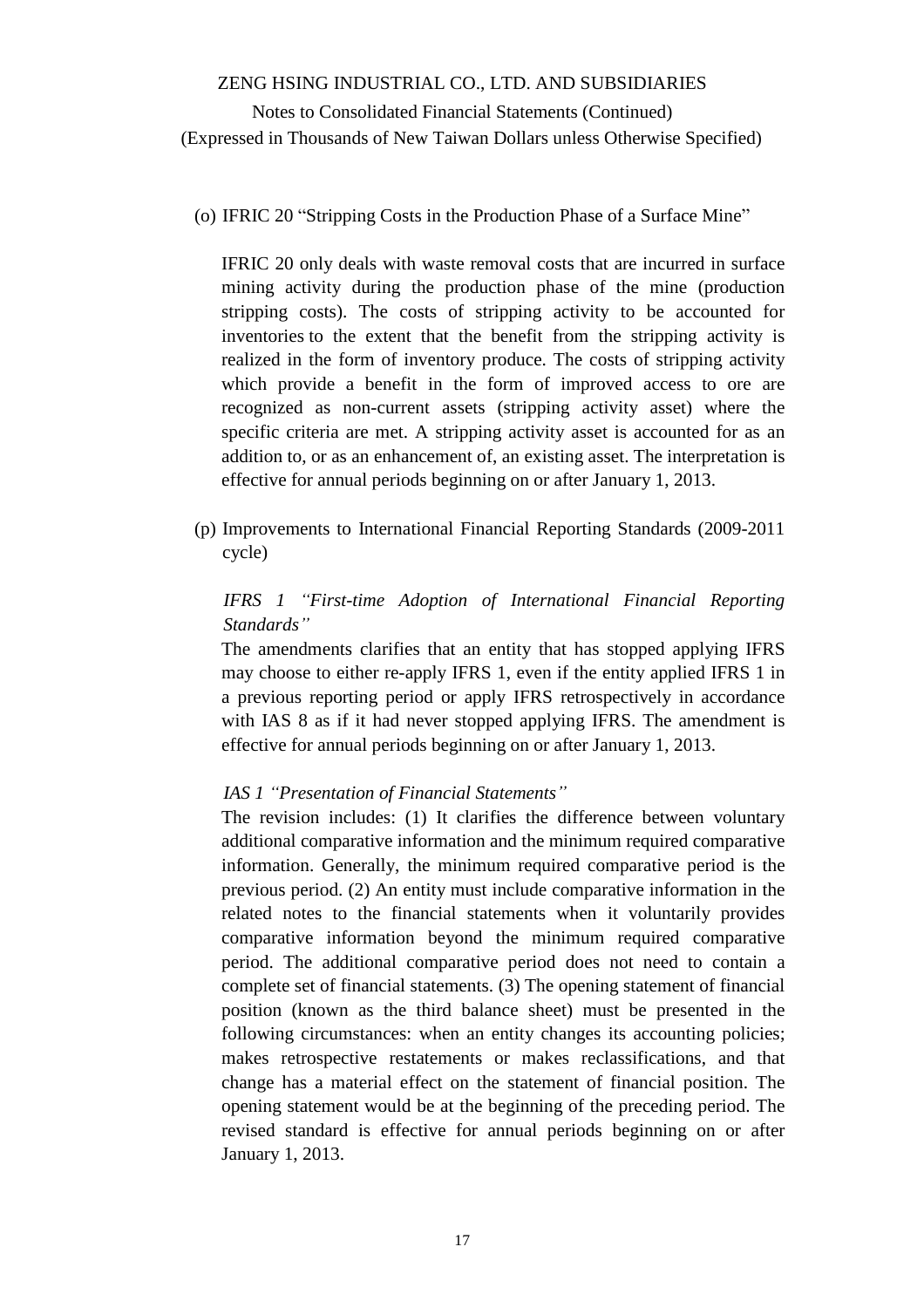Notes to Consolidated Financial Statements (Continued) (Expressed in Thousands of New Taiwan Dollars unless Otherwise Specified)

#### *IAS 16 "Property, Plant and Equipment"*

The amendment clarifies that major spare parts and servicing equipment that meet the definition of property, plant and equipment are not inventory. The amendment is effective for annual periods beginning on or after January 1, 2013.

#### *IAS 32 "Financial Instruments: Presentation"*

The amendment clarifies that income taxes arising from distributions to equity holders are accounted for in accordance with IAS 12 Income Taxes. The amendment is effective for annual periods beginning on or after January 1, 2013.

#### *IAS 34 "Interim Financial Reporting"*

The amendment clarifies the requirements in IAS 34 relating to segment information for total assets and liabilities for each reportable segment to enhance consistency with the requirements in IFRS 8 "Operating Segments". Besides, total assets and liabilities for a particular reportable segment need to be disclosed only when the amounts are regularly provided to the chief operating decision-maker and there has been a material change in the total amount disclosed in the entity's previous annual financial statements for that reportable segment. The amendment is effective for annual periods beginning on or after January 1, 2013.

### (q) IFRS 10 "Consolidated Financial Statements" (Amendment)

The Investment Entities amendments provide an exception to the consolidation requirements in IFRS 10 and require investment entities to account for particular subsidiaries at fair value through profit or loss, rather than consolidate them. The amendments also set out disclosure requirements for investment entities. The amendment is effective for annual periods beginning on or after January 1, 2014.

The above-mentioned standards and interpretations issued by IASB have not yet been recognized by FSC at the date of issuance of the Group's financial statements. It cannot be reasonably estimated at this point in time the impact of (a), (d), (f), (h)~(k), (m)~(n), (p)~q). The other newly issued or amended standards and interpretations have no insignificant impact on the Group.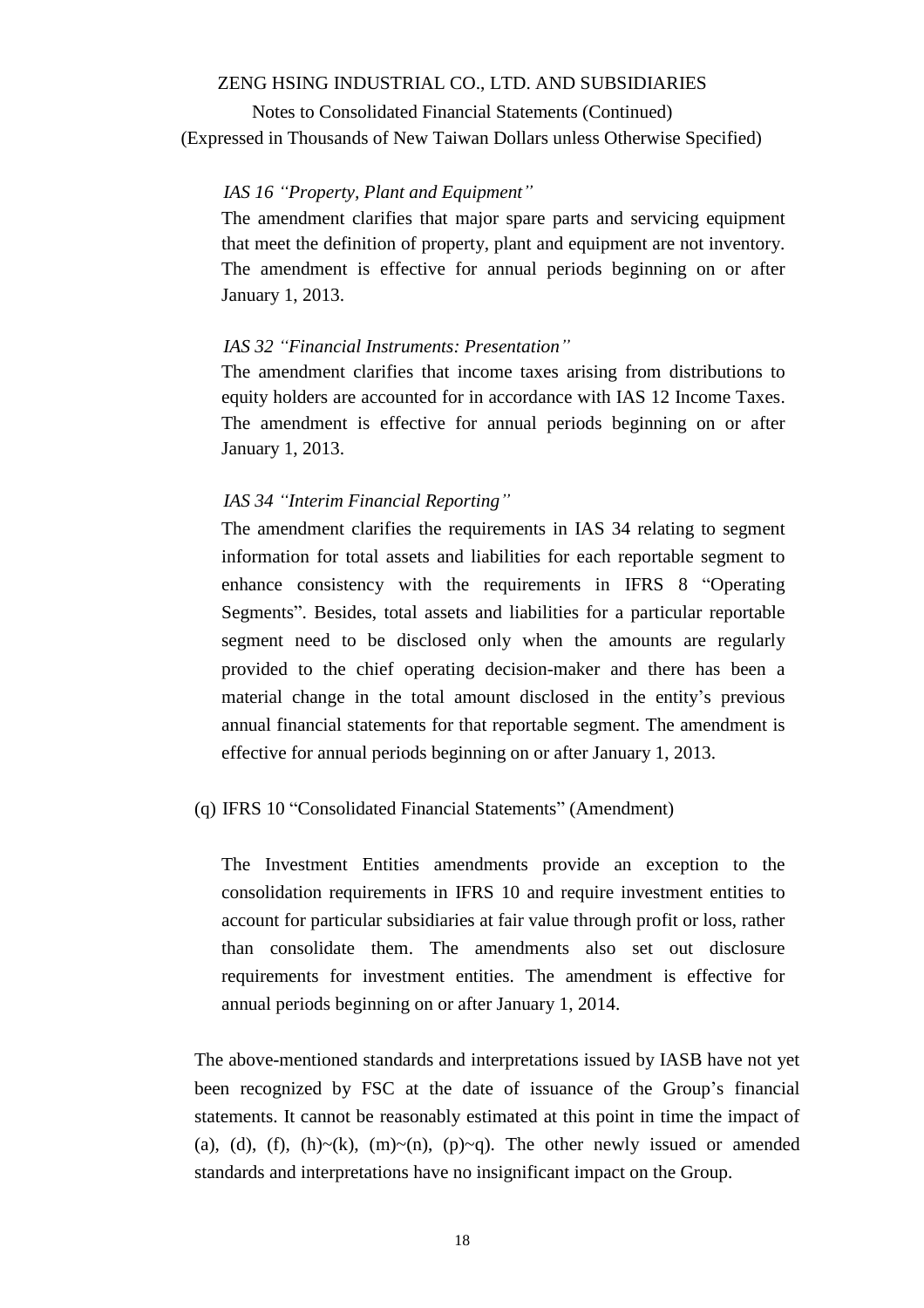- (2) Standards issued by IASB but not yet endorsed by FSC (the effective dates are to be determined by FSC):
	- (a) IAS 36 "Impairment of Assets" (Amendment)

This amendment relates to the amendment issued in May 2011 and requires entities to disclose the recoverable amount of an asset (including goodwill) or a cash-generating unit when an impairment loss has been recognized or reversed during the period. The amendment also requires detailed disclosure of how the fair value less costs of disposal has been measured when an impairment loss has been recognized or reversed, including valuation techniques used, level of fair value hierarchy of assets and key assumptions used in measurement. The amendment is effective for annual periods beginning on or after January 1, 2014.

(b) IFRIC 21 "Levies"

This interpretation provides guidance on when to recognize a liability for a levy imposed by a government (both for levies that are accounted for in accordance with IAS 37 Provisions, Contingent Liabilities and Contingent Assets and those where the timing and amount of the levy is certain). The interpretation is effective for annual periods beginning on or after January 1, 2014.

(c) Novation of derivatives and continuation of hedge accounting

Under the amendment, there would be no need to discontinue hedge accounting if a hedging derivative was novated, provided certain criteria are met. The interpretation is effective for annual periods beginning on or after January 1, 2014.

(d) IAS 19 "Employee Benefits" amendment - defined benefit plans: employee contribution

IASB amended the requirements in IAS 19 for contributions from employees or third parties which are independent of the number of years of service (such as a fixed percentage of employee's salary). Such contribution may be recognized by simplified accounting treatments. The amendment is effective for annual periods beginning on or after 1 July 2014.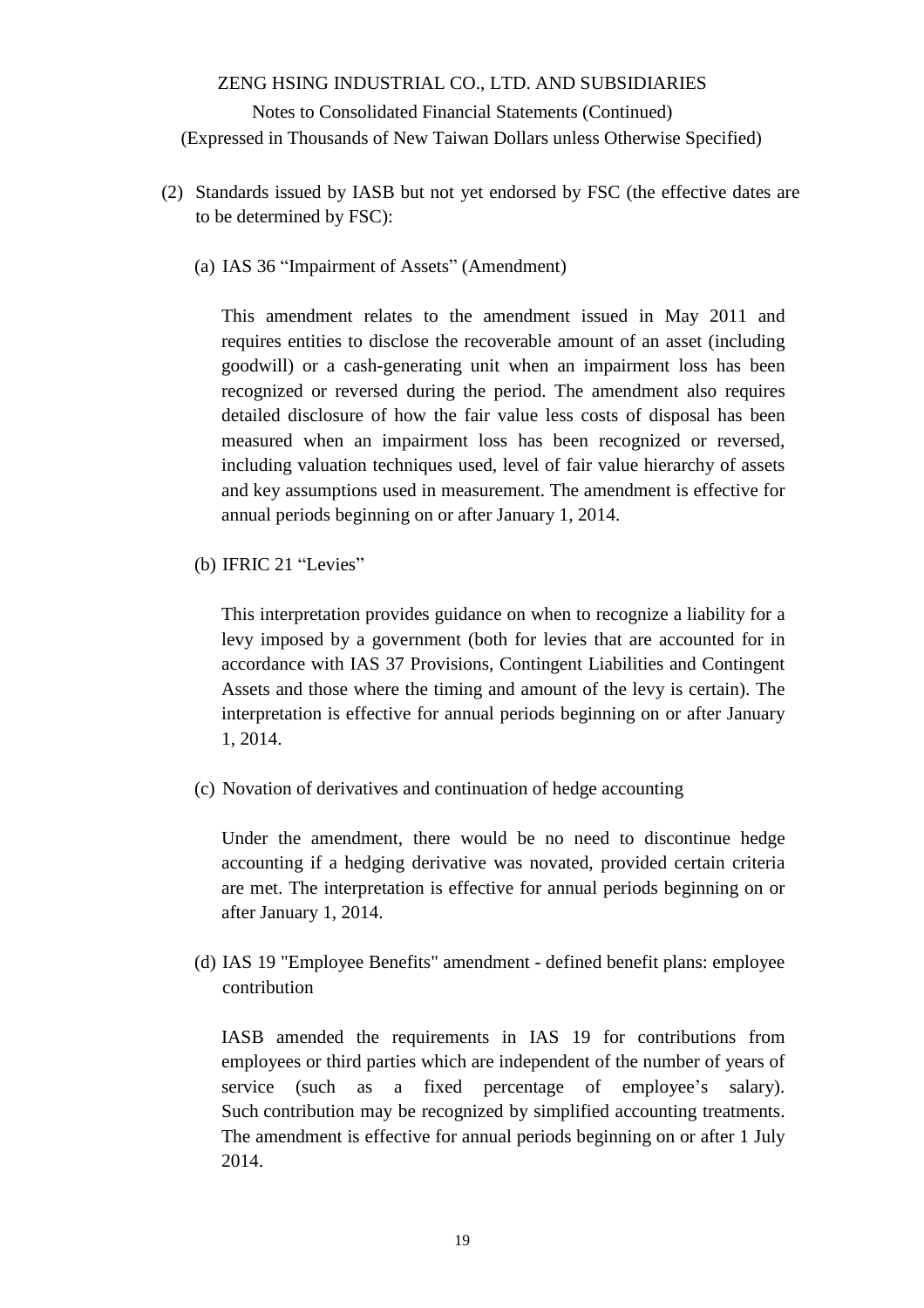Notes to Consolidated Financial Statements (Continued) (Expressed in Thousands of New Taiwan Dollars unless Otherwise Specified)

(e) Improvements to International Financial Reporting Standards (2010-2012 cycle):

#### *IFRS 2 "Share-based Payment"*

Amended the definitions of "vesting conditions" and "market conditions", and added definitions of "performance conditions" and "terms of service" (the definitions of "performance conditions" and "terms of service" were included in the definition of "vesting conditions" before the amendment). These amendments apply to share-based payment transactions for which the grant dates occur on or after 1 July 2014.

#### *IFRS 3 "Business Combinations"*

This amendment includes (1) removal of "other applicable international financial reporting standards" with respect to contingent considerations of business combinations, (2) deletion of "International Accounting Standards No. 37: liabilities Provisions, contingent liabilities and contingent assets or other appropriate International Financial Reporting Standards ", which provides that contingent consideration of non-financial asset or liability should be measured at fair value at each reporting date, with changes in fair value recognized in profit or loss, and (3) amendment of International Financial reporting requirements Standards No. 9 "Financial Instruments" in order to clarify that the contingent consideration of financial assets or financial liabilities can only be measured at fair value, and shall be disclosed in profit or loss pursuant to International financial Reporting Standards No. 9 "Financial Instruments" . This amendment applies to business combinations of which acquisition date occurring on or after 1 July 2014.

#### *IFRS 8 "Operating Segments"*

The amendments require an entity to disclose the judgments made by management in applying the aggregation criteria to operating segments. The amendments also clarify that an entity shall only provide reconciliations of the total of the reportable segments' assets to the entity's assets if the segment assets are reported regularly. The amendment is effective for annual periods beginning on or after 1 July 2014.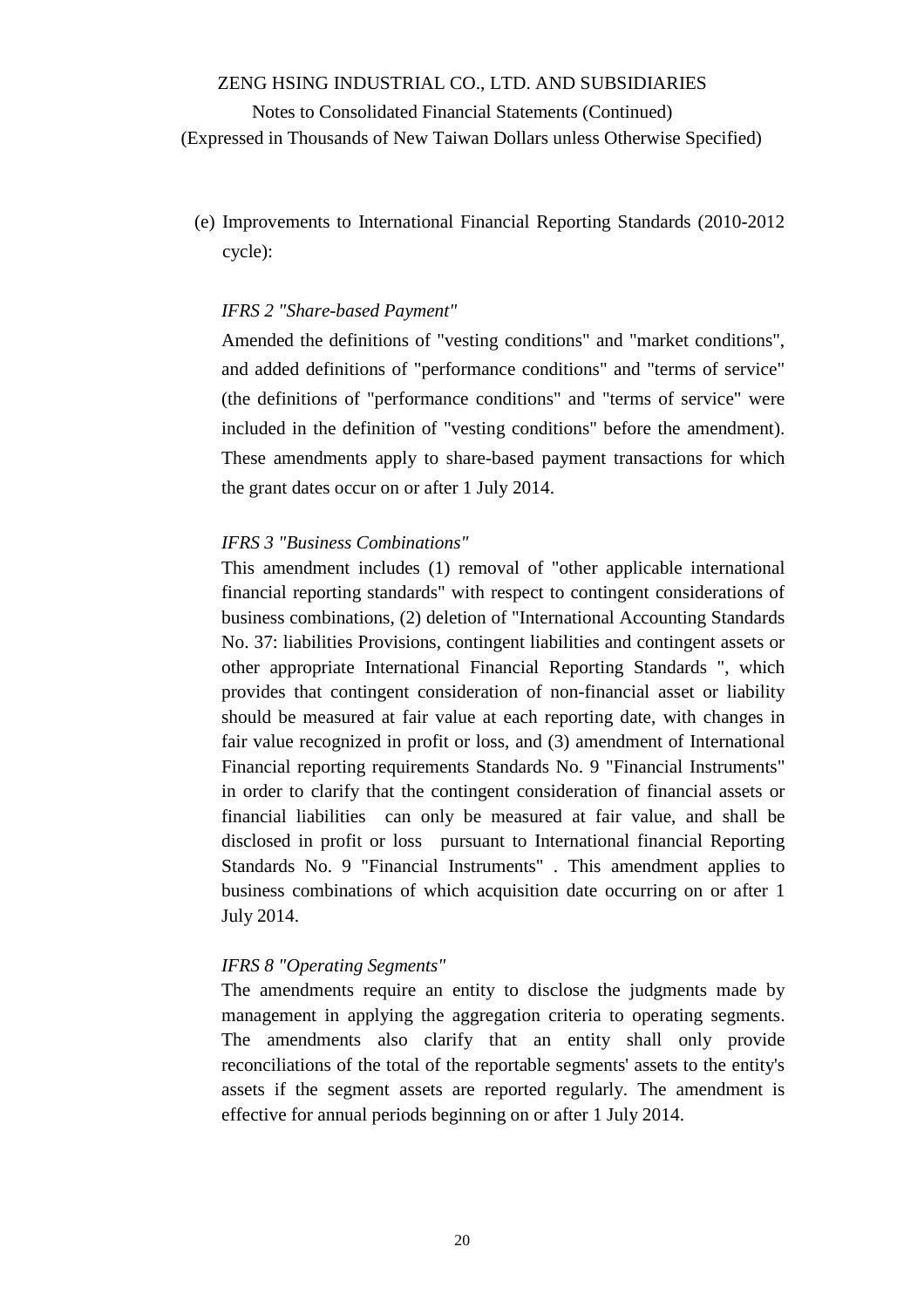Notes to Consolidated Financial Statements (Continued) (Expressed in Thousands of New Taiwan Dollars unless Otherwise Specified)

### *IFRS 13 "Fair Value Measurement"*

The amendment to the Basis for Conclusions of IFRS 13 clarifies that when deleting paragraph B5.4.12 of IFRS 9 Financial Instruments and paragraph AG79 of IAS 39 Financial Instruments: Recognition and Measurement as consequential amendments from IFRS 13 Fair Value Measurement, the IASB did not intend to change the relevant measurement requirements.

#### *IAS 16, "Property, Plant and Equipment"*

The amendment clarifies that when an item of property, plant and equipment is revalued, the accumulated depreciation at the date of revaluation is adjusted to equal the difference between the gross carrying amount and the carrying amount of the asset. The amendment is effective for annual periods beginning on or after 1 July 2014.

### *IAS 24 "Related Party Disclosures"*

The amendment clarifies that an entity providing key management personnel services to the reporting entity or to the parent of the reporting entity is a related party of the reporting entity. The amendment is effective for annual periods beginning on or after 1 July 2014.

#### *IAS 38 "Intangible Assets"*

The amendment clarifies that when an intangible asset is revalued, the accumulated amortization at the date of revaluation is adjusted to equal the difference between the gross carrying amount and the carrying amount of the asset. The amendment is effective for annual periods beginning on or after 1 July 2014.

(f) Improvements to International Financial Reporting Standards (2011-2013 cycle):

## *IFRS No. 1 "First-time Adoption of International Financial Reporting Standards"*

The amendment clarifies that an entity, in its first IFRS financial statements, has the choice between applying an existing and currently effective IFRS or applying early a new or revised IFRS that is not yet mandatorily effective, provided that the new or revised IFRS permits early application.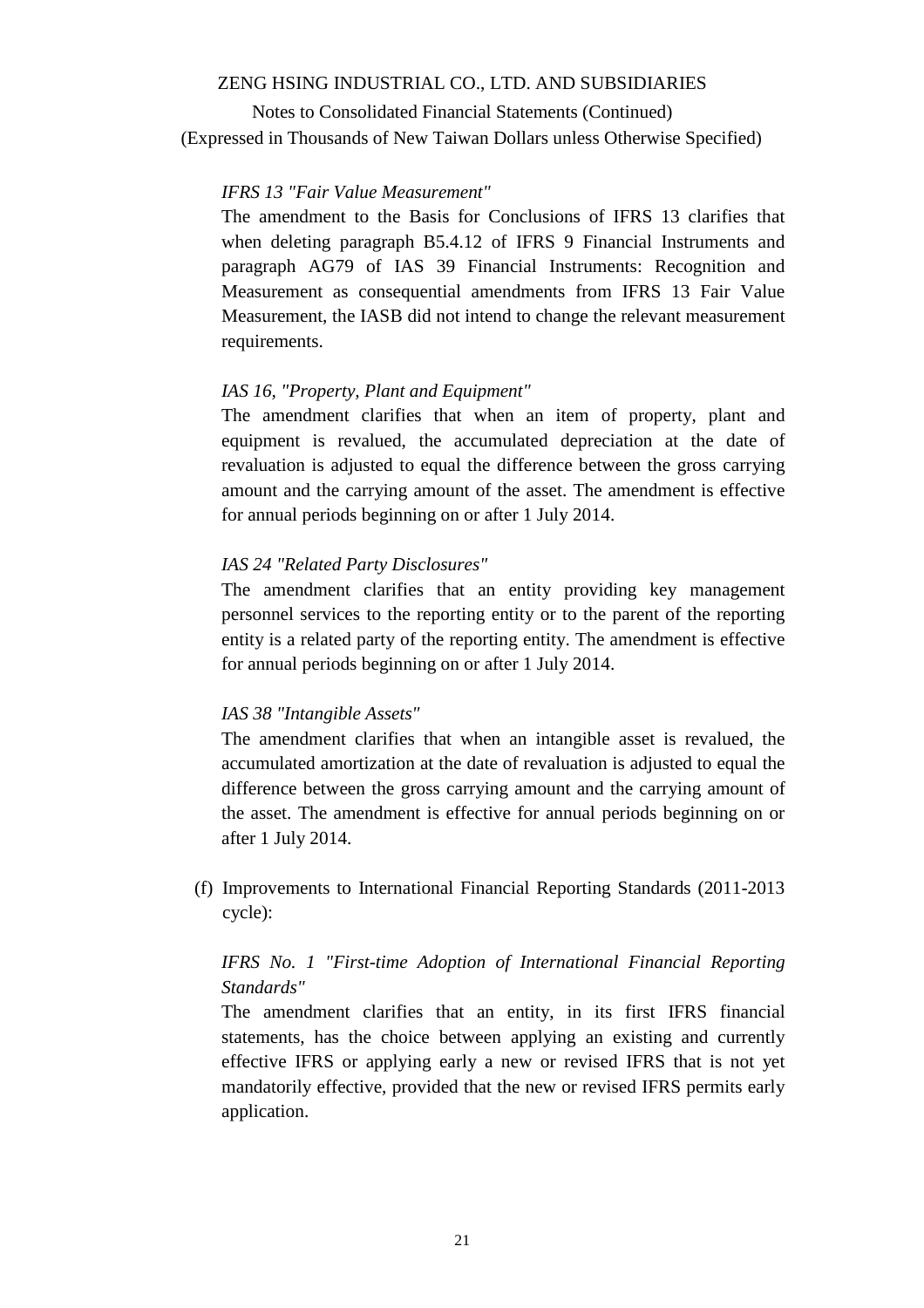Notes to Consolidated Financial Statements (Continued) (Expressed in Thousands of New Taiwan Dollars unless Otherwise Specified)

#### *IFRS 3 "Business Combinations"*

This amendment clarifies that paragraph 2(a) of IFRS 3 Business Combinations excludes the formation of all types of joint arrangements as defined in IFRS 11 Joint Arrangements from the scope of IFRS 3; and the scope exception only applies to the financial statements of the joint venture or the joint operation itself. The amendment is effective for annual periods beginning on or after 1 July 2014.

#### *IFRS 13 "Fair Value Measurement"*

The amendment clarifies that paragraph 52 of IFRS 13 includes a scope exception for measuring the fair value of a group of financial assets and financial liabilities on a net basis. The objective of this amendment is to clarify that this portfolio exception applies to all contracts within the scope of IAS 39 Financial Instruments: Recognition and Measurement or IFRS 9 Financial Instruments, regardless of whether they meet the definitions of financial assets or financial liabilities as defined in IAS 32 Financial Instruments: Presentation. The amendment is effective for annual periods beginning on or after 1 July 2014.

#### *IAS 40 "Investment Property"*

The amendment clarifies the interrelationship of IFRS 3 and IAS 40 when classifying property as investment property or owner-occupied property; in determining whether a specific transaction meets the definition of both a business combination as defined in IFRS 3 Business Combinations and investment property as defined in IAS 40 Investment Property, separate application of both standards independently of each other is required. The amendment is effective for annual periods beginning on or after 1 July 2014.

(g) International Financial Reporting Standards No. 14, "Regulatory Deferral Accounts "

IFRS 14 permits first-time adopters to continue to recognize amounts related to rate regulation in accordance with their previous GAAP requirements when they adopt IFRS. However, to enhance comparability with entities that already apply IFRS and do not recognize such amounts, the Standard requires that the effect of rate regulation must be presented separately from other items. IFRS 14 is effective for annual periods beginning on or after 1 January 2016.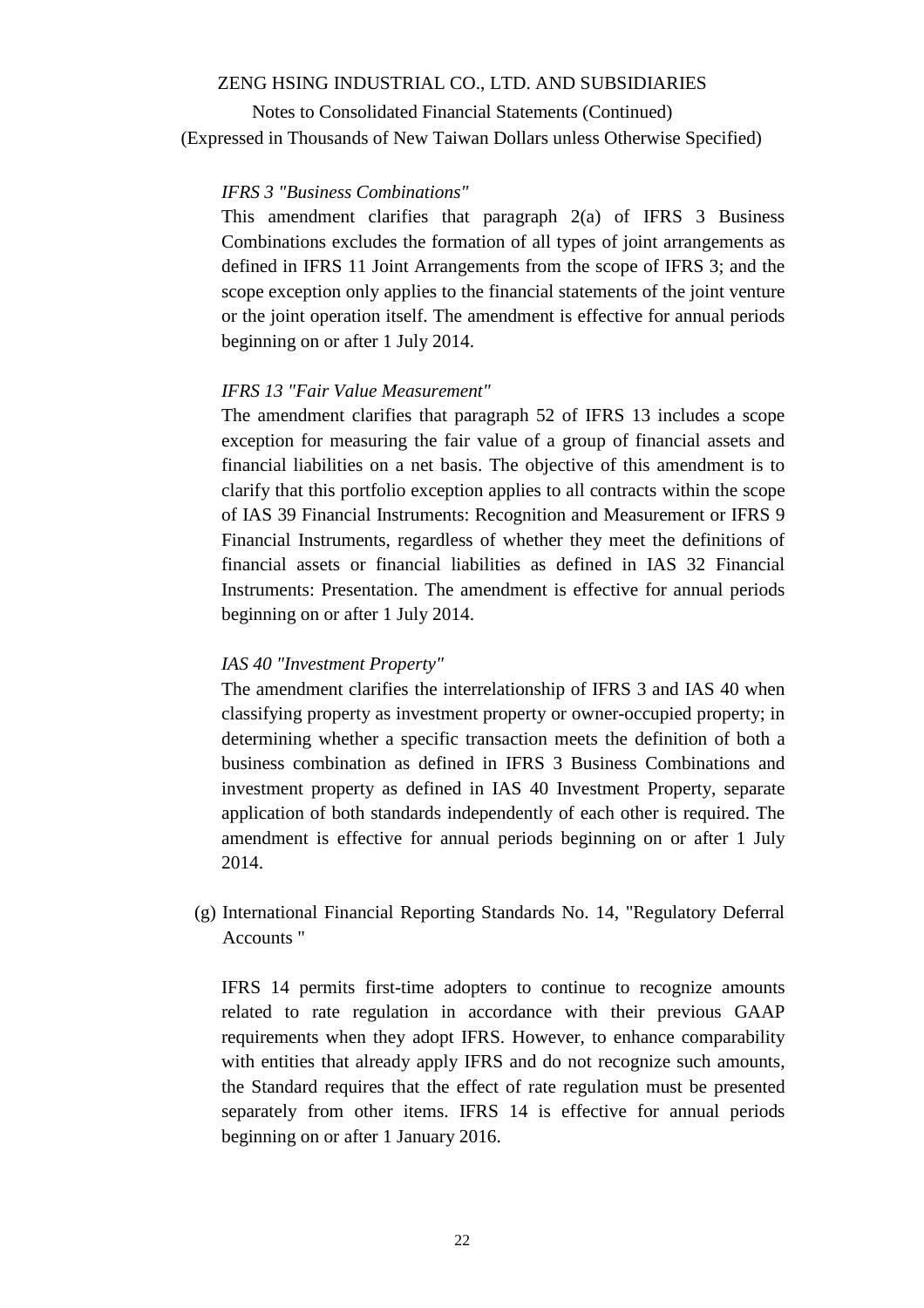## Notes to Consolidated Financial Statements (Continued) (Expressed in Thousands of New Taiwan Dollars unless Otherwise Specified)

#### (h) IFRS 15"Revenue from Contracts with Customers"

The core principle of the new Standard is for companies to recognize revenue to depict the transfer of goods or services to customers in amounts that reflect the consideration to which the company expects to be entitled in exchange for those goods or services. The new Standard will also result in enhanced disclosures about revenue, provide guidance for transactions that were not previously addressed comprehensively and improve guidance for multiple-element arrangements.

(i) IFRS 9 "Financial Instruments"

The IASB has issued the final version of IFRS 9, which combines classification and measurement, impairment and hedge accounting. The standard will replace IAS 39 "Financial Instruments: Recognition and Measurement" and all previous versions of IFRS 9 "Financial Instruments" (which include standards issued on classification and measurement of financial assets and liabilities and hedge accounting).

Classification and measurement: Financial assets are measured at amortized cost, fair value through profit or loss, or fair value through other comprehensive income, based on both the entity's business model for managing the financial assets and the financial asset's contractual cash flow characteristics. Financial liabilities are measured at amortized cost or fair value through profit or loss. Furthermore there is requirement that 'own credit risk' adjustments are not recognized in profit or loss.

Impairment: Expected credit loss model is used to evaluate impairment. Entities are required to recognize either 12-month or lifetime expected credit losses, depending on whether there has been a significant increase in credit risk since initial recognition.

Hedge accounting: Hedge accounting is more closely aligned with risk management activities and hedge effectiveness is measured based on the hedge ratio.

The above-mentioned standards and interpretations issued by IASB have been recognized by FSC at the date of issuance of the Group's financial statements. It cannot be reasonably estimated at this point in time the impact of  $(c)$ ,  $(d)$ ,  $(f)~(i)$ . The other newly issued or amended standards and interpretations have no insignificant impact on the Group.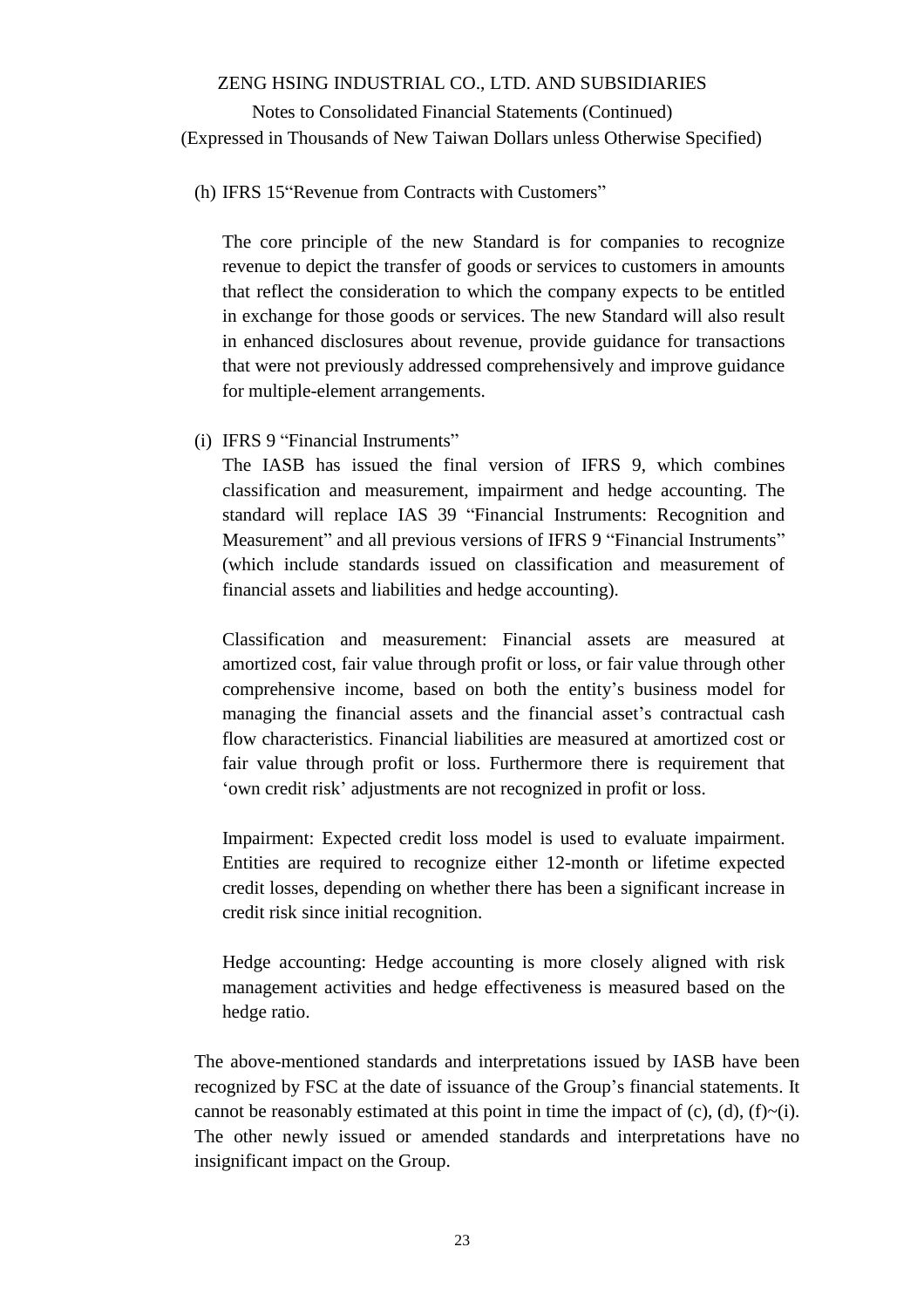### 4. SUMMARY OF SIGNIFICANT ACCOUNTING POLICIES

(1) Statement of Compliance

The Group's financial statements as of and for the six-month periods ended June, 30, 2014 and 2013 were prepared in accordance with Regulations Governing the Preparation of Financial Reports by Securities Issuers ("the Regulations"), IFRSs, IASs, IFRIC and SIC, which are recognized by FSC.

(2) Basis of Preparation

The consolidated financial statements have been prepared on a historical cost basis, except for financial instruments that have been measured at fair value. The consolidated financial statements are expressed in thousands of New Taiwan Dollars ("\$") unless otherwise stated.

(3) General Description of Reporting Entities

## Principles of consolidation

Subsidiaries are fully consolidated from the date of acquisition (the date on which the Group obtains control), and continue to be consolidated until the date that such control ceases. The financial statements of the subsidiaries are prepared for the same reporting period as the parent company, using consistent accounting policies. All intra-group balances, transactions, and unrealized gains and losses and dividends resulting from intra-group transactions are eliminated in full.

A change in the ownership interest of a subsidiary, without a change of control, is accounted for as an equity transaction. Total comprehensive income of subsidiaries is attributed to the owners of the parent and to the non-controlling interests even if this results in the non-controlling interests having a deficit balance.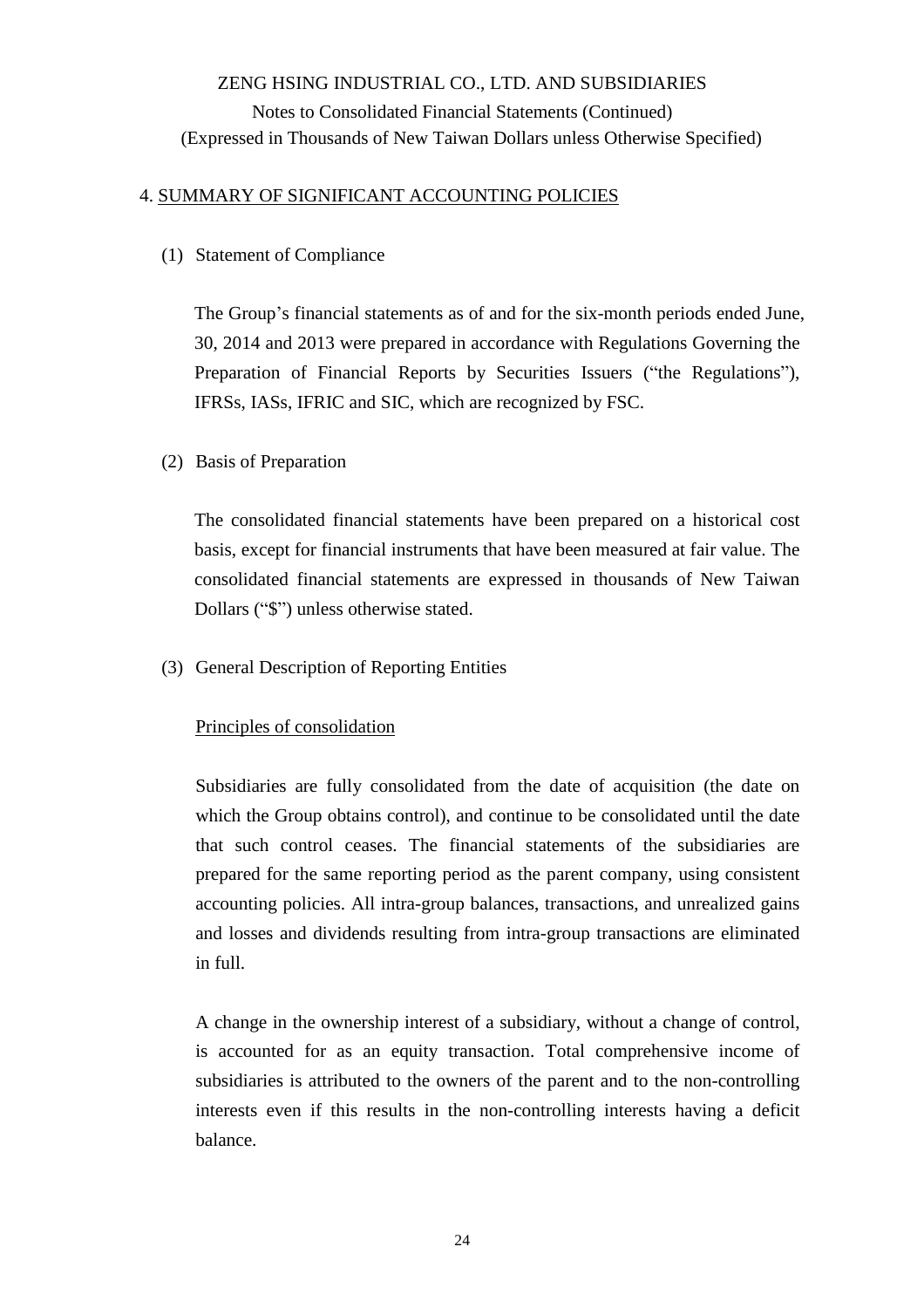### Notes to Consolidated Financial Statements (Continued)

(Expressed in Thousands of New Taiwan Dollars unless Otherwise Specified)

If the Company loses control of a subsidiary, it:

- (a) derecognizes the assets (including goodwill) and liabilities of the subsidiary;
- (b) derecognizes the carrying amount of any non-controlling interest;
- (c) recognizes the fair value of the consideration received;
- (d) recognizes the fair value of any investment retained;
- (e) recognizes any surplus or deficit in profit or loss; and
- (f) reclassifies the parent's share of components previously recognized in other comprehensive income to profit or loss.

The consolidated entities are as follows:

|             |                      |                        | Percentage of ownership (%) as of |              |          |  |
|-------------|----------------------|------------------------|-----------------------------------|--------------|----------|--|
|             |                      |                        | June 30,                          | December 31, | June 30, |  |
| Investor    | Subsidiary           | <b>Business nature</b> | 2014                              | 2013         | 2013     |  |
| the Company | Shinco Worldwide     | Selling household      | 100.00%                           | 100.00%      | 100.00%  |  |
|             | Ltd. (BVI) [Shinco   | sewing machines        |                                   |              |          |  |
|             | (BVI)                | and spare parts        |                                   |              |          |  |
| the Company | Zeng Hsing           | Trading and            | 100.00%                           | 100.00%      | 100.00%  |  |
|             | Industrial Co., Ltd. | holding Group          |                                   |              |          |  |
|             | (BVI) [Zeng Hsing    |                        |                                   |              |          |  |
|             | (BVI)                |                        |                                   |              |          |  |
| the Company | Zeng Hsing           | Manufacturing          | 100.00%                           | 100.00%      | 100.00%  |  |
|             | Industrial Co., Ltd. | household sewing       |                                   |              |          |  |
|             | (VN) [Zeng Hsing     | machines and           |                                   |              |          |  |
|             | $(VN)$ ]             | sport equipment        |                                   |              |          |  |
| the Company | Shinco Technoligies  | Material               | 100.00%                           | 100.00%      | 100.00%  |  |
|             | Limited (VN)         | die-casting of         |                                   |              |          |  |
|             | [Shinco (VN)]        | metal of               |                                   |              |          |  |
|             |                      | aluminum, zinc         |                                   |              |          |  |
|             |                      | and magnesium          |                                   |              |          |  |
|             |                      | alloy                  |                                   |              |          |  |
| the Company | Mitsumichi           | Manufacturing          | 53.00%                            | 53.00%       | 53.00%   |  |
|             | Industrial Co. Ltd   | household sewing       |                                   |              |          |  |
|             | [Mitsumichi]         | machines               |                                   |              |          |  |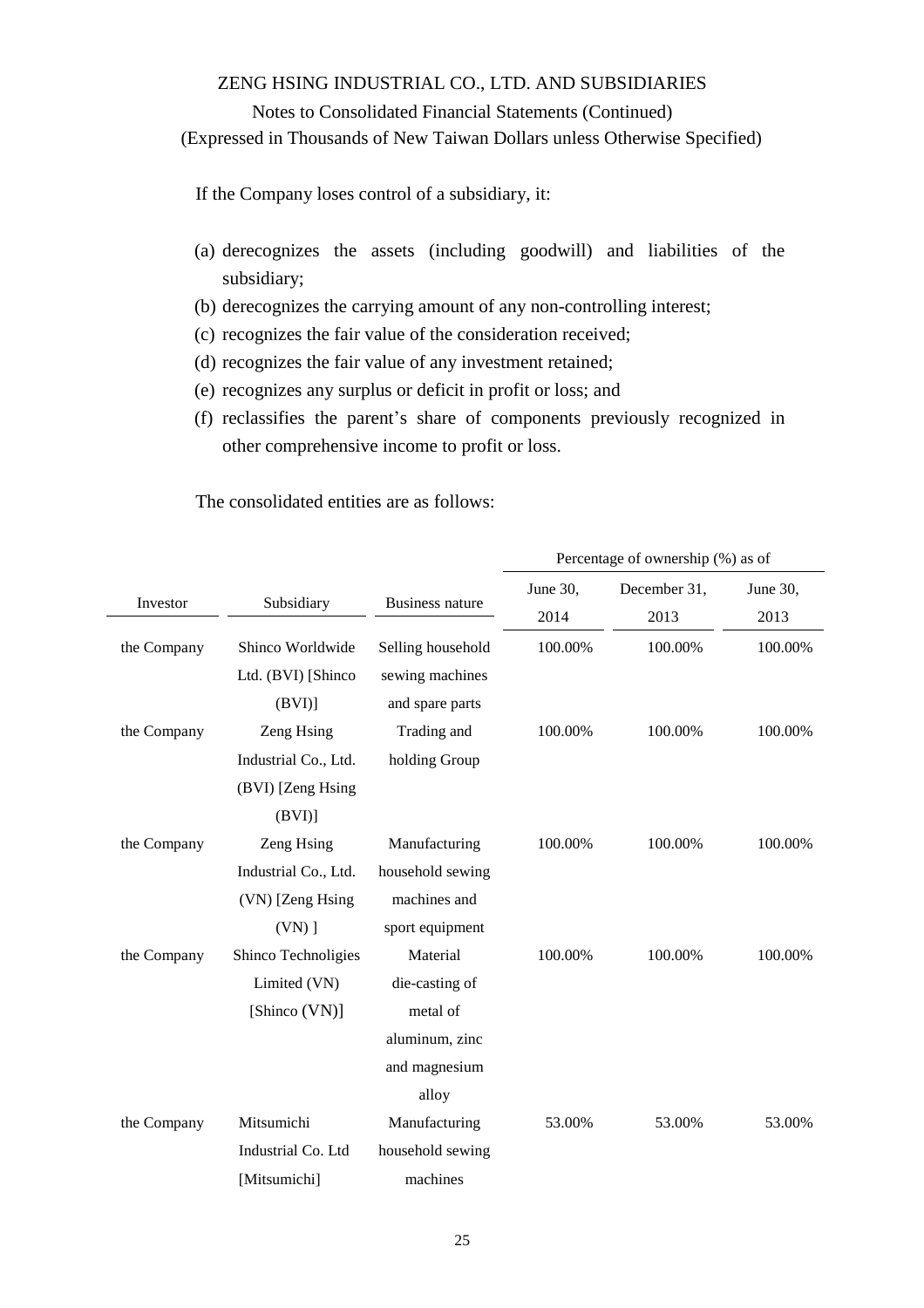|                  |                            |                        | Percentage of ownership (%) as of |                      |                  |  |
|------------------|----------------------------|------------------------|-----------------------------------|----------------------|------------------|--|
| Investor         | Subsidiary                 | <b>Business nature</b> | June 30,<br>2014                  | December 31,<br>2013 | June 30,<br>2013 |  |
| the Company      | Asia Bright                | Manufacturing          | 43.08%                            | 43.08%               | 43.08%           |  |
|                  | Hometec Co., Ltd.          | electric               |                                   |                      |                  |  |
|                  | [Asia Bright]              | appliances and         |                                   |                      |                  |  |
|                  |                            | machinery and          |                                   |                      |                  |  |
|                  |                            | equipment.             |                                   |                      |                  |  |
| Zeng Hsing       | Zhangjiagang               | Manufacturing          | 100.00%                           | 100.00%              | 100.00%          |  |
| Industrial Co.,  | <b>Zenghsing Machinery</b> | household sewing       |                                   |                      |                  |  |
| Ltd. (BVI) [Zeng | & Electronics Co.,         | machines               |                                   |                      |                  |  |
| Hsing (BVI)]     | Ltd. [Zhangjiagang]        |                        |                                   |                      |                  |  |
| Zeng Hsing       | Zhangjiagang Free          | Selling household      | 100.00%                           | 100.00%              | 100.00%          |  |
| Industrial Co.,  | Trade Zone Cheau           | sewing machines        |                                   |                      |                  |  |
| Ltd. (BVI) [Zeng | Hsing Machinery &          | and spare parts.       |                                   |                      |                  |  |
| Hsing (BVI)]     | Electronics Co., Ltd.      |                        |                                   |                      |                  |  |
|                  | [Cheau Hsing]              |                        |                                   |                      |                  |  |
| Zhangjiagang     | Zhangjiagang               | Selling household      | 100.00%                           | 100.00%              | 100.00%          |  |
| Zenghsing        | Zenghsing Trading          | sewing machines        |                                   |                      |                  |  |
| Machinery &      | Co., Ltd.                  | and spare parts        |                                   |                      |                  |  |
| Electronics Co., | [Zhangjiagang              |                        |                                   |                      |                  |  |
| Ltd.             | trading]                   |                        |                                   |                      |                  |  |
| [Zhangjiagang]   |                            |                        |                                   |                      |                  |  |

Although the Group owns less than 50% of Asia Bright Hometec' common shares, the Group has a controlling interest over the financial and operating decisions of Asia Bright Hometec. As a result, Asia Bright Homete is included as one of the consolidated entities.

Certain investments were accounted for under the equity method base on the financial statements of investees, which were not reviewed by the independent accountants. As of June 30, 2014 and 2013, the total assets amount of these subsidiaries are \$163,617 and \$163,612 respectively, the total liabilities amount of these subsidiaries are \$19,703 and \$20,838 respectively. For the three-month and six-month periods ended June 30, 2014 and 2013, the total comprehensive incomes of these subsidiaries are \$3,087, \$5,411, \$7,643 and \$9,346, respectively.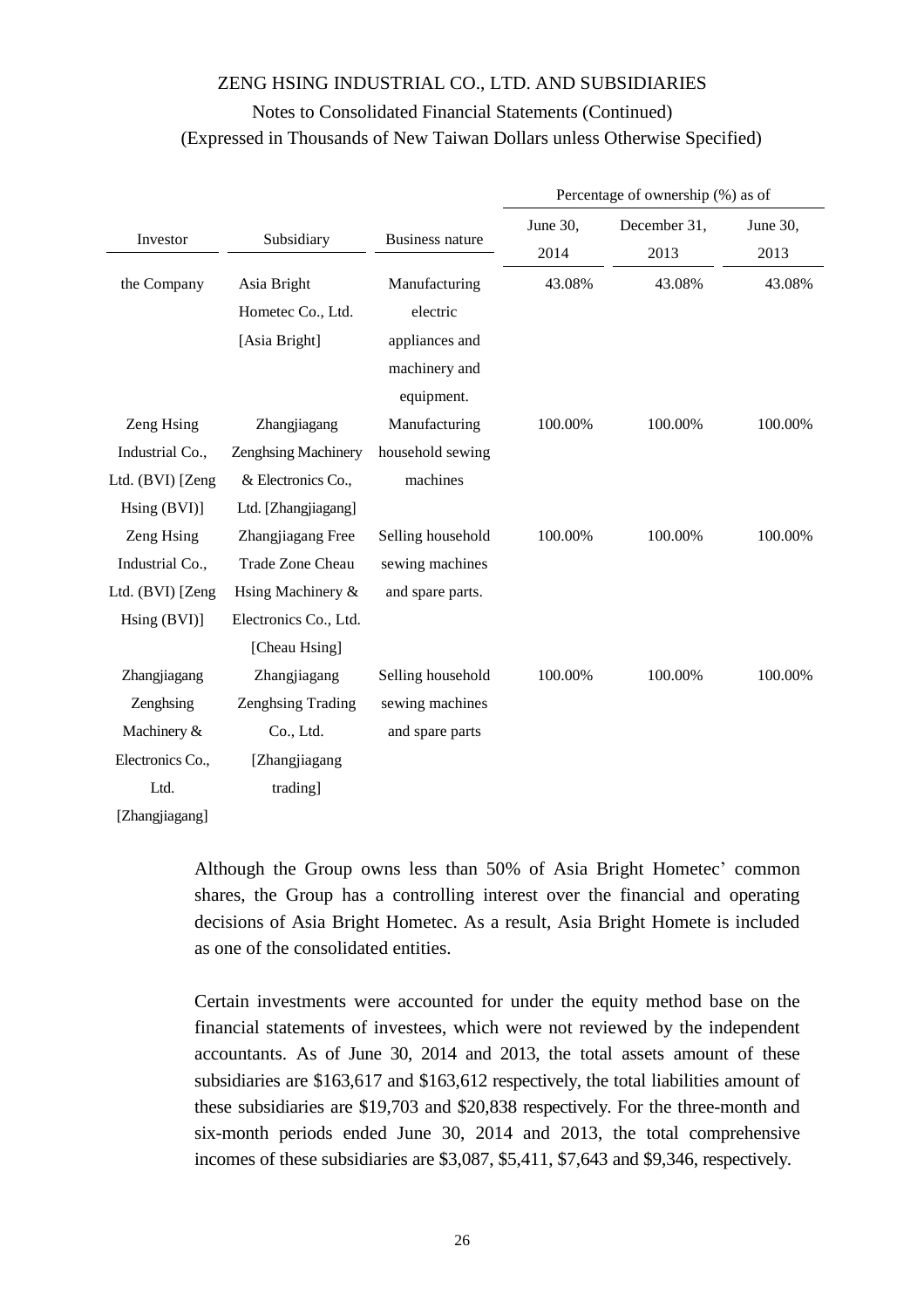### (4) Foreign Currency Transactions

The Group's consolidated financial statements are presented in New Taiwan Dollars (NTD), which is also the parent company's functional currency. Each entity in the Group determines its own functional currency and items included in the financial statements of each entity are measured using that functional currency.

Transactions in foreign currencies are initially recorded by the Group's entities at their respective functional currency rates prevailing at the transaction date. Monetary assets and liabilities denominated in foreign currencies are translated at the functional currency closing rate of exchange ruling at the reporting date. Non-monetary items measured at fair value in a foreign currency are translated using the exchange rates at the date when the fair value is determined. Non-monetary items that are measured at historical cost in a foreign currency are translated using the exchange rates as at the dates of the initial transactions.

All exchange differences arising on the settlement of monetary items or on translating monetary items are taken to profit or loss in the period in which they arise except for the following:

- a. Exchange differences arising from foreign currency borrowings for an acquisition of a qualifying asset to the extent that they are regarded as an adjustment to interest costs are included in the borrowing costs that are eligible for capitalization.
- b. Foreign currency items within the scope of IAS 39 are accounted for based on the accounting policy for financial instruments.
- c. Exchange differences arising on a monetary item that forms part of a reporting entity's net investment in a foreign operation is recognized initially in other comprehensive income and reclassified from equity to profit or loss on disposal of the net investment.

When a gain or loss on a non-monetary item is recognized in other comprehensive income, any exchange component of that gain or loss is recognized in other comprehensive income. When a gain or loss on a non-monetary item is recognized in profit or loss, any exchange component of that gain or loss is recognized in profit or loss.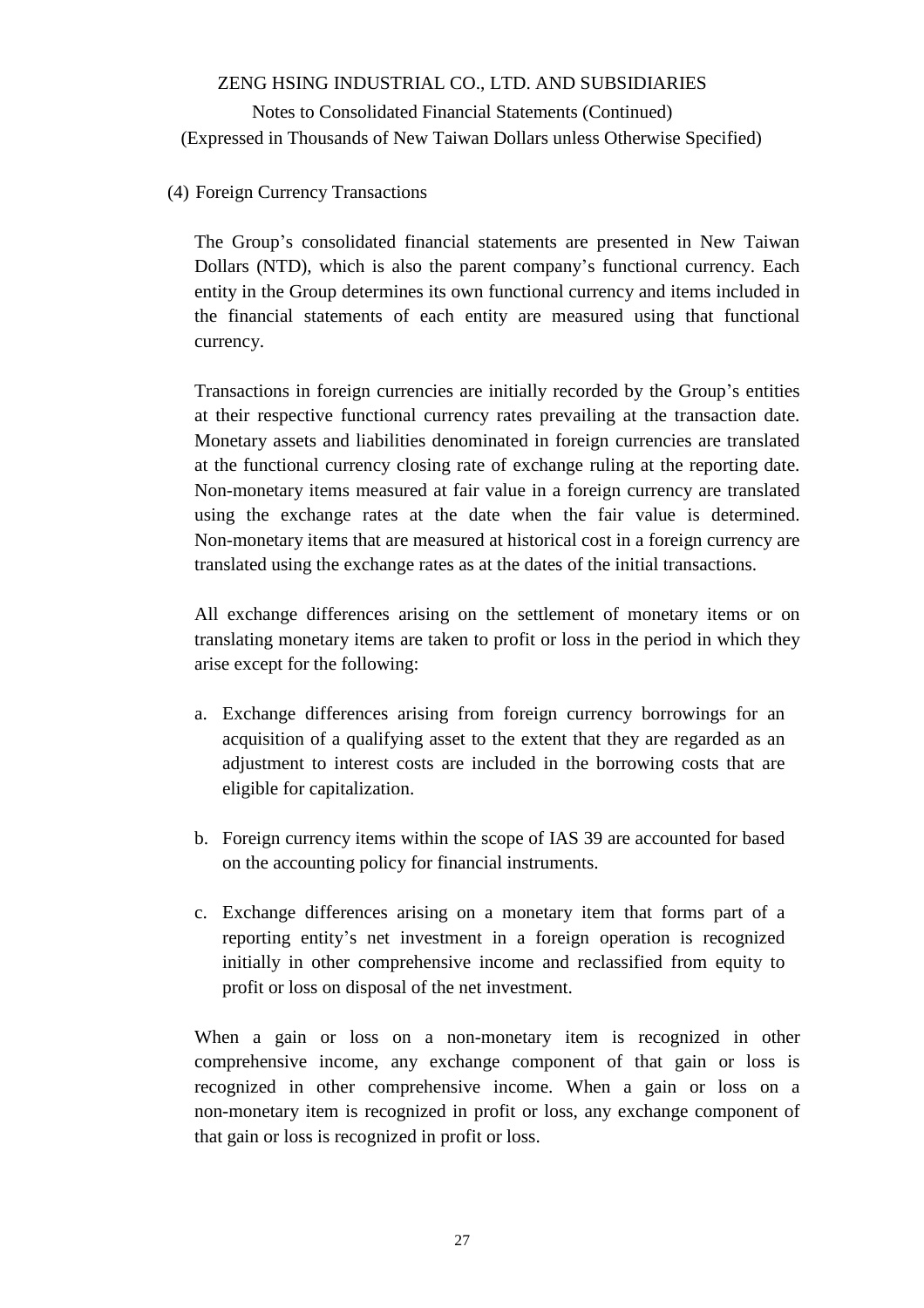## (5) Translation of Foreign Currency Financial Statements

The assets and liabilities of foreign operations are translated into NTD at the closing rate of exchange prevailing at the reporting date and their income and expenses are translated at an average exchange rate for the period. The exchange differences arising on the translation are recognized in other comprehensive income. On the disposal of a foreign operation, the cumulative amount of the exchange differences relating to that foreign operation, recognized in other comprehensive income and accumulated in the separate component of equity, is reclassified from equity to profit or loss when the gain or loss on disposal is recognized.

On the partial disposal of a subsidiary that includes a foreign operation that does not result in a loss of control, the proportionate share of the cumulative amount of the exchange differences recognized in other comprehensive income is re-attributed to the non-controlling interests in that foreign operation. In the partial disposal of an associate or jointly controlled entity that includes a foreign operation that does not result in a loss of significant influence or joint control, only the proportionate share of the cumulative amount of the exchange differences recognized in other comprehensive income is reclassified to profit or loss.

Any goodwill and any fair value adjustments to the carrying amounts of assets and liabilities arising on the acquisition of a foreign operation are treated as assets and liabilities of the foreign operation and expressed in its functional currency.

(6) Current and Non-current Distinction

An asset is classified as current when:

- a. The Group expects to realized the asset, or intends to sell or consume it, in its normal operating cycle; or
- b. The Group holds the asset primarily for the purpose of trading; or
- c. The Group expects to realize the asset within twelve months after the reporting period; or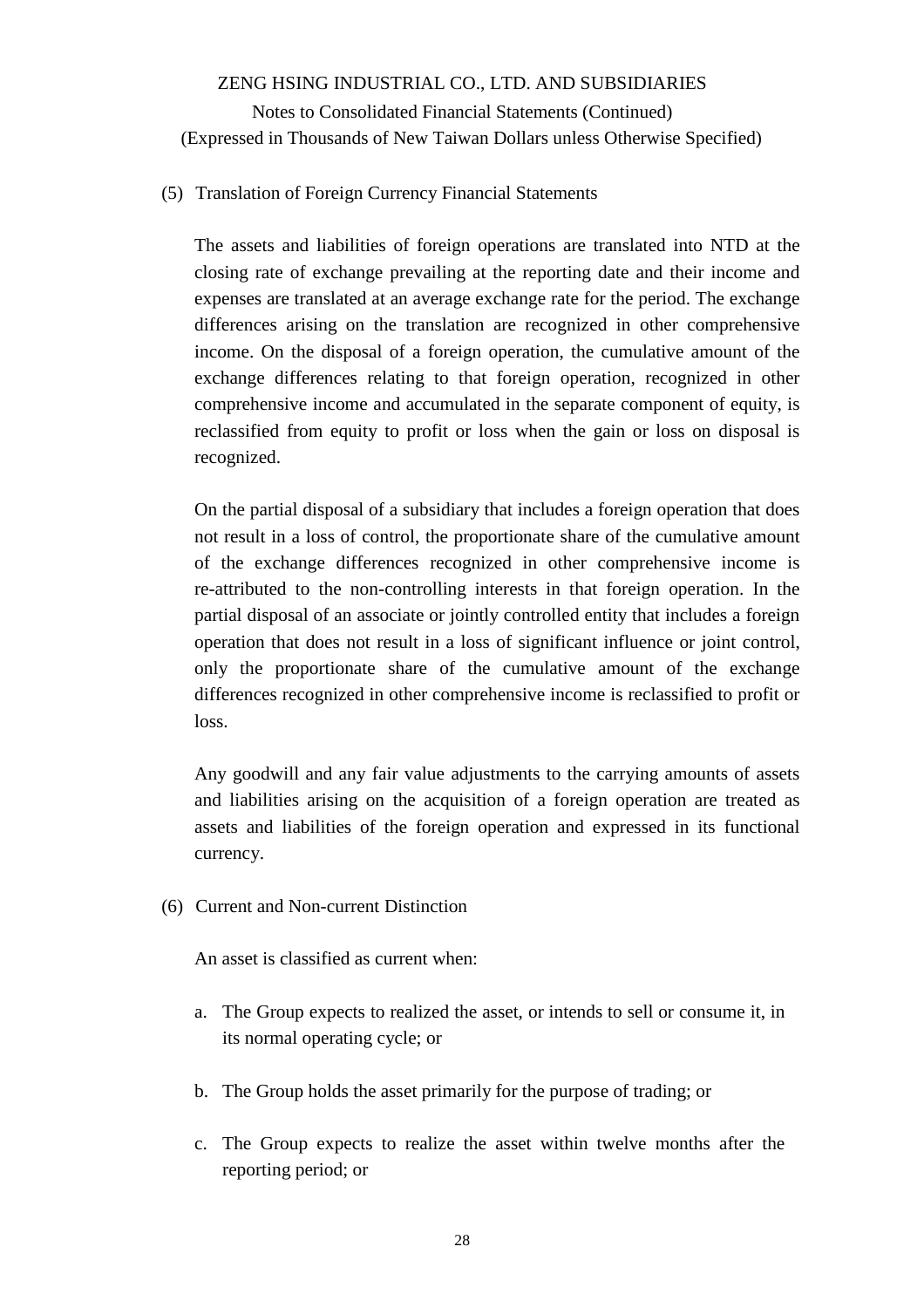Notes to Consolidated Financial Statements (Continued) (Expressed in Thousands of New Taiwan Dollars unless Otherwise Specified)

d. The asset is cash or a cash equivalent unless the asset is restricted from being exchanged or used to settle a liability for at least twelve months after the reporting period.

All other assets are classified as non-current.

A liability is classified as a current when:

- a. The Group expects to settle the liability in normal operating cycle; or
- b. The Group holds the liability primarily for the purpose of trading; or
- c. The liability is due to be settled within twelve months after the reporting period; or
- d. The Group does not have an unconditional right to defer settlement of the liability for at least twelve months after the reporting date. Term of a liability that could, at the option of the counterparty, result in its settlement by the issue of equity instruments do not affect its classification.

All other liabilities are classified as non-current.

(7) Cash Equivalents

Cash and cash equivalents shall refer to cash, time deposits and short-term, highly liquid investments that are readily convertible to known amounts of cash and which are subject to an insignificant risk of change in value, including time deposits with original maturities of three months or less.

(8) Financial Instruments

Financial assets and financial liabilities are recognized when the Group becomes a party to the contractual provisions of the instrument.

Financial assets and financial liabilities within the scope of IAS 39 "Financial Instruments: Recognition and Measurement" are recognized initially at fair value plus or minus, in the case of investments not at fair value through profit or loss, directly attributable transaction costs.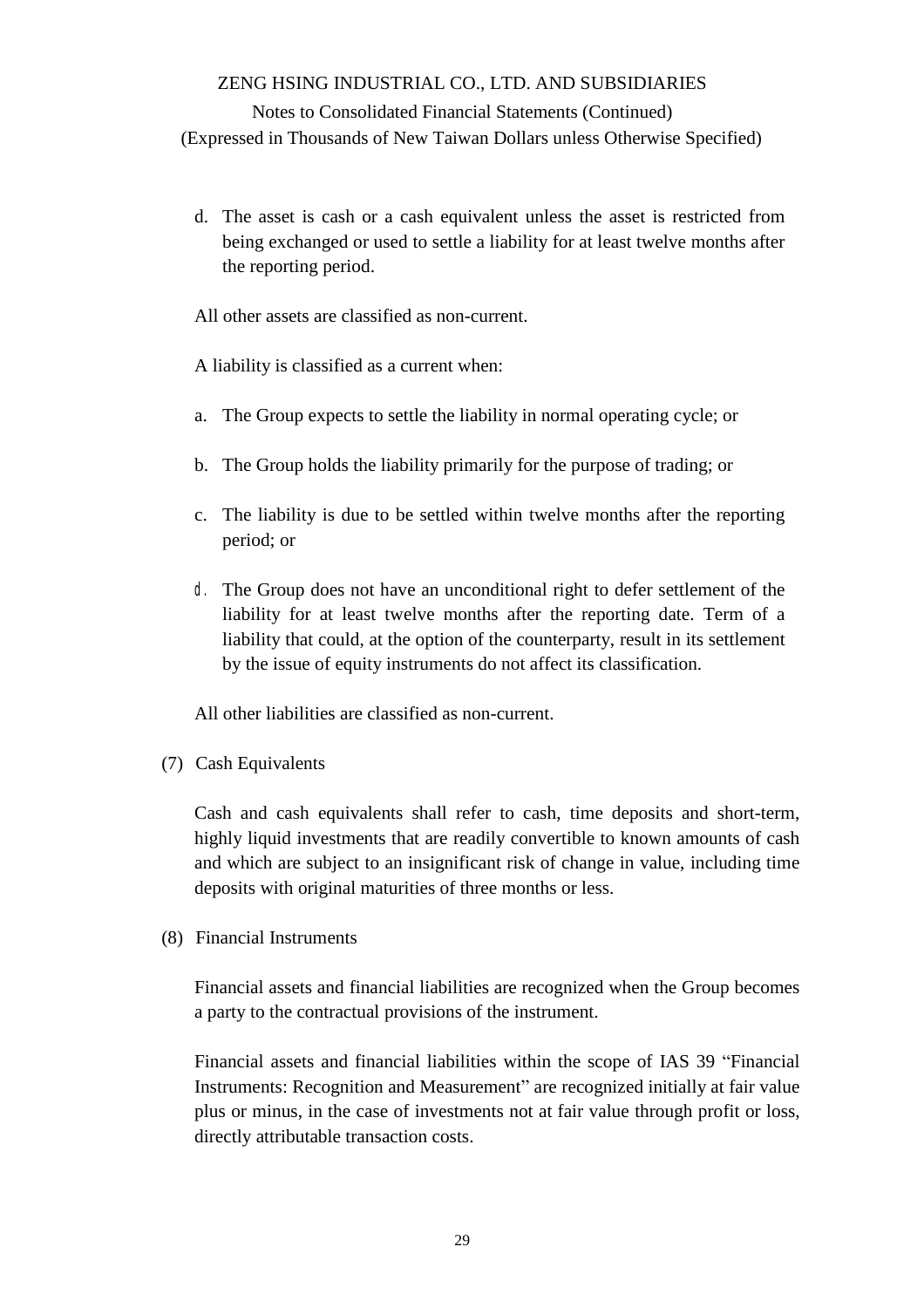### Financial Assets

All regular way purchases or sales of financial assets are recognized and derecognized on a trade date basis.

Financial assets of the Group are classified as financial assets at fair value through profit or loss, available-for-sale financial assets and loans and receivables. The Group determines the classification of its financial assets at initial recognition.

a. Financial assets at fair value through profit or loss

Financial assets at fair value through profit or loss include financial assets held for trading and financial assets designated upon initial recognition at fair value through profit or loss.

The financial assets are classified as held for trading when:

- i. The primary purpose of acquiring is to be sold in a short time; or
- ii. They are part of recognizable portfolio of financial instruments when recognized initially and there were evidences to show the portfolio is profited in a short time; or
- iii. They are derivative instruments (except for contract of financial guarantee or hedging instruments).

The Group assigned the contracts that included one or more embedded derivative instruments as financial assets at fair value through profit or loss; or the financial assets are assigned as financial assets designated upon initial recognition at fair value through profit or loss when:

i. The assignment can eliminate or strongly decrease the inconsistency in recognition and measurement; or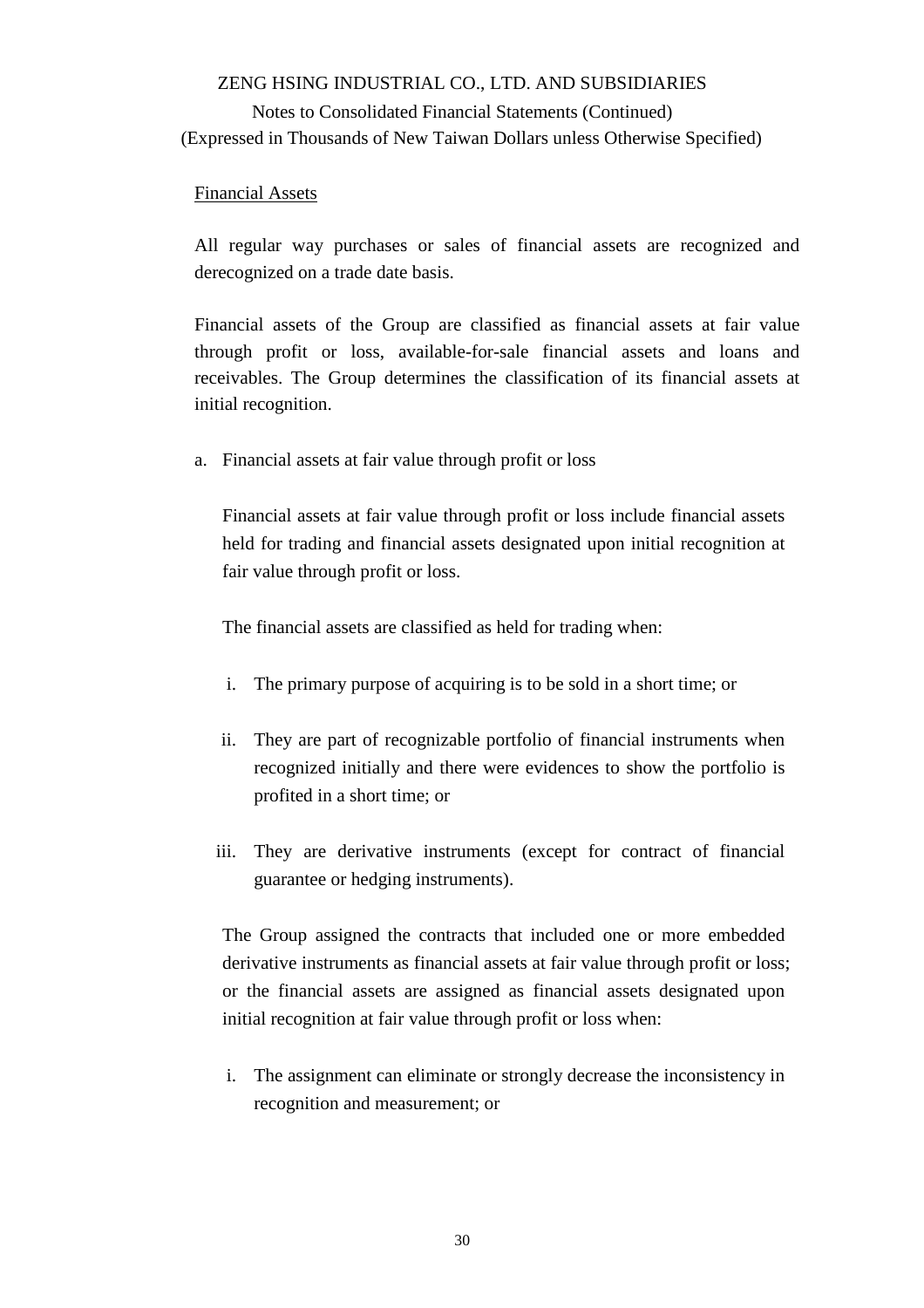ii. The Group estimates the effects of the financial assets, liabilities or both, and provide the relevant information to key managements based on the fair value.

Financial assets at fair value through profit or loss are measured at fair value with changes in fair value recognized in profit or loss. Dividends or interests on financial assets at fair value through profit or loss are recognized in profit or loss (including those received during the period of initial investment).

If financial assets do not have quoted prices in an active market and their fair value cannot be reliably measured, then they are classified as financial assets measured at cost on balance sheet and carried at cost net of accumulated impairment losses, if any, as at the reporting date.

b. Available-for-sale financial assets

Available-for-sale investments are non-derivative financial assets that are designated as available-for-sale or those not classified as financial assets at fair value through profit or loss, held-to-maturity financial assets, or loans and receivables.

Foreign exchange gains and losses and interest calculated using the effective interest method relating to monetary available-for-sale financial assets, or dividends on an available-for-sale equity instrument, are recognized in profit or loss. Subsequent measurement of available-for-sale financial assets at fair value is recognized in equity until the investment is derecognized, at which time the cumulative gain or loss is recognized in profit or loss.

If equity instrument investments do not have quoted prices in an active market and their fair value cannot be reliably measured, then they are classified as financial assets measured at cost on balance sheet and carried at cost net of accumulated impairment losses, if any, as at the reporting date.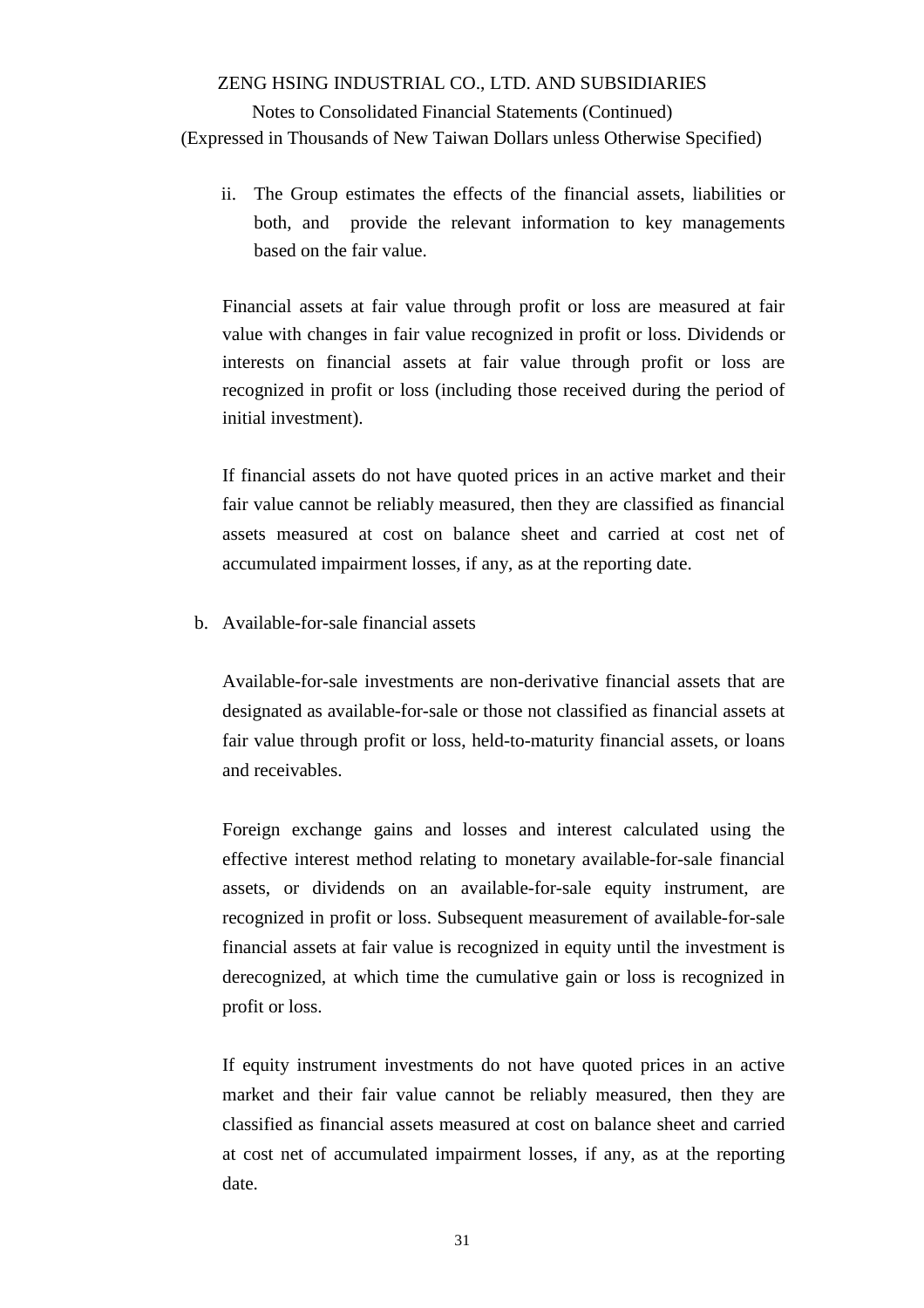#### c. Loans and receivables

Loans and receivables are non-derivative financial assets with fixed or determinable payments that are not quoted in an active market other than those that the Group upon initial recognition designates as available for sale, classified as at fair value through profit or loss, or those for which the holder may not recover substantially all of its initial investment.

Loans and receivables are separately presented on the balance sheet as receivables or bond investments for which no active market exists. After initial measurement, such financial assets are subsequently measured at amortized cost using the effective interest rate method, less impairment. Amortized cost is calculated by taking into account any discount or premium on acquisition and fee or transaction costs. The effective interest method amortization is recognized in profit or loss.

#### d. Impairment of financial assets

The Group assesses at each reporting date whether there is any objective evidence that an individual or a group of financial asset other than the financial assets at fair value through profit or loss is impaired. An individual or a group of financial asset is deemed to be impaired if, and only if, there is objective evidence of impairment as a result of one or more loss events that have occurred after the initial recognition of the asset and that loss event has an impact on the estimated future cash flows of the financial asset. The carrying amount of the financial asset is reduced through the use of an allowance account and the amount of the loss is recognized in profit or loss.

A significant or prolonged decline in the fair value of an available-for-sale equity instrument below its cost is considered a loss event.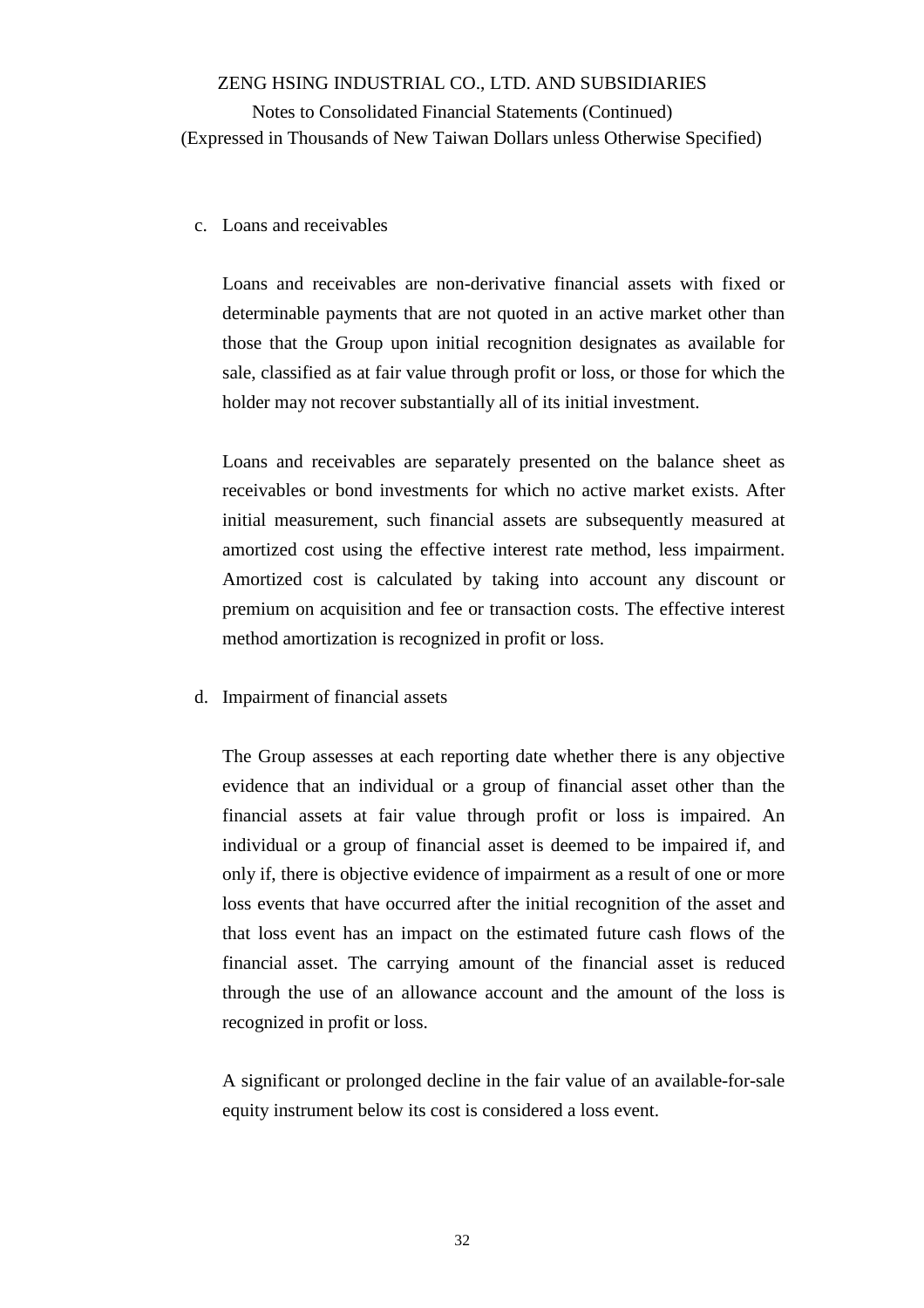### Notes to Consolidated Financial Statements (Continued)

(Expressed in Thousands of New Taiwan Dollars unless Otherwise Specified)

Other loss events include:

- i. Significant financial difficulty of the issuer or obligor; or
- ii. A breach of contract, such as a default or delinquency in interest or principal payments; or
- iii. It becoming probable that the borrower will enter bankruptcy or other financial reorganization; or
- iv. The disappearance of an active market for that financial asset because of financial difficulties.

For loans and receivables measured at amortized cost: if there is objective evidence that an impairment loss has been incurred, the amount of the loss is measured as the difference between the assets' carrying amount and the present value of estimated future cash flows. The present value of the estimated future cash flows is discounted at the financial assets original effective interest rate.

If, in a subsequent year, the account receivable amount of the estimated impairment loss increases or decreases because of an event occurring after the impairment was recognized, the previously recognized impairment loss is increased or reduced by adjusting the allowance account. If a future write-off is later recovered, the recovery is credited to profit or loss.

In the case of equity investments classified as available-for-sale, where there is evidence of impairment, the cumulative loss - measured as the difference between the acquisition cost and the current fair value, less any impairment loss on that investment previously recognized in profit or loss is removed from other comprehensive income and recognized in profit or loss. Impairment losses on equity investments are not reversed through profit or loss; increases in their fair value after impairment are recognized directly in other comprehensive income.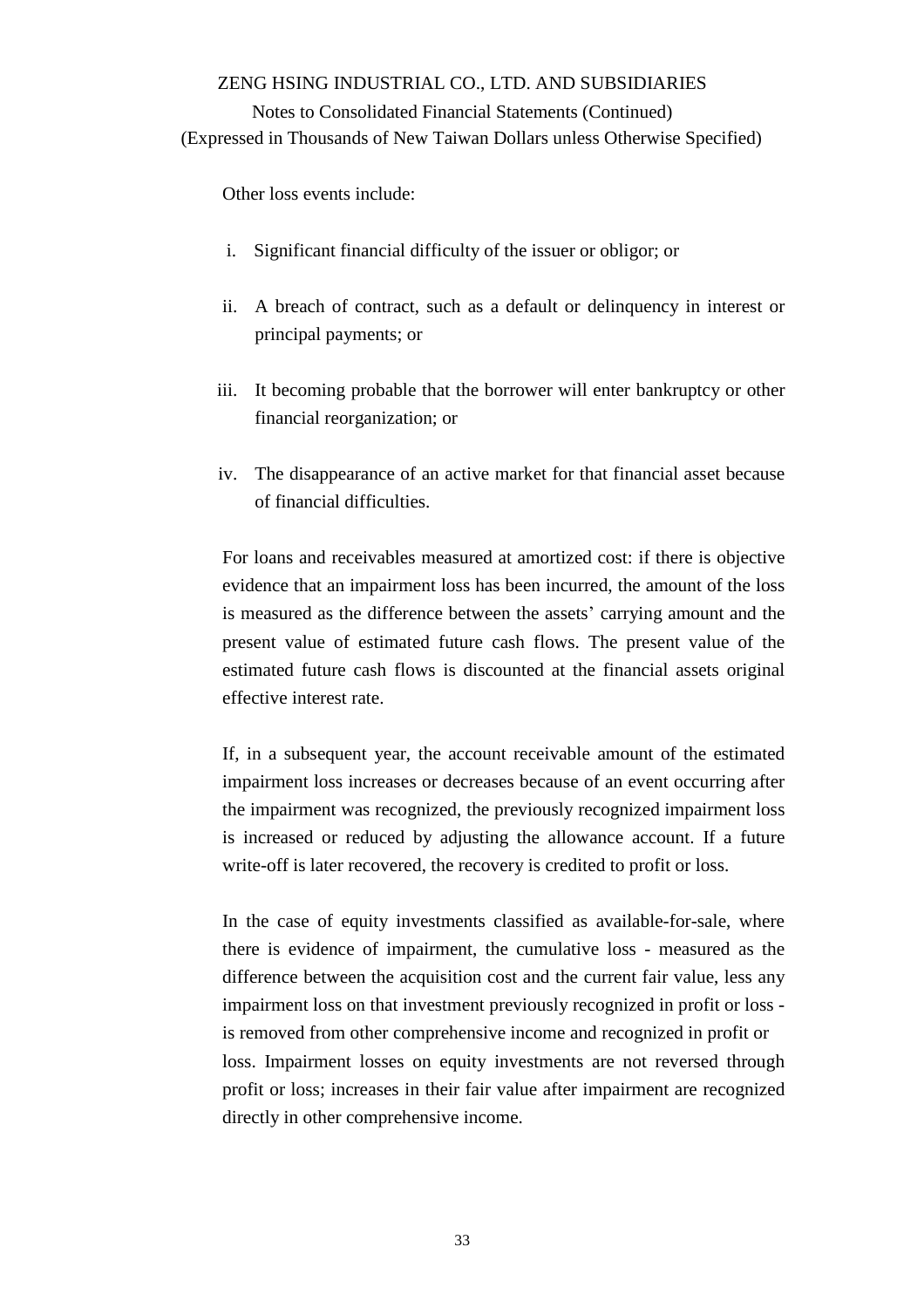Notes to Consolidated Financial Statements (Continued) (Expressed in Thousands of New Taiwan Dollars unless Otherwise Specified)

In the case of debt instruments classified as available-for-sale, the amount recorded for impairment is the cumulative loss measured as the difference between the amortized cost and the current fair value, less any impairment loss on that investment previously recognized in profit or loss. Future interest income continues to be accrued based on the reduced carrying amount of the asset, using the rate of interest used to discount the future cash flows for the purpose of measuring the impairment loss. The interest income is recognized in profit or loss. If, in a subsequent year, the fair value of a debt instrument increases and the increase can be objectively related to an event occurring after the impairment loss was recognized in profit or loss, the impairment loss is reversed through profit or loss.

e. Derecognition of financial assets

A financial asset is derecognized when:

- i. The rights to receive cash flows from the asset have expired.
- ii. The Group has transferred the asset and substantially all the risks and rewards of the asset have been transferred.
- iii. The Group has neither transferred nor retained substantially all the risks and rewards of the asset, but has transferred control of the asset.

On derecognition of a financial asset in its entirety, the difference between the carrying amount and the consideration received or receivable including any cumulative gain or loss that had been recognized in other comprehensive income, is recognized in profit or loss.

#### Financial liabilities and equity

a. Classification between liabilities or equity

The Group classifies the instrument issued as a financial liability or an equity instrument in accordance with the substance of the contractual arrangement and the definitions of a financial liability, and an equity instrument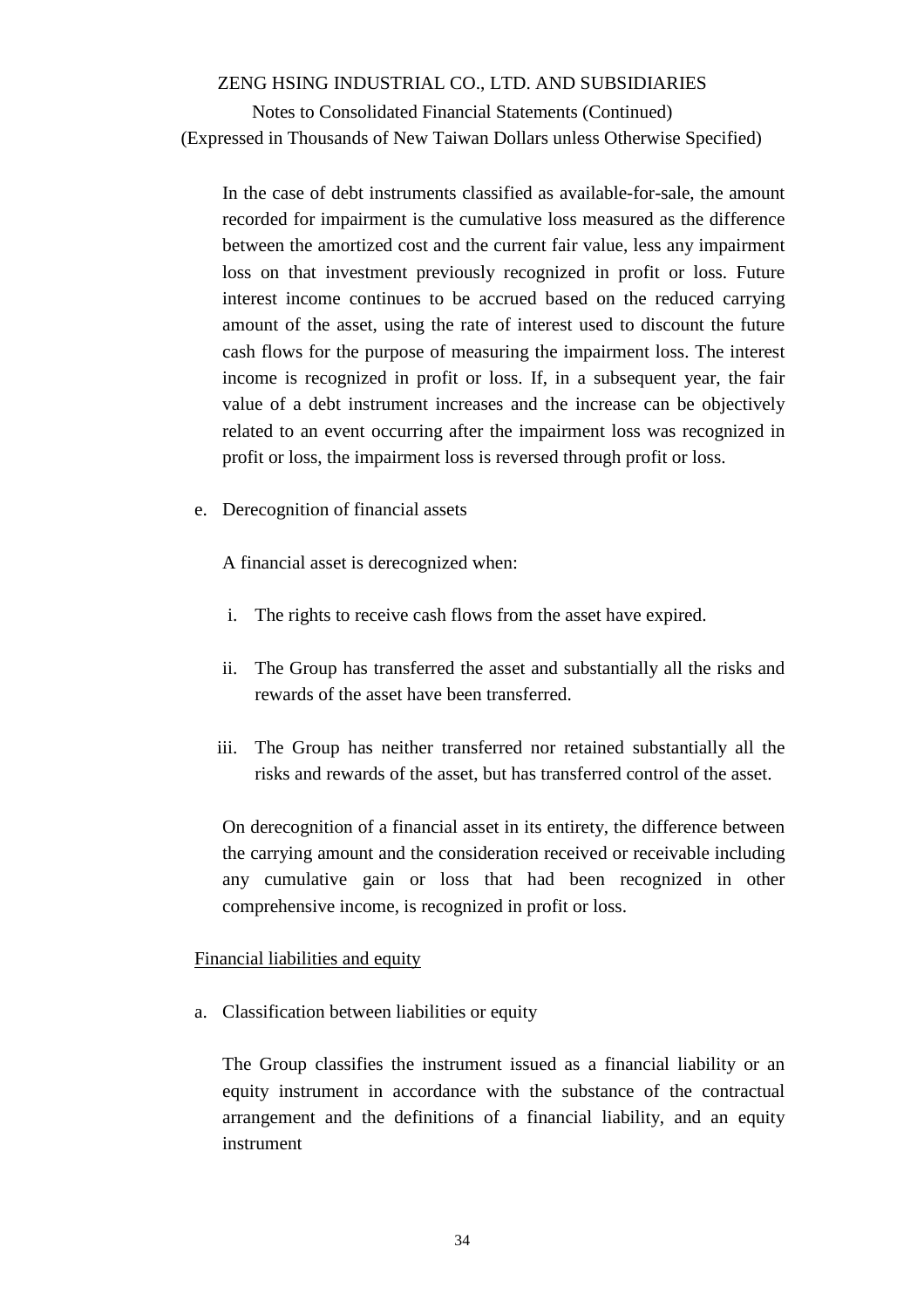b. Equity instruments

An equity instrument is any contract that evidences a residual interest in the assets of an entity after deducting all of its liabilities. The transaction costs of an equity transaction are accounted for as a deduction from equity to the extent they are incremental costs directly attributable to the equity transaction that otherwise would have been avoided.

c. Financial liabilities

Financial liabilities within the scope of IAS 39 "Financial Instruments: Recognition and Measurement" are classified as financial liabilities at fair value through profit or loss or financial liabilities measured at amortized cost upon initial recognition.

d. Financial liabilities at fair value through profit or loss

Financial liabilities at fair value through profit or loss include financial liabilities held for trading and financial liabilities designated upon initial recognition as at fair value through profit or loss.

The financial liabilities are classified as held for trading when:

- i. The primary purpose of acquiring is to be sold in a short time; or
- ii. They are part of recognizable portfolio of financial instruments when recognized initially and there were evidences to show the portfolio is profited in a short time; or
- iii. They are derivative instruments (except for contract of financial guarantee or hedging instruments).

The Group assigned the contracts that included one or more embedded derivative instruments as financial liabilities at fair value through profit or loss; or the financial liabilities are assigned as financial liabilities designated upon initial recognition at fair value through profit or loss when: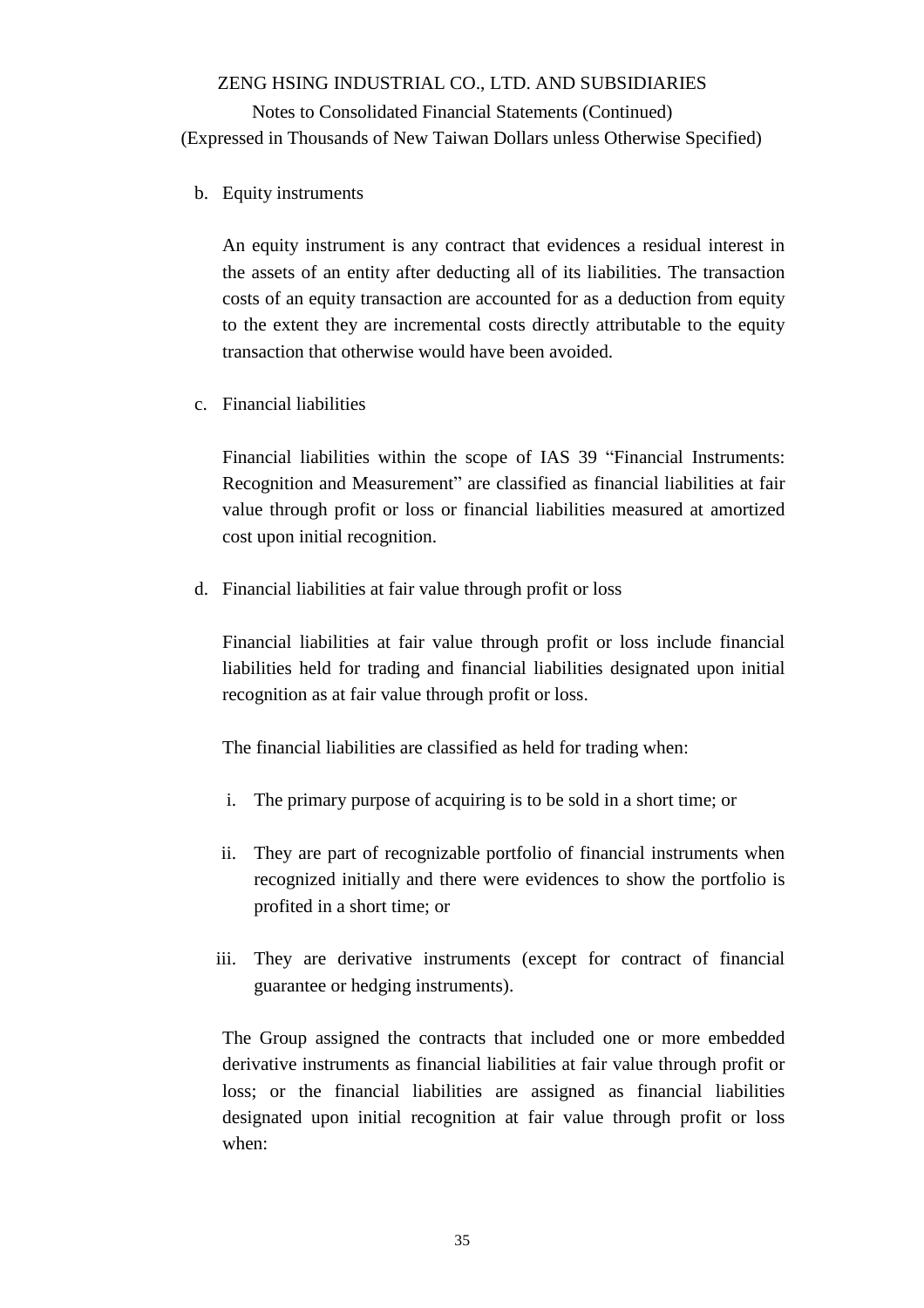## Notes to Consolidated Financial Statements (Continued) (Expressed in Thousands of New Taiwan Dollars unless Otherwise Specified)

- i. The assignment can eliminate or strongly decrease the inconsistency in recognition and measurement; or
- ii. The Group estimates the effects of the financial assets, liabilities or both, and provides the relevant information to key managements based on the fair value.

Gains or losses on the subsequent measurement of liabilities held for trading including interest paid are recognized in profit or loss.

If the financial liabilities at fair value through profit or loss do not have quoted prices in an active market and their fair value cannot be reliably measured, then they are classified as financial liabilities measured at cost on balance sheet and carried at cost as at the reporting date.

e. Financial liabilities carried at amortized cost

Financial liabilities measured at amortized cost include interest bearing loans and borrowings that are subsequently measured using the effective interest rate method after initial recognition. Gains and losses are recognized in profit or loss when the liabilities are derecognized as well as through the effective interest rate method amortization process.

Amortized cost is calculated by taking into account any discount or premium on acquisition and fees or transaction costs.

f. Derecognition of financial liabilities

A financial liability is derecognized when the obligation under the liability is discharged or cancelled, or expires. When an existing financial liability is replaced by another from the same lender on substantially different terms, or the terms of an existing liability are substantially modified (whether or not attributable to the financial difficulty of the debtor), such an exchange or modification is treated as a derecognition of the original liability and the recognition of a new liability, and the difference in the respective carrying amounts and the consideration paid, including any non-cash assets transferred or liabilities assumed, is recognized in profit or loss.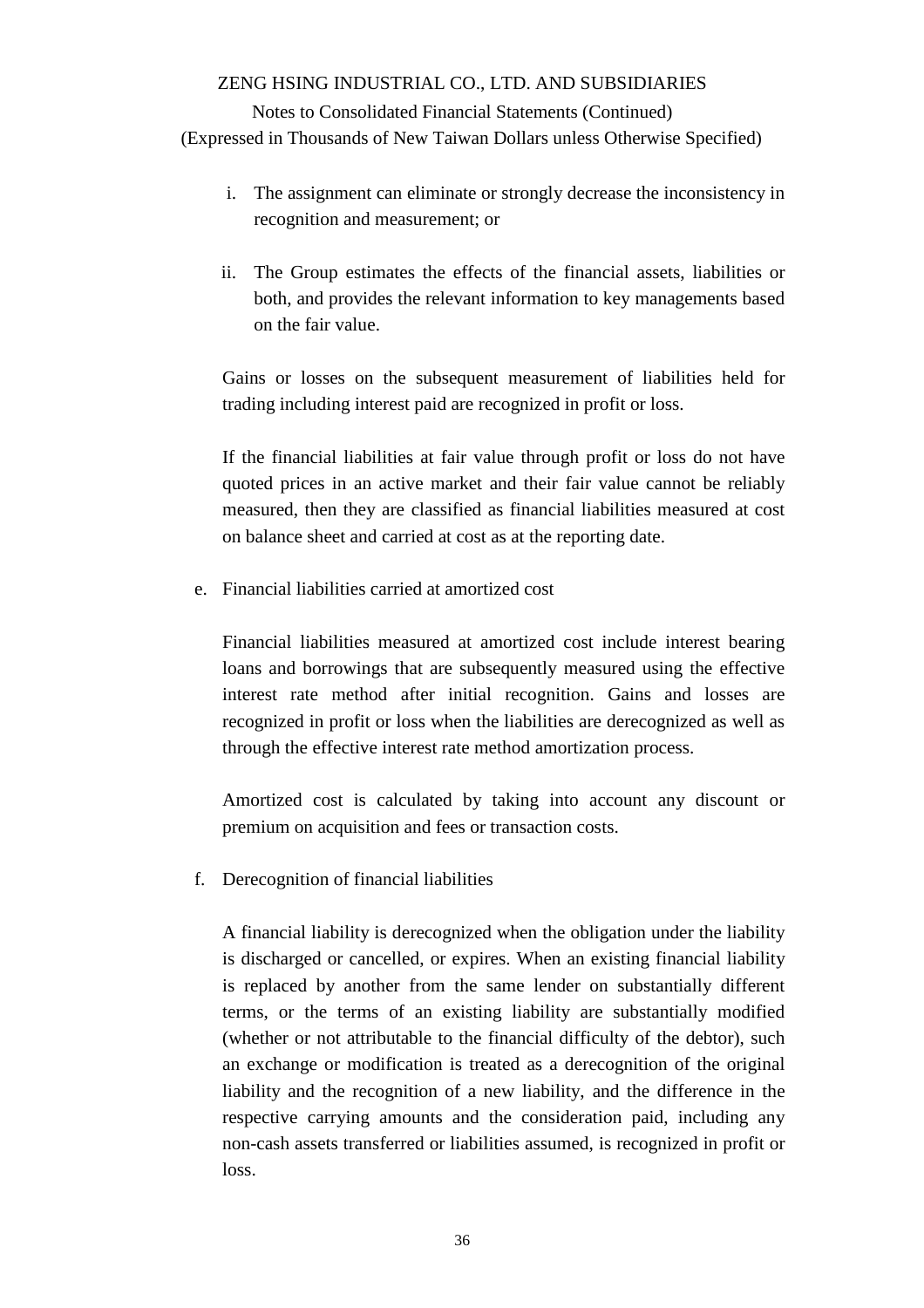#### Offsetting of financial instruments

Financial assets and financial liabilities are offset and the net amount reported in the balance sheet if, and only if, there is a currently enforceable legal right to offset the recognized amounts and there is an intention to settle on a net basis, or to realize the assets and settle the liabilities simultaneously.

#### Fair value of financial instruments

The fair value of financial instruments that are traded in active markets at each reporting date is determined by reference to quoted market prices, without any deduction for transaction costs.

For financial instruments not traded in an active market, the fair value is determined using appropriate valuation techniques. Such techniques may include using recent arm's length market transactions; reference to the current fair value of another instrument that is substantially the same; a discounted cash flow analysis or other valuation models.

#### (9) Derivative financial instruments

The Group uses derivative financial instruments to hedge its foreign currency risks and interest rate risks. A derivative is classified in the balance sheet as financial assets or liabilities at fair value through profit or loss (held for trading) except for derivatives that are designated effective hedging instruments which are classified as derivative financial assets or liabilities for hedging.

Derivative financial instruments are initially recognized at fair value on the date on which a derivative contract is entered into and are subsequently remeasured at fair value. Derivatives are carried as financial assets when the fair value is positive and as financial liabilities when the fair value is negative. Any gains or losses arising from changes in the fair value of derivatives are taken directly to profit or loss, except for the effective portion of cash flow hedges and hedges of net investments in foreign operations, which is recognized in equity.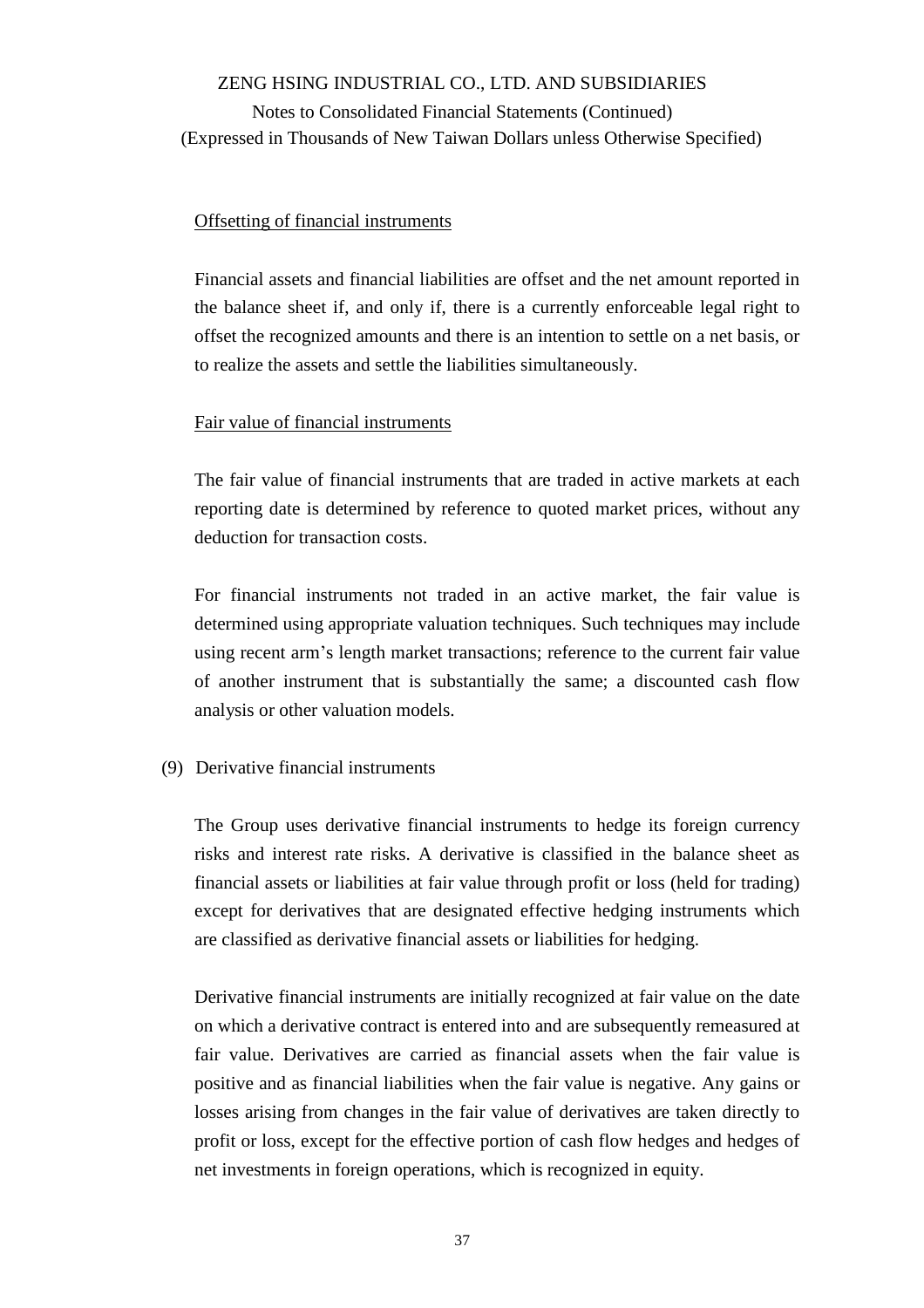Notes to Consolidated Financial Statements (Continued) (Expressed in Thousands of New Taiwan Dollars unless Otherwise Specified)

Derivatives embedded in host contracts are accounted for as separate derivatives and recorded at fair value if their economic characteristics and risks are not closely related to those of the host contracts and the host contracts are not held for trading or designated at fair value though profit or loss. These embedded derivatives are measured at fair value with changes in fair value recognized in profit or loss.

#### (10)Inventories

Inventories are stated at the lower of cost and realizable value. Cost is presented by all the essential expenditures incurred to the ready status as being sold or finished products. Materials, work in process and finished goods are calculated on the following bases:

| Materials           | — Weighted average of actual procurements           |
|---------------------|-----------------------------------------------------|
| Work in process and | - Direct materials, labor cost and overhead are all |
| finished goods      | accounted for. Finished goods and work in process   |
|                     | are accounted under the weighted average method.    |

Net realizable value is the estimated selling price in the ordinary course of business, less estimated costs of completion and the estimated costs necessary to make the sale.

#### (11)Investments accounted for under the equity method

The Group's investment in its associate is accounted for using the equity method. An associate is an entity over which the Group has significant influence.

Under the equity method, the investment in the associate is carried in the balance sheet at cost and adjusted thereafter for the post-acquisition change in the Group's share of net assets of the associate. After the interest in the associate is reduced to zero, additional losses are provided for, and a liability is recognized, only to the extent that the Group has incurred legal or constructive obligations or made payments on behalf of the associate. Unrealized gains and losses resulting from transactions between the Group and the associate are eliminated to the extent of the Group's related interest in the associate.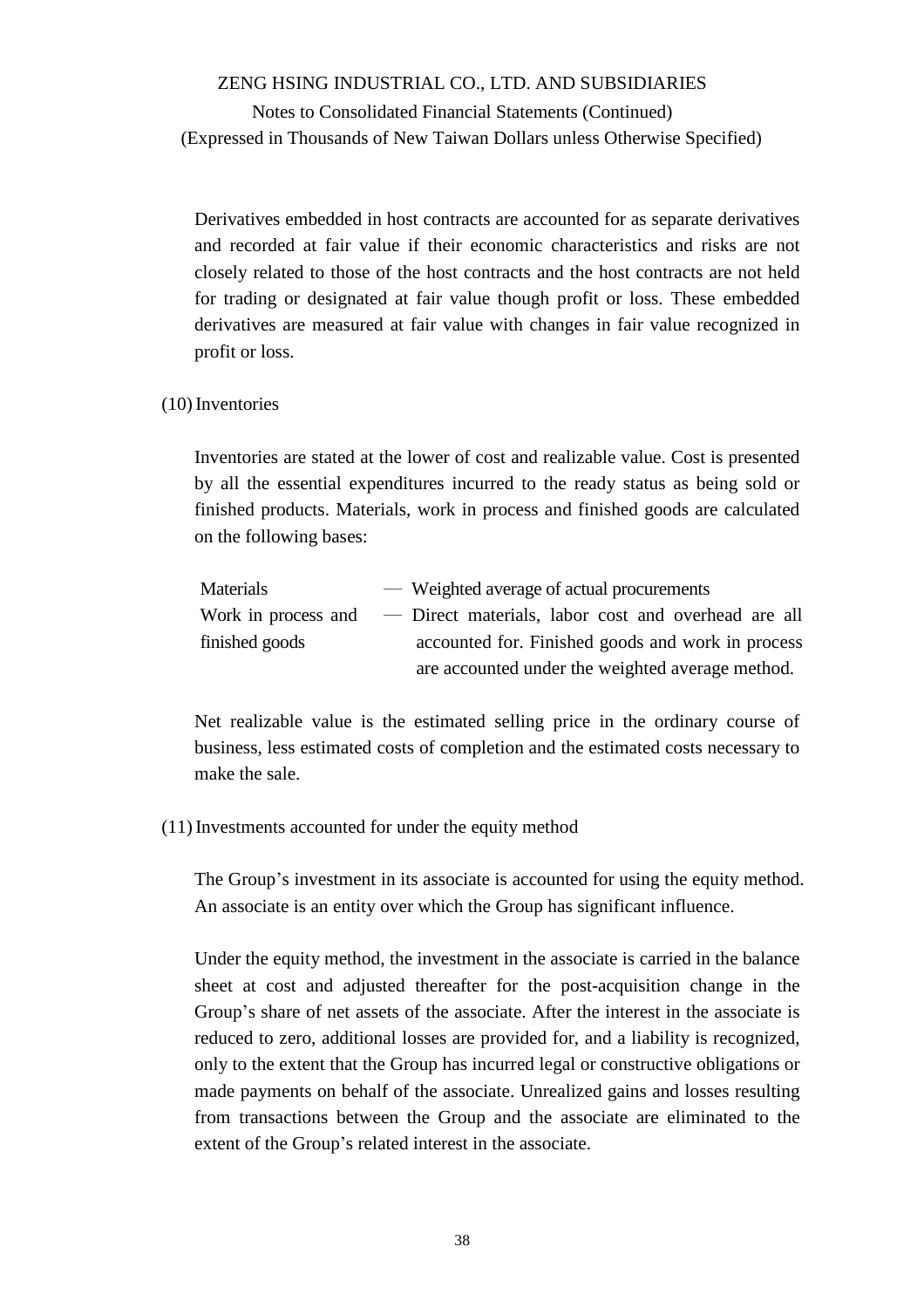Notes to Consolidated Financial Statements (Continued) (Expressed in Thousands of New Taiwan Dollars unless Otherwise Specified)

When the change of the investment's equity was not due to the profit or loss or any items of other comprehensive income, and the change did not affect the ownership percentage of the Group, the Group recognized the corresponding change based on the ownership percentage. Therefore the capital surplus should be recognized in profit or loss base on the percentage of disposal

When the Group subscribes for additional associate or jointly controlled entity's new shares at a percentage different from its existing ownership percentage, the resulting carrying amount of the investment differs from the amount of the Group's proportionate interest in the associate or jointly controlled entity. The Group records such a difference as an adjustment to investments with the corresponding amount charged or credited to capital surplus. If the Group's ownership interest is reduced due to the additional subscription of associate or joint controlled entity's new shares, the proportionate amount of the gains or losses previously recognized in other comprehensive income in relation to that associate or jointly controlled entity shall be reclassified to profit or loss on the same basis as would be required if the investee had directly disposed of the related assets or liabilities.

The financial statements of the associate are prepared for the same reporting period as the Group. Where necessary, adjustments are made to bring the accounting policies in line with those of the Group.

The requirements of IAS 39 are applied to determine whether it is necessary to recognize any impairment loss with respect to the Group's investment in an associate. When necessary, the entire carrying amount of the investment (including goodwill) is tested for impairment in accordance with IAS 36 Impairment of Assets as a single asset by comparing its recoverable amount (higher of value in use and fair value less costs to sell) with its carrying amount. Any impairment loss recognized forms part of the carrying amount of the investment. Any reversal of that impairment loss is recognized in accordance with IAS 36 to the extent that the recoverable amount of the investment subsequently increases. If the recoverable amount adopts the useful value of the investment, the Group evaluates the useful values based on the estimates as follows: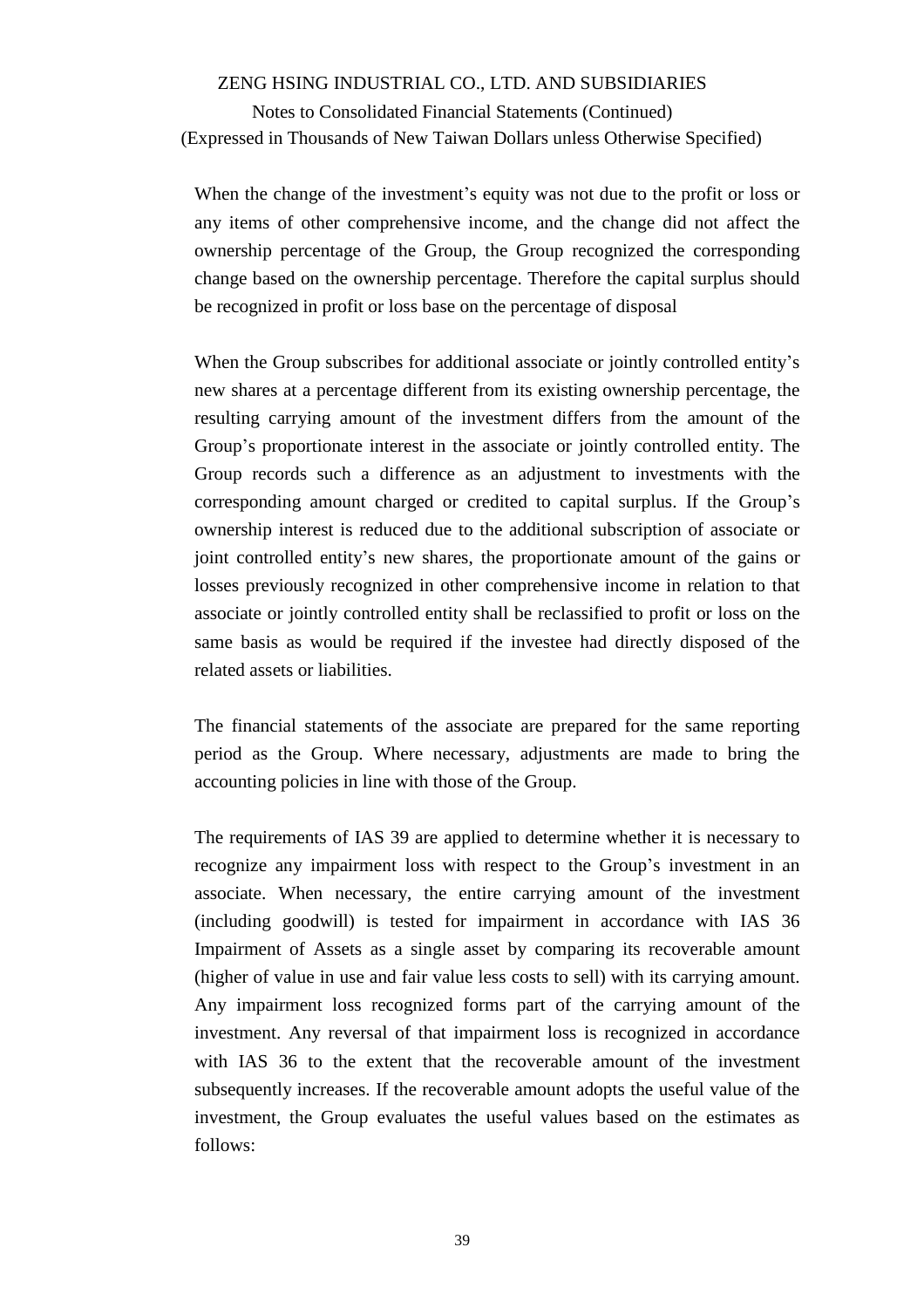- a. The Group possessed the estimated future cash flows discounted value from the investment, included cash flows from operating activities and the final proceeds of the sale of the investment; or
- b. The Group obtained dividends from the investment and the estimated future cash flows discounted value from sale of the investment.

Because the Group didn't recognize separately the goodwill of the investment, the Group is not required to apply IAS 36 Impairment of Assets.

Upon loss of significant influence over the associate, the Company measures and recognizes any retaining investment at its fair value. Any difference between the carrying amount of the associate upon loss of significant influence and the fair value of the retaining investment and proceeds from disposal is recognized in profit or loss.

(12) Property, plant and equipment

Property, plant and equipment is stated at cost, net of accumulated depreciation and accumulated impairment losses, if any. Such cost includes the cost of dismantling and removing the item and restoring the site on which it is located and borrowing costs for construction in progress if the recognition criteria are met. Each part of an item of property, plant and equipment with a cost that is significant in relation to the total cost of the item is depreciated separately. When significant parts of property, plant and equipment are required to be replaced in intervals, the Group recognized such parts as individual assets with specific useful lives and depreciation, respectively. The carrying amount of those parts that are replaced is derecognized in accordance with the derecognition provisions of IAS 16 "Property, plant and equipment". When a major inspection is performed, its cost is recognized in the carrying amount of the plant and equipment as a replacement if the recognition criteria are satisfied. All other repair and maintenance costs are recognized in profit or loss as incurred.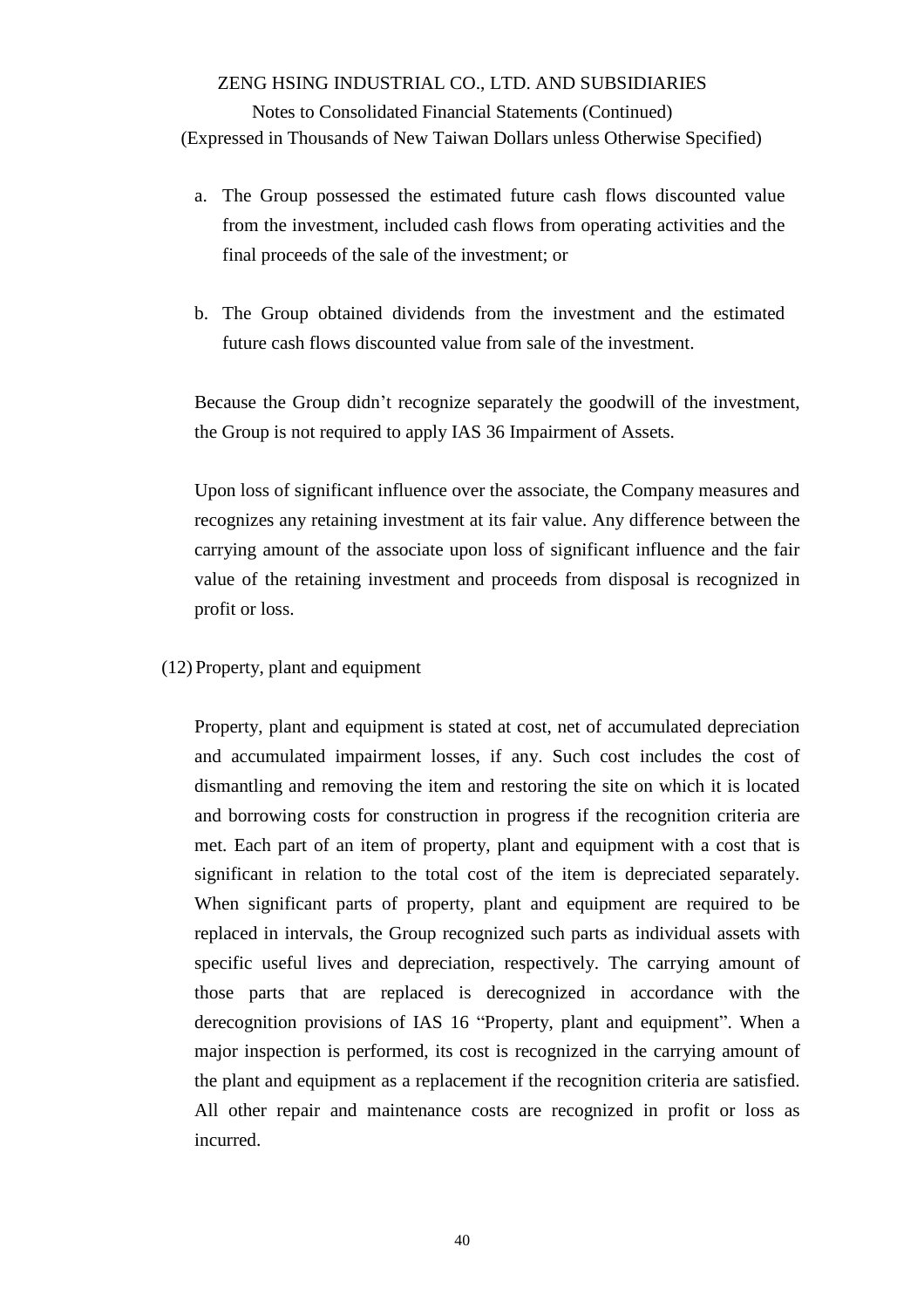Depreciation is calculated on a straight-line basis over the estimated economic lives of the following assets:

| Items                             | <b>Useful Lives</b>                      |  |  |
|-----------------------------------|------------------------------------------|--|--|
| Buildings and facilities          | $20 \sim 40$ years                       |  |  |
| Machinery and equipment           | $5 \sim 17$ years                        |  |  |
| Tooling equipment                 | $2 \sim 4$ years                         |  |  |
| Transportation equipment          | $5{\sim}10$ years                        |  |  |
| Furniture, fixtures and equipment | $3 \sim 11$ years                        |  |  |
| Miscellaneous equipment           | $3{\sim}15$ years                        |  |  |
| Leasehold improvements            | Lower of leasehold years or useful lives |  |  |

An item of property, plant and equipment and any significant part initially recognized is derecognized upon disposal or when no future economic benefits are expected from its use or disposal. Any gain or loss arising on derecognition of the asset is recognized in profit or loss.

The assets' residual values, useful lives and methods of depreciation are reviewed at each financial year end and adjusted prospectively, if appropriate, and are treated as changes in accounting estimates.

(13) Leases

#### The Group as a lessee

Lease assets recognize depreciation expenses base on its useful lives, if the Group can't confirm the ownerships of the lease assets at the closing date, the Group recognize depreciation expenses base on the lower of useful lives or tenancies.

Operating lease payments are recognized as an expense on a straight-line basis over the lease term.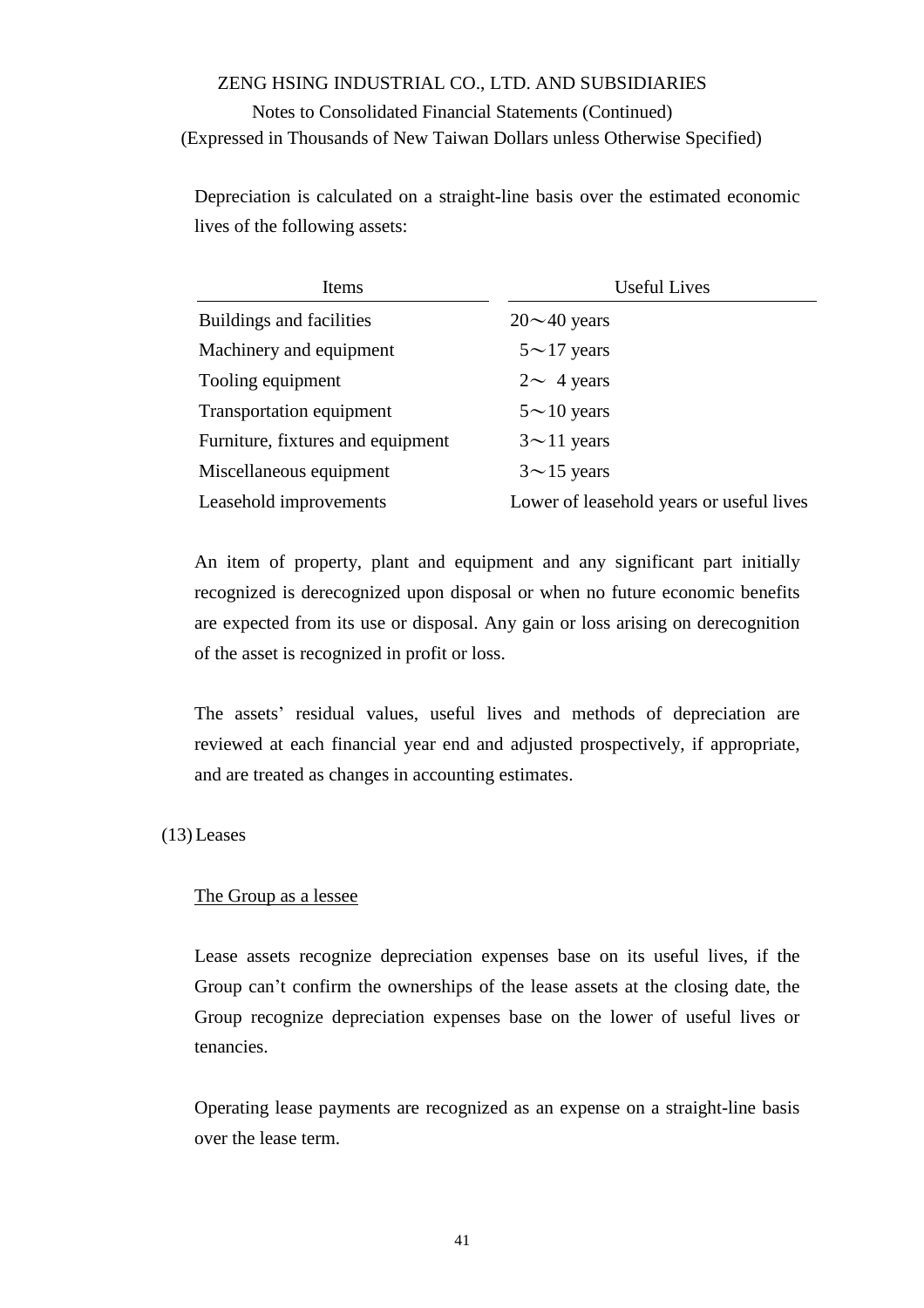#### (14)Intangible Assets

Intangible assets acquired separately are measured on initial recognition at cost. The cost of intangible assets acquired in a business combination is its fair value as at the date of acquisition. Following initial recognition, intangible assets are carried at cost less any accumulated amortization and accumulated impairment losses, if any. Internally generated intangible assets which fail to meet the recognition criteria are not capitalized and the expenditures are reflected in profit or loss in the period incurred.

The useful lives of intangible assets are assessed as either finite or indefinite.

Intangible assets with finite lives are amortized over the useful economic life and assessed for impairment whenever there is an indication that the intangible assets may be impaired. The amortization period and the amortization method for an intangible asset with a finite useful life are reviewed at least at the end of each fiscal year. Changes in the expected useful life or the expected pattern of consumption of future economic benefits embodied in the asset is accounted for by changing the amortization period or method, as appropriate, and is treated as changes in accounting estimates.

Intangible assets with indefinite useful lives are not amortized, but are tested for impairment annually, either individually or at the cash-generating unit level. The assessment of indefinite life is reviewed annually to determine whether the indefinite life continues to be supportable. If not, the change in useful life from indefinite to finite is made on a prospective basis.

Gains or losses arising from derecognition of an intangible asset are recognized in other operating income and expenses. Accounting policies of the Group's intangible assets is summarized as follows:

|              | Software        | Trademarks      | Patents         | Goodwill     | Others          |
|--------------|-----------------|-----------------|-----------------|--------------|-----------------|
| Useful lives | $1 - 5$ years   | $1 - 5$ years   | $1 - 5$ years   | indefinite   | 4 years         |
| Method of    | Amortized on    | Amortized on    | Amortized on    | There is no  | Amortized on    |
| amortization | a straight-line | a straight-line | a straight-line | amortization | a straight-line |
|              | basis over the  | basis over the  | basis over the  |              | basis over the  |
|              | estimated       | estimated       | estimated       |              | estimated       |
|              | useful life     | useful life     | useful life     |              | useful life     |
| Sources      | Outside         | Outside         | Outside         | Outside      | Outside         |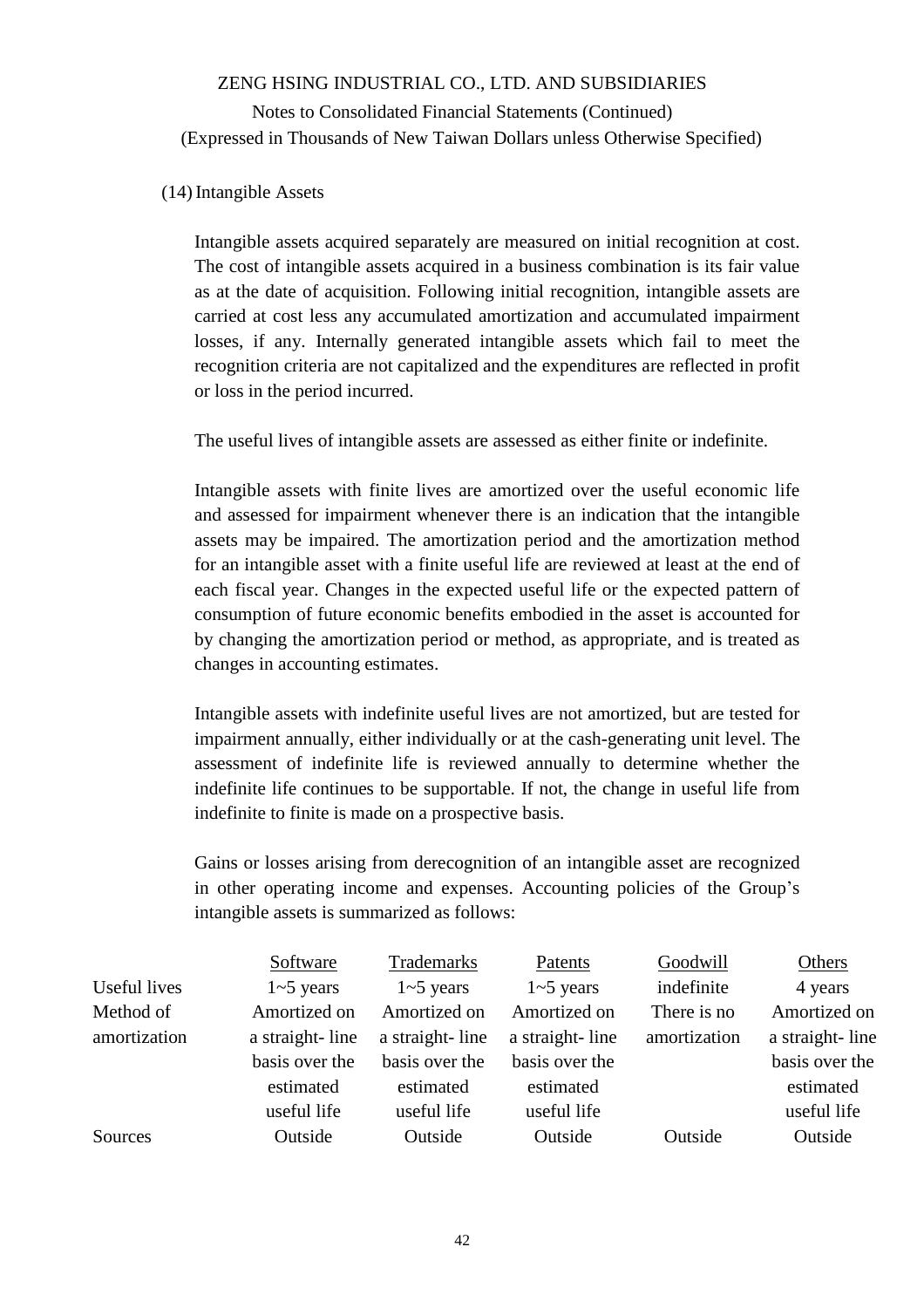#### (15)Impairment of Non-financial Assets

The Group assesses at each reporting date whether there is an indication that an asset in the scope of IAS 36 may be impaired. If any indication exists, the Group completes impairment testing for the cash-generating unit (CGU) where the individual assets belong to. Where the carrying amount of an asset or CGU exceeds its recoverable amount, the asset is considered impaired and is written down to its recoverable amount. The recoverable amount is the higher of an asset's or CGU's fair value less costs to sell and its value-in-use and is determined for an individual asset. If circumstances indicate that previously recognized impairment losses may no longer exist or may have decreased at each reporting date, the Group re-assesses the asset's or CGU's recoverable amount. A previously recognized impairment loss is reversed only if there has been an increase in the estimated service potential of an asset which in turn increases the recoverable amount since the last impairment loss was recognized. The reversal is limited so that the carrying amount of the asset does not exceed its recoverable amount, nor exceed the carrying amount that would have been determined, net of depreciation, had no impairment loss been recognized for the asset in prior years.

The cash generating unit, or groups of CGU, to which goodwill has been allocated is tested for impairment annually at the same time every year, irrespective of whether there is any indication of impairment. Where the carrying amount of an asset or CGU (including the carrying amount of goodwill) exceeds its recoverable amount, the asset is considered impaired. If an impairment loss is to be recognized, it is first allocated to reduce the carrying amount of any goodwill allocated to the cash generating unit (group of units), then to the other assets of the unit (group of units) pro rata on the basis of the carrying amount of each asset in the unit (group of units). Impairment losses relating to goodwill cannot be reversed in future periods.

Impairment loss of or reversal gain of impairment is recognized in other operating income and expenses.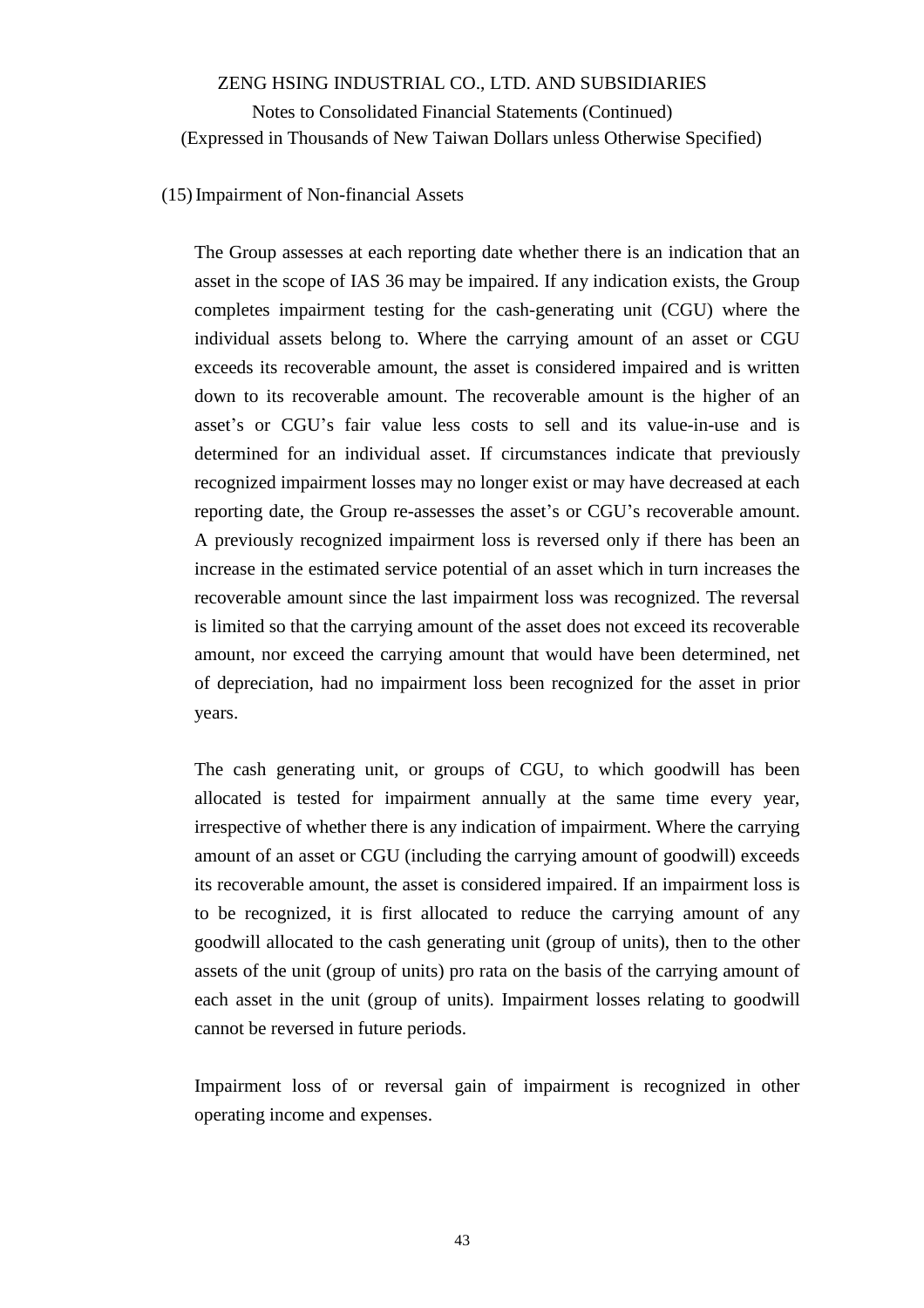#### (16) Provisions

Provisions are recognized when the Group has a present obligation (legal or constructive) as a result of a past event, it is probable that the Group will be required to settle the obligation, and a reliable estimate can be made of the amount of the obligation.When some or all of the economic benefits required to settle a provision are expected to be recovered from a third party, a receivable is recognized as an asset if it is virtually certain that reimbursement will be received and the amount of the receivable can be measured reliably. When the effect of the time value of money is material, provisions is discounted by present tax-rate of reflectable specific risks. When provisions discount, the increasing amount of liabilities due to time elapsed is recognized as a borrowing cost.

#### (17)Revenue recognition

Revenue is recognized to the extent that it is probable that the economic benefits will flow to the Group and the revenue can be reliably measured. Revenue is measured at the fair value of the consideration received or receivable. The following specific recognition criteria must also be met before revenue is recognized:

#### a. Sale of goods

Revenue from the sale of goods is recognized when all the following conditions have been satisfied:

- i. the significant risks and rewards of ownership of the goods have passed to the buyer;
- ii. neither continuing managerial involvement nor effective control over the goods sold have been retained;
- iii. the amount of revenue can be measured reliably;
- iv. it is probable that the economic benefits associated with the transaction will flow to the entity; and
- v. the costs incurred in respect of the transaction can be measured reliably.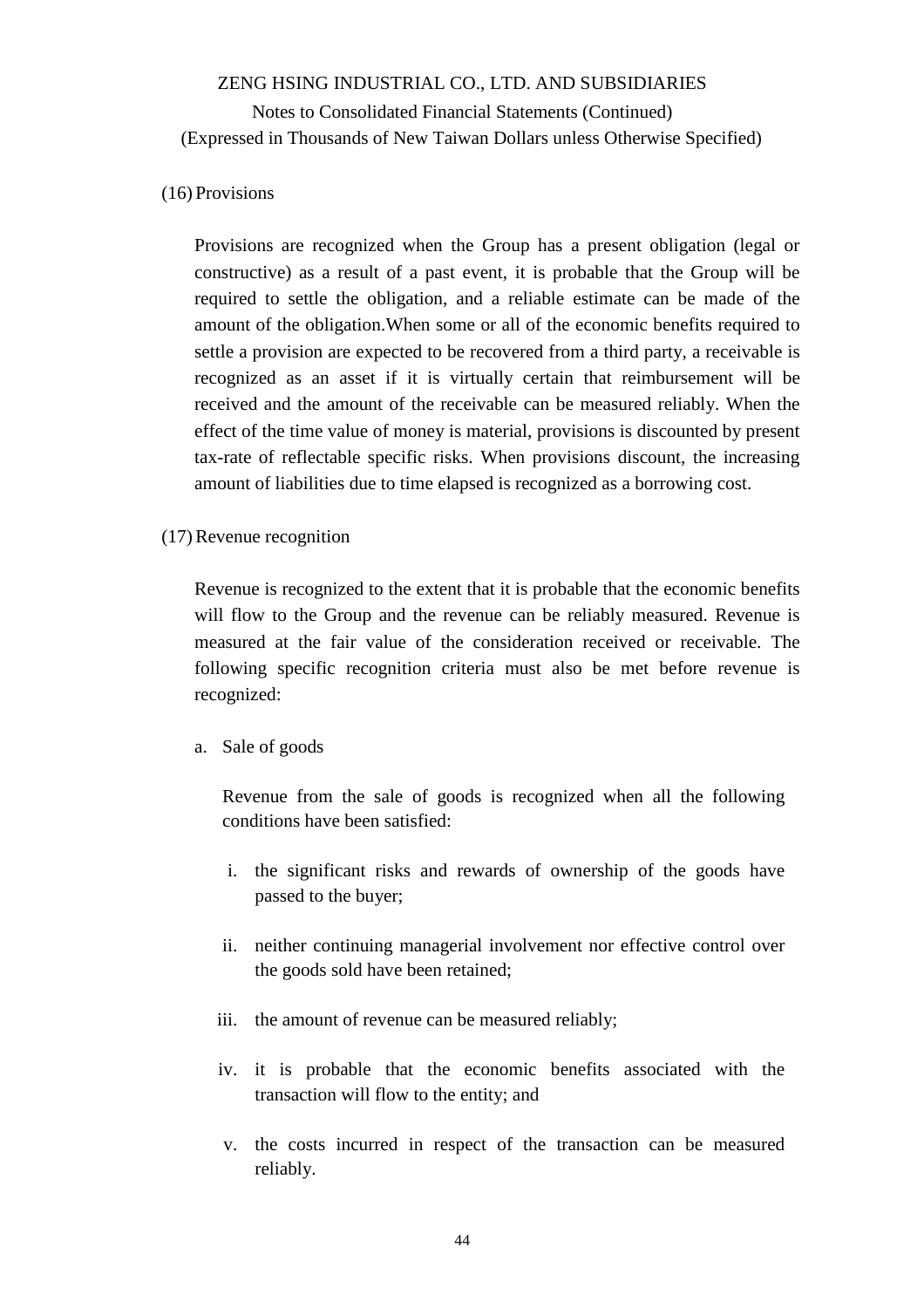#### b. Interest income

For all financial assets measured at amortized cost including loans and receivables, interest income is recorded using the effective interest rate method and recognized in profit or loss.

#### c. Dividends

Revenue is recognized when the Group's right to receive the payment is established.

#### (18)Borrowing cost

It is capitalized as part of the assets when the borrowing cost is directly attributable to the acquisition, construction or production of assets. The other borrowing cost should be recognized as current expense. The borrowing cost includes the interest and other cost that relate to borrowing of funds.

#### (19) Post-employment benefits

The Company and its domestic subsidiaries are entitled to a pension plan that is managed by an independently administered pension fund committee. Fund assets are deposited under the committee's name in the specific bank account and hence, not associated with the Company and its domestic subsidiaries. Therefore fund assets are not included in the Group's consolidated financial statements. Pension benefits for employees of the overseas subsidiaries and the branches are provided in accordance with the respective local regulations.

For the defined contribution plan, the Company and its domestic subsidiaries will make a monthly contribution of no less than 6% of the monthly wages of the employees subject to the plan. The Company recognizes expenses for the defined contribution plan in the period in which the contribution becomes due. Overseas subsidiaries make contribution to the plan based on the requirements of local regulations.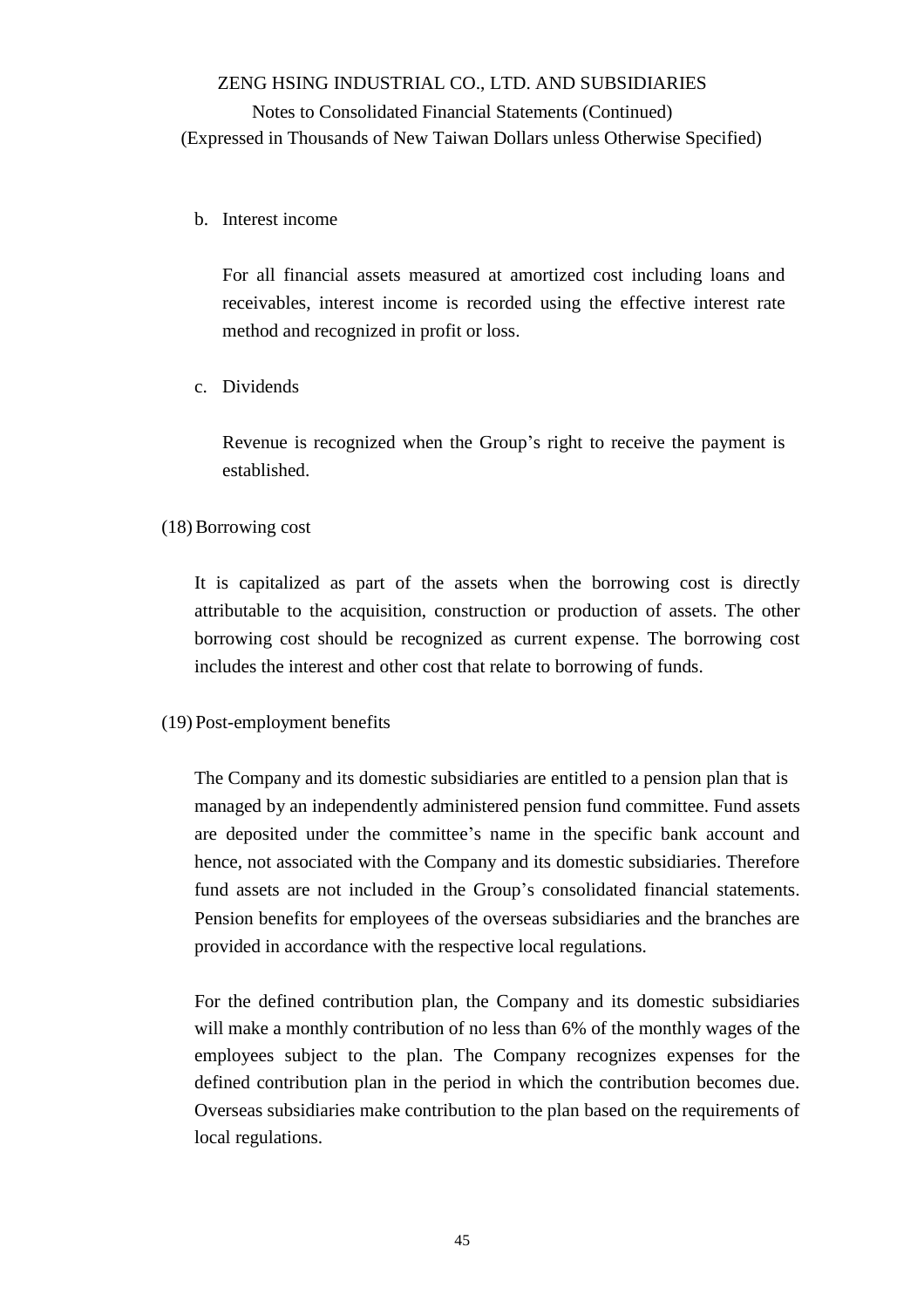Notes to Consolidated Financial Statements (Continued) (Expressed in Thousands of New Taiwan Dollars unless Otherwise Specified)

Post-employment benefit plan that is classified as a defined benefit plan uses the Projected Unit Credit Method to measure its obligations and costs based on actuarial assumptions. The Group recognizes all actuarial gains and losses in the period in which they occur in other comprehensive income. Actuarial gains and losses recognized in other comprehensive income are recognized immediately in retained earnings. Pension cost for an interim period is calculated on a year-to-date basis by using the actuarially determined pension cost rate at the end of the prior financial year, adjusted and disclosed for significant market fluctuations since that time and for significant curtailments, settlements, or other significant one-off events.

#### (20)Income Tax

Income tax expense (profit) is the aggregate amount included in the determination of profit or loss for the period in respect of current income tax and deferred income tax.

#### Current income tax

Current income tax assets and liabilities for the current period and prior periods are measured using the tax rates and tax laws that have been enacted or substantively enacted by the end of the reporting period. Current income tax relating to items recognized directly in other comprehensive income or equity is recognized in other comprehensive income or equity and not in profit or loss.

The 10% income tax for undistributed earnings is recognized as income tax expense in the subsequent year when the distribution proposal is approved by stockholders' meeting.

#### Deferred income tax

Deferred income tax is a temporary difference between the tax bases of assets and liabilities and their carrying amounts in financial statement at the reporting date.

Deferred tax liabilities are recognized for all taxable temporary differences, except: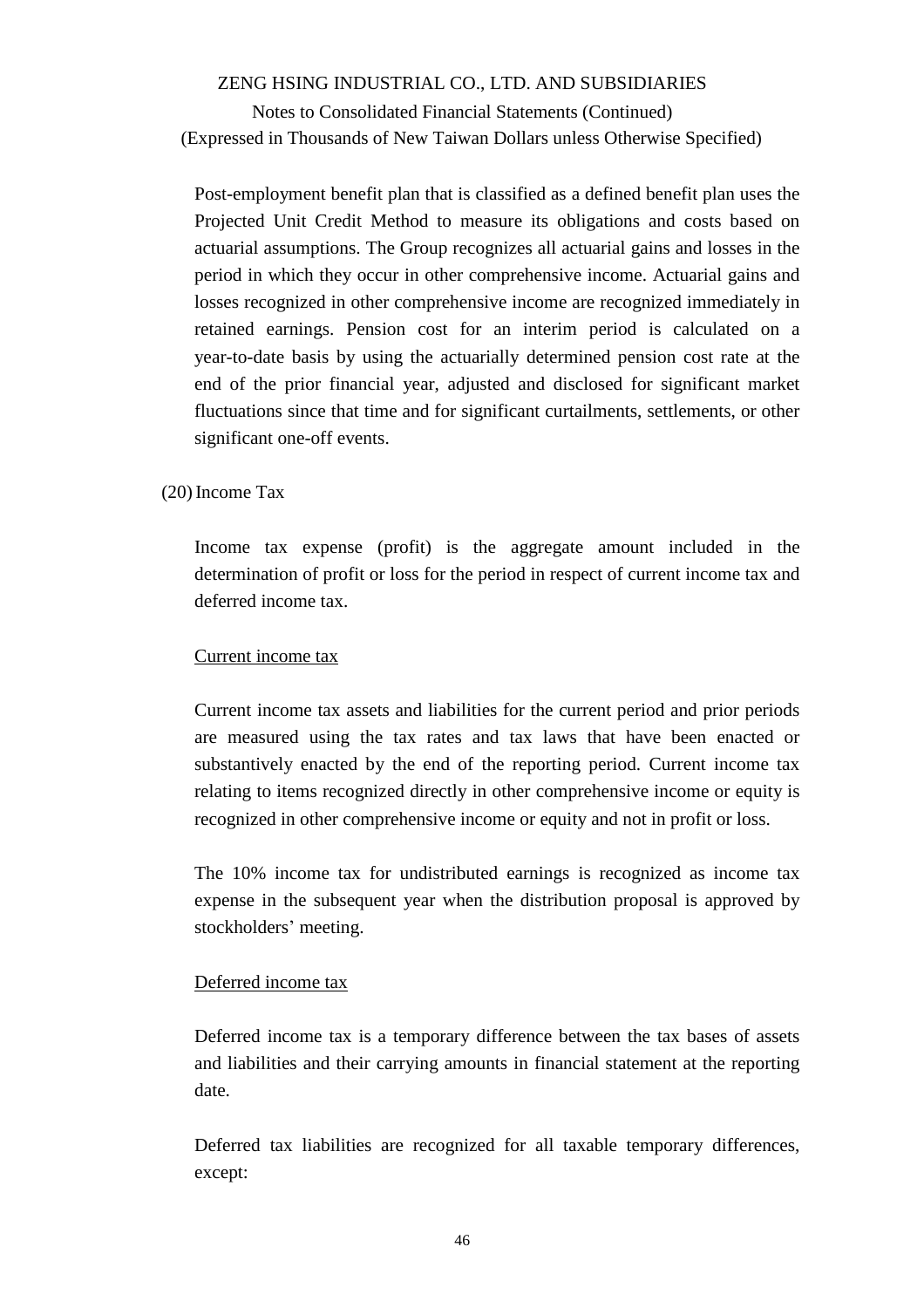- a. When the deferred tax liability arises from the initial recognition of goodwill or of an asset or liability in a transaction that is not a business combination and, at the time of the transaction, affects neither the accounting profit nor taxable profit or loss;
- b. In respect of taxable temporary differences associated with investments in subsidiaries, associates and joint ventures, when the timing of the reversal of the temporary differences can be controlled and it is probable that the temporary differences will not reverse in the foreseeable future.

Deferred tax assets are recognized for all deductible temporary differences, carry forward of unused tax credits and any unused tax losses, to the extent that it is probable that taxable profit will be available against which the deductible temporary differences, and the carry forward of unused tax credits and unused tax losses can be utilized, except:

- a. Where the deferred tax asset relating to the deductible temporary difference arises from the initial recognition of an asset or liability in a transaction that is not a business combination and, at the time of the transaction, affects neither the accounting profit nor taxable profit or loss;
- b. In respect of deductible temporary differences associated with investments in subsidiaries, associates and joint ventures, deferred tax assets are recognized only to the extent that it is probable that the temporary differences will reverse in the foreseeable future and taxable profit will be available against which the temporary differences can be utilized.

Deferred tax assets and liabilities are measured at the tax rates that are expected to apply in the year when the asset is realized or the liability is settled, based on tax rates and tax laws that have been enacted or substantively enacted at the reporting date. The measurement of deferred tax assets and liabilities reflects the tax consequences that would follow from the manner in which the Group expects, at the end of the reporting period, to recover or settle the carrying amount of its assets and liabilities. Deferred tax relating to items recognized outside profit or loss is recognized outside profit or loss. Deferred tax items are recognized in correlation to the underlying transaction either in other comprehensive income or directly in equity. Deferred tax assets are reassessed at each reporting date and are recognized accordingly.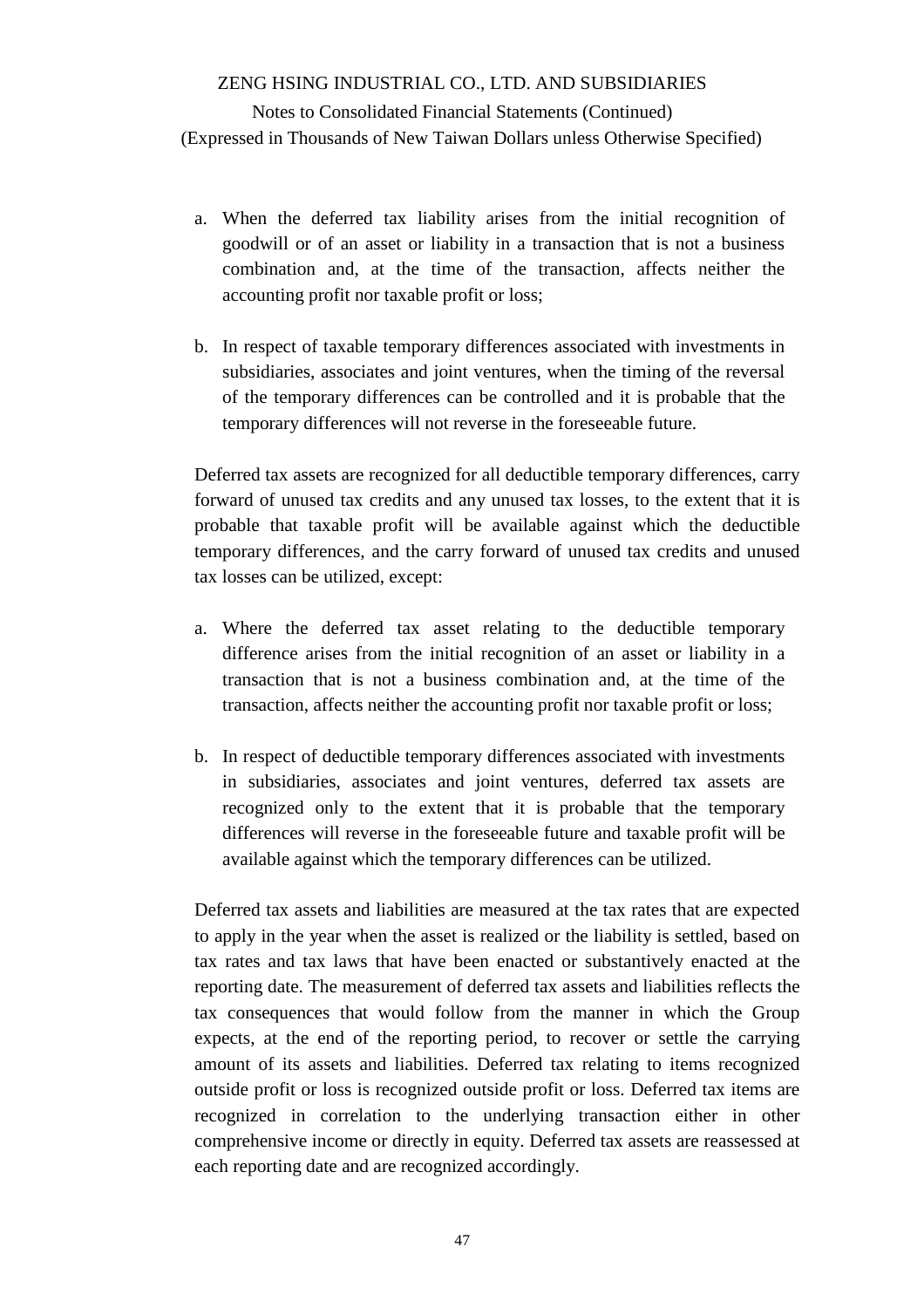Notes to Consolidated Financial Statements (Continued) (Expressed in Thousands of New Taiwan Dollars unless Otherwise Specified)

Deferred tax assets and liabilities are offset, if a legally enforceable right exists to set off current income tax assets against current income tax liabilities and the deferred taxes relate to the same taxable entity and the same taxation authority.

Interim period income tax expense is estimated using the tax rate that would be applicable to expected total annual earnings, that is, calculated by the pre-tax income of the interim period multiplied by the estimated average annual effective income tax rate.

(21) Seasonal change

The Group's operation was seasonal, because the demand in the second half year was higher than the first half year, which caused the Group's revenues in the second half to be higher than the first half.

#### 5. SIGNIFICANT ACCOUNTING ESTIMATES AND ASSUMPTIONS

The preparation of the Group's consolidated financial statements requires management to make judgments, estimates and assumptions that affect the reported amounts of revenues, expenses, assets and liabilities, and the accompanying disclosures, and the disclosure of contingent liabilities. However, uncertainty about these assumptions and estimates could result in outcomes that require a material adjustment to the carrying amount of assets or liabilities affected in future periods.

The key assumptions concerning the future and other key sources for estimating uncertainty at the reporting date, that would have a significant risk for a material adjustment to the carrying amounts of assets and liabilities within the next fiscal year are discussed below.

(1) The Fair Value of Financial Instruments

Where the fair value of financial assets and financial liabilities recorded in the balance sheet cannot be derived from active markets, they are determined using valuation techniques including income approach (for example the discounted cash flows model) or the market approach. Changes in assumptions about these factors could affect the reported fair value of the financial instruments. Please refer to Note 12 for more details.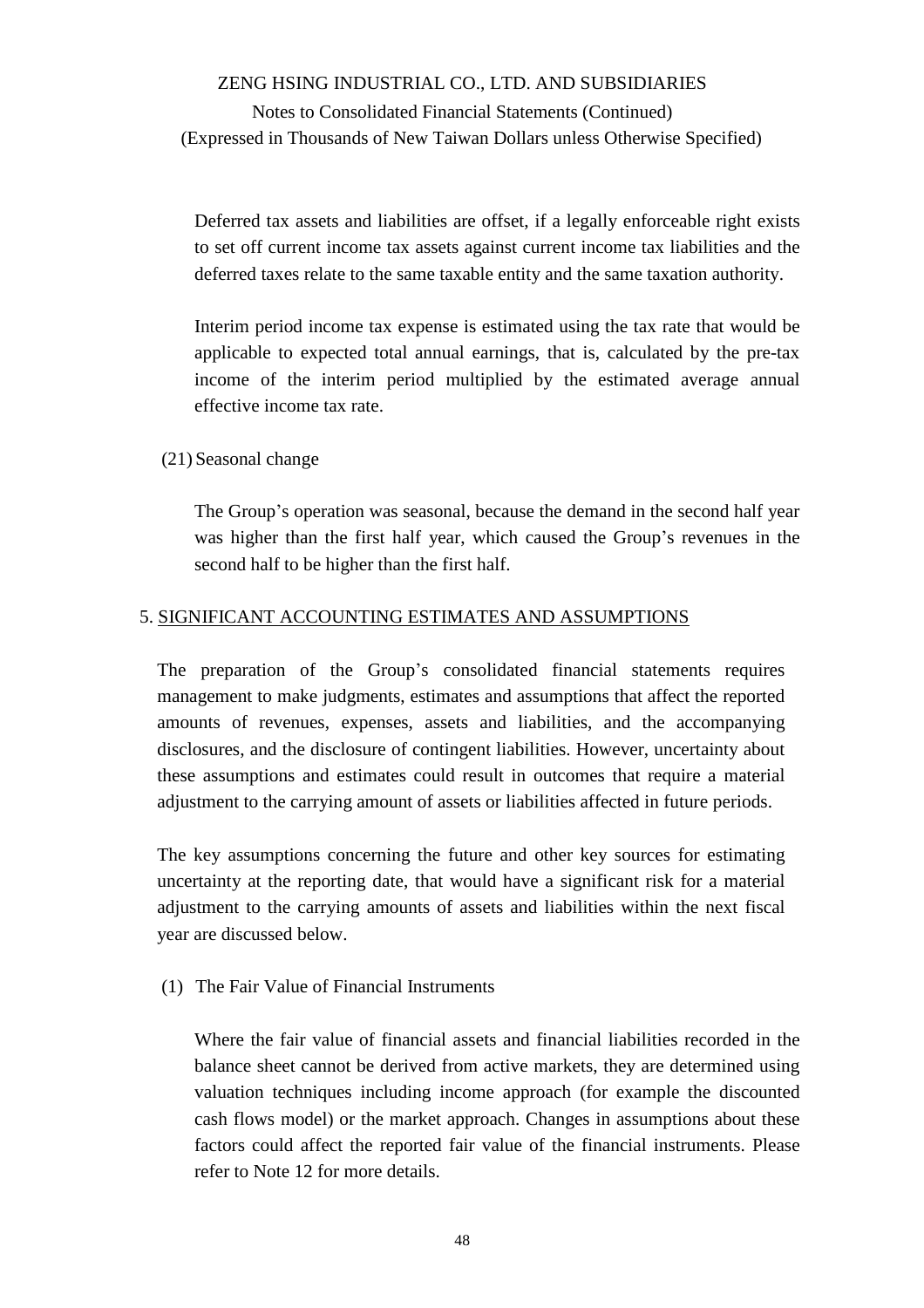#### (2) Post-Employment Benefits

The cost of post-employment benefit pension plan and the present value of the pension obligation are determined using actuarial valuations. An actuarial valuation involves making various assumptions. These include the determination of the discount rate, future salary increases, mortality rates and future pension increases. The assumptions used for measuring pension cost and the present value of the pension obligation are disclosed in Note 6(13).

#### (3) Income Tax

Uncertainties exist with respect to the interpretation of complex tax regulations, changes in tax laws, and the amount and timing of future taxable income. The Group establishes provisions, based on reasonable estimates, for possible consequences of audits by the tax authorities of the respective counties in which it operates. The amount of such provisions is based on various factors, such as experience of previous tax audits and differing interpretations of tax regulations by the taxable entity and the responsible tax authority. Such differences of interpretation may arise on a wide variety of issues depending on the conditions prevailing in the respective domicile of the entities of the Group.

Deferred tax assets are recognized for all carryforward of unused tax losses and unused tax credits and deductible temporary differences to the extent that it is probable that taxable profit will be available or there are sufficient taxable temporary differences against which the unused tax losses, unused tax credits or deductible temporary differences can be utilized. The amount of deferred tax assets determined to be recognized is based upon the likely timing and the level of future taxable profits and taxable temporary differences.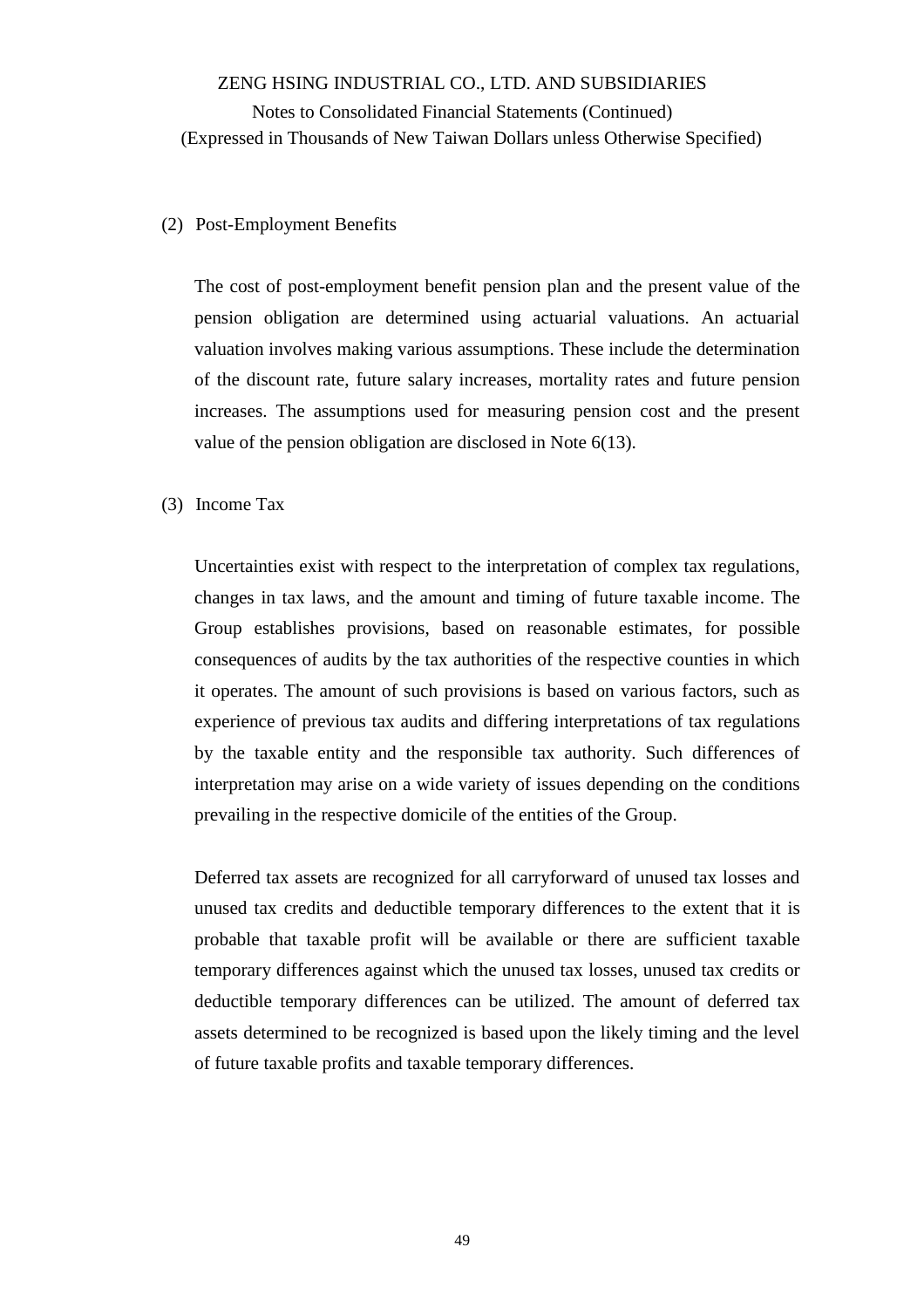### 6. CONTENTS OF SIGNIFICANT ACCOUNTS

# (1) CASH AND CASH EQUIVALENTS

|                               | As of       |              |             |  |  |
|-------------------------------|-------------|--------------|-------------|--|--|
|                               | June 30,    | December 31, | June 30,    |  |  |
|                               | 2014        | 2013         | 2013        |  |  |
| Cash on hand                  | \$440       | \$283        | \$308       |  |  |
| Checking and savings accounts | 1,386,186   | 1,973,893    | 978,507     |  |  |
| Time deposits                 | 223,160     | 190,130      | 75,000      |  |  |
| Total                         | \$1,609,786 | \$2,164,306  | \$1,053,815 |  |  |

### (2) FINANCIAL ASSETS AT FAIR VALUE THROUGH PROFIT OR LOSS

|                             | As of     |                |           |  |
|-----------------------------|-----------|----------------|-----------|--|
|                             | June 30,  | December 31,   | June 30,  |  |
|                             | 2014      | 2013           | 2013      |  |
| Held for trading:           |           |                |           |  |
| Derivatire financial assets |           |                |           |  |
| Funds                       | \$200,299 | $\mathsf{S}$ - | \$105,196 |  |
| Forward exchange contracts  | 5,899     | 2,423          | 8,657     |  |
| Total                       | \$206,198 | \$2,423        | \$113,853 |  |
|                             |           |                |           |  |

Financial assets at fair value through profit or loss were not pledged.

#### (3) NOTES RECEIVABLE, NET

|                       |          | As of        |          |
|-----------------------|----------|--------------|----------|
|                       | June 30, | December 31, | June 30, |
|                       | 2014     | 2013         | 2013     |
| Notes receivable, net | \$490    | \$407        | \$1,597  |

All notes receivable came from operating activities.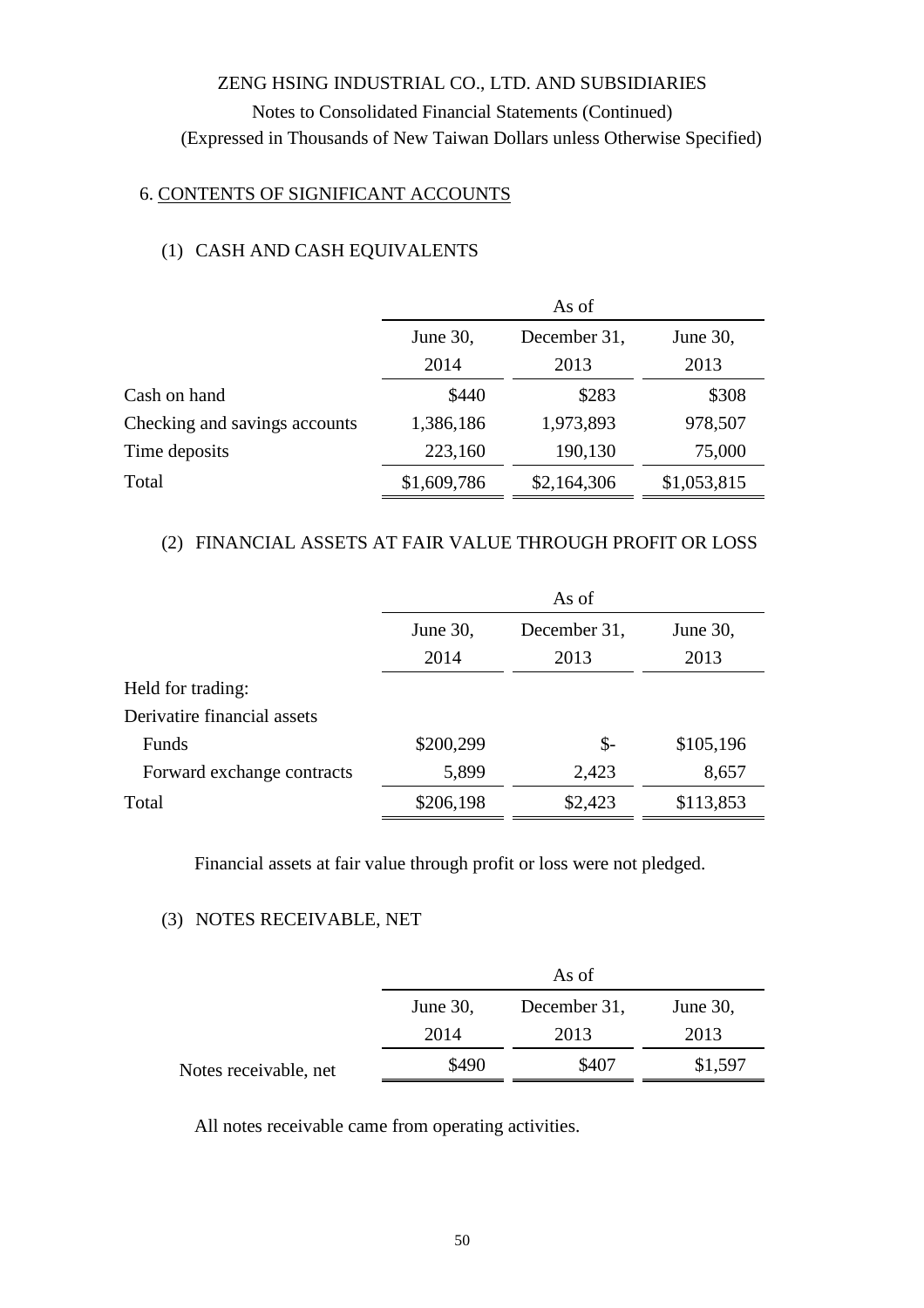Notes to Consolidated Financial Statements (Continued) (Expressed in Thousands of New Taiwan Dollars unless Otherwise Specified)

|                          | As of       |              |             |  |
|--------------------------|-------------|--------------|-------------|--|
|                          | June 30,    | December 31, | June 30,    |  |
|                          | 2014        | 2013         | 2013        |  |
| Accounts receivable -    |             |              |             |  |
| non related parties      | \$1,205,250 | \$1,194,611  | \$1,015,090 |  |
| Less: Allowance for      |             |              |             |  |
| doubtful accounts        | (3,727)     | (3,218)      | (28, 481)   |  |
| Accounts receivable, net | \$1,201,523 | \$1,191,393  | \$986,609   |  |

#### (4) ACCOUNTS RECEIVABLE, NET

Accounts receivables are generally on 45-90 day terms. The movements in the provision for impairment of accounts receivables are as follows (please refer to Note 12 for credit risk disclosure):

|                               | Individually | Collectively |          |
|-------------------------------|--------------|--------------|----------|
|                               | impaired     | impaired     | Total    |
| As of January 1, 2014         | \$-          | \$3,218      | \$3,218  |
| Charge for the current period |              | 509          | 509      |
| Write off due to uncollection |              |              |          |
| As of June 30, 2014           | \$-          | \$3,727      | \$3,727  |
|                               |              |              |          |
| As of January 1, 2013         | \$-          | \$28,481     | \$28,481 |
| Charge for the current period |              |              |          |
| Write off due to uncollection |              |              |          |
| As of June 30, 2013           | \$-          | \$28,481     | \$28,481 |

Ageing analysis of trade receivables and trade receivables-related parties that are past due as of the end of the reporting period but not impaired is as follows:

|                   | Past due but not impaired |                  |              |        |                          |           |
|-------------------|---------------------------|------------------|--------------|--------|--------------------------|-----------|
|                   | Neither past due          |                  |              | 91-360 | Upon $361$               |           |
|                   | nor impaired              | $1 \sim 30$ days | $31-90$ days | days   | day                      | Total     |
| June 30, 2014     | 1,184,489                 | 9,570            | 5,604        | 1,860  |                          | 1,201,523 |
| December 31, 2013 | 974,961                   | 199,031          | 16,382       | 1,019  | $\overline{\phantom{a}}$ | 1,191,393 |
| June 30, 2013     | 986,609                   | -                |              |        |                          | 986,609   |

No accounts receivables were pledged.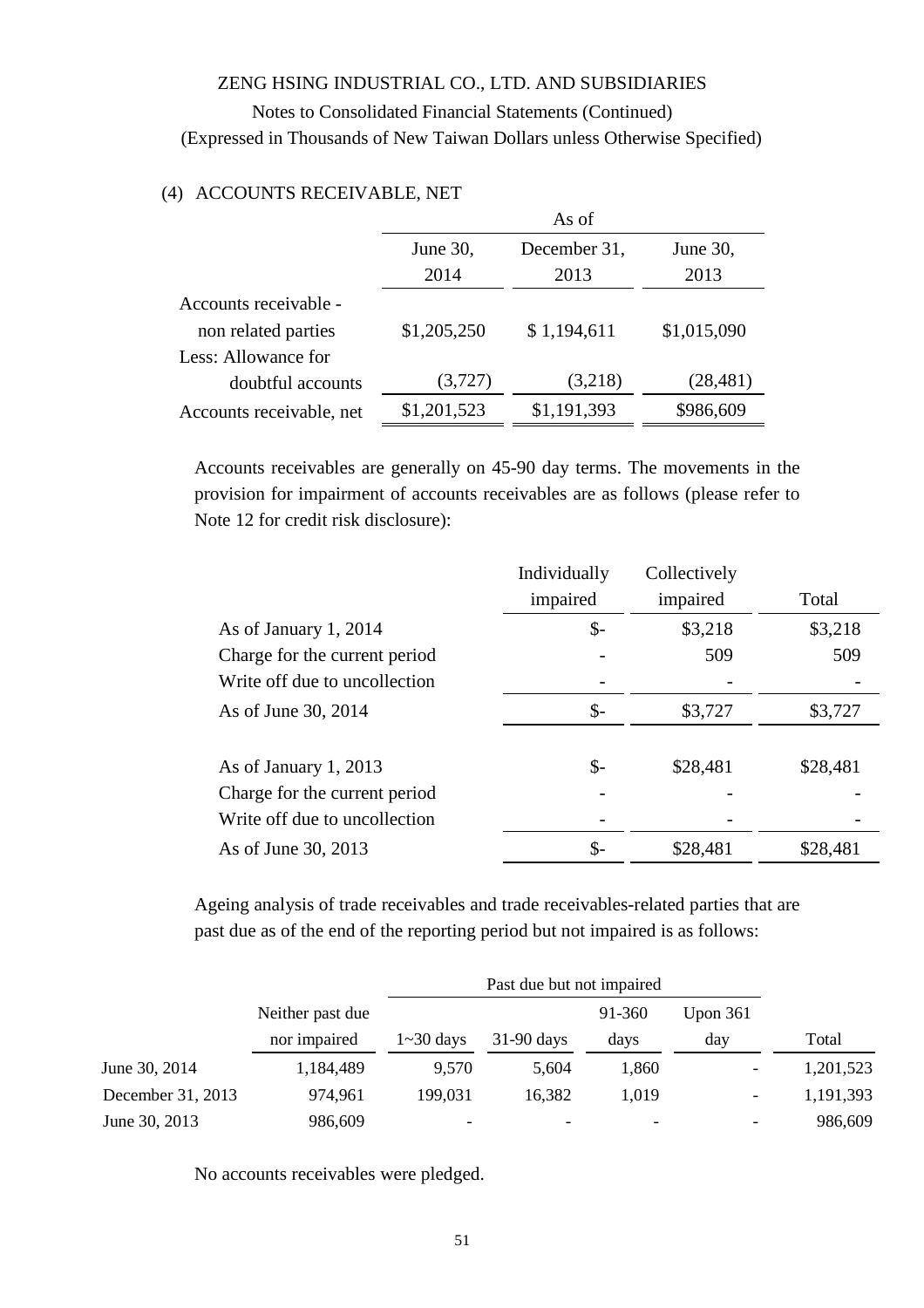### Notes to Consolidated Financial Statements (Continued) (Expressed in Thousands of New Taiwan Dollars unless Otherwise Specified)

#### (5) Inventories, net

a. Details as follows

|                               |           | As of        |           |
|-------------------------------|-----------|--------------|-----------|
|                               | June 30,  | December 31, | June 30,  |
|                               | 2014      | 2013         | 2013      |
| Raw materials                 | \$280,245 | \$230,626    | \$258,450 |
| Work in progress              | 15,627    | 8,065        | 10,478    |
| Semi-manufactured goods       | 24,607    | 34,498       | 37,216    |
| Finished goods                | 287,384   | 279,688      | 357,794   |
| Total                         | 607,863   | 552,877      | 663,938   |
| Less: allowance for inventory |           |              |           |
| valuation losses              | (9,088)   | (6,378)      | (6,591)   |
| <b>Net</b>                    | \$598,775 | \$546,499    | \$657,347 |

b. For the six-month periods ended June 30, 2014 and 2013, the Company recognized \$2,081,102 and \$1,846,051 for costs of inventories in expenses. The profit and loss that related to cost of goods sold are as follows:

|                                                  | Three-month periods ended<br>June 30 |          |          | Six-month periods ended<br>June 30 |
|--------------------------------------------------|--------------------------------------|----------|----------|------------------------------------|
|                                                  | 2014                                 | 2013     | 2014     | 2013                               |
| Reclassified from cost of                        |                                      |          |          |                                    |
| goods sold to expense                            | \$15,671                             | \$14,726 | \$26,320 | \$24,187                           |
| Inventories scrapped                             | 1,693                                | 1,330    | 2,685    | 1,420                              |
| (Gain) loss on physical                          |                                      |          |          |                                    |
| inventory                                        | 985                                  | (32)     | 884      | (150)                              |
| (Gain) loss from price<br>recovery(reduction) of |                                      |          |          |                                    |
| inventories                                      | 1,797                                | 6        | 2,710    | (288)                              |
| Revenue from sale of scraps                      | (805)                                | (1,196)  | (1,730)  | (1,741)                            |
| Total                                            | \$19,341                             | \$14,834 | \$30,869 | \$23,428                           |

No inventories were pledged.

(6) Financial assets measured at cost

|                            | As of    |              |          |  |
|----------------------------|----------|--------------|----------|--|
|                            | June 30, | December 31, | June 30, |  |
|                            | 2014     | 2013         | 2013     |  |
| Non-publicly traded stocks |          |              |          |  |
| Strong-way Co., Ltd.       | $S-$     | \$630        | \$630    |  |

Financial assets measured at cost were not pledged.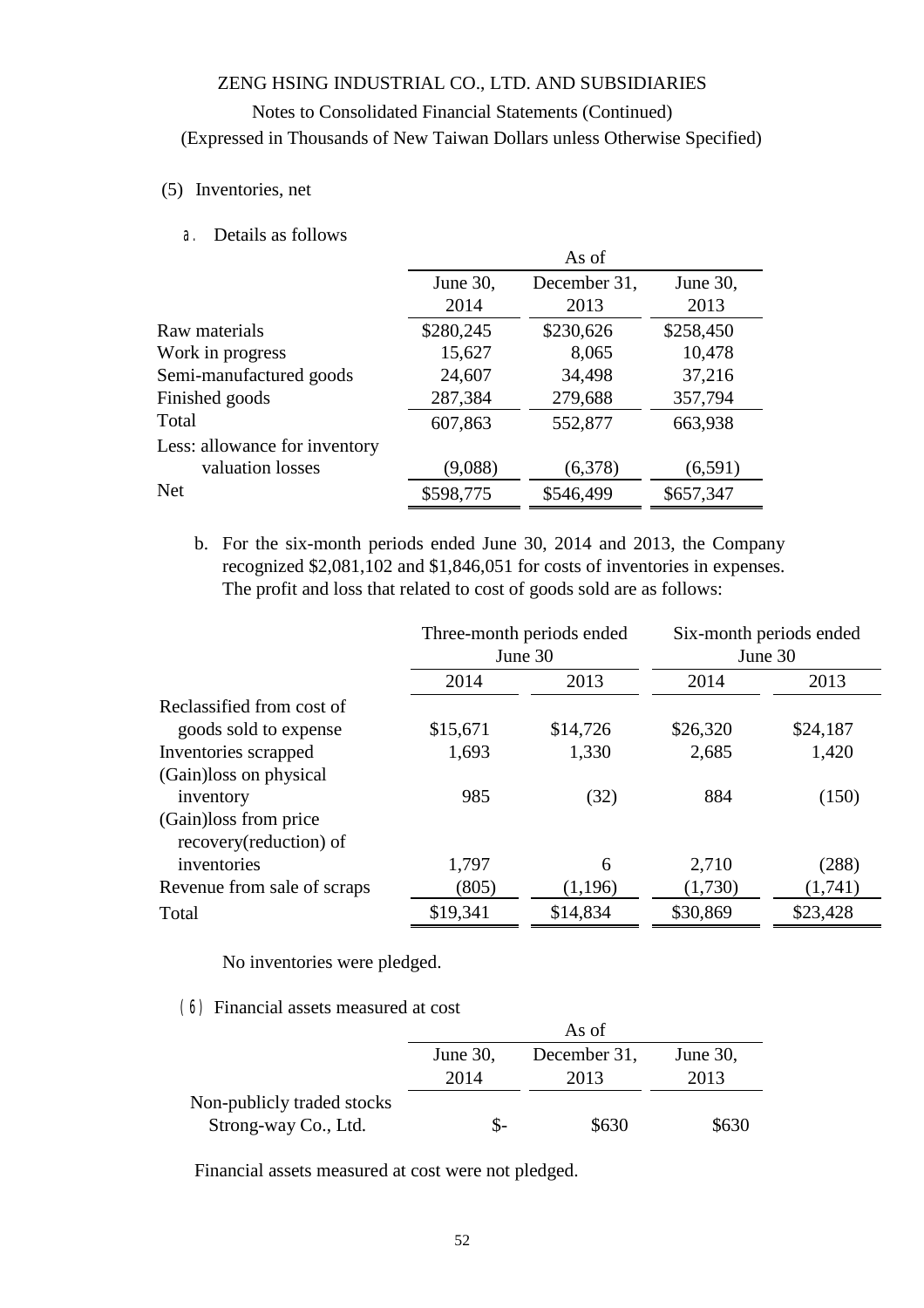### Notes to Consolidated Financial Statements (Continued) (Expressed in Thousands of New Taiwan Dollars unless Otherwise Specified)

Construction in

### (7) Property, plant and equipment

|                       |                          |               |           |           |               |              |                          |                          | Consulaction in          |             |
|-----------------------|--------------------------|---------------|-----------|-----------|---------------|--------------|--------------------------|--------------------------|--------------------------|-------------|
|                       |                          |               | Machinery |           |               | Furniture,   |                          |                          | progress and             |             |
|                       |                          | Buildings and | and       | Tooling   | Transportatio | fixtures and | Leasehold                | Miscellaneous            | equipment awaiting       |             |
|                       | Land                     | Facilities    | equipment | equipment | n equipment   | equipment    | improvements             | equipment                | examination              | Total       |
| Cost:                 |                          |               |           |           |               |              |                          |                          |                          |             |
| As of January 1, 2014 | \$21,075                 | \$400,953     | \$621,349 | \$261,316 | \$22,670      | \$19,300     | \$3,149                  | \$131,791                | \$339,121                | \$1,820,724 |
| Additions             | ۰                        | 783           | 84,321    | 18,889    | 11,014        | 952          |                          | 56,102                   | 139,529                  | 311,590     |
| Disposals             | ٠                        | (1,177)       | (14,930)  | (19,888)  | (1, 343)      | (949)        | $\overline{\phantom{a}}$ | (8,481)                  | $\sim$                   | (46, 768)   |
| Transfers             | $\overline{\phantom{0}}$ | (109)         | (1,203)   | 4,975     | (48)          | (873)        |                          | $\overline{\phantom{a}}$ | $\overline{\phantom{a}}$ | 2,742       |
| Exchange differences  |                          | (4,088)       | (5,763)   | (4,200)   | (226)         | (3)          | $\overline{\phantom{a}}$ | (1,050)                  | $\overline{\phantom{a}}$ | (15, 330)   |
| As of June 30, 2014   | \$21,075                 | \$396,362     | \$683,774 | \$261,092 | \$32,067      | \$18,427     | \$3,149                  | \$178,362                | \$478,650                | \$2,072,958 |
|                       |                          |               |           |           |               |              |                          |                          |                          |             |
| As of January 1, 2013 | \$21,075                 | \$397,703     | \$603,742 | \$334,058 | \$22,482      | \$18,162     | \$2,909                  | \$147,416                | \$46,839                 | \$1,594,386 |
| Additions             |                          | 670           | 15,263    | 22,300    | 356           | 1,231        | $\overline{\phantom{a}}$ | 4,413                    | 173,602                  | 217,835     |
| Disposals             |                          |               | (3,686)   | (2,660)   | (170)         | (132)        | $\overline{\phantom{0}}$ | (959)                    |                          | (7,607)     |
| Transfers             |                          | 120           | 23,978    | 2,222     | 78            | 519          | $\sim$                   | 13,804                   | (33,861)                 | 6,860       |
| Exchange differences  |                          | 7,590         | 12,413    | 12,910    | 465           | 6            |                          | 4,121                    |                          | 37,505      |
| As of June 30, 2013   | \$21,075                 | \$406,083     | \$651,710 | \$368,830 | \$23,211      | \$19,786     | \$2,909                  | \$168,795                | \$186,580                | \$1,848,979 |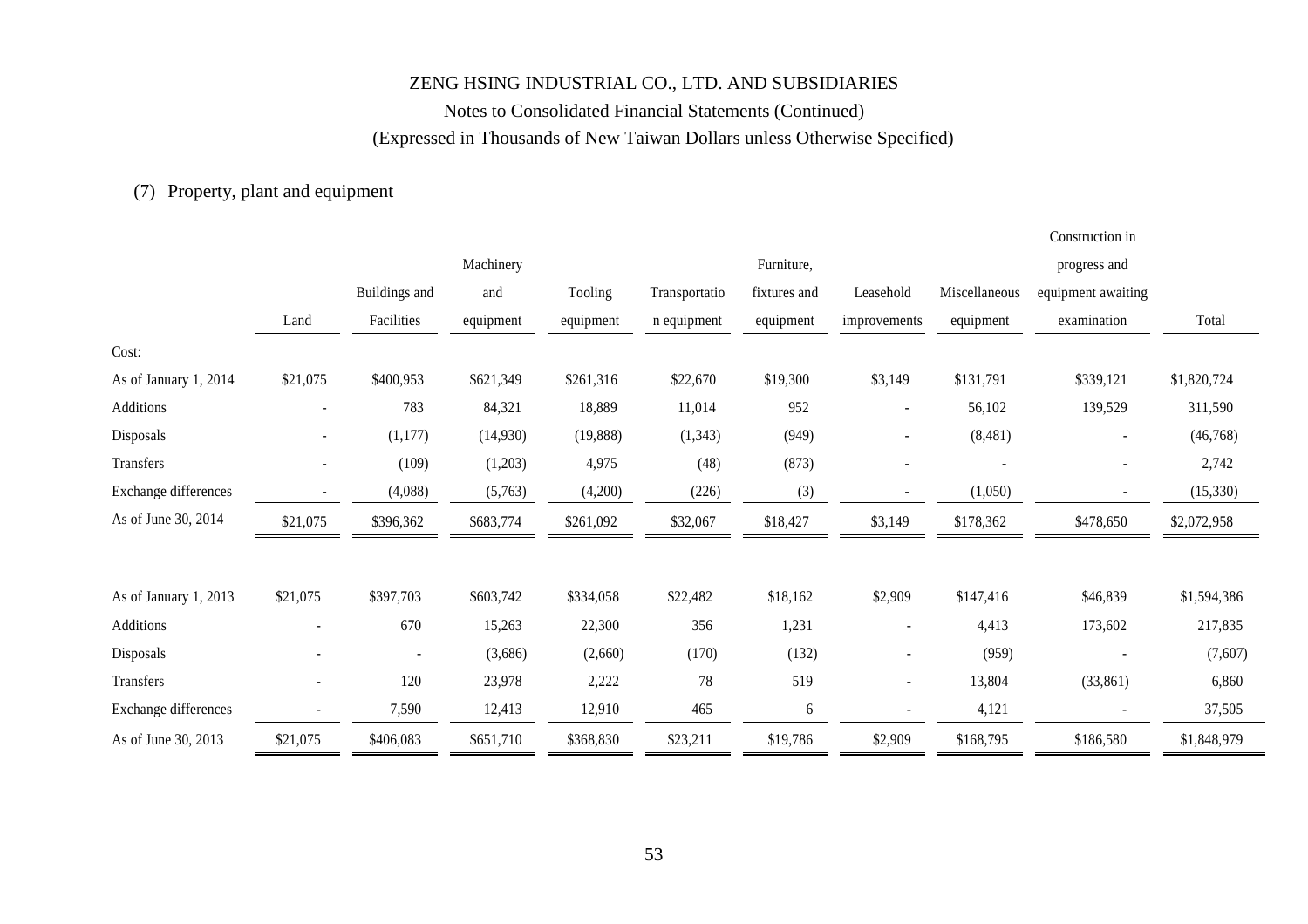### Notes to Consolidated Financial Statements (Continued) (Expressed in Thousands of New Taiwan Dollars unless Otherwise Specified)

|                               |                 |               |               |           |                |              |                          |               | Construction in    |             |
|-------------------------------|-----------------|---------------|---------------|-----------|----------------|--------------|--------------------------|---------------|--------------------|-------------|
|                               |                 |               |               |           |                | Furniture,   |                          |               | progress and       |             |
|                               |                 | Buildings and | Machinery and | Tooling   | Transportation | fixtures and | Leasehold                | Miscellaneous | equipment awaiting |             |
|                               | Land            | Facilities    | equipment     | equipment | equipment      | equipment    | improvements             | equipment     | examination        | Total       |
| Depreciation<br>and           |                 |               |               |           |                |              |                          |               |                    |             |
| impairment:                   |                 |               |               |           |                |              |                          |               |                    |             |
| As of January 1, 2014         | $\mathsf{\$}$   | \$136,190     | \$263,055     | \$169,778 | \$10,417       | \$12,726     | \$898                    | \$79,217      | $\mathcal{S}$ -    | \$672,281   |
| Depreciation                  |                 | 8,400         | 35,106        | 17,690    | 2,048          | 819          | 322                      | 8,722         |                    | 73,107      |
| Disposals                     |                 | (692)         | (5,110)       | (17,010)  | (904)          | (939)        |                          | (6, 394)      |                    | (31,049)    |
| Transfers                     |                 | (108)         | (752)         |           | (15)           | (584)        |                          |               |                    | (1,459)     |
| Exchange differences          |                 | (1,809)       | (3,323)       | (3,073)   | (148)          | (2)          | $\overline{\phantom{a}}$ | (829)         | $\sim$             | (9, 184)    |
| As of June 30, 2014           | $\frac{1}{2}$   | \$141,981     | \$288,976     | \$167,385 | \$11,398       | \$12,020     | \$1,220                  | \$80,716      | $\mathcal{S}$ -    | \$703,696   |
| As of January 1, 2013         | $\mathcal{S}$ - | \$116,878     | \$224,062     | \$249,675 | \$9,118        | \$11,263     | \$291                    | \$92,448      | \$-                | \$703,735   |
| Depreciation                  | $\sim$          | 8,474         | 35,291        | 14,428    | 1,539          | 942          | 291                      | 8,708         |                    | 69,673      |
| Disposals                     |                 |               | (2,832)       | (2,557)   | (166)          | (130)        |                          | (913)         |                    | (6,598)     |
| Transfers                     |                 |               |               |           |                |              |                          |               |                    |             |
| Exchange differences          | ÷,              | 2,976         | 6,376         | 10,061    | 279            | 4            | ä,                       | 2,618         | $\blacksquare$     | 22,314      |
| As of June 30, 2013           | \$-             | \$128,328     | \$262,897     | \$271,607 | \$10,770       | \$12,079     | \$582                    | \$102,861     | \$-                | \$789,124   |
| Net carrying amount<br>as of: |                 |               |               |           |                |              |                          |               |                    |             |
| June 30, 2014                 | \$21,075        | \$254,381     | \$394,798     | \$93,707  | \$20,669       | \$6,407      | \$1,929                  | \$97,646      | \$478,650          | \$1,369,262 |
| December 31, 2014             | \$21,075        | \$264,763     | \$358,294     | \$91,538  | \$12,253       | \$6,574      | \$2,251                  | \$52,574      | \$339,121          | \$1,148,443 |
| June 30, 2013                 | \$21,075        | \$277,755     | \$388,813     | \$97,223  | \$12,441       | \$7,707      | \$2,327                  | \$65,934      | \$186,580          | \$1,059,855 |

a. Please refer to Note 8 for property, plant and equipment pledged as collateral.

b. There is no occurrence of capitalization of interest due to purchase property, plant and equipment as of June 30, 2014, December 31, 2013 and June 30, 2013.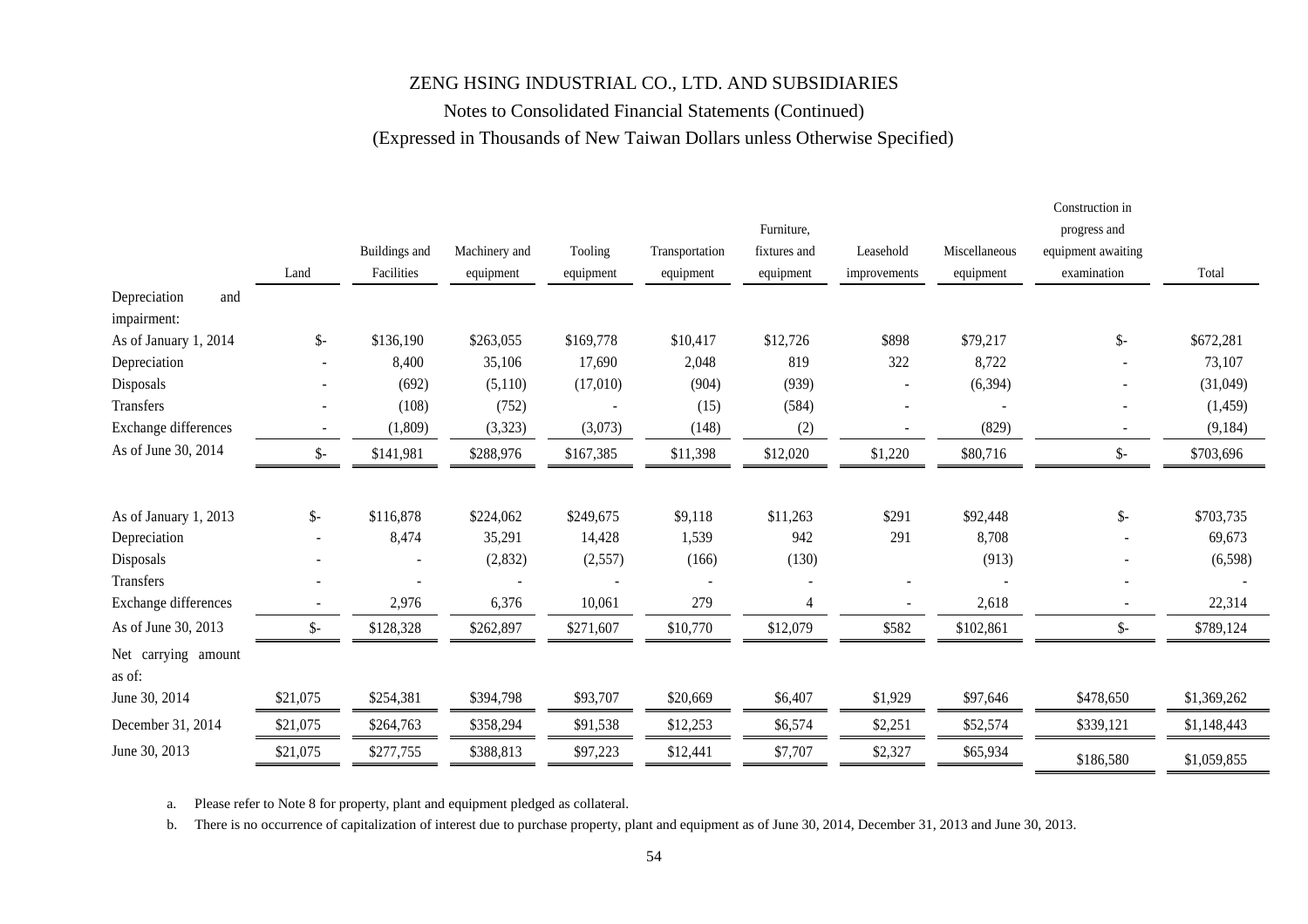Notes to Consolidated Financial Statements (Continued) (Expressed in Thousands of New Taiwan Dollars unless Otherwise Specified)

### (8) Intangible assets

|                              | Software                 | Patents | Trademarks | Goodwill                 | Others  | Total    |
|------------------------------|--------------------------|---------|------------|--------------------------|---------|----------|
| Cost:                        |                          |         |            |                          |         |          |
| As of January 1, 2014        | \$34,674                 | \$9,932 | \$2,140    | \$1,181                  | \$6,872 | \$54,799 |
| Addition-acquired separately | 8,531                    | 37      |            |                          |         | 8,568    |
| Disposals                    | $\overline{\phantom{a}}$ |         | (34)       | $\overline{\phantom{a}}$ |         | (34)     |
| <b>Exchange differences</b>  | (42)                     |         |            |                          |         | (42)     |
| As of June 30, 2014          | \$43,163                 | \$9,969 | \$2,106    | \$1,181                  | \$6,872 | \$63,291 |
| As of January 1, 2013        | \$32,255                 | \$7,421 | \$2,140    | \$1,181                  | \$6,872 | \$49,869 |
| Addition-acquired separately | 2,475                    | 2,054   |            |                          |         | 4,529    |
| <b>Exchange differences</b>  | 76                       |         |            |                          |         | 76       |
| As of June 30, 2013          | \$34,806                 | \$9,475 | \$2,140    | \$1,181                  | \$6,872 | \$54,474 |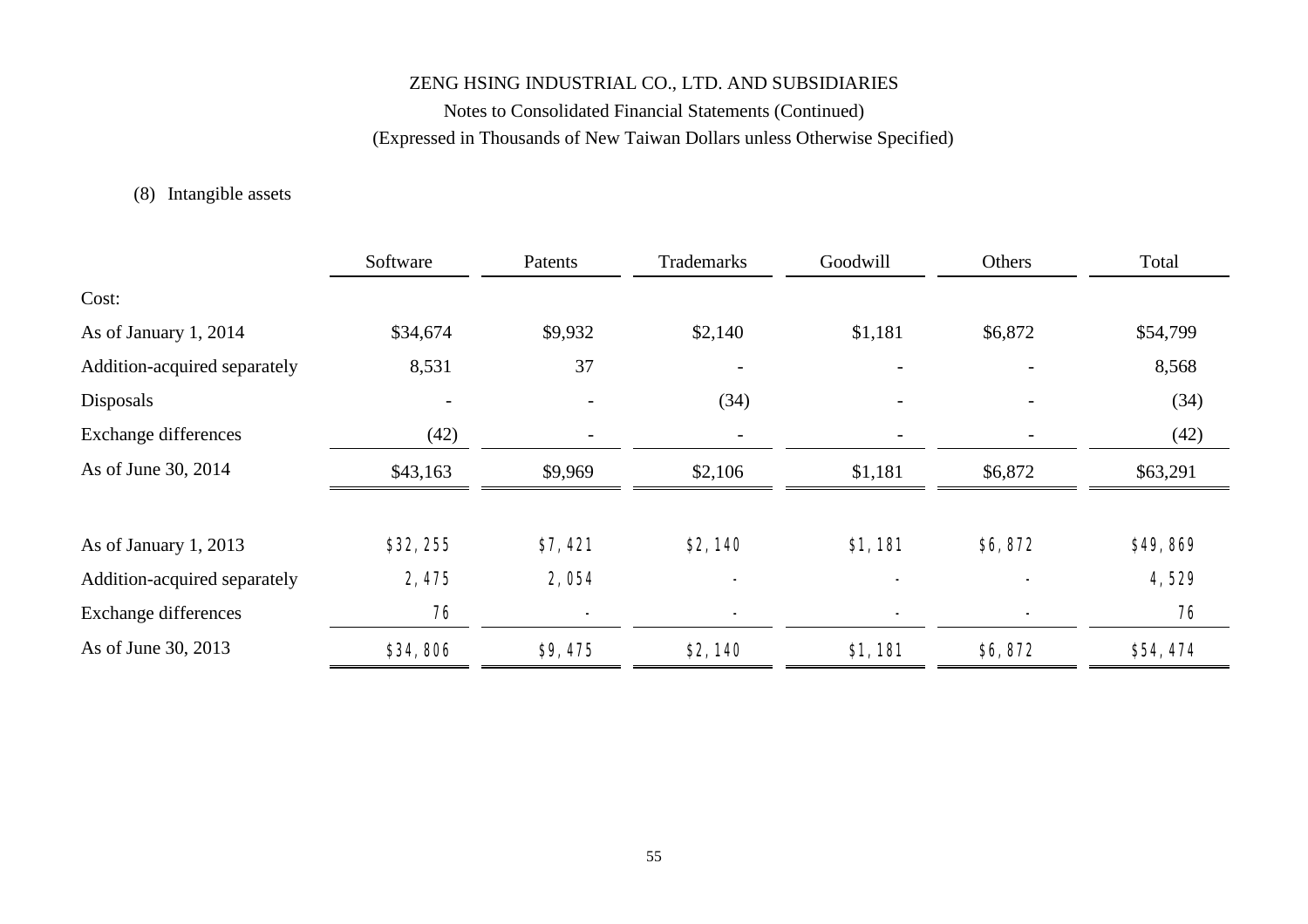# Notes to Consolidated Financial Statements (Continued) (Expressed in Thousands of New Taiwan Dollars unless Otherwise Specified)

|                              | Software | Patents | Trademarks | Goodwill | Others  | Total    |
|------------------------------|----------|---------|------------|----------|---------|----------|
| Amortization and impairment: |          |         |            |          |         |          |
| As of January 1, 2014        | \$26,207 | \$3,978 | \$1,561    | \$-      | \$3,510 | \$35,256 |
| Amortization                 | 4,837    | 598     | 117        |          | 876     | 6,428    |
| <b>Exchange differences</b>  | (26)     |         | ۰          |          |         | (26)     |
| As of June 30, 2014          | \$31,018 | \$4,576 | \$1,678    | \$-      | \$4,386 | \$41,658 |
| As of January 1, 2013        | \$18,213 | \$2,173 | \$1,309    | \$-      | \$1,755 | \$23,450 |
| Amortization                 | 4,156    | 889     | 132        |          | 877     | 6,054    |
| <b>Exchange differences</b>  | 44       |         | ۰          |          |         | 44       |
| As of June 30, 2013          | \$22,413 | \$3,062 | \$1,441    | \$-      | \$2,632 | \$29,548 |
| Net carrying amount as of:   |          |         |            |          |         |          |
| June 30, 2014                | \$12,145 | \$5,393 | \$428      | \$1,181  | \$2,486 | \$21,633 |
| December 31, 2013            | \$8,467  | \$5,954 | \$579      | \$1,181  | \$3,362 | \$19,543 |
| June 30, 2013                | \$12,393 | \$6,413 | \$699      | \$1,181  | \$4,240 | \$24,926 |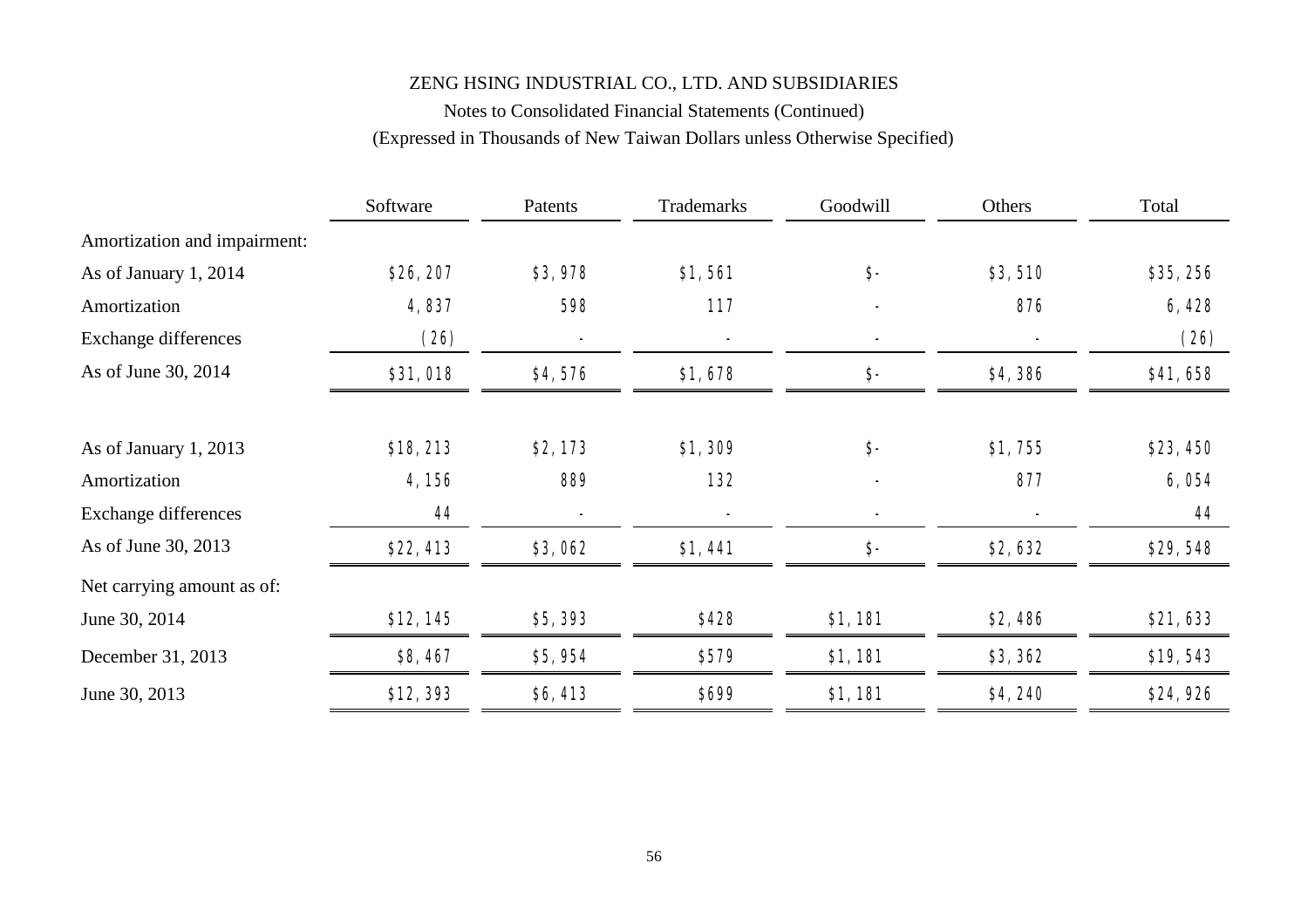Intangible asset amortization expenses are summarized as follows:

|                               | For the three-month periods |         | Six-month periods ended<br>June 30 |         |
|-------------------------------|-----------------------------|---------|------------------------------------|---------|
|                               | ended June 30               |         |                                    |         |
|                               | 2014                        | 2013    | 2014                               | 2013    |
| Operating cost                | \$1,884                     | \$1,934 | \$3,629                            | \$4,111 |
| Selling and marketing         | 14                          | 21      | 29                                 | 35      |
| Management and administrative | 635                         | 471     | 1,037                              | 798     |
| Research and development      | 897                         | 654     | 1,733                              | 1,110   |
| Total                         | \$3,430                     | \$3,080 | \$6,428                            | \$6,054 |

(9) Other non-current assets

|                                 | As of     |           |           |  |  |
|---------------------------------|-----------|-----------|-----------|--|--|
|                                 | June      | December  | June      |  |  |
|                                 | 30, 2014  | 31, 2013  | 30, 2013  |  |  |
| Long-term prepaid rent expenses | \$138,795 | \$141,083 | \$148,136 |  |  |
| Prepayment for equipment        | 26,325    | 27,786    | 23,801    |  |  |
| Others                          | 23,367    | 4,750     | 3,497     |  |  |
| Total                           | \$188,487 | \$173,619 | \$175,434 |  |  |

(10) Short-term borrowings

|                      | As of    |           |          |  |  |
|----------------------|----------|-----------|----------|--|--|
|                      | June     | December  | June     |  |  |
|                      | 30, 2013 | 31, 2013  | 30, 2013 |  |  |
| Unsecured bank loans |          | \$280,000 | $S-$     |  |  |

The Group's unused short-term lines of credits amounted to \$767,330, \$384,900 and \$605,000 as of June 30, 2014, December 31, 2013 and June 30, 2013, respectively.

#### (11) Shore-term notes and bills payable

|                  |                    |             | As of     |             |
|------------------|--------------------|-------------|-----------|-------------|
|                  |                    | June $30$ , | December  | June $30$ , |
| Accounting title | Guarantee          | 2014        | 31, 2013  | 2013        |
| Commercial paper | Mega Bills Finance |             |           |             |
| payable          | Corporation        |             | \$100,000 |             |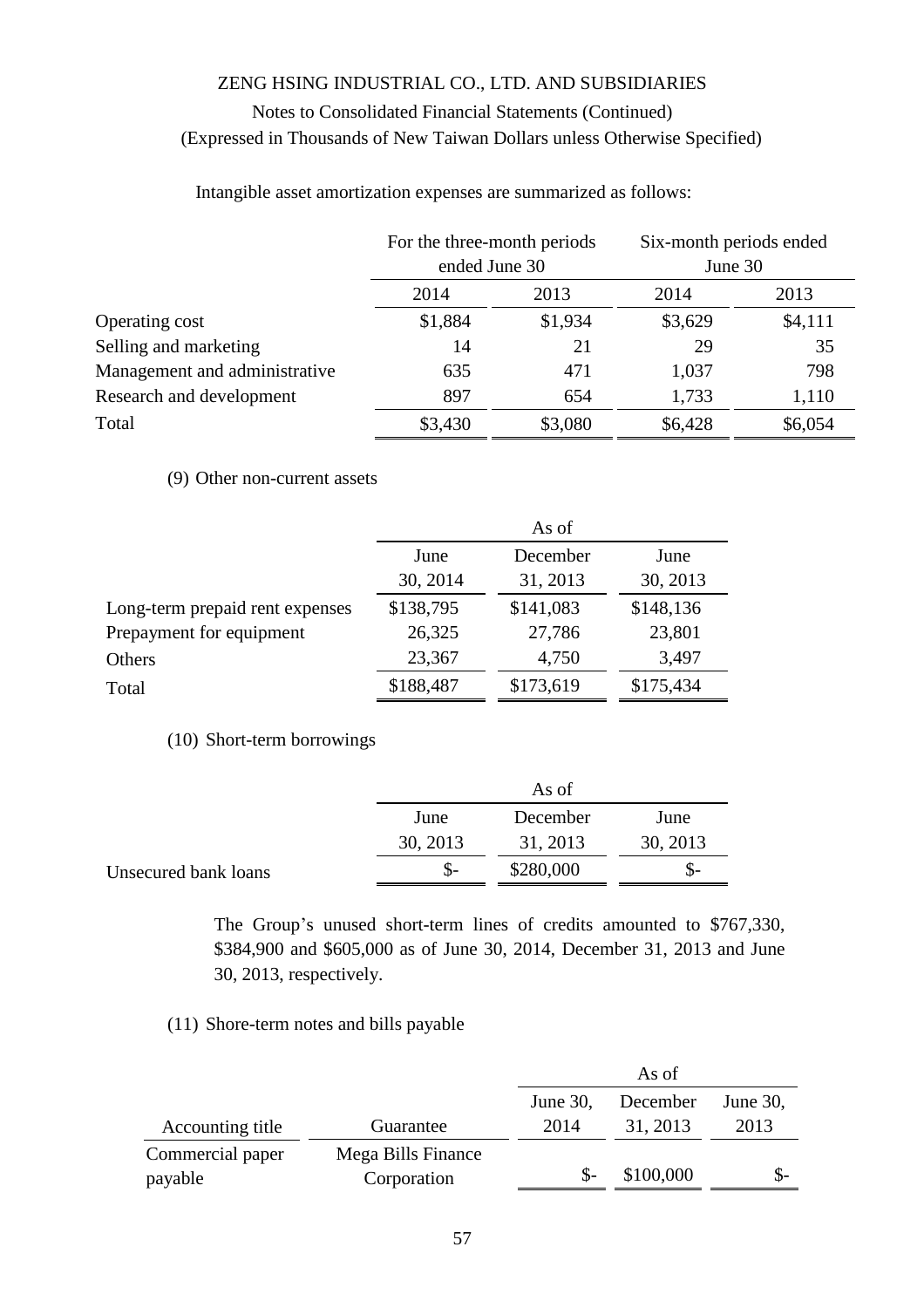### Notes to Consolidated Financial Statements (Continued) (Expressed in Thousands of New Taiwan Dollars unless Otherwise Specified)

#### (12) Post-employment benefits

#### Defined contribution plan

Pension expenses under the defined contribution plan were \$2,017, \$1,688, \$4,035 and \$3,335 for the three-month and six-month periods ended June 30, 2014 and 2013, respectively.

#### Defined benefits plan

|                               | For the three-month periods<br>ended June 30 |         | For the six-month periods<br>ended June 30 |         |
|-------------------------------|----------------------------------------------|---------|--------------------------------------------|---------|
|                               | 2014                                         | 2013    | 2014                                       | 2013    |
| Operating cost                | \$233                                        | \$409   | \$836                                      | \$817   |
| Promotion                     | 89                                           | 349     | 387                                        | 699     |
| Management and administrative | 189                                          | 543     | 745                                        | 1,086   |
| Research and development      | 214                                          | 649     | 857                                        | 1,298   |
| Total                         | \$725                                        | \$1,950 | \$2,825                                    | \$3,900 |

The Group and its subsidiaries increased pension cost for high-ranking officers amounting to \$1,750, \$450, \$2,100 and \$900 for the three-month and six-month periods ended June 30, 2014 and 2013, respectively.

#### (13) Equities

#### a. Share capital

As of January 1, 2013, the Company's authorized capital was \$650,000. The issued and outstanding capital stocks were \$516,692, divided into 51,669,173 shares with par value of \$10 (in dollar) each.

According to the resolution of the board of the shareholders' meeting held on June 11, 2013, the Company increased its authorized capital to \$850,000 and approved of the appropriation of earnings of 2012. The Company issued new share totaling \$25,834 through capitalization of dividends, divided into 2,583,458 shares with par value of \$10 (in dollar) each. In July 29, 2013, the board of the directors approved an investment and the registration of this investment was completed on August 7, 2013.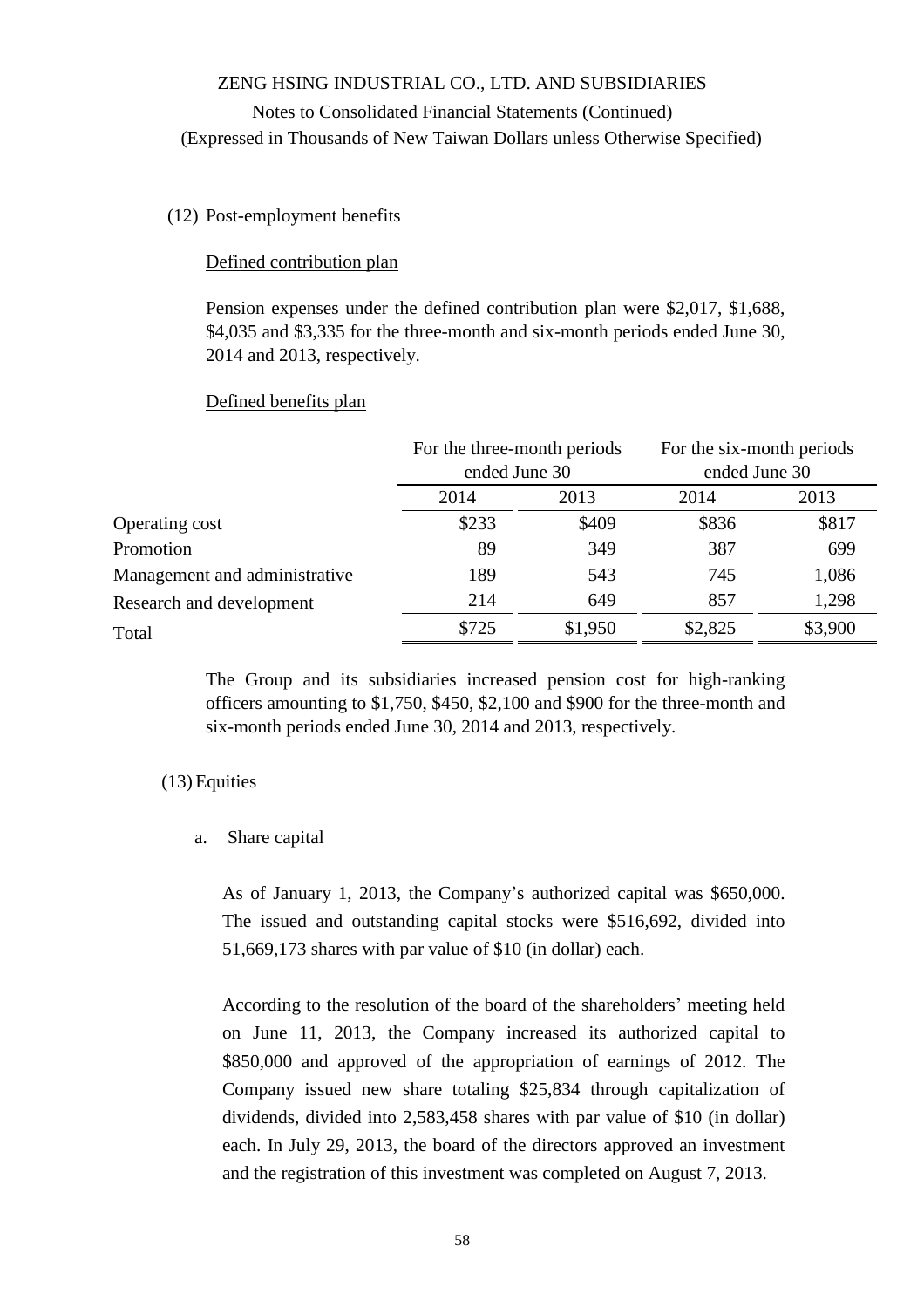Notes to Consolidated Financial Statements (Continued) (Expressed in Thousands of New Taiwan Dollars unless Otherwise Specified)

According to the resolution of the board of the directors' meeting held on November 2, 2013, the Company was to solicit and issue 6,300,000 shares of new common stocks for cash at \$128 (in dollar) per share. Registrations for the changes in capital were completed as of November 22, 2013. After the registration for the changes, the Company's authorized capital was \$850,000. The issued and outstanding capital stocks were \$605,526 with a par value at \$10 divided into 60,552,631 shares.

b. Capital surplus

According to the Company Act, the capital reserve shall not be used except when offsetting the deficit of the company. When a company incurs no loss, it may distribute the capital reserves related to the income derived from the issuance of new shares at a premium or income from endowments received by the company. The distribution could be made in cash or in the form of dividend shares to its shareholders in proportion to the number of shares being held by each of them. The detail of the capital surplus is as follows:

|                            | As of                            |             |           |  |  |  |
|----------------------------|----------------------------------|-------------|-----------|--|--|--|
|                            | December<br>June 30,<br>June 30, |             |           |  |  |  |
|                            | 2014                             | 31, 2013    | 2013      |  |  |  |
| Additional paid-in capital | \$1,308,533                      | \$1,308,533 | \$567,149 |  |  |  |
| Donated assets             | 314                              | 314         | 314       |  |  |  |
| Employee stock options     | 78,498                           | 78,498      | 35,028    |  |  |  |
| Total                      | \$1,387,345                      | \$1,387,345 | \$602,491 |  |  |  |

c. Retained earnings and dividend policy

As provided by the Company's Articles of Incorporation, annual net income, after offsetting prior years' accumulated deficits, if any, may be distributed in the following order:

i.at 3% to 6% as employee bonuses;

ii.at 0.5% to 4% as the directors and supervisors' remunerations;

iii.the remaining amount as dividends.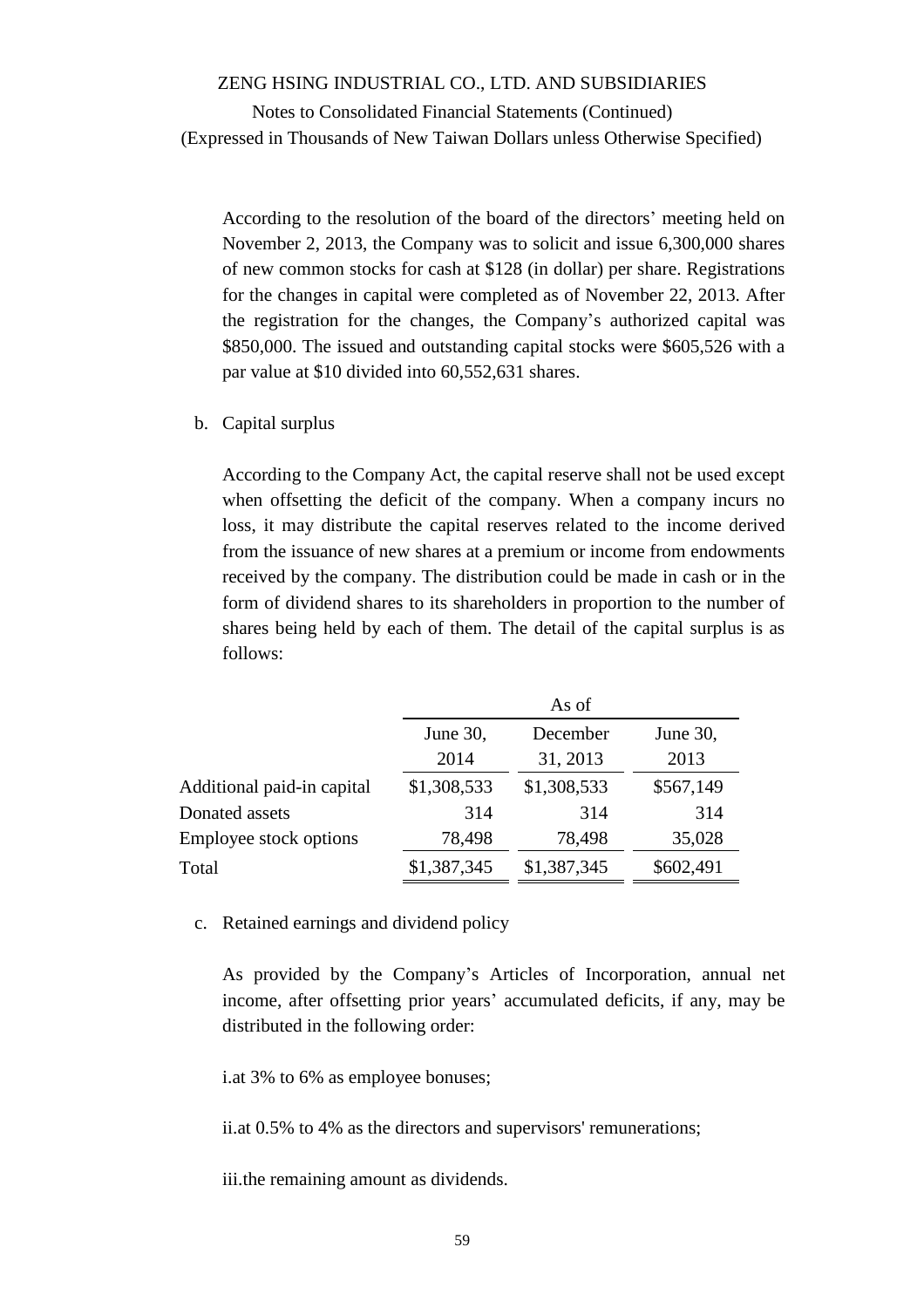The Company operates in a traditional industry and is currently at its mature stage of business life cycle, with a relatively well established financial structure and fairly consistent earnings year-over-year. In addition to adhering to the Company Act and the Company's bylaws, the actual distribution of earnings would depend on the Company's projected capital expenditure and operational results which will be reviewed by the board of directors before voting in the annual stockholder' meetings. Cash dividend would be no less than 30% of the total dividend to be distributed.

When the Company distributed the earnings from 2012, in accordance with the applicable laws, it should appropriate the other net deductions from shareholders' equity which occurred in current period to special reserve. When the other net deductions from shareholders' equity were reversed, the amount reversed may be distributed.

On a public company's first-time adoption of the TIFRS, for any unrealized revaluation gains and cumulative translation adjustments (gains) recorded to shareholders' equity that the Company elects to transfer to retained earnings by application of the exemption under IFRS 1, the company shall set aside an equal amount of special reserve. Following a Company's adoption of the TIFRS for the preparation of its financial reports, when distributing distributable earnings, it shall set aside to special reserve, from the profit/loss of the current period and the undistributed earnings from the previous period, the special reserve equivalent to the net debit balance of the other components of shareholders' equity for the current fiscal year, provided that if the company has already set aside special reserve according to the requirements in the preceding point, it shall set aside supplemental special reserve based on the difference between the amount already set aside and other net deductions from shareholders' equity. For any subsequent reversal of other net deductions from shareholders' equity, the amount reversed may be distributed.

The Company's special reserve resulted from first-time adoption of IFRSs was \$0 as of January 1, 2014 and 2013. The Company was not required to reverse the special reserve due to the subsequent use, disposal or reclassification of the related assets for the six-month periods ended June 30, 2014.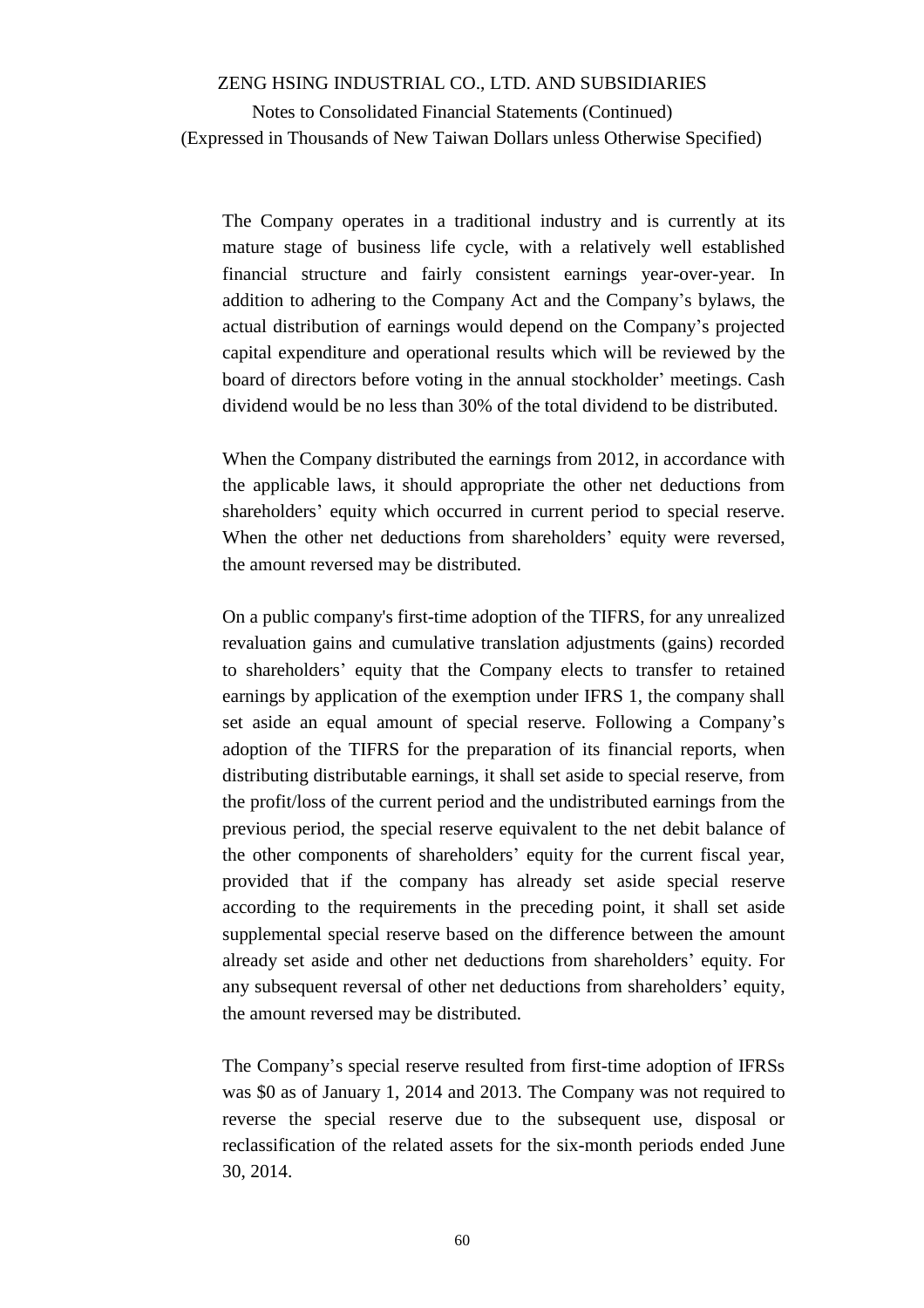The profit sharing to employees and remuneration to directors were \$10,080 and \$1,960 and \$8,550 and \$630 for the six months ended June 30, 2014 and 2013. They are based on the six months earnings. The profit sharing to employees and directors is charged against the earnings of 2014 and 2013 respectively as the periodic cost. The number of shares distributed as stock dividends is calculated based on the closing price one day earlier than the date of shareholders' meeting, and considered the impacts of ex-right/ex-dividend. The difference between the estimation and the resolution of shareholders' meeting will be recognized in profit or loss.

Details of the 2013 and 2012 earnings distribution and dividends per share as approved by the resolution of the shareholders' meeting held in June 20, 2014 and June 11, 2013, are as follows:

|                                          |                           |           | Dividend per share |       |
|------------------------------------------|---------------------------|-----------|--------------------|-------|
|                                          | Appropriation of earnings |           | (NTD)              |       |
|                                          | 2013                      | 2012      | 2013               | 2012  |
| Legal reserve                            | \$70,813                  | \$58,437  |                    |       |
| Special reserve                          | (69, 892)                 | (2,223)   |                    |       |
| Cash dividends-common stock              | 544,974                   | 387,520   | \$9.0              | \$7.5 |
| Stock dividends-common stock             |                           | 25,834    |                    | \$0.5 |
| Directors' and supervisors' remuneration | 2,850                     | 1,908     |                    |       |
| Employees' bonuses-cash                  | 22,000                    | 16,092    |                    |       |
| Total                                    | \$570,745                 | \$487,568 |                    |       |

As at December 31, 2013, the Company recognized the bonus to employees and the remuneration to directors and supervisors in total of \$24,340 with a charge to earnings. The difference of \$510 between the estimation and the actual appropriation amount of \$24,850 has been recognized in profit or loss in 2014.

Information about appropriation of retained earnings and bonuses paid to employees, remuneration to directors and supervisors for 2014 can be obtained from the "Market Observation Post System" on the website of Taiwan Stock Exchange Corporation.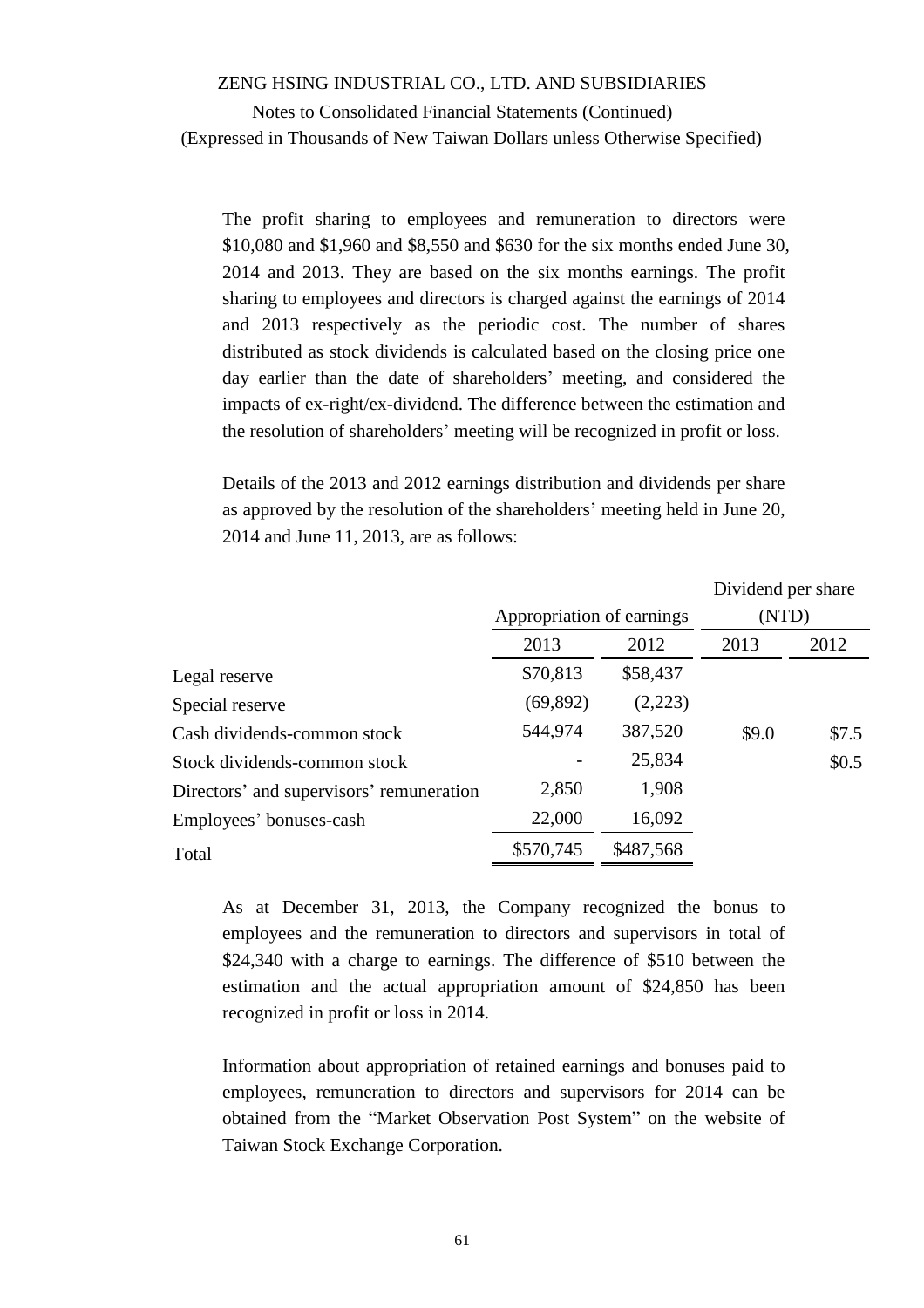### Notes to Consolidated Financial Statements (Continued) (Expressed in Thousands of New Taiwan Dollars unless Otherwise Specified)

### (14) Non-controlling interests

|                                                  | Six-month periods ended June 30 |          |  |
|--------------------------------------------------|---------------------------------|----------|--|
|                                                  | 2014                            | 2013     |  |
| Balance as of January 1                          | \$37,155                        | \$30,385 |  |
| Attributable to non-controlling interests Income | 4,007                           | 3,402    |  |
| Cash dividends                                   | (9,776)                         | (4,277)  |  |
| Balance as of June 30                            | \$31,386                        | \$29,510 |  |

#### (15) Sales

|                                   | Three-month periods ended |             | Six-month periods ended |             |  |
|-----------------------------------|---------------------------|-------------|-------------------------|-------------|--|
|                                   | June 30                   |             | June 30                 |             |  |
|                                   | 2014                      | 2013        | 2014                    | 2013        |  |
| Sale of goods                     | \$1,491,200               | \$1,318,128 | \$2,732,390             | \$2,441,887 |  |
| Less: Sales returns and discounts | (1, 563)                  | (2,728)     | (5, 472)                | (8,585)     |  |
| Net sales                         | \$1,489,637               | \$1,315,400 | \$2,726,918             | \$2,433,302 |  |

#### (16) Operating lease

#### The Group as lessee

The contract terms were three to five years. The Group is not entitled to renew the contract. There were no any restrictions to the Group in the contracts.

According to the uncancellable contracts of operating lease, the minimum lease payments in the future as of June 30, 2014, December 31, 2013 and June 30, 2013 were as follows: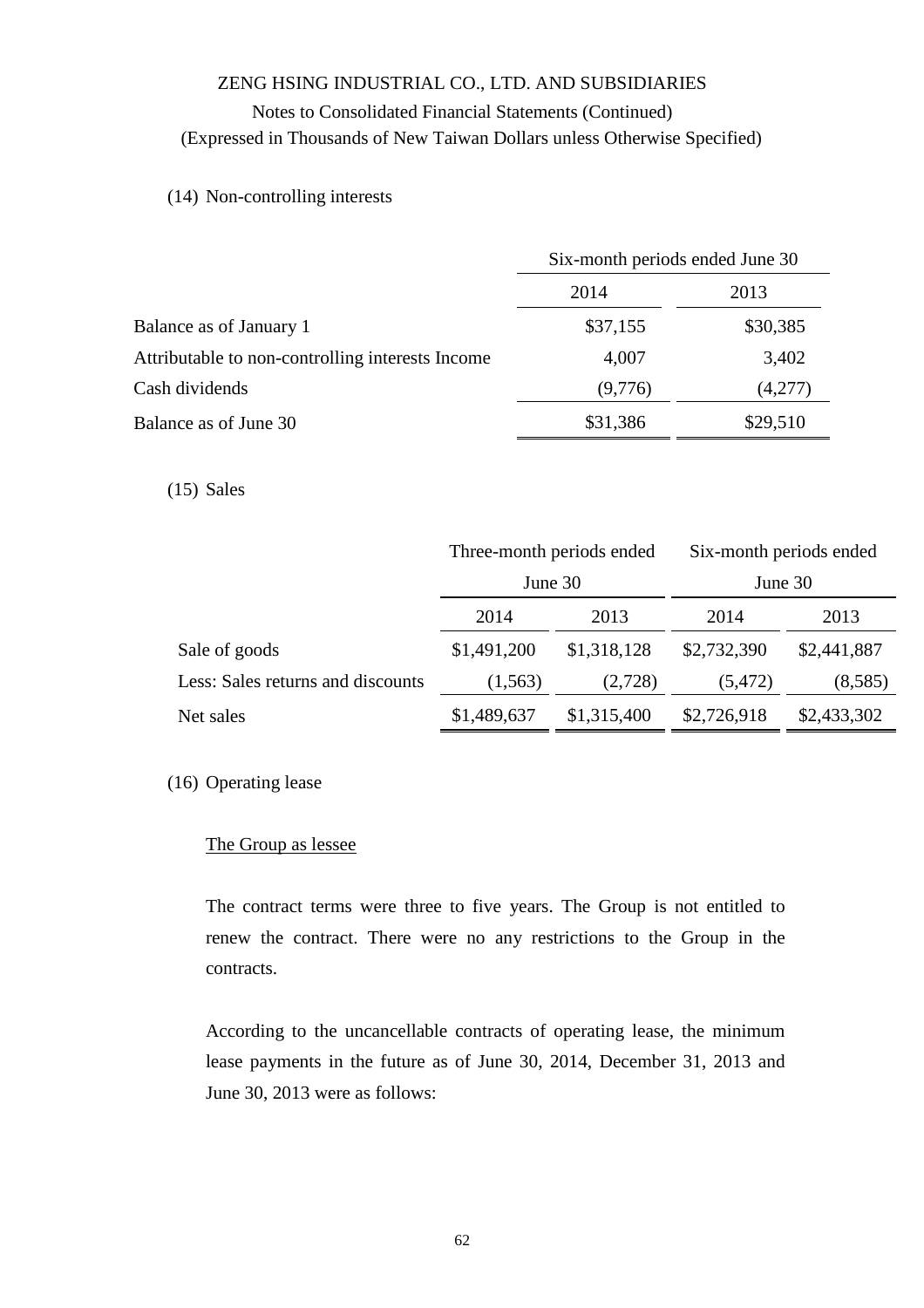|                      | As of    |          |          |  |  |
|----------------------|----------|----------|----------|--|--|
|                      | June 30, | December | June 30, |  |  |
|                      | 2014     | 31,2013  | 2013     |  |  |
| Lower than 1 year    | \$900    | \$900    | \$450    |  |  |
| Between 1 to 5 years | 1,800    | 2,250    | 3,150    |  |  |
| Total                | \$2,700  | \$3,150  | \$3,600  |  |  |

The expenses of operating lease were as follows:

|                        | Three-month periods ended<br>June 30 |       | Six-month periods ended<br>June 30 |       |
|------------------------|--------------------------------------|-------|------------------------------------|-------|
|                        |                                      |       |                                    |       |
|                        | 2014                                 | 2013  | 2014                               | 2013  |
| Minimum lease payments | \$225                                | \$225 | \$450                              | \$450 |

(17) The Group's personnel, depreciation and amortization expenses are summarized as follows:

|                            | Three-month periods ended June 30 |           |           |           |           |           |  |
|----------------------------|-----------------------------------|-----------|-----------|-----------|-----------|-----------|--|
| Function                   | 2014                              |           |           |           | 2013      |           |  |
| Nature                     | Operating                         | Operating |           | Operating | Operating |           |  |
|                            | costs                             | expenses  | Total     | costs     | expenses  | Total     |  |
| Employee benefits expense  |                                   |           |           |           |           |           |  |
| <b>Salaries</b>            | \$51,106                          | \$55,734  | \$106,840 | \$91,780  | \$42,244  | \$134,024 |  |
| Labor and health insurance | 10,185                            | 4,144     | 14,329    | 9,076     | 3,009     | 12,085    |  |
| Pension                    | 1,212                             | 3,280     | 4,492     | 860       | 3,228     | 4,088     |  |
| Others                     | 6,899                             | 2,290     | 9,189     | 4,992     | 1,439     | 6,431     |  |
| Depreciation               | 32,321                            | 4,968     | 37,289    | 27,322    | 4,318     | 31,640    |  |
| Amortization               | 4,605                             | 3,771     | 8,376     | 4,210     | 2,780     | 6,990     |  |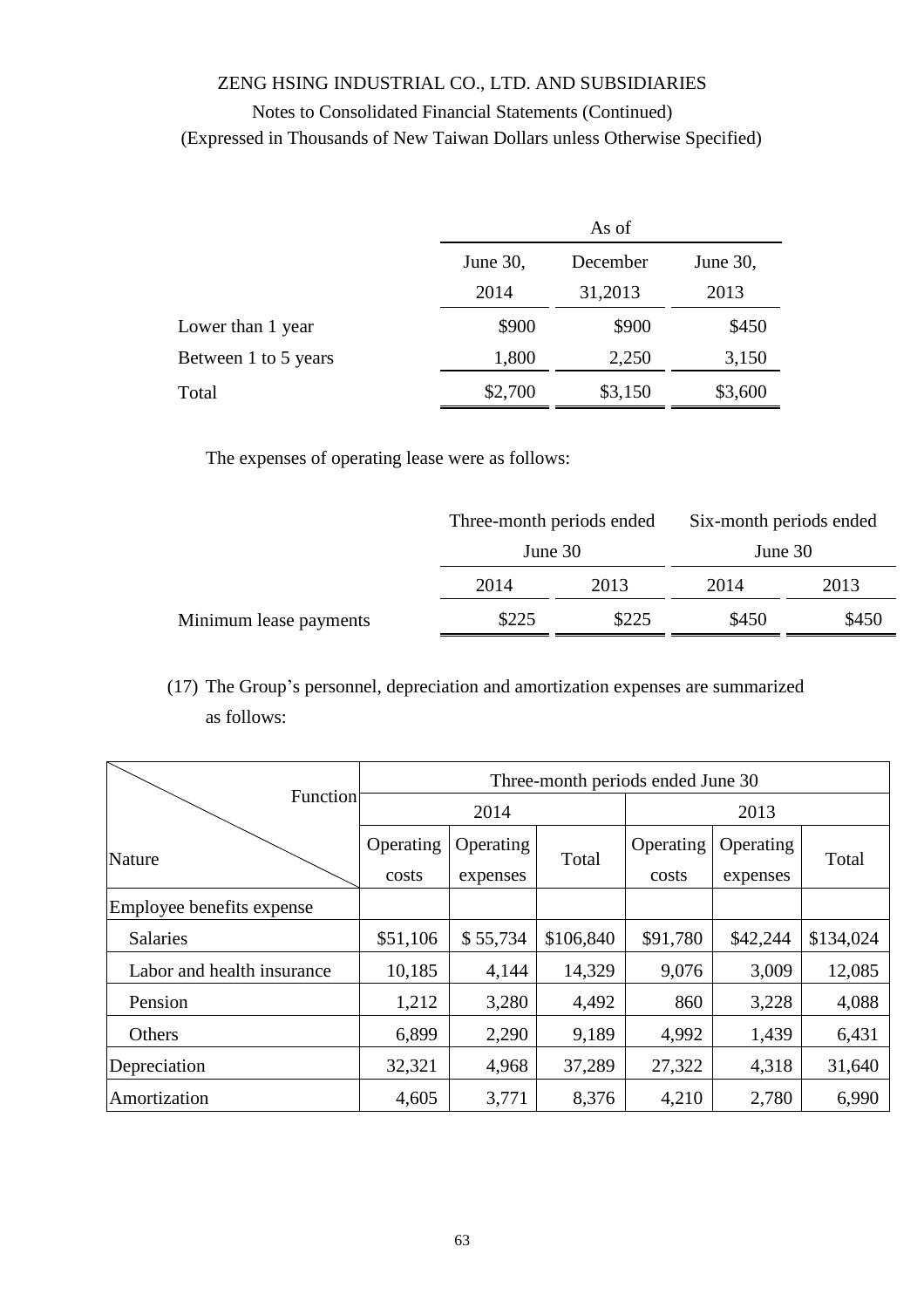|                            | Six-month periods ended June 30 |           |           |           |           |           |  |
|----------------------------|---------------------------------|-----------|-----------|-----------|-----------|-----------|--|
| Function                   |                                 | 2014      |           |           | 2013      |           |  |
| Nature                     | Operating                       | Operating | Total     | Operating | Operating |           |  |
|                            | costs                           | expenses  |           | costs     | expenses  | Total     |  |
| Employee benefits expense  |                                 |           |           |           |           |           |  |
| <b>Salaries</b>            | \$131,269                       | \$107,700 | \$238,969 | \$169,526 | \$84,555  | \$254,081 |  |
| Labor and health insurance | 19,796                          | 8,857     | 28,653    | 16,992    | 7,137     | 24,129    |  |
| Pension                    | 2,347                           | 6,613     | 8,960     | 1,708     | 6,427     | 8,135     |  |
| <b>Others</b>              | 11,802                          | 4,383     | 16,185    | 10,144    | 3,148     | 13,292    |  |
| Depreciation               | 63,481                          | 9,626     | 73,107    | 61,105    | 8,568     | 69,673    |  |
| Amortization               | 8,715                           | 6,722     | 15,437    | 11,641    | 5,501     | 17,142    |  |

### (18) Non-operating income and expenses

### a. Other income

|                 |          | Three-month periods ended |          | Six-month periods ended |  |
|-----------------|----------|---------------------------|----------|-------------------------|--|
|                 | June 30  |                           | June 30  |                         |  |
|                 | 2014     | 2013                      | 2014     | 2013                    |  |
| Interest income | \$5,002  | \$1,643                   | \$9,226  | \$2,919                 |  |
| Others          | 5,236    | 4,214                     | 10,963   | 14,894                  |  |
| Total           | \$10,238 | \$5,857                   | \$20,189 | \$17,813                |  |

### b. Other gains and losses

|                                       | Three-month periods ended |         | Six-month periods ended |          |
|---------------------------------------|---------------------------|---------|-------------------------|----------|
|                                       |                           | June 30 | June 30                 |          |
|                                       | 2014                      | 2013    | 2014                    | 2013     |
| Foreign exchange gains (losses), net  | \$(20,503)                | \$9,522 | \$10,889                | \$37,441 |
| Gains (losses) on financial assets at |                           |         |                         |          |
| fair value through profit or loss     | 3,637                     | (214)   | 5,849                   | (2,256)  |
| Gains on disposal of investment       |                           |         | 2,331                   |          |
| Others                                | (2,052)                   | (68)    | (2,124)                 | (113)    |
| Gains (losses) on disposal of         |                           |         |                         |          |
| property, plant and equipment         | (841)                     | 300     | (1,872)                 | 258      |
| Total                                 | \$(19,759)                | \$9,540 | \$15,073                | \$35,330 |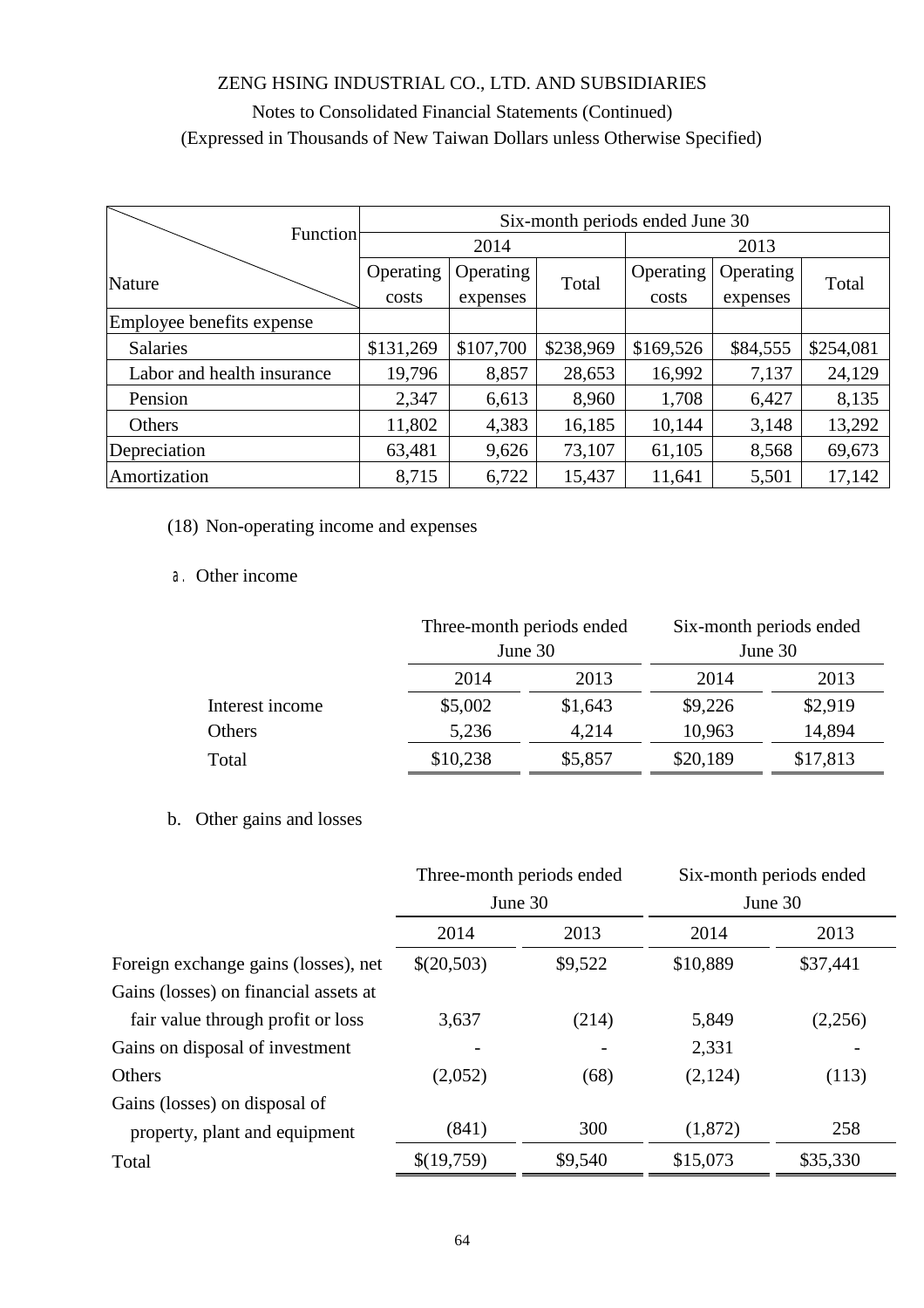c. Finance costs

| Six-month periods ended |  |
|-------------------------|--|
| June 30                 |  |
| 2013<br>2014            |  |
| \$(283)<br>\$(146)      |  |
|                         |  |

(19) Components of other comprehensive income

### a. Three-month periods ended June 30, 2014

|                                      |                | Other         |            | Other         |
|--------------------------------------|----------------|---------------|------------|---------------|
|                                      |                | comprehensive |            | comprehensive |
|                                      | Arising during | income,       | Income tax | income,       |
|                                      | the period     | net of tax    | effect     | net of tax    |
| Exchange differences resulting from  |                |               |            |               |
| translating the financial statements |                |               |            |               |
| of a foreign operation               | \$(11,992)     | \$(11,992)    | \$995      | \$(10,997)    |
| Total of other comprehensive income  | \$(11,992)     | \$(11,992)    | \$995      | \$(10,997)    |

b. Three-month periods ended June 30, 2013

|                                      |                | Other         |            | Other         |
|--------------------------------------|----------------|---------------|------------|---------------|
|                                      |                | comprehensive |            | comprehensive |
|                                      | Arising during | income.       | Income tax | income,       |
|                                      | the period     | net of tax    | effect     | net of tax    |
| Exchange differences resulting from  |                |               |            |               |
| translating the financial statements |                |               |            |               |
| of a foreign operation               | \$15,349       | \$15,349      | \$(2,610)  | \$12,379      |
| Total of other comprehensive income  | \$15,349       | \$15,349      | \$(2,610)  | \$12,379      |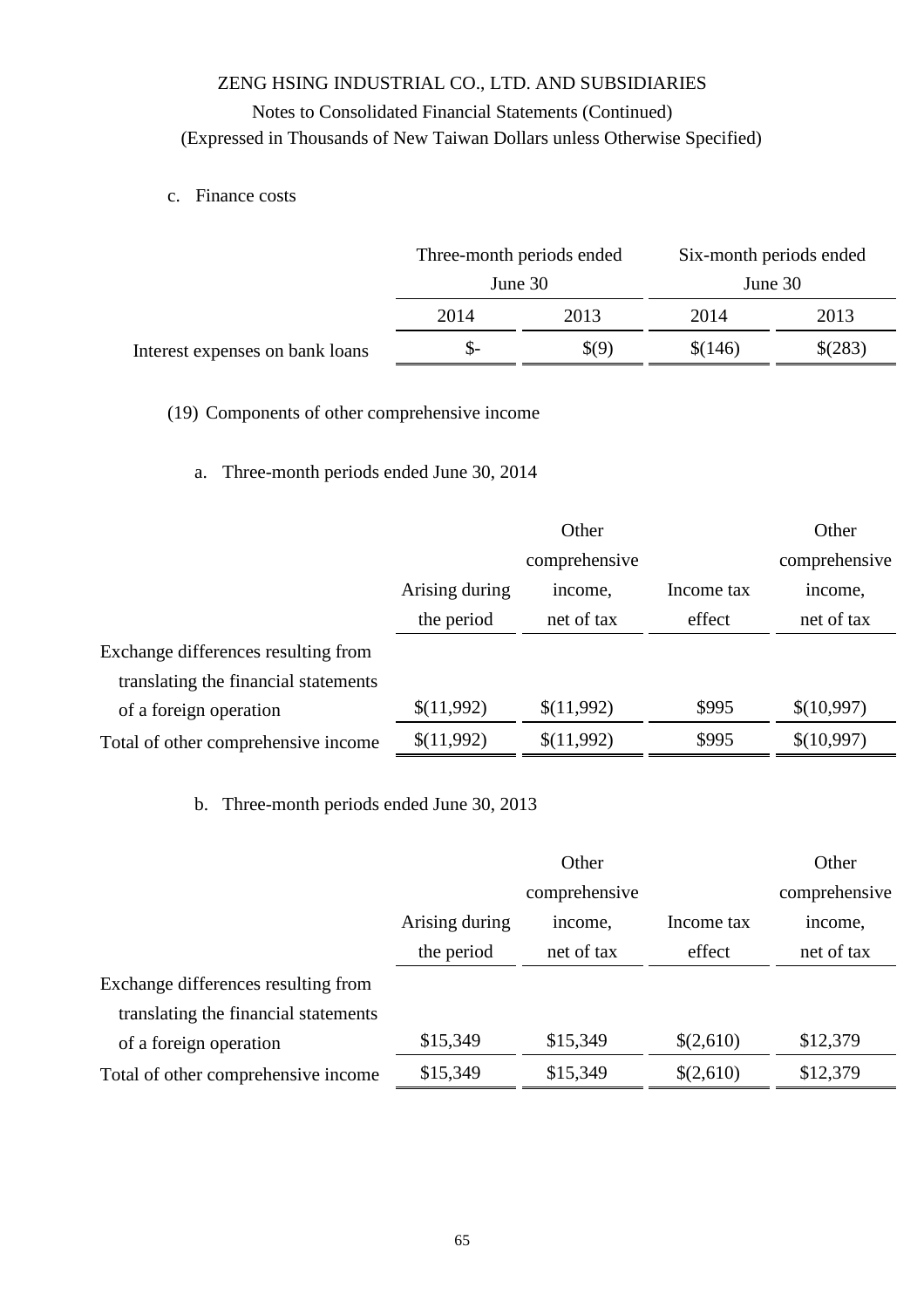### Notes to Consolidated Financial Statements (Continued) (Expressed in Thousands of New Taiwan Dollars unless Otherwise Specified)

### c. Six-month periods ended June 30, 2014

|                                      |                              | Other                 |                      | Other                 |
|--------------------------------------|------------------------------|-----------------------|----------------------|-----------------------|
|                                      | comprehensive                |                       |                      | comprehensive         |
|                                      | Arising during<br>the period | income,<br>net of tax | Income tax<br>effect | income,<br>net of tax |
| Exchange differences resulting from  |                              |                       |                      |                       |
| translating the financial statements |                              |                       |                      |                       |
| of a foreign operation               | \$(19,393)                   | \$(19,393)            | \$2,253              | \$(17,140)            |
| Total of other comprehensive income  | \$(19,393)                   | \$(19,393)            | \$2,253              | \$(17,140)            |

d. Six-month periods ended June 30, 2013

|                                      |                | Other      |            | Other         |
|--------------------------------------|----------------|------------|------------|---------------|
|                                      | comprehensive  |            |            | comprehensive |
|                                      | Arising during | income,    | Income tax | income,       |
|                                      | the period     | net of tax | effect     | net of tax    |
| Exchange differences resulting from  |                |            |            |               |
| translating the financial statements |                |            |            |               |
| of a foreign operation               | \$41,704       | \$41,704   | \$(7,090)  | \$34,614      |
| Total of other comprehensive income  | \$41,704       | \$41,704   | \$(7,090)  | \$34,614      |

#### (20) Income tax

The major components of income tax expense are as follows:

#### Income tax recorded in profit or loss

|                                   | Three-month periods<br>ended June 30 |          | Six-month periods<br>ended June 30 |          |
|-----------------------------------|--------------------------------------|----------|------------------------------------|----------|
|                                   | 2014                                 | 2013     | 2014                               | 2013     |
| Current income tax expense:       |                                      |          |                                    |          |
| Current income tax charge         | \$57,817                             | \$43,208 | \$91,208                           | \$79,491 |
| Adjustments in respect of current |                                      |          |                                    |          |
| income tax of prior periods       | (4,000)                              | (500)    | (3,000)                            | (2,000)  |
| Deferred income tax expense       |                                      |          |                                    |          |
| (benefit):                        |                                      |          |                                    |          |
| Deferred income tax expense       |                                      |          |                                    |          |
| (benefit) related to origination  |                                      |          |                                    |          |
| and reversal of temporary         |                                      |          |                                    |          |
| differences                       | 4,764                                | 14,635   | 7,339                              | 13,702   |
| Income tax expense recognized in  |                                      |          |                                    |          |
| profit or loss                    | \$58,581                             | \$57,343 | \$95,547                           | \$91,193 |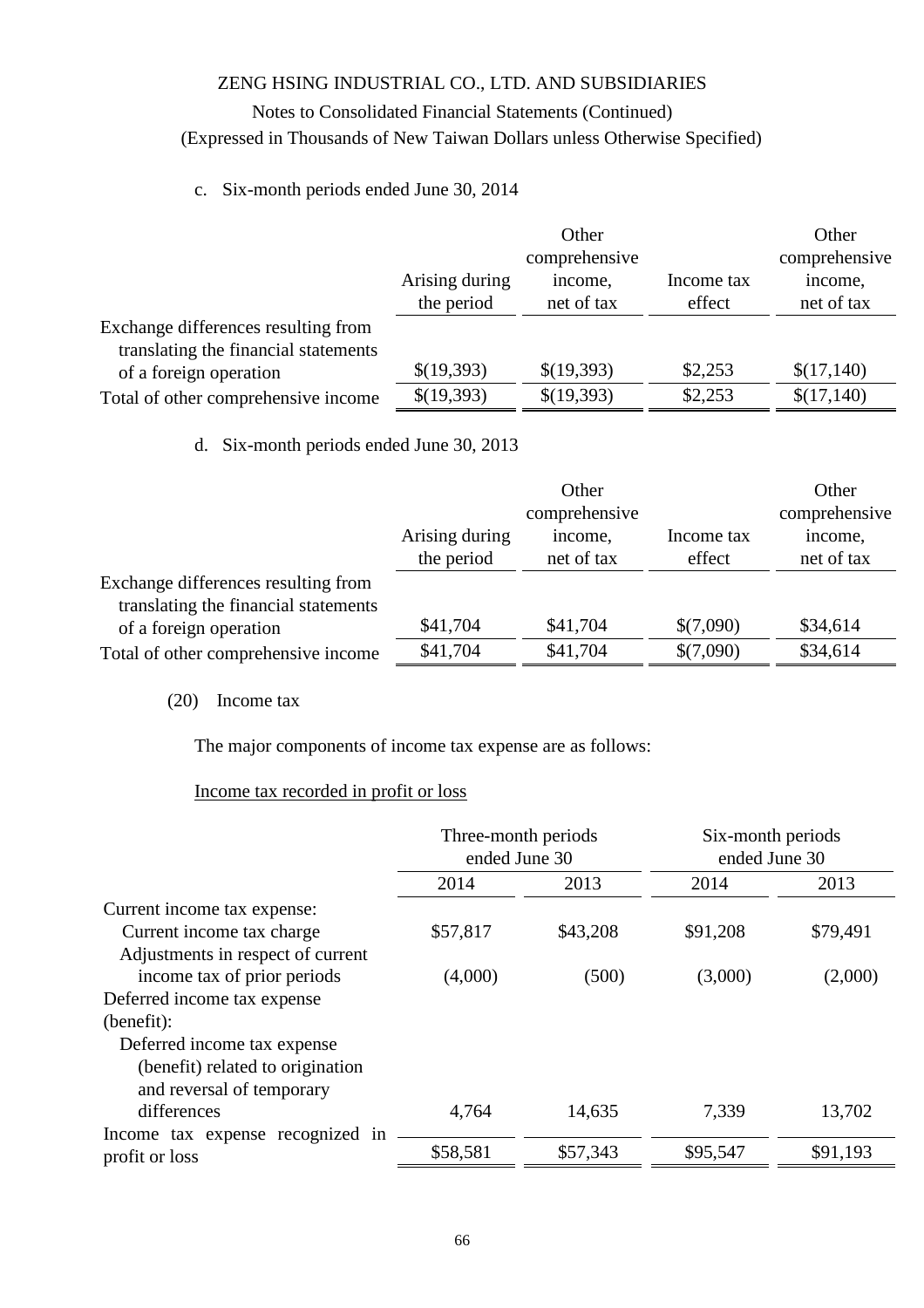### ZENG HSING INDUSTRIAL CO., LTD. AND SUBSIDIARIES Notes to Consolidated Financial Statements (Continued)

# (Expressed in Thousands of New Taiwan Dollars unless Otherwise Specified)

#### Income tax relating to components of other comprehensive income

|                                                                    | Three-month periods<br>ended June 30 |         | Six-month periods<br>ended June 30 |         |
|--------------------------------------------------------------------|--------------------------------------|---------|------------------------------------|---------|
|                                                                    | 2013<br>2014                         |         | 2014                               | 2013    |
| Deferred income tax expense                                        |                                      |         |                                    |         |
| (benefit):                                                         |                                      |         |                                    |         |
| Exchange differences on translation                                |                                      |         |                                    |         |
| of foreign operations                                              | \$(995)                              | \$2,610 | \$(2,253)                          | \$7,090 |
| Income tax relating to components of<br>other comprehensive income | \$(995)                              | \$2,610 | \$(2,253)                          | \$7,090 |

#### Integrated income tax information

|                                  | As of         |                   |               |  |  |
|----------------------------------|---------------|-------------------|---------------|--|--|
|                                  | June 30, 2014 | December 31, 2013 | June 30, 2013 |  |  |
| Balance of the imputation credit |               |                   |               |  |  |
| account                          | \$258,094     | \$186,527         | \$226,368     |  |  |

The actual creditable ratio for 2013 and 2012 were 20.71% and 22.55%, respectively.

The Company's earnings generated in the year ended December 31, 1997 and prior years have been fully appropriated.

#### The assessment of income tax returns

As of June 30, 2014, the assessment of the income tax returns of the Company and its subsidiaries is as follows:

|                      | The assessment of income tax returns |
|----------------------|--------------------------------------|
| The Company          | Assessed and approved up to 2012     |
| Mitsumichi           | Assessed and approved up to 2012     |
| Asia Bright          | Assessed and approved up to 2012     |
| Zhangjiagang         | Assessed and approved up to 2012     |
| Cheau Hsing          | Assessed and approved up to 2012     |
| Zhangjiagang Trading | Assessed and approved up to 2012     |
| Zeng Hsing (VN)      | Assessed and approved up to 2012     |
| Shinco (VN)          | Assessed and approved up to 2012     |
|                      |                                      |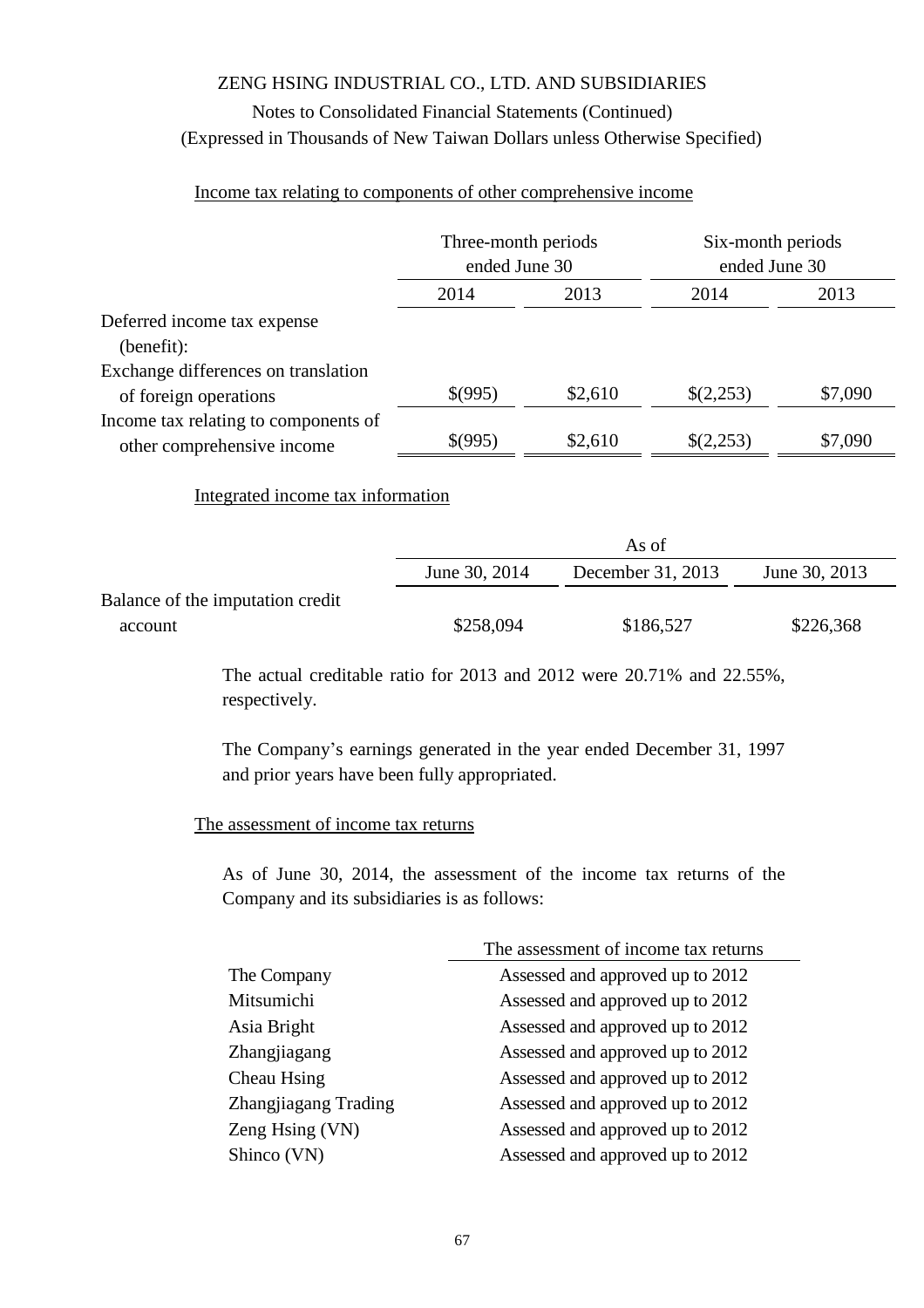#### Notes to Consolidated Financial Statements (Continued)

(Expressed in Thousands of New Taiwan Dollars unless Otherwise Specified)

#### (21) Earnings per share

a. Earnings per share-basic

|                                                                      | Three-month periods |                     | Six-month periods                  |           |
|----------------------------------------------------------------------|---------------------|---------------------|------------------------------------|-----------|
|                                                                      |                     | ended June 30       | ended June 30                      |           |
|                                                                      | 2014                | 2013                | 2014                               | 2013      |
| Net profit attributable to the parent Group                          | \$167,159           | \$185,444           | \$315,758                          | \$328,135 |
| Weighted-average number of ordinary<br>shares for basic earnings per |                     |                     |                                    |           |
| share(thousand shares)                                               | 60,553              | 54,253              | 60,553                             | 54,253    |
| Earnings per share-basic (NTD)                                       | \$2.76              | \$3.42              | \$5.21                             | \$6.05    |
| Earnings per share-diluted<br>b.                                     | ended June 30       | Three-month periods | Six-month periods<br>ended June 30 |           |

|                                             | 2014      | 2013      | 2014      | 2013      |
|---------------------------------------------|-----------|-----------|-----------|-----------|
| Net profit attributable to the parent Group | \$167,159 | \$185,444 | \$315,758 | \$328,135 |
|                                             |           |           |           |           |
| Weighted-average number of ordinary         |           |           |           |           |
| shares for basic earnings per               |           |           |           |           |
| share(thousand shares)                      | 60,553    | 54,253    | 60,553    | 54,253    |
| Effect of dilution:                         |           |           |           |           |
| Employee bonus-stock(thousand shares)       | 60        | 30        | 124       | 66        |
| Weighted average number of common           |           |           |           |           |
| stocks after dilution (thousand shares)     | 60,613    | 54,283    | 60,677    | 54,319    |
| Diluted earnings per share (NTD)            | \$2.76    | \$3.42    | \$5.20    | \$6.04    |

#### 7. RELATED PARTY TRANSACTIONS

Key management personnel compensation

|                              |              | Three-month periods |         | Six-month periods |
|------------------------------|--------------|---------------------|---------|-------------------|
|                              |              | ended June 30       |         | ended June 30     |
|                              | 2014<br>2013 |                     | 2014    | 2013              |
| Short-term employee benefits | \$3,579      | \$4,493             | \$7,027 | \$9,002           |
| Post-Employment Benefits     | 352          | 494                 | 754     | 988               |
|                              | \$3,931      | \$4,987             | \$7,781 | \$9,990           |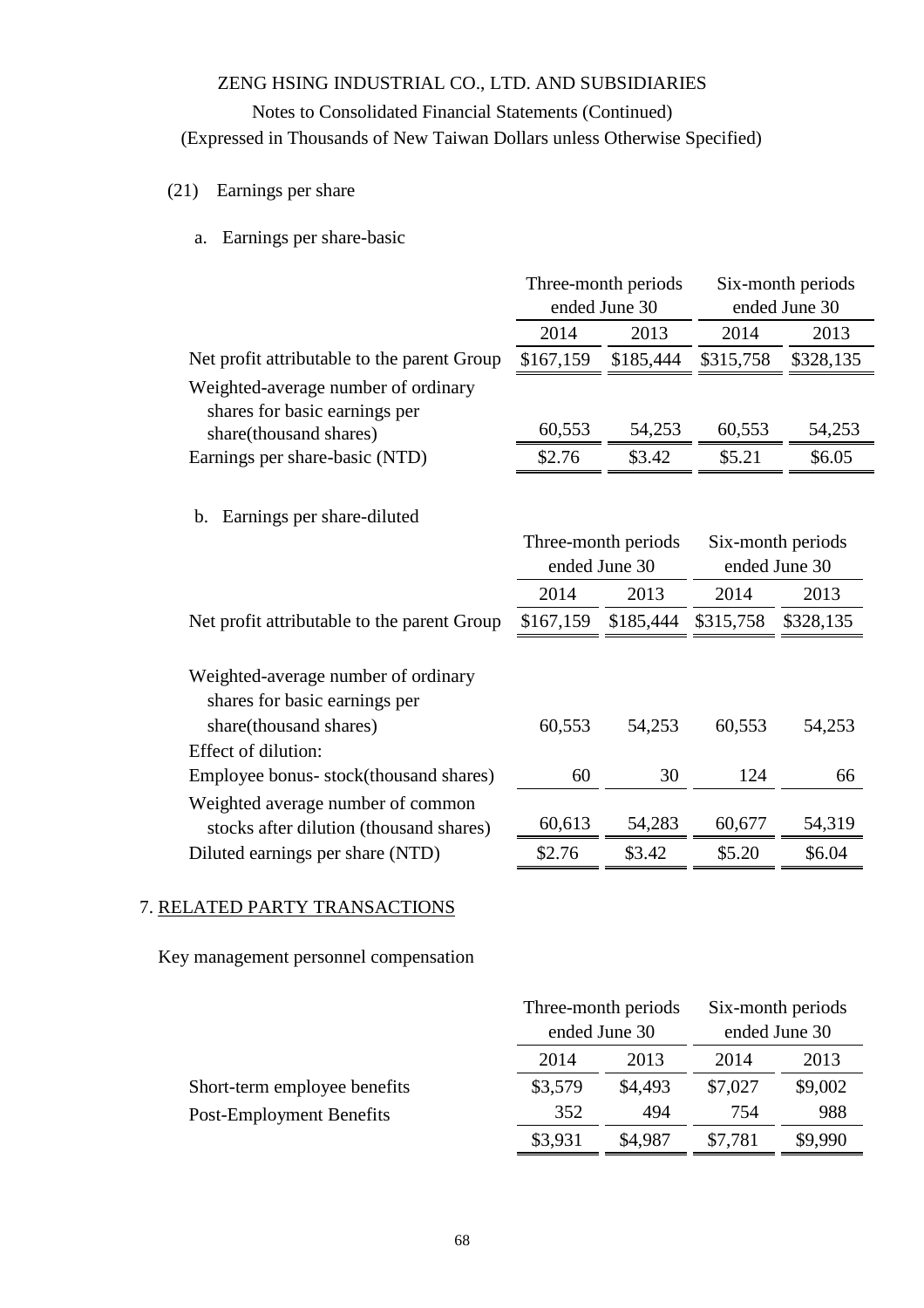### 8. ASSETS PLEDGED AS COLLATERAL

The following assets were pledged:

|                                     | As of                            |          |          |  |
|-------------------------------------|----------------------------------|----------|----------|--|
|                                     | December<br>June 30,<br>June 30, |          |          |  |
|                                     | 2014                             | 31, 2013 | 2013     |  |
| Property, Plant and Equipment, net  | \$24,182                         | \$24,499 | \$20,660 |  |
| Land                                | 20,660                           | 20,660   | 24,817   |  |
| Bond investments in inactive market | 210                              | 1,745    | 1,193    |  |
| Total                               | \$45,052                         | \$46,904 | \$46,670 |  |

### 9. SIGNIFICANT CONTINGENCIES AND UNRECOGNIZED CONTRACT **COMMITMENTS**

- (1) The important contracts of construction in progress
	- a. As the end of June 30, 2014

|                  | Subject          |                       | Contract amount paid as |
|------------------|------------------|-----------------------|-------------------------|
| Contract parties | matter           | Total contract amount | of June 30, 2014        |
| Company A        | <b>Buildings</b> | VND 83,054,400,000    | VND 59,247,139,580      |
| Company B        | <b>Buildings</b> | VND 31,350,000,000    | VND 28,215,000,000      |
| Company C        | <b>Buildings</b> | VND 29,033,400,000    | VND 27,229,400,000      |
| Company D        | <b>Buildings</b> | VND 12,676,540,800    | VND 10,141,232,640      |

b. As the end of June 30, 2013

|                  | Subject          |                       | Contract amount paid as |
|------------------|------------------|-----------------------|-------------------------|
| Contract parties | matter           | Total contract amount | of June 30, 2013        |
| Company A        | <b>Buildings</b> | VND 134,305,600,000   | VND 96,214,208,692      |
| Company B        | <b>Buildings</b> | VND 83,054,400,000    |                         |
| Company C        | <b>Buildings</b> | VND 31,350,000,000    | VND 8,531,000,000       |
| Company D        | <b>Buildings</b> | VND 29,033,400,000    |                         |
| Company E        | <b>Buildings</b> | VND 12,676,540,800    | VND 2,535,308,160       |
| Company F        | <b>Buildings</b> | VND 7,046,600,000     | VND 3,608,000,000       |

(2) As of June 30, 2014 and 2013, the Group provided guarantee notes in the amount of \$100,000 and \$587,976, respectively, as guarantees for loans, forward exchange agreements and a subsidy research project of Industrial Development Bureau Ministry of Economic Affairs.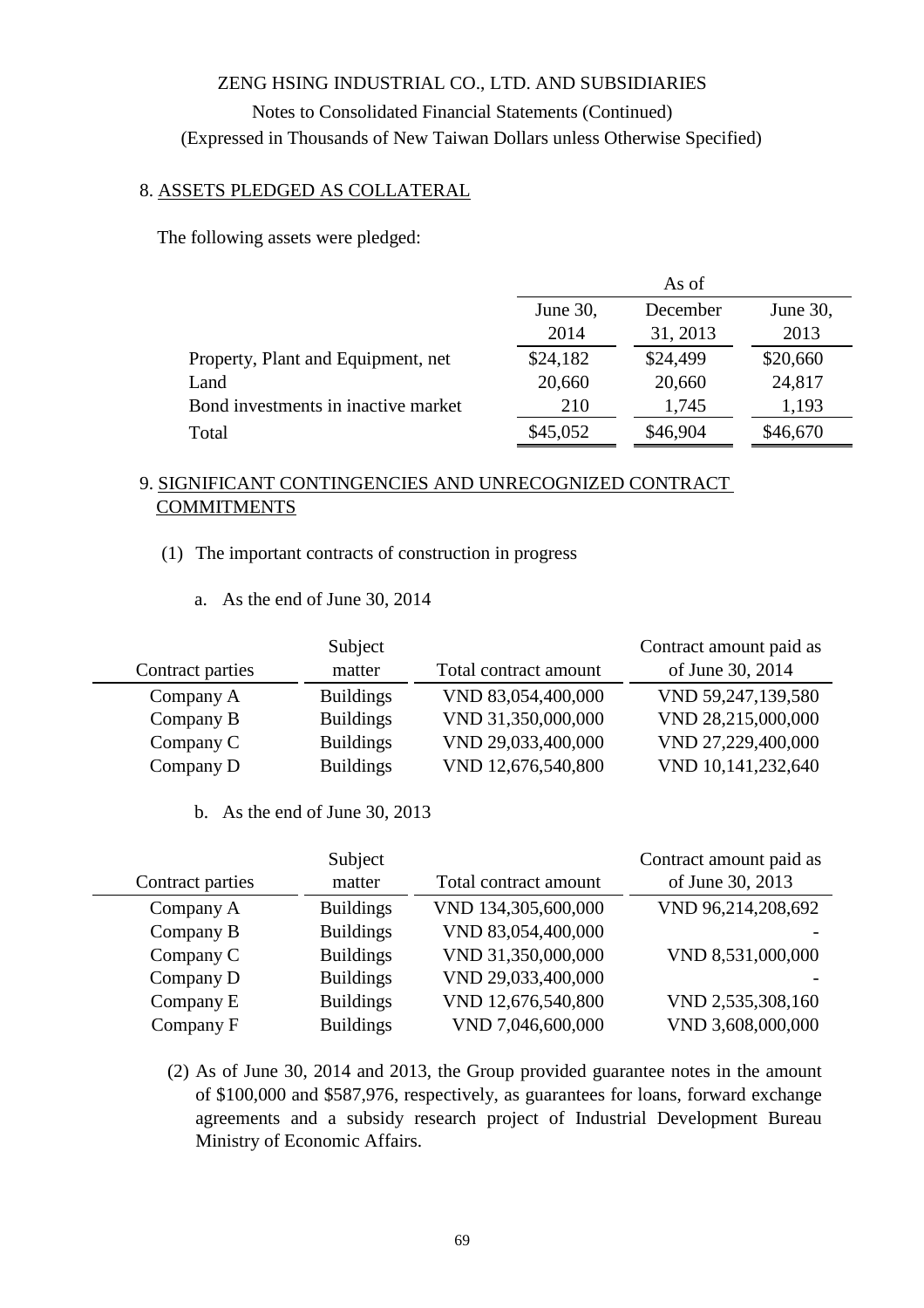(3) The Group entered into the financial guarantees to related parties as of June 30, 2014 and 2013 as follows:

|                     |               | As of             |               |
|---------------------|---------------|-------------------|---------------|
|                     | June 30, 2014 | December 31, 2013 | June 30, 2013 |
| Zeng Hsing (VN)     | USD 3,000,000 | <b>USD</b>        | USD 1,000,000 |
| <b>SHINCO (BVI)</b> |               | 3,000,000         | 4,000,000     |
|                     | USD 3,000,000 | USD 3,000,000     | USD 5,000,000 |

#### 10. SIGNIFICANT DISASTER LOSS

None.

#### 11. SIGNIFICANT SUBSEQUENT EVENTS

For long-term development, the Group will apply for listing on Taiwan Stock Exchange according to the resolution of the board of the directors held on August 8, 2014.

#### 12. OTHERS

#### (1) Categories of financial instruments

|                                                        |             | As of       |             |
|--------------------------------------------------------|-------------|-------------|-------------|
|                                                        | June 30,    | December    | June 30,    |
|                                                        | 2014        | 31, 2013    | 2013        |
| <b>Financial Assets</b>                                |             |             |             |
| Loans and receivables:                                 |             |             |             |
| Cash and cash equivalents (excludes cash on hand)      | \$1,609,346 | \$2,164,023 | \$1,053,507 |
| Notes and accounts receivable.                         | 1,202,013   | 1,191,800   | 988,206     |
| Other receivables                                      | 31,449      | 23,118      | 15,244      |
| Bond investments in inactive market                    | 210         | 1,745       | 1,193       |
| Subtotal                                               | 2,843,018   | 3,380,686   | 2,058,150   |
| Financial assets at fair value through profit or loss: |             |             |             |
| Held for trading                                       | 206,198     | 2,423       | 113,853     |
| Available-for-sale financial assets                    |             |             |             |
| Financial assets measured at cost                      |             | 630         | 630         |
| Total                                                  | \$3,049,216 | \$3,383,739 | \$2,172,633 |
| <b>Financial Liabilities</b>                           |             |             |             |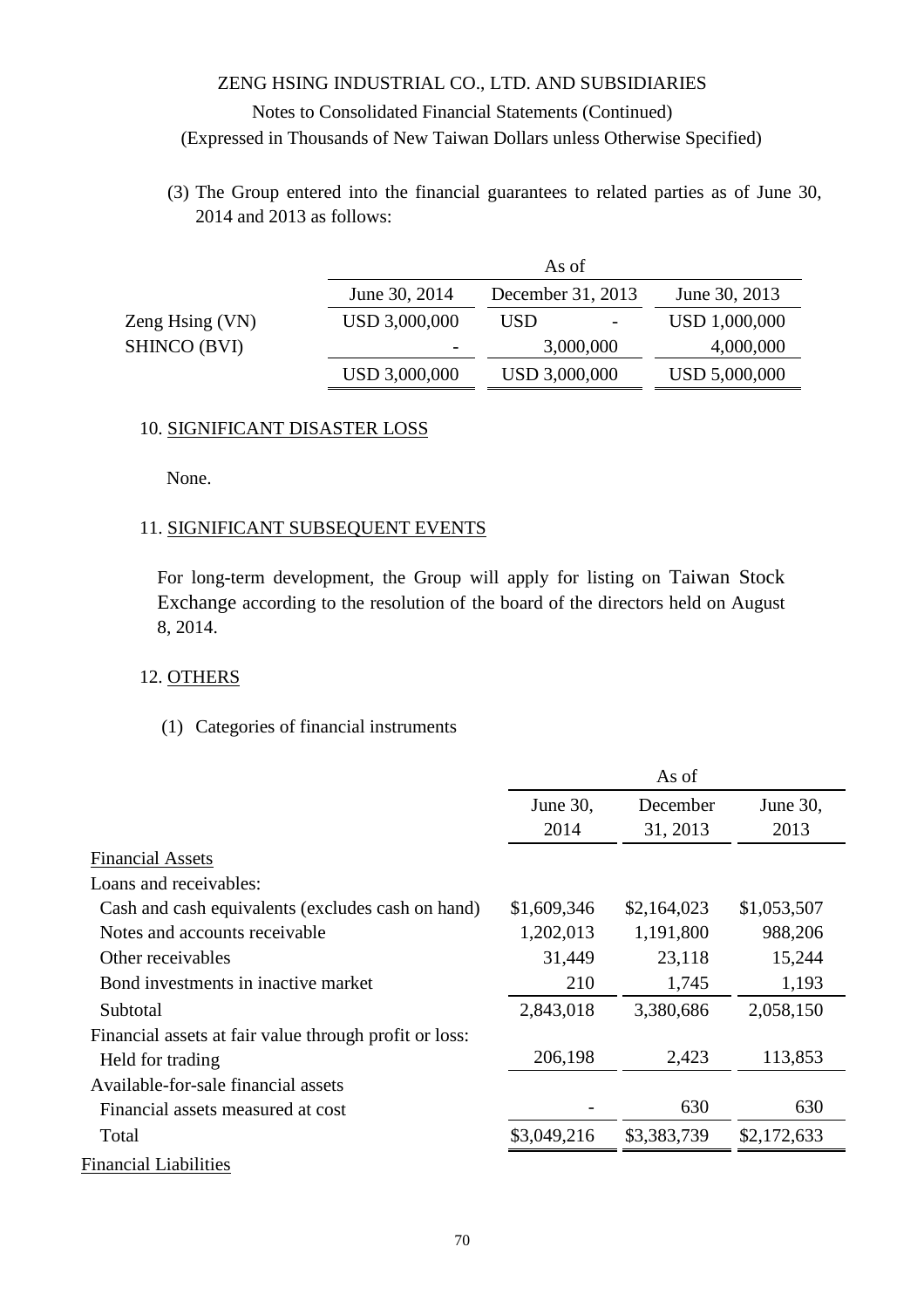# Notes to Consolidated Financial Statements (Continued)

| (Expressed in Thousands of New Taiwan Dollars unless Otherwise Specified) |  |  |
|---------------------------------------------------------------------------|--|--|
|---------------------------------------------------------------------------|--|--|

|                                                            | As of           |             |                 |
|------------------------------------------------------------|-----------------|-------------|-----------------|
|                                                            | June 30,        | December    | June 30,        |
|                                                            | 2014            | 31, 2013    | 2013            |
| Financial liabilities carried at amortized cost:           |                 |             |                 |
| Short-term loans                                           | $\mathcal{S}$ - | \$280,000   | $\mathcal{S}$ - |
| Short-term notes and bills payable                         |                 | 100,000     |                 |
| Notes and accounts payables                                | 779,011         | 691,409     | 791,349         |
| Other payables                                             | 768,453         | 223,963     | 544,937         |
| Subtotal                                                   | 1,547,464       | 1,295,372   | 1,336,286       |
| Financial liabilities at fair value through profit or loss | 120             | 304         | 4,354           |
| Held for trading                                           |                 |             |                 |
| Total                                                      | \$1,547,584     | \$1,295,676 | \$1,340,640     |

#### (2) Financial risk management objectives and policies

The Group's risk management objective is to manage the market risk, credit risk and liquidity risk related to its operating activities. The Group identifies measures and manages the aforementioned risks based on policy and risk appetite.

The Group has established appropriate policies, procedures and internal controls for financial risk management. Before entering into significant financial activities, due approval process by the board of directors and audit committee must be carried out based on related protocols and internal control procedures. The Group complies with its financial risk management policies at all times.

(3) Market risk

Market risk is the risk that the fair value or future cash flows of a financial instrument will fluctuate because of the changes in market prices. Market prices comprise currency risk, interest rate risk and other price risk.

In practice, it is rarely the case that a single risk variable will change independently from other risk variable, there are usually interdependencies between risk variables. However the sensitivity analysis disclosed below does not take into account the interdependencies between risk variables.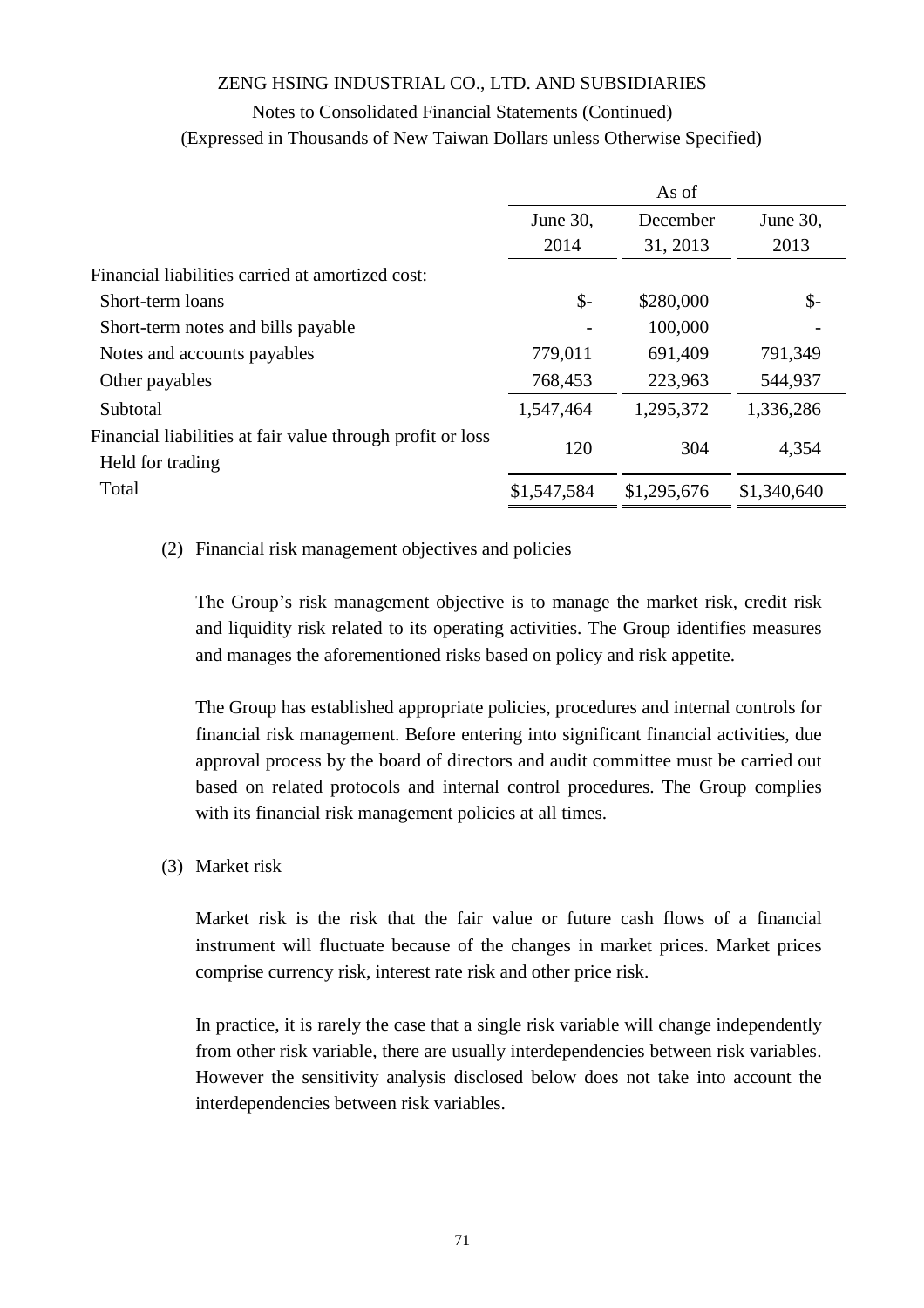#### Foreign currency risk

The Group's exposure to the risk of changes in foreign exchange rates relates primarily to the Group's operating activities (when revenue or expense is denominated in a different currency from the Group's functional currency) and the Group's net investments in foreign subsidiaries.

The Group has certain foreign currency receivables to be denominated in the same foreign currency with certain foreign currency payables, therefore natural hedge is received. The Group also uses forward exchange contracts to hedge the foreign currency risk on certain items denominated in foreign currencies. Hedge accounting is not applied as they did not qualify for hedge accounting criteria. Furthermore, as net investments in foreign subsidiaries are for strategic purposes, they are not hedged by the Group.

The foreign currency sensitivity analysis of the possible change in foreign exchange rates on the Group's profit is performed on significant monetary items denominated in foreign currencies as of the end of the reporting period. The Group's foreign currency risk is mainly related to the volatility in the exchange rates for USD, RMB and VND. The information of the sensitivity analysis is as follows:

- a. When NTD strengthens/weakens against USD by 1%, the profit for the six-month periods ended June 30, 2014 and 2013 is decreased /increased by \$15,453 and \$12,826, respectively.
- b. When NTD strengthens/weakens against RMB by 1%, the profit for the six-month periods ended June 30, 2014 and 2013 is increased/decreased by \$2,027 and \$2,249, respectively.
- c. When NTD strengthens/weakens against VND by 1%, the profit for the six-month periods ended June 30, 2014 and 2013 is increased/decreased by \$1,740 and \$797, respectively.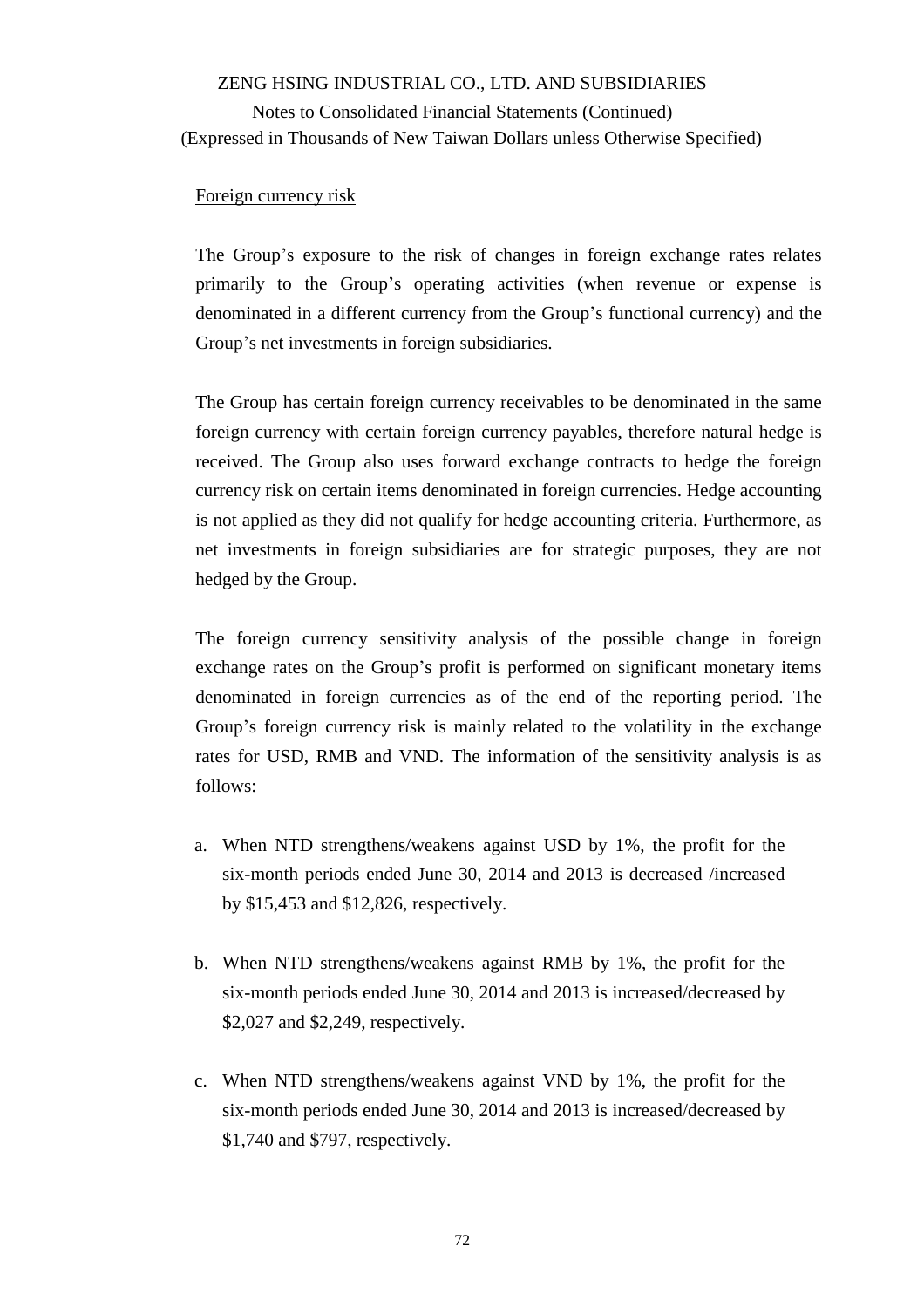### Interest rate risk

Interest rate risk is the risk that the fair value or future cash flows of a financial instrument will fluctuate because of changes in market interest rates. The Group's exposure to the risk of changes in market interest rates relates primarily to Group's bank borrowings with fixed interest rates and variable interest rates.

The interest rate sensitivity analysis is performed on the borrowings with variable interest rates as of the end of the reporting period. At the reporting date, a change of 10 basis points of interest rate in a reporting period makes no impact on profit for the six-month periods ended June 30, 2014 and 2013, respectively.

### (4) Credit risk management

Credit risk is the risk that counterparty will not meet its obligations under a contract, leading to a financial loss. The Group is exposed to credit risk from operating activities (primarily for trade receivables) and from its financing activities, including bank deposits and other financial instruments.

Customer credit risk is managed by each business unit subject to the Group's established policy, procedures and control relating to customer credit risk management. Credit limits are established for all customers based on their financial position, rating from credit rating agencies, historical experience, prevailing economic condition and the Group's internal rating criteria, etc. Certain customer's credit risk will also be managed by taking credit enhancing procedures, such as requesting for prepayment.

As of June 30, 2014, December 31, 2013 and June 30, 2013, amounts receivables from top ten customers represented 90.78%, 92.38% and 93.12% of the total trade receivables of the Group, respectively. The credit concentration risk of other accounts receivables is insignificant.

Credit risk from balances with banks, fixed income securities and other financial instruments is managed by the Group's treasury in accordance with the Group's policy. The Group only transacts with counterparties approved by the internal control procedures, which are banks and financial institutions, companies and government entities with good credit rating and with no significant default risk. Consequently, there is no significant credit risk for these counter parties.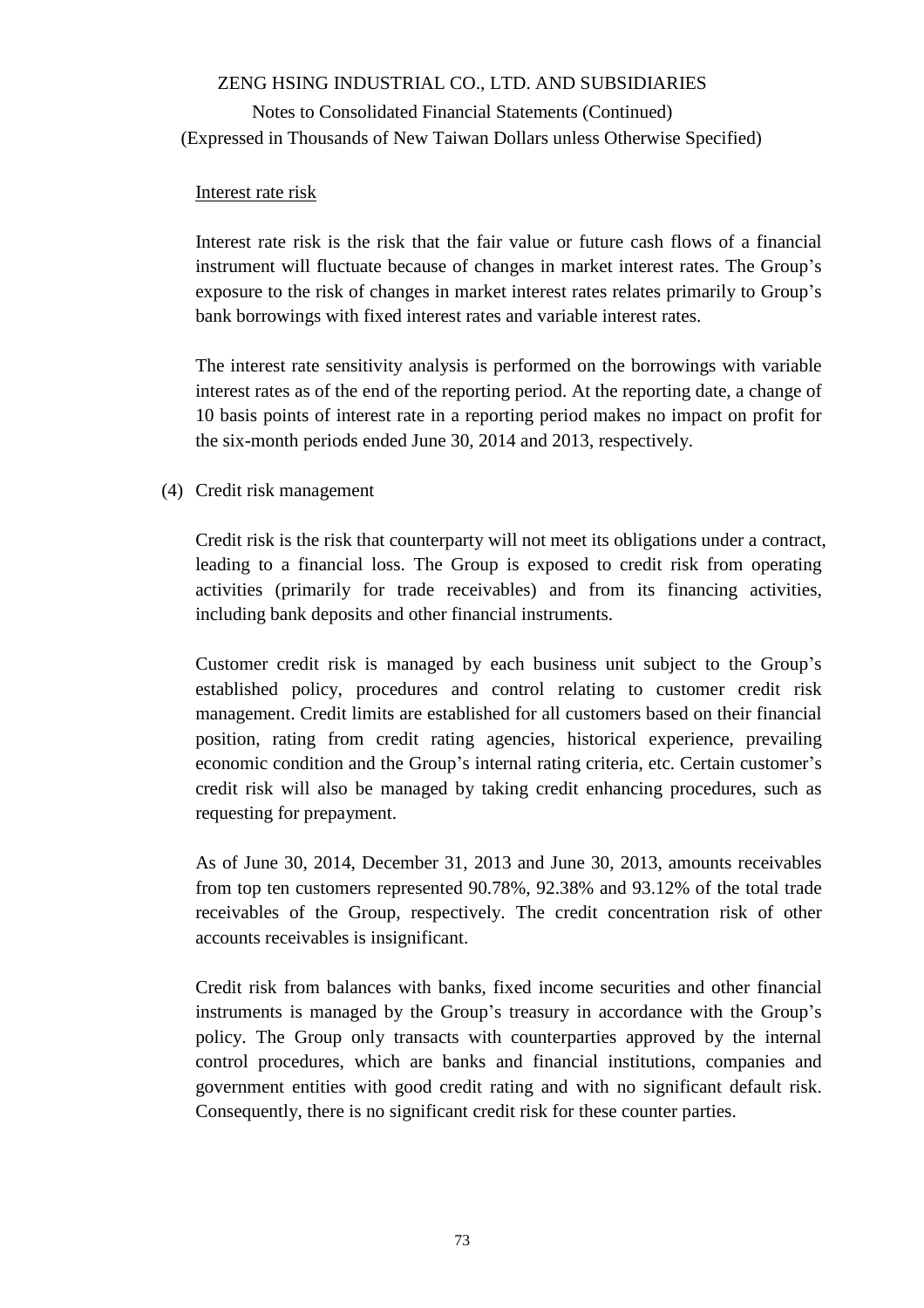### (5) Liquidity risk management

The Group's objective is to maintain a balance between continuity of funding and flexibility through the use of cash and cash equivalents, highly liquid equity investments and bank borrowings. The table below summarizes the maturity profile of the Company's financial liabilities based on the contractual undiscounted payments and contractual maturity. The payment amount includes the contractual interest. The undiscounted payment relating to borrowings with variable interest rates is extrapolated based on the estimated interest rate yield curve as of the end of the reporting period.

Non-derivative financial

| instruments |  |
|-------------|--|
|             |  |

|                                    | $<$ 1 year      |                 | $2 \sim 3$ years $4 \sim 5$ years $> 5$ years |                 | Total           |
|------------------------------------|-----------------|-----------------|-----------------------------------------------|-----------------|-----------------|
| As of June 30, 2014                |                 |                 |                                               |                 |                 |
| <b>Borrowings</b>                  | $\mathcal{S}$ - | $\mathcal{S}$ - | $\mathcal{S}$ -                               | $\mathsf{\$}$   | $\mathcal{S}$ - |
| Short-term notes and bills payable |                 |                 |                                               |                 |                 |
| Payables                           | 779,011         |                 |                                               |                 | 779,011         |
| As of December 31, 2013            |                 |                 |                                               |                 |                 |
| <b>Borrowings</b>                  | \$280,103       | $\mathcal{S}$ - | $\mathsf{\$}$ -                               | $\mathcal{S}$ - | \$280,103       |
| Short-term notes and bills payable | 100,000         |                 |                                               |                 | 100,000         |
| Payables                           | 691,409         |                 |                                               |                 | 691,409         |
| As of June 30, 2013                |                 |                 |                                               |                 |                 |
| <b>Borrowings</b>                  | $S-$            | $\mathcal{S}$ - | $\mathsf{S}$ -                                | $\mathcal{S}$ - | $\mathcal{S}$ - |
| Short-term notes and bills payable |                 |                 |                                               |                 |                 |
| Payables                           | 791,349         |                 |                                               |                 | 791,349         |
| Derivative financial instruments   |                 |                 |                                               |                 |                 |
|                                    | $< 1$ year      |                 | $2 \sim 3$ years $4 \sim 5$ years             | $> 5$ years     | Total           |
| As of June 30, 2014                |                 |                 |                                               |                 |                 |
| Outflow                            | \$120           | $\mathsf{S}$ -  | $\frac{1}{2}$                                 | $\mathsf{\$}$   | \$120           |
| As of December 31, 2013            |                 |                 |                                               |                 |                 |
| Outflow                            | \$304           | $S-$            | $\mathcal{S}$ -                               | $\mathsf{\$}$   | \$304           |
| As of June 30, 2013                |                 |                 |                                               |                 |                 |
| Outflow                            | \$4,354         | $\mathcal{S}$ - | $\frac{1}{2}$                                 | $\mathcal{S}$ - | \$4,354         |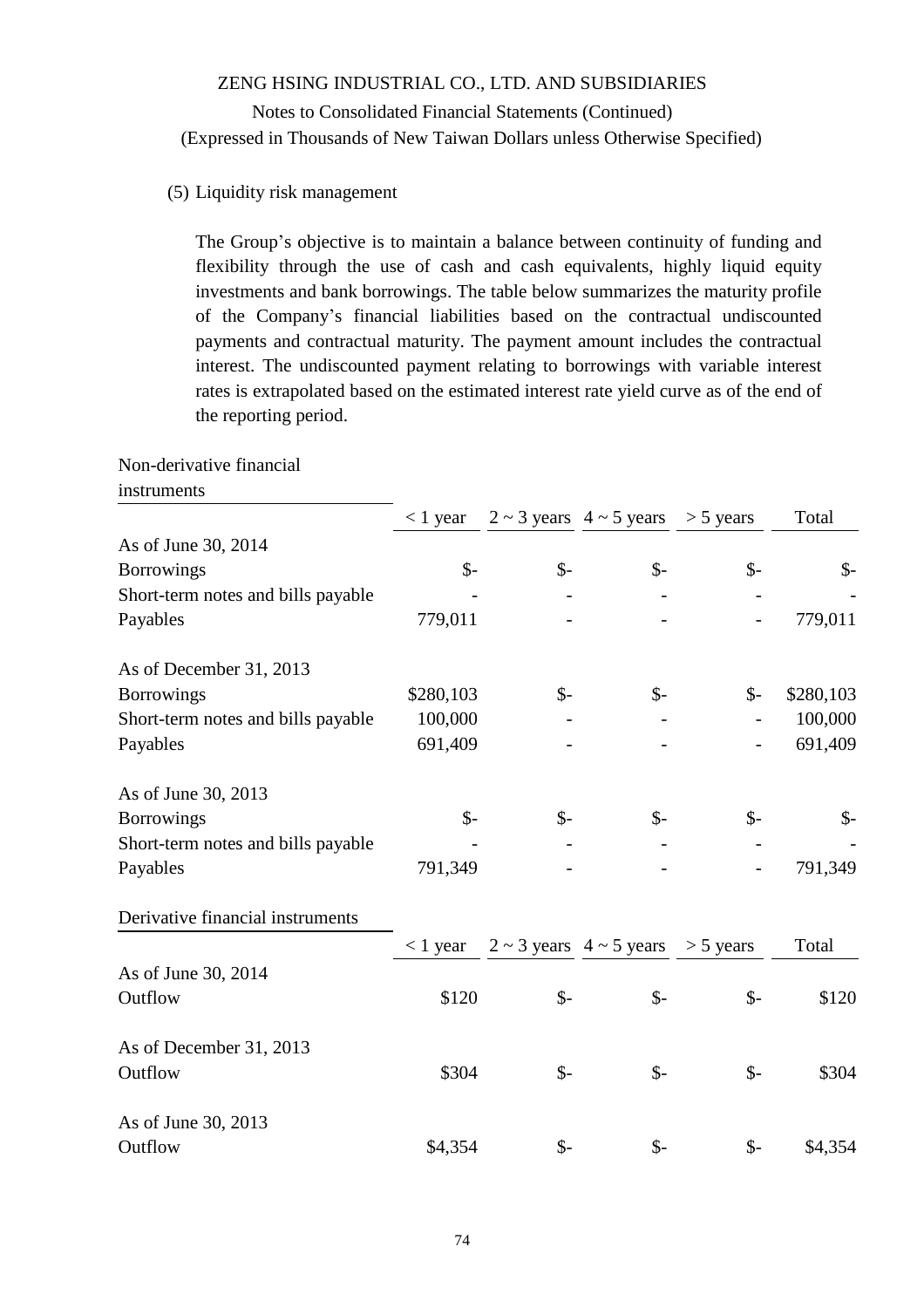- (6) Fair value of financial instruments
	- a. The methods and assumptions applied in determining the fair value of financial instruments:

The fair value of the financial assets and liabilities are included at the amount at which the instrument could be exchanged in a current transaction between willing parties, other than in a forced or liquidation sale. The following methods and assumptions were used to estimate the fair values:

- i. The carrying amount of cash and cash equivalents, trade receivables (including related parties), other receivables, short-term borrowings, trade payables (including related parties), other payables approximate their faire value due to their short maturities.
- ii. For financial assets and liabilities traded in an active market with standard terms and conditions, their fair value is determined based on market quotation price (including listed equity securities and bonds) at the reporting date.
- iii. The fair value of the equity instruments of transactions with no active market (including the publicly traded stocks with no active market and the non-publicly traded stocks) was estimated by the market approach. The fair value was measured based on parameters such as recent financing activities, valuation of similar companies, individual company's development, market conditions and other economic indicators.
- iv. The fair value of derivative financial instrument is based on market quotations. For unquoted derivatives that are not options, the fair value is determined based on discounted cash flow analysis using interest rate yield curve for the contract period. Fair value of option-based derivative financial instruments is obtained using the option pricing model.
- v. The fair value of other financial assets and liabilities is determined using discounted cash flow analysis, the interest rate and discount rate are selected with reference to those of similar financial instruments.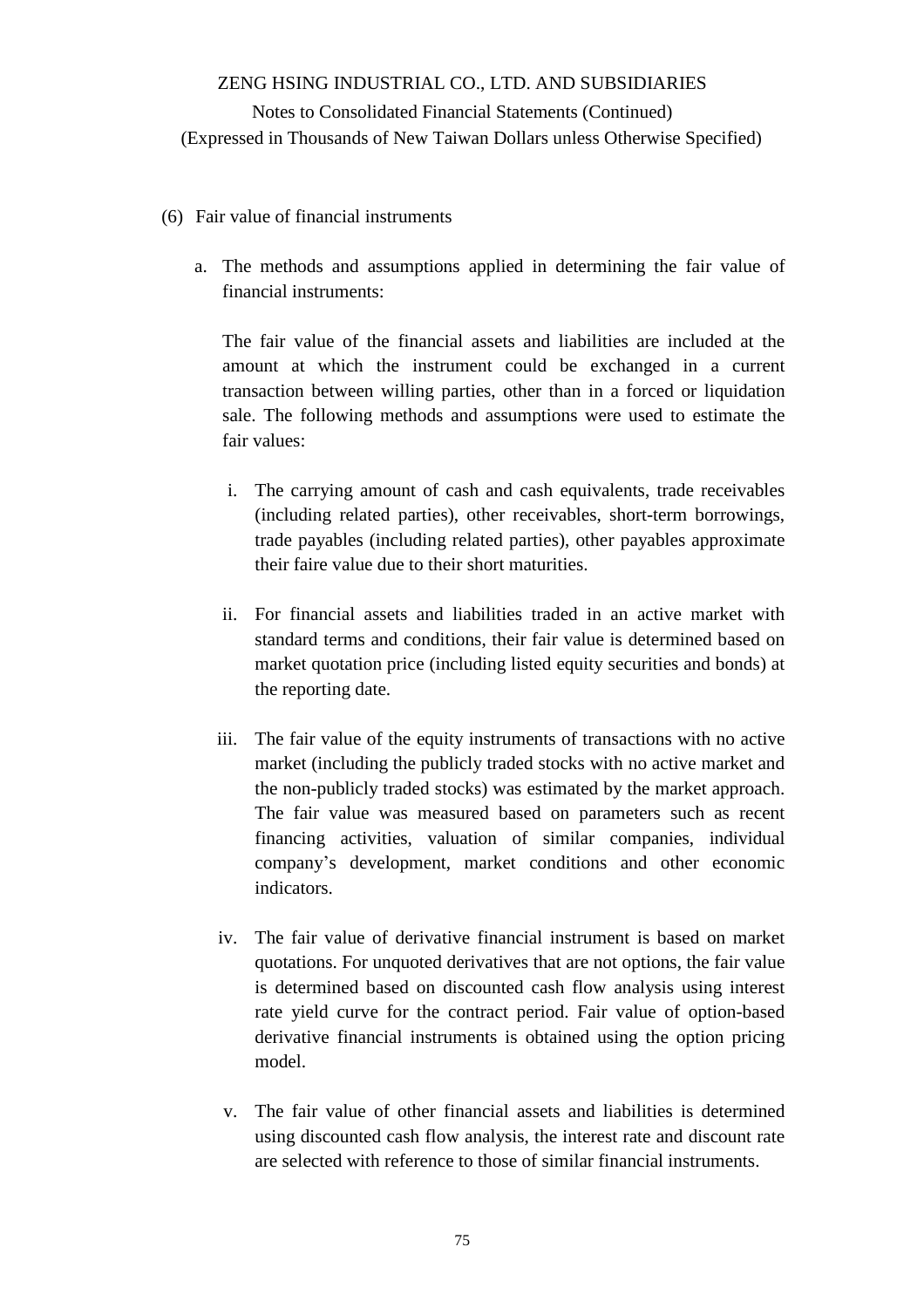Notes to Consolidated Financial Statements (Continued) (Expressed in Thousands of New Taiwan Dollars unless Otherwise Specified)

b. Fair value of financial instruments measured at amortized cost

The carrying amount of the Group's financial assets and liabilities measured at amortized cost approximate their fair value.

c. Fair value measurements recognized in the consolidated statement of financial position

The following table contains the fair value of financial instruments after initial recognition and the details of the three levels of fair value hierarchy:

- Level 1: Quoted (unadjusted) prices in active markets for identical assets or liabilities.
- Level 2: Other techniques for which all inputs which have a significant effect on the recorded fair value are observable, either directly or indirectly.
- Level 3: Techniques which use inputs which have a significant effect on the recorded fair value that are not based on observable market data.

As of June 30, 2014

| Level 1   | Level 2 | Level 3         | Total     |
|-----------|---------|-----------------|-----------|
|           |         |                 |           |
|           |         |                 |           |
|           |         |                 |           |
| \$200,299 | \$-     | $\mathcal{S}$ - | \$200,299 |
| -         | 5,899   |                 | 5,899     |
|           |         |                 |           |
|           |         |                 |           |
|           |         |                 |           |
|           | 120     |                 | 120       |
|           |         |                 |           |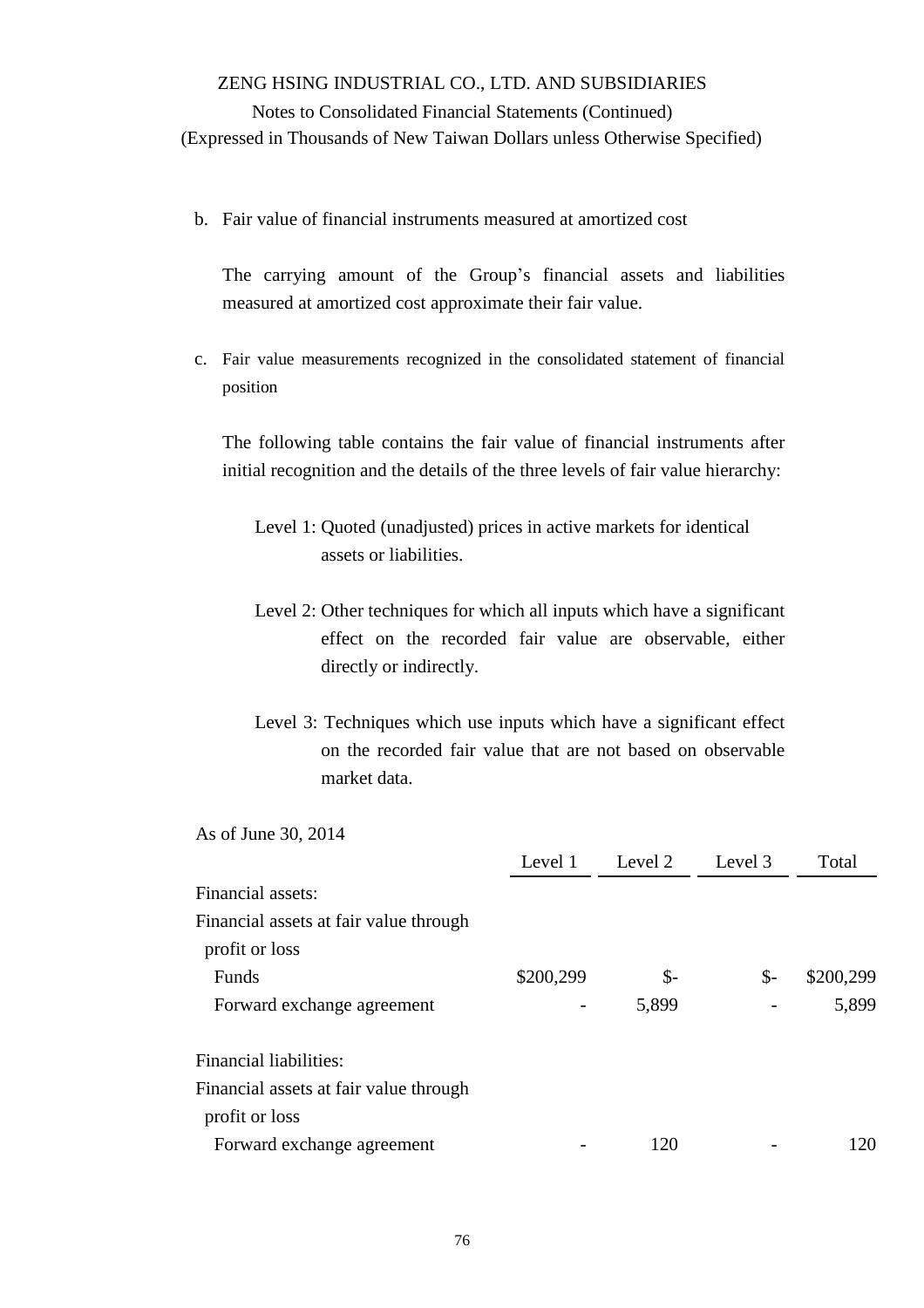## Notes to Consolidated Financial Statements (Continued)

(Expressed in Thousands of New Taiwan Dollars unless Otherwise Specified)

As of December 31, 2013

|                                        | Level 1       | Level 2         | Level 3         | Total     |
|----------------------------------------|---------------|-----------------|-----------------|-----------|
| Financial assets:                      |               |                 |                 |           |
| Financial assets at fair value through |               |                 |                 |           |
| profit or loss                         |               |                 |                 |           |
| Funds                                  | $\frac{1}{2}$ | $\mathcal{S}$ - | $\mathcal{S}$ - | \$-       |
| Forward exchange agreement             |               | 2,423           |                 | 2,423     |
| <b>Financial liabilities:</b>          |               |                 |                 |           |
| Financial assets at fair value through |               |                 |                 |           |
| profit or loss                         |               |                 |                 |           |
| Forward exchange agreement             |               | 304             |                 | 304       |
| As of June 30, 2013                    |               |                 |                 |           |
|                                        | Level 1       | Level 2         | Level 3         | Total     |
| Financial assets:                      |               |                 |                 |           |
| Financial assets at fair value through |               |                 |                 |           |
| profit or loss                         |               |                 |                 |           |
| Funds                                  | \$105,196     | $\mathcal{S}$ - | $S-$            | \$105,196 |
| Forward exchange agreement             |               | 8,657           |                 | 8,657     |
| <b>Financial liabilities:</b>          |               |                 |                 |           |
| Financial assets at fair value through |               |                 |                 |           |
| profit or loss                         |               |                 |                 |           |
| Forward exchange agreement             |               | 4,354           |                 | 4,354     |

### (7) Investment financial instruments

The Group's derivative financial instruments held for trading are forward exchange contracts. The Group entered into forward exchange contracts to manage its exposure to financial risk, but these contracts are not designated as hedging instruments. The table below lists the information related to forward exchange contracts: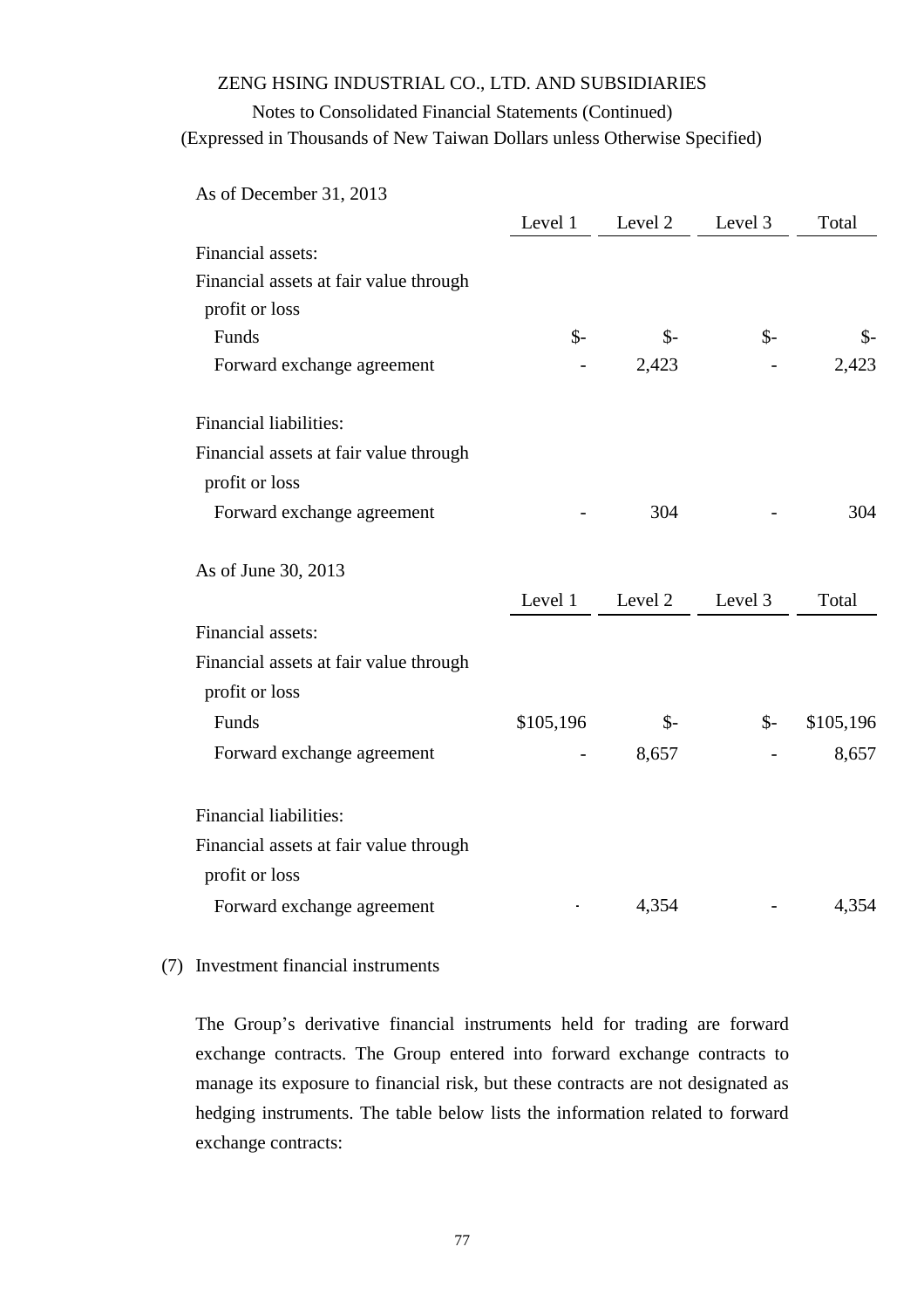# Notes to Consolidated Financial Statements (Continued) (Expressed in Thousands of New Taiwan Dollars unless Otherwise Specified)

| Contract                   | Contract amount     | Maturity              |  |
|----------------------------|---------------------|-----------------------|--|
| As of June 30, 2014        |                     |                       |  |
| Forward exchange contracts | 500,000<br>Sell USD | 2014.07.21-2014.08.19 |  |
| Forward exchange contracts | 500,000<br>Sell USD | 2014.08.20-2014.09.18 |  |
| Forward exchange contracts | 500,000<br>Sell USD | 2014.06.19-2014.07.18 |  |
| Forward exchange contracts | 500,000<br>Sell USD | 2014.07.21-2014.08.18 |  |
| Forward exchange contracts | Sell USD 1,000,000  | 2014.07.14-2014.08.11 |  |
| Forward exchange contracts | Sell USD 1,000,000  | 2014.08.12-2014.09.12 |  |
| Forward exchange contracts | Sell USD 1,000,000  | 2014.09.15-2014.10.13 |  |
| Forward exchange contracts | Sell USD<br>500,000 | 2014.06.16-2014.07.14 |  |
| Forward exchange contracts | Sell USD<br>500,000 | 2014.07.15-2014.08.15 |  |
| Forward exchange contracts | Sell USD<br>500,000 | 2014.06.16-2014.07.15 |  |
| Forward exchange contracts | Sell USD<br>500,000 | 2014.07.16-2014.08.14 |  |
| Forward exchange contracts | 500,000<br>Sell USD | 2014.08.15-2014.09.15 |  |
| Forward exchange contracts | Sell USD 1,000,000  | 2014.09.22-2014.10.21 |  |
| Forward exchange contracts | Sell USD<br>500,000 | 2014.09.22-2014.10.22 |  |
| Forward exchange contracts | Sell USD 1,000,000  | 2014.03.12-2014.08.22 |  |
| Forward exchange contracts | Sell USD 1,000,000  | 2014.03.12-2014.09.22 |  |
| Forward exchange contracts | Sell USD 1,000,000  | 2014.03.12-2014.10.22 |  |
| Forward exchange contracts | Sell USD 1,000,000  | 2014.03.12-2014.11.21 |  |
| Forward exchange contracts | Sell USD 1,000,000  | 2014.03.12-2014.12.22 |  |
| Forward exchange contracts | Sell USD 1,000,000  | 2014.03.12-2015.01.22 |  |
| Forward exchange contracts | Sell USD 1,000,000  | 2014.03.12-2015.02.13 |  |
| Forward exchange contracts | Sell USD 1,000,000  | 2014.03.12-2015.03.12 |  |
| Forward exchange contracts | Sell USD<br>500,000 | 2014.02.27-2014.08.20 |  |
| Forward exchange contracts | Sell USD 500,000    | 2014.02.27-2014.09.19 |  |
| Forward exchange contracts | Sell USD<br>500,000 | 2014.02.27-2014.10.20 |  |
| Forward exchange contracts | Sell USD<br>500,000 | 2014.02.27-2014.11.20 |  |
| Forward exchange contracts | Sell USD<br>500,000 | 2014.02.27-2014.12.19 |  |
| Forward exchange contracts | 500,000<br>Sell USD | 2014.03.05-2014.08.20 |  |
| Forward exchange contracts | 500,000<br>Sell USD | 2014.03.05-2014.09.19 |  |
| Forward exchange contracts | 500,000<br>Sell USD | 2014.03.05-2014.10.20 |  |
| Forward exchange contracts | 500,000<br>Sell USD | 2014.03.05-2014.11.20 |  |
| Forward exchange contracts | 500,000<br>Sell USD | 2014.03.05-2014.12.19 |  |
| Forward exchange contracts | 500,000<br>Sell USD | 2014.03.12-2014.07.18 |  |
| Forward exchange contracts | 500,000<br>Sell USD | 2014.03.17-2015.02.20 |  |
| Forward exchange contracts | 500,000<br>Sell USD | 2014.03.17-2015.03.16 |  |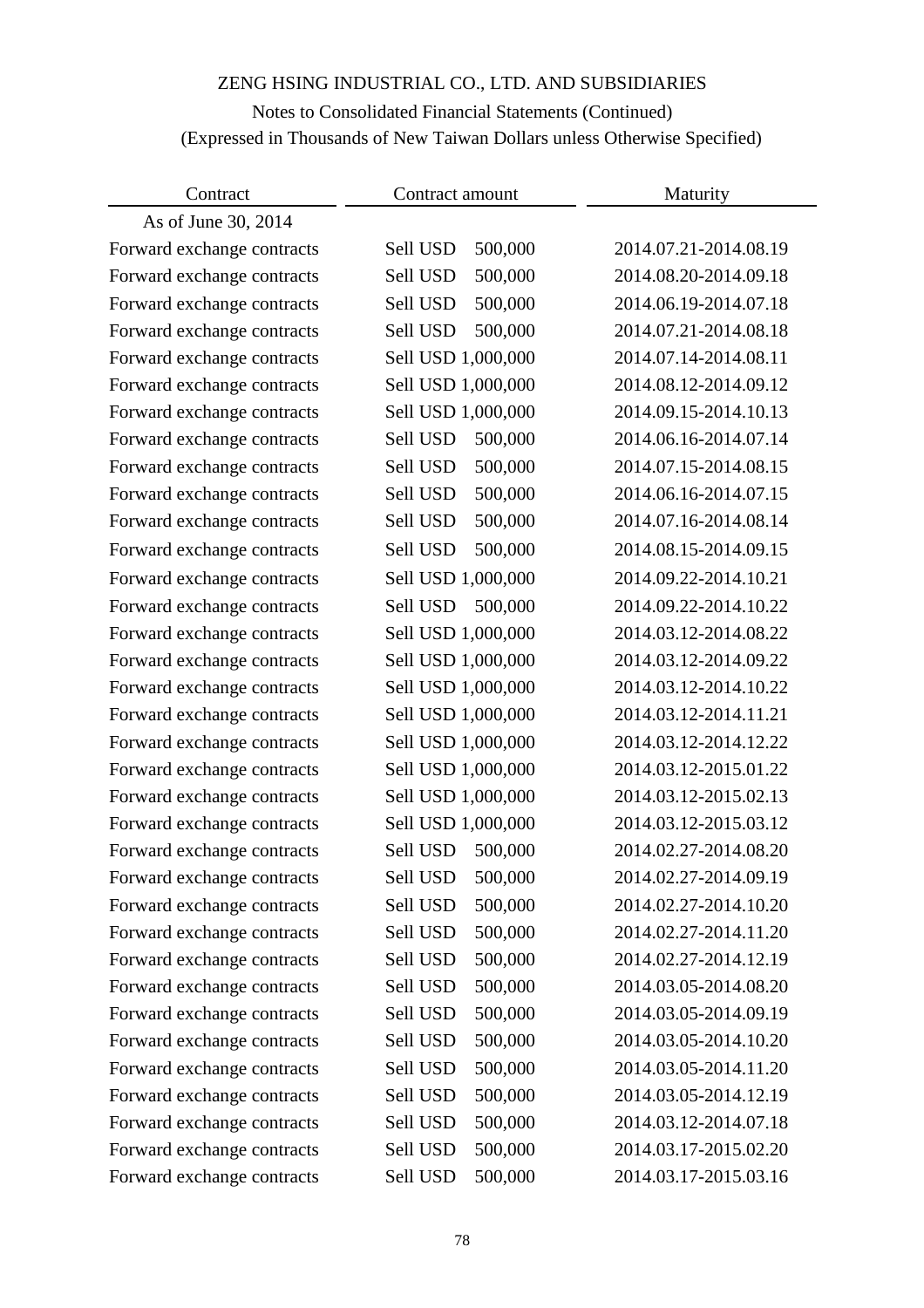# Notes to Consolidated Financial Statements (Continued) (Expressed in Thousands of New Taiwan Dollars unless Otherwise Specified)

| Contract                   | Contract amount     | Maturity              |  |
|----------------------------|---------------------|-----------------------|--|
| Forward exchange contracts | Sell USD<br>500,000 | 2014.04.11-2015.02.20 |  |
| Forward exchange contracts | Sell USD<br>500,000 | 2014.04.11-2015.03.21 |  |
| Forward exchange contracts | Sell USD<br>500,000 | 2014.04.11-2015.04.10 |  |
| Forward exchange contracts | 500,000<br>Sell USD | 2014.04.16-2014.11.20 |  |
| Forward exchange contracts | Sell USD<br>500,000 | 2014.04.16-2014.12.19 |  |
| Forward exchange contracts | Sell USD<br>500,000 | 2014.04.16-2015.01.20 |  |
| Forward exchange contracts | Sell USD<br>500,000 | 2014.04.16-2015.04.15 |  |
| Forward exchange contracts | Sell USD<br>500,000 | 2014.05.28-2015.03.20 |  |
| Forward exchange contracts | Sell USD<br>500,000 | 2014.05.28-2015.04.21 |  |
| Forward exchange contracts | 500,000<br>Sell USD | 2014.05.28-2015.05.21 |  |
| As of December 31,2013     |                     |                       |  |
| Forward exchange contracts | Sell USD 1,000,000  | 2013.05.04-2014.04.24 |  |
| Forward exchange contracts | Sell USD 1,000,000  | 2013.05.04-2014.05.23 |  |
| Forward exchange contracts | Sell USD 1,000,000  | 2013.09.21-2014.08.23 |  |
| Forward exchange contracts | Sell USD 1,000,000  | 2013.09.21-2014.09.20 |  |
| Forward exchange contracts | Sell USD<br>500,000 | 2013.12.05-2014.09.20 |  |
| Forward exchange contracts | Sell USD 1,800,000  | 2013.12.05-2014.10.24 |  |
| Forward exchange contracts | Sell USD 1,000,000  | 2013.12.11-2014.11.22 |  |
| Forward exchange contracts | Sell USD 1,000,000  | 2013.12.11-2014.12.20 |  |
| As of June 30,2013         |                     |                       |  |
| Forward exchange contracts | Sell USD<br>500,000 | 2013.07.04-2013.08.02 |  |
| Forward exchange contracts | 500,000<br>Sell USD | 2013.08.05-2013.08.30 |  |
| Forward exchange contracts | Sell USD<br>500,000 | 2013.06.17-2013.07.16 |  |
| Forward exchange contracts | 500,000<br>Sell USD | 2013.07.17-2013.08.15 |  |
| Forward exchange contracts | Sell USD<br>500,000 | 2013.08.16-2013.09.13 |  |
| Forward exchange contracts | Sell USD<br>500,000 | 2013.09.16-2013.10.14 |  |
| Forward exchange contracts | Sell USD<br>500,000 | 2013.10.15-2013.11.13 |  |
| Forward exchange contracts | 500,000<br>Sell USD | 2013.11.14-2013.11.13 |  |
| Forward exchange contracts | Sell USD<br>500,000 | 2013.12.13-2014.01.13 |  |
| Forward exchange contracts | 500,000<br>Sell USD | 2013.06.21-2013.07.22 |  |
| Forward exchange contracts | Sell USD<br>500,000 | 2013.07.23-2013.08.19 |  |
| Forward exchange contracts | 500,000<br>Sell USD | 2013.08.20-2013.09.18 |  |
| Forward exchange contracts | Sell USD<br>500,000 | 2013.09.18-2013.10.18 |  |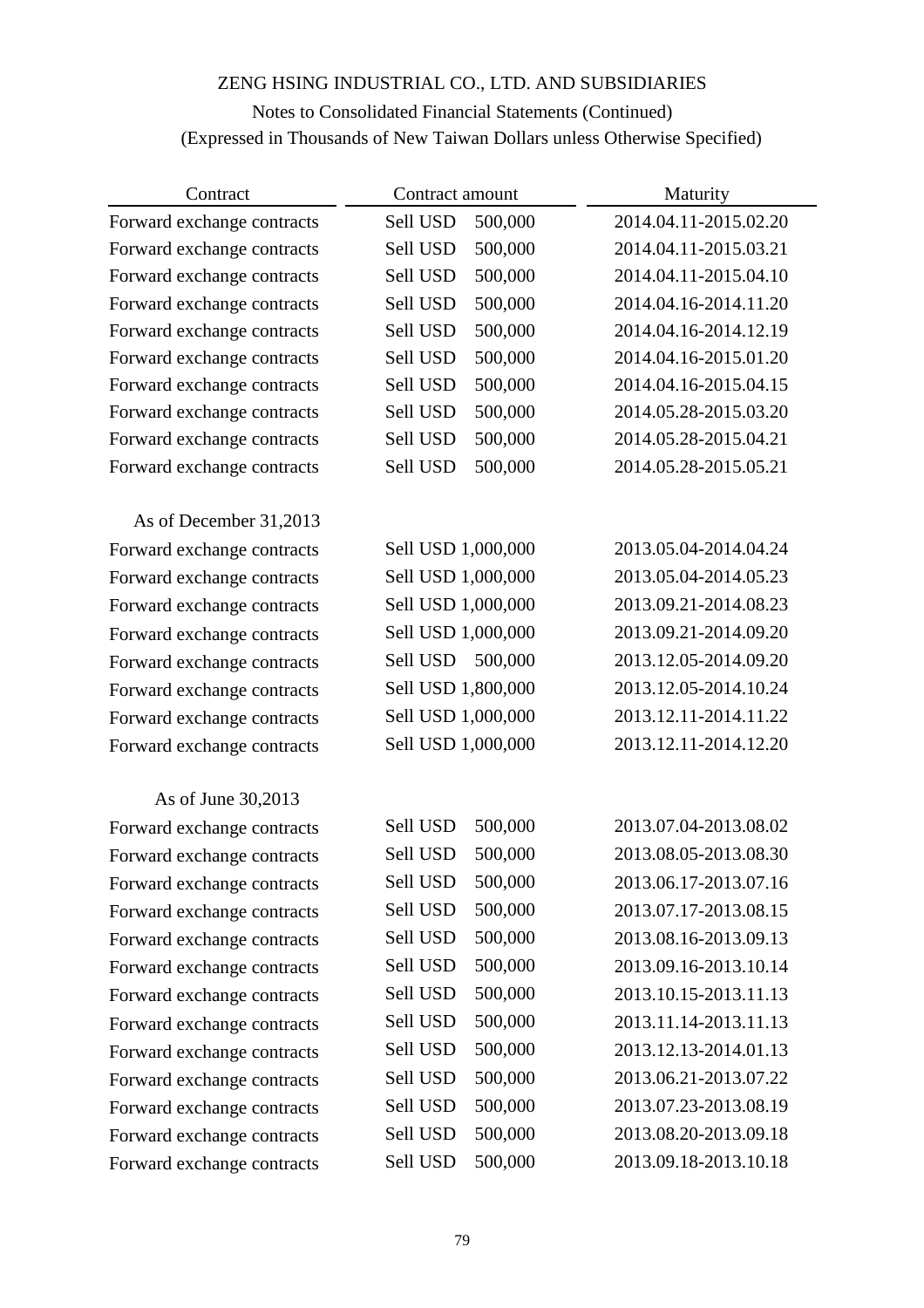# Notes to Consolidated Financial Statements (Continued) (Expressed in Thousands of New Taiwan Dollars unless Otherwise Specified)

| Contract                   | Contract amount     | Maturity              |
|----------------------------|---------------------|-----------------------|
| Forward exchange contracts | Sell USD<br>500,000 | 2013.10.21-2013.11.18 |
| Forward exchange contracts | 500,000<br>Sell USD | 2013.11.19-2013.12.17 |
| Forward exchange contracts | 500,000<br>Sell USD | 2013.12.18-2014.01.14 |
| Forward exchange contracts | 500,000<br>Sell USD | 2013.08.26-2013.09.24 |
| Forward exchange contracts | Sell USD<br>500,000 | 2013.09.25-2013.10.24 |
| Forward exchange contracts | 500,000<br>Sell USD | 2013.10.25-2013.11.22 |
| Forward exchange contracts | Sell USD<br>500,000 | 2013.11.25-2013.12.13 |
| Forward exchange contracts | 500,000<br>Sell USD | 2013.08.29-2013.09.27 |
| Forward exchange contracts | Sell USD<br>500,000 | 2013.09.30-2013.10.25 |
| Forward exchange contracts | Sell USD<br>500,000 | 2013.10.28-2013.11.26 |
| Forward exchange contracts | Sell USD 1,000,000  | 2013.11.27-2013.12.26 |
| Forward exchange contracts | Sell USD<br>500,000 | 2013.12.27-2014.01.24 |
| Forward exchange contracts | Sell USD<br>500,000 | 2013.04.18-2013.07.24 |
| Forward exchange contracts | Sell USD 1,000,000  | 2013.09.21-2013.08.23 |
| Forward exchange contracts | Sell USD<br>500,000 | 2013.04.18-2013.08.23 |
| Forward exchange contracts | Sell USD 1,000,000  | 2012.09.21-2013.09.20 |
| Forward exchange contracts | Sell USD<br>500,000 | 2012.12.05-2013.09.20 |
| Forward exchange contracts | 500,000<br>Sell USD | 2013.04.18-2013.09.20 |
| Forward exchange contracts | Sell USD 1,800,000  | 2012.12.05-2013.10.24 |
| Forward exchange contracts | Sell USD<br>500,000 | 2013.04.18-2013.10.24 |
| Forward exchange contracts | Sell USD 1,000,000  | 2012.12.11-2013.11.22 |
| Forward exchange contracts | Sell USD<br>500,000 | 2013.04.18-2013.11.22 |
| Forward exchange contracts | Sell USD 1,000,000  | 2012.12.11-2013.12.10 |
| Forward exchange contracts | 500,000<br>Sell USD | 2013.04.18-2013.12.20 |
| Forward exchange contracts | Sell USD<br>500,000 | 2013.04.18-2014.01.23 |
| Forward exchange contracts | 500,000<br>Sell USD | 2013.04.18-2014.02.24 |
| Forward exchange contracts | 500,000<br>Sell USD | 2013.04.18-2014.03.24 |
| Forward exchange contracts | 500,000<br>Sell USD | 2013.04.18-2014.04.17 |
| Forward exchange contracts | Sell USD 1,500,000  | 2013.05.20-2013.09.23 |
| Forward exchange contracts | Sell USD 1,500,000  | 2013.05.20-2013.10.22 |
| Forward exchange contracts | Sell USD 1,500,000  | 2013.05.20-2013.11.21 |
| Forward exchange contracts | Sell USD 1,500,000  | 2013.05.20-2013.12.20 |
| Forward exchange contracts | Sell USD 1,000,000  | 2013.05.20-2014.01.22 |
| Forward exchange contracts | Sell USD 1,000,000  | 2013.05.20-2014.02.20 |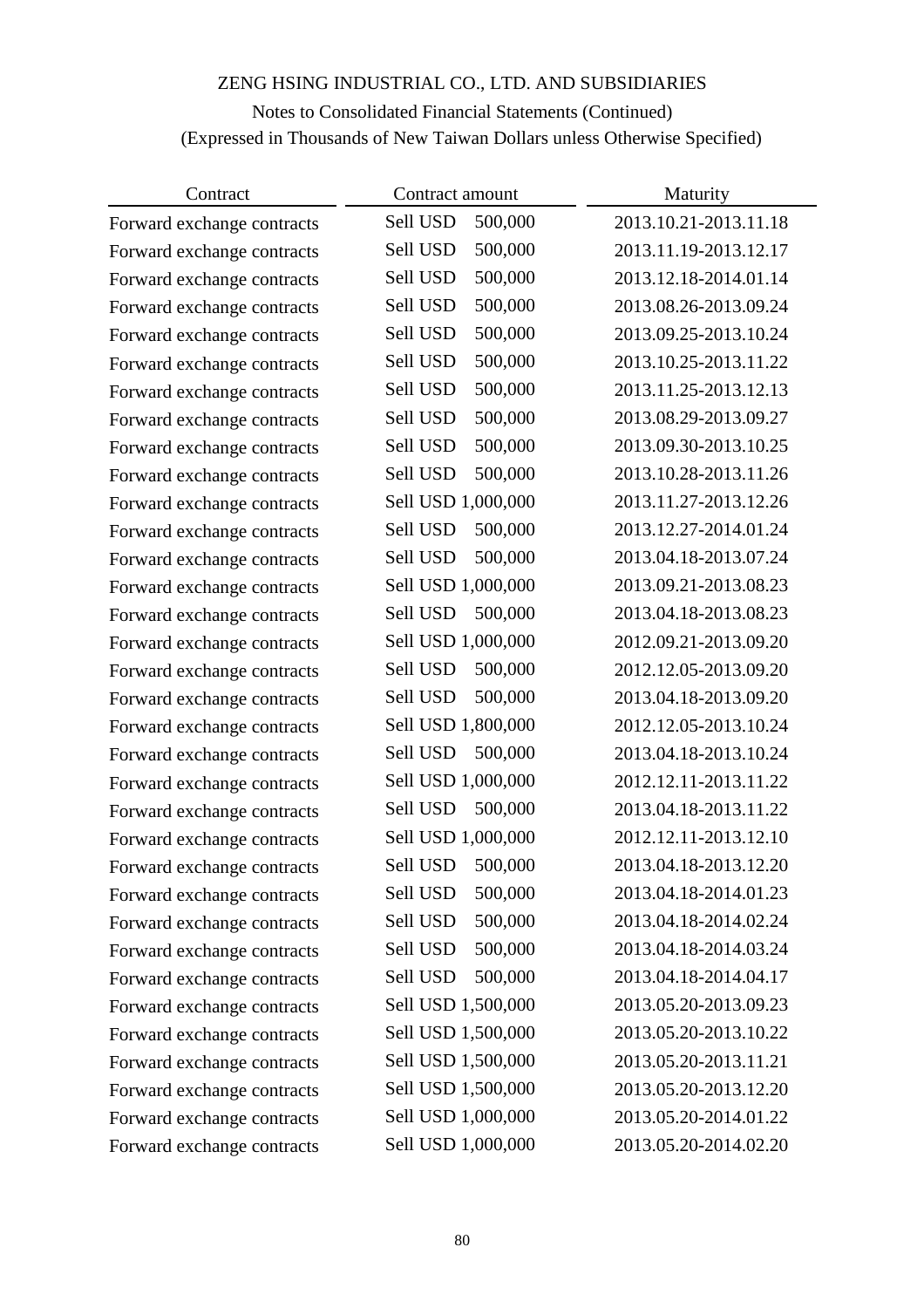### (8) Significant assets and liabilities denominated in foreign currencies

Information regarding the significant assets and liabilities denominated in foreign currencies is listed below:

|                          |             |               |             |                     |                   |             |                     | Unit: Thousands |             |
|--------------------------|-------------|---------------|-------------|---------------------|-------------------|-------------|---------------------|-----------------|-------------|
|                          |             | June 30, 2014 |             |                     | December 31, 2013 |             |                     | June 30, 2013   |             |
|                          | Foreign     | Exchange      |             | Foreign             | Exchange          |             | Foreign             | Exchange        |             |
|                          | Currency    | rate          | <b>NTD</b>  | Currency            | rate              | <b>NTD</b>  | Currency            | rate            | <b>NTD</b>  |
| Financial assets         |             |               |             |                     |                   |             |                     |                 |             |
| Monetary item:           |             |               |             |                     |                   |             |                     |                 |             |
| <b>USD</b>               | \$63,140    | 29.9150       | \$1,888,823 | \$59,874            | 29.9500           | \$1,793,226 | \$51,965            | 30.1200         | \$1,565,173 |
| <b>CNY</b>               | 38,180      | 4.8211        | 184,068     | 49,797              | 4.9472            | 246,357     | 25,698              | 4.9075          | 126,114     |
| <b>VND</b>               | 76,914,879  | 0.001424      | 109,527     | 180,469,562         | 0.001424          |             | 256,989 102,769,812 | 0.0015          | 154,155     |
| Financial<br>liabilities |             |               |             |                     |                   |             |                     |                 |             |
| Monetary item:           |             |               |             |                     |                   |             |                     |                 |             |
| <b>USD</b>               | \$903       | 29.9150       | \$27,011    | \$577               | 29.9500           | \$17,268    | \$661               | 30.1200         | \$19,916    |
| <b>CNY</b>               | 88,836      | 4.8211        | 428,287     | 75,173              | 4.9472            | 371,894     | 80,922              | 4.9075          | 397,124     |
| <b>VND</b>               | 224,126,282 | 0.001424      |             | 319,156 128,510,275 | 0.001424          |             | 182,999 166,753,052 | 0.0015          | 250,130     |

### (9) Capital management

The primary objective of the Group's capital management is to ensure that it maintains a strong credit rating and healthy capital ratios in order to support its business and maximize the shareholder value. The Group manages its capital structure and makes adjustments to it, in light of changes in economic conditions. To maintain or adjust the capital structure, the Group may adjust dividend payment to shareholders, return capital to shareholders or issue new shares.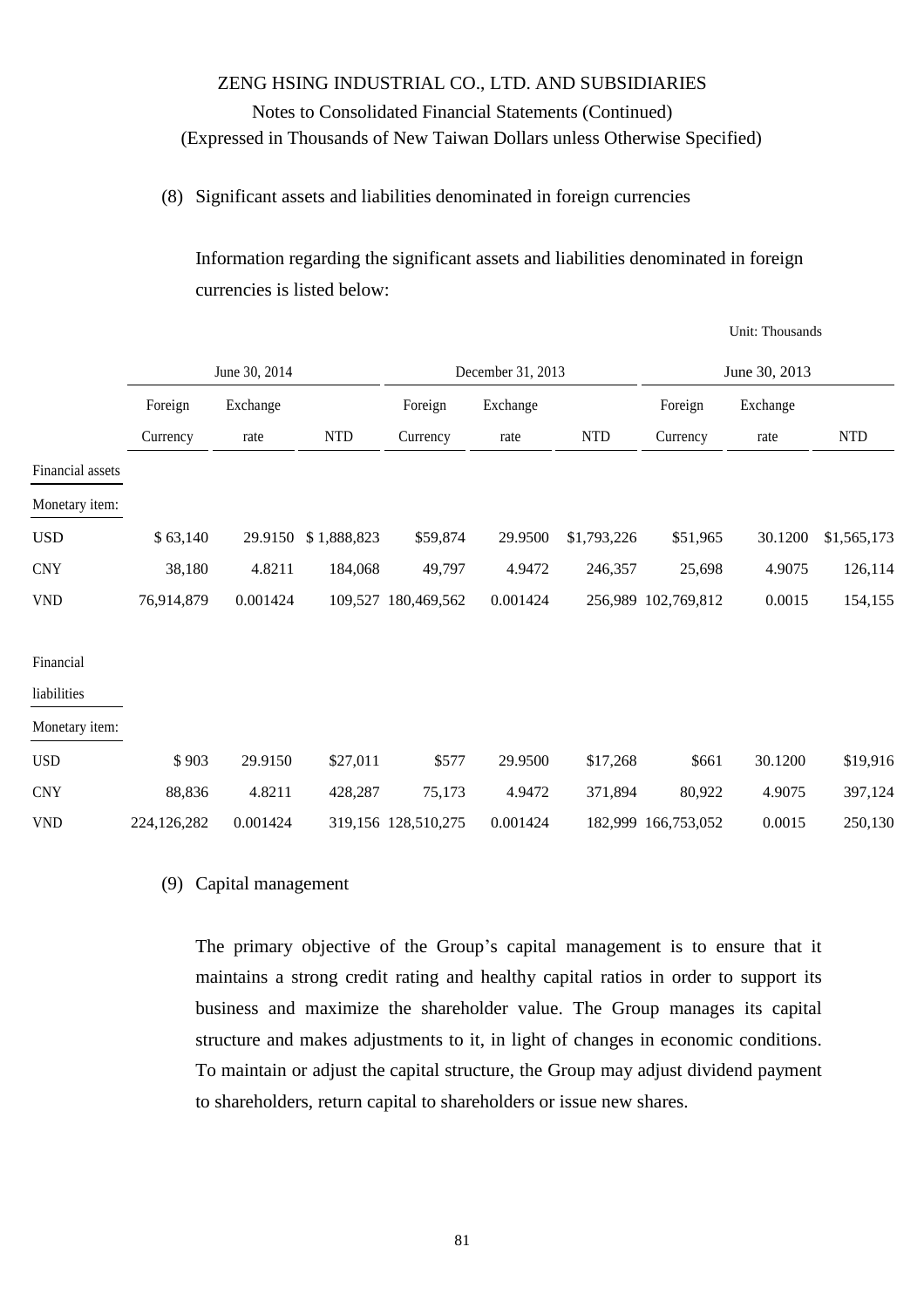### 13. ADDITIONAL DISCLOSURES

The following information is required additional disclosures for the Company and its investees:

- (1) Financing provided: Table 1 on page 85.
- (2) Endorsement/guarantee provided: Table 2 on page 86.
- (3) Marketable securities held: refer to Table 3 on page 87.
- (4) Marketable securities acquired or disposed of that cost or amounted to at least \$300 million or 20% of the paid-in capital: refer to Table 4 on page 88
- (5) Acquisition of individual real estate that cost at least \$300 million or 20% of the paid-in capital: none.
- (6) Disposal of individual real estate at prices of at least \$300 million or 20% of the paid-in capital: none.
- (7) Total purchases from or sales to related parties amounting to at least \$100 million or 20% of the paid-in capital: refer to Table 5 on page 89 to 90.
- (8) Receivable from related parties amounting to at least \$100 million or 20% of the paid-in capital: refer to Table 6 on page 91.
- (9) Information about derivatives of investees over which the Group has a controlling interest: refer to Note 12. (7).
- (10)Inter-company relationships and significant intercompany transactions: refer to Table 7 on page 92.
- (11) Names, locations, and related information of investees on which the Group exercises significant influence: refer to Table 8 on pages 93 to 94.
- (12)Information on investment in Mainland China

The name of the investee in Mainland China, the main businesses and products, its issued capital, method of investment, information on inflow or outflow of capital, percentage of ownership, equity in the net gain or net loss, ending balance, amount received as dividends from the investee, and the limitation on investee: refer to Table 9 on page 95 to 96.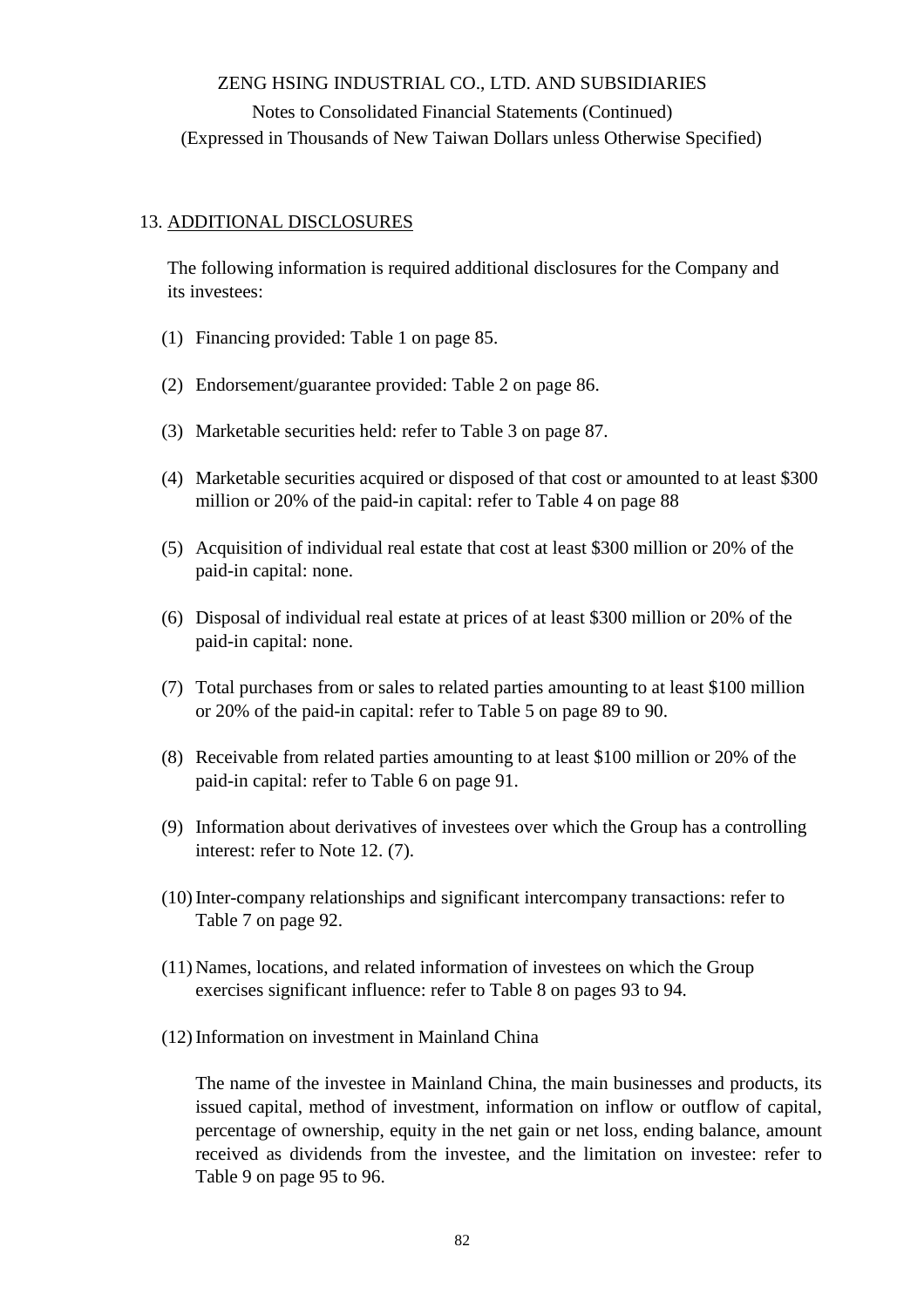Notes to Consolidated Financial Statements (Continued) (Expressed in Thousands of New Taiwan Dollars unless Otherwise Specified)

### 14. OPERATING SEGMENT INFORMATION

For management purposes, the Group is organized into business units based on operating strategies and has three reportable segments as follows:

Taiwan segment produces computerized and electronic sewing machines.

China segment produces computerized, electronic and mechanical sewing machines.

Vietnam segment produces mechanical sewing machines.

No operating segments have been aggregated to form the above reportable operating segments.

Management monitors the operating results of its business units separately for the purpose of making decisions about resource allocation and performance assessment. Segment performance is evaluated based on operating profit or loss and is measured consistently with operating profit or loss in the consolidated financial statements.

Transfer prices between operating segment are on an arm's length basis in a manner similar to transactions with third parties.

The reportable segments' profit and loss, information are listed as follows:

(1) For the three-month periods ended June 30, 2014

|                       | Taiwan      | China     | Vietnam   | Adjustments<br>and<br>eliminations | Consolidated |
|-----------------------|-------------|-----------|-----------|------------------------------------|--------------|
| Revenue               |             |           |           |                                    |              |
| External<br>customers | \$1,396,132 | \$50,874  | \$42,631  | $\mathcal{S}$ -                    | \$1,489,637  |
| Inter-segment         | 16,686      | 567,630   | 677,204   | (1,261,520)                        |              |
| Total revenue         | \$1,412,818 | \$618,504 | \$719,835 | \$(1,261,520)                      | \$1,489,637  |
|                       |             |           |           |                                    |              |
| Segment profit        | \$250,146   | \$48,640  | \$9,105   | \$(79,880)                         | \$228,011    |

(2) For the six-month periods ended June 30, 2014

|                       | Taiwan      | China       | Vietnam     | Adjustments<br>and<br>eliminations | Consolidated |
|-----------------------|-------------|-------------|-------------|------------------------------------|--------------|
| Revenue               |             |             |             |                                    |              |
| External<br>customers | \$2,562,156 | \$99,412    | \$65,350    | $\mathcal{S}$ -                    | \$2,726,918  |
| Inter-segment         | 29,997      | 1,084,048   | 1,193,165   | 2,307,210                          |              |
| Total revenue         | \$2,592,153 | \$1,183,460 | \$1,258,515 | \$2,307,210                        | \$2,726,918  |
|                       |             |             |             |                                    |              |
| Segment profit        | \$456,476   | \$71,188    | \$16,107    | \$(128,459)                        | \$415,312    |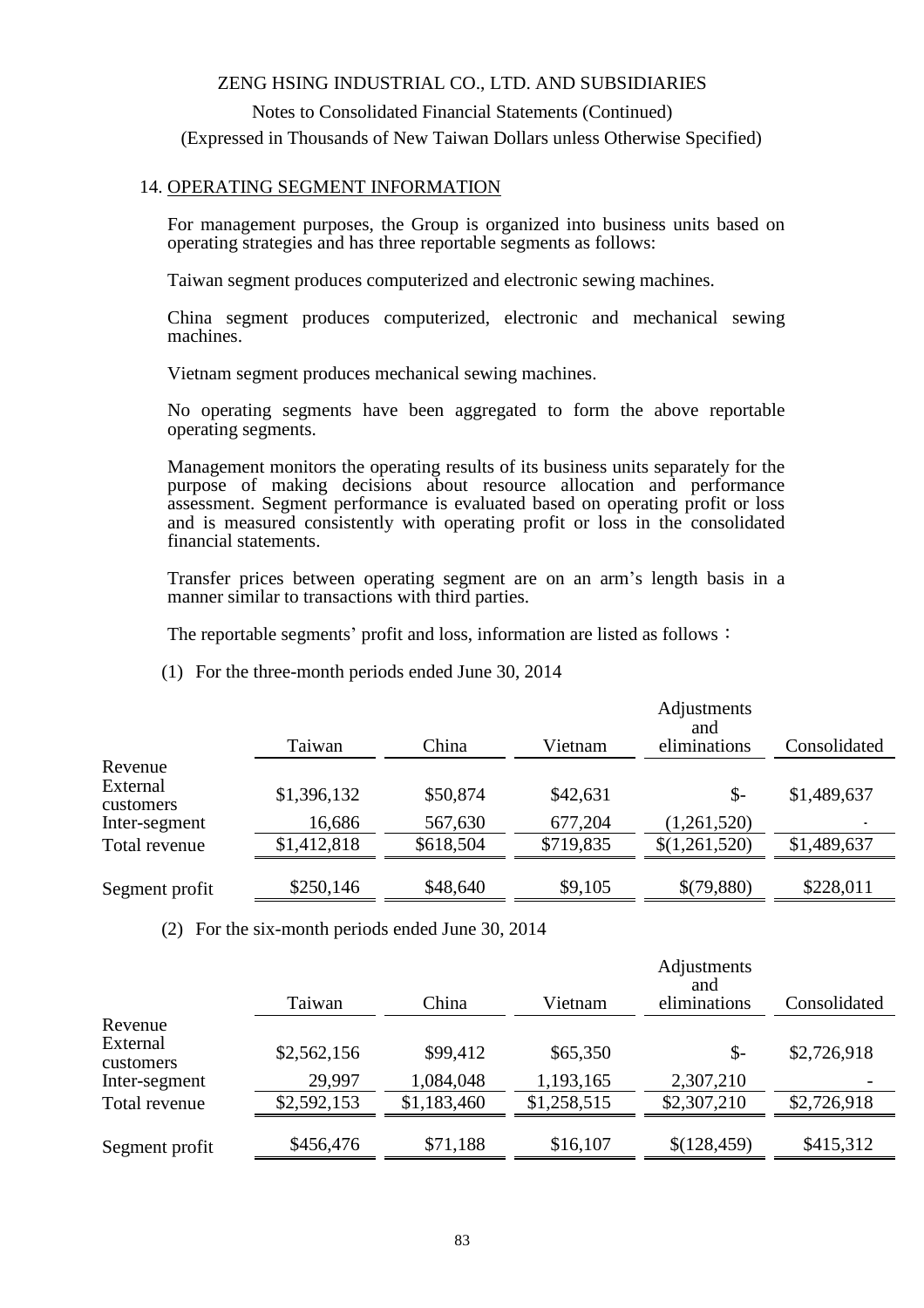### (3) For the three-month periods ended June 30, 2013

|                       | Taiwan      | China     | Vietnam   | Adjustments<br>and<br>eliminations | Consolidated |
|-----------------------|-------------|-----------|-----------|------------------------------------|--------------|
| Revenue               |             |           |           |                                    |              |
| External<br>customers | \$1,249,568 | \$38,718  | \$27,114  | $\mathcal{S}$ -                    | \$1,315,400  |
| Inter-segment         | 16,069      | 612,471   | 537,339   | (1, 165, 879)                      |              |
| Total revenue         | \$1,265,637 | \$651,189 | \$564,453 | \$(1,165,879)                      | \$1,315,400  |
| Segment profit        | \$284,325   | \$43,909  | \$14,930  | \$(98,027)                         | \$245,137    |

(4) For the six-month periods ended June 30, 2013

|                       |             |             |             | Adjustments<br>and |              |
|-----------------------|-------------|-------------|-------------|--------------------|--------------|
|                       | Taiwan      | China       | Vietnam     | eliminations       | Consolidated |
| Revenue               |             |             |             |                    |              |
| External<br>customers | \$2,322,522 | \$63,068    | \$47,712    | $\mathcal{S}$      | \$2,433,302  |
| Inter-segment         | 37,578      | 1,102,226   | 1,026,330   | (2,165,134)        |              |
| Total revenue         | \$2,360,100 | \$1,164,294 | \$1,074,042 | \$(2,165,134)      | \$2,433,302  |
| Segment profit        | \$481,210   | \$68,523    | \$10,093    | \$(137,096)        | \$422,730    |

The related information of operating segment asset as of June 30, 2014, December 31, 2013 and June 30, 2013 are listed as follows:

|               |             |             |             | Adjustments<br>and |              |
|---------------|-------------|-------------|-------------|--------------------|--------------|
|               | Taiwan      | China       | Vietnam     | eliminations       | Consolidated |
| June 30, 2014 | \$6,154,847 | \$1,359,612 | \$2,047,227 | \$(4,175,361)      | \$5,386,325  |
| December 31,  |             |             |             |                    |              |
| 2013          | \$6,063,754 | \$1,350,209 | \$1,621,195 | \$(3,664,248)      | \$5,370,910  |
| June 30, 2013 | \$4,748,922 | \$1,410,831 | \$1,416,318 | \$(3,377,971)      | \$4,198,100  |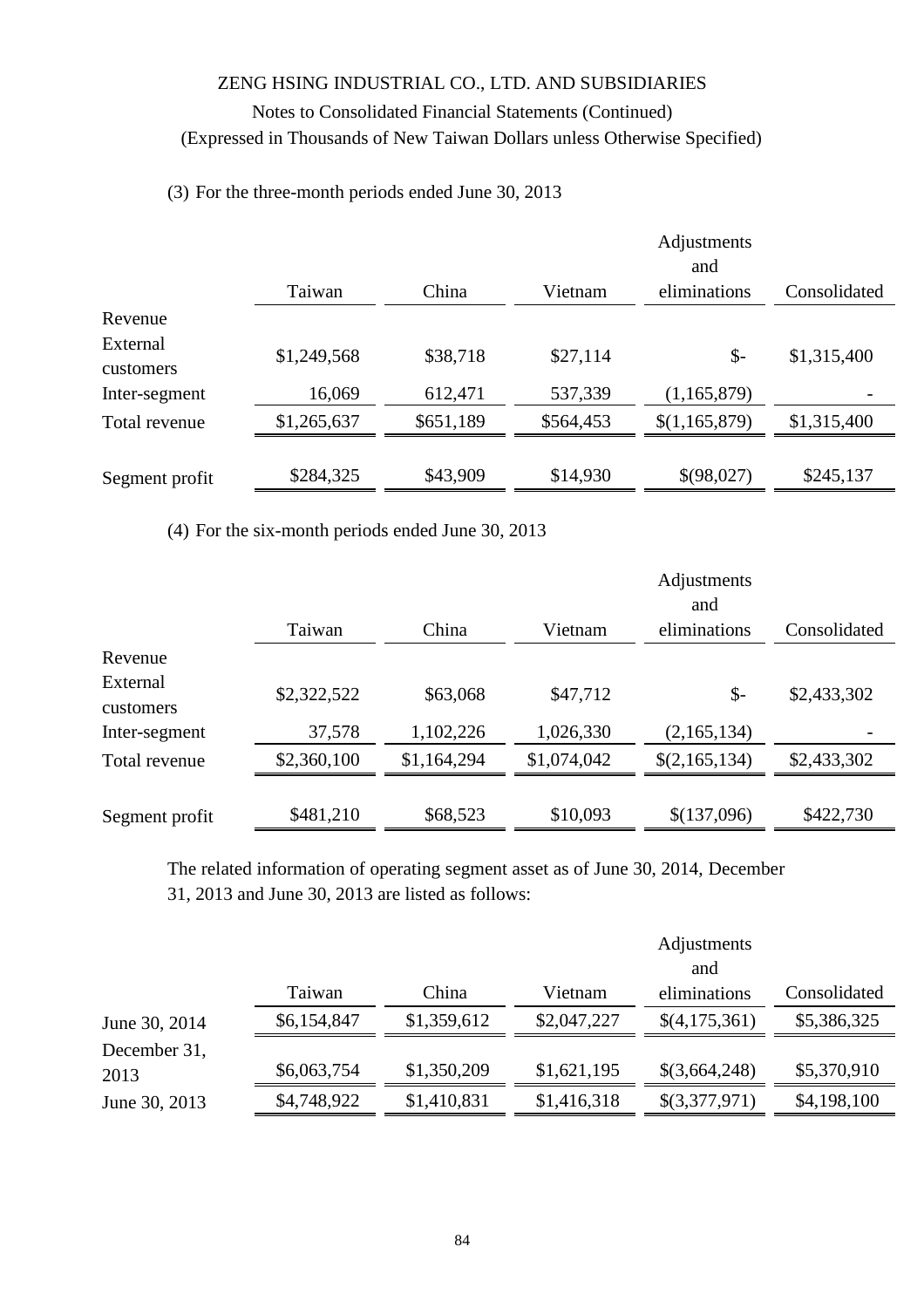Notes to Consolidated Financial Statements (Continued) (Expressed in Thousands of New Taiwan Dollars unless Otherwise Specified)

# FINANCING PROVIDED

### FOR THE SIX MONTHS ENDED JUNE 30, 2014

|                |            |              |            |         |                 |                |                |          |           |                          |           |                          |                          |                          |             | TABLE 1     |
|----------------|------------|--------------|------------|---------|-----------------|----------------|----------------|----------|-----------|--------------------------|-----------|--------------------------|--------------------------|--------------------------|-------------|-------------|
|                |            |              |            |         |                 |                |                |          |           |                          |           |                          |                          | Collateral               | Limit of    |             |
|                |            |              |            |         |                 |                |                |          |           |                          |           |                          | Item                     | Value                    | financing   |             |
|                |            |              |            |         |                 |                |                |          |           | Amount of                |           |                          |                          |                          | amount for  | Limit of    |
|                |            |              |            |         |                 |                |                |          |           | sales to                 |           | Allowance                |                          |                          | individual  | total       |
| No.            |            |              | Financial  |         | Maximum         |                | Actual         |          |           | <i>(purchases)</i>       | Reason    | for                      |                          |                          | counter-    | financing   |
| (Note          |            | Counter-     | statement  | Related | balance for the |                | amount         | Interest | Nature of | from)                    | for       | doubtful                 |                          |                          | party (Note | amount      |
| 1)             | Lender     | party        | account    | Party   | period          | Ending balance | provided       | rate     | financing | counter-party            | financing | accounts                 |                          |                          | 2)          | (Note 3)    |
| $\overline{0}$ | Zeng Hsing | Zhangjiagang | Other      | Yes     | \$59,830        | \$59,830       | $\mathsf{S}$ - | 2.00%    | Note 4    | $\overline{\phantom{a}}$ | For       | $\overline{\phantom{a}}$ | $\overline{\phantom{0}}$ | $\overline{\phantom{a}}$ | \$693,716   | \$1,387,432 |
|                | Industrial | Zenghsing    | receivable |         | (USD2,000,000)  | (USD2,000,000) |                |          |           |                          | operation |                          |                          |                          |             |             |
|                | CO., LTD.  | Machinery &  |            |         |                 |                |                |          |           |                          | needs     |                          |                          |                          |             |             |
|                |            | Electronics  |            |         |                 |                |                |          |           |                          |           |                          |                          |                          |             |             |
|                |            | CO., Ltd.    |            |         |                 |                |                |          |           |                          |           |                          |                          |                          |             |             |

Note 1: The Company is coded "0".

The subsidiaries are coded consecutively beginning from "1" in the order presented in the table above.

Note 2: Financing to individual counter-party was limited to 20% of the Company's net equity.

Note 3: Total financing was limited to 40% of the Company's net equity.

Note 4: For short-term financing.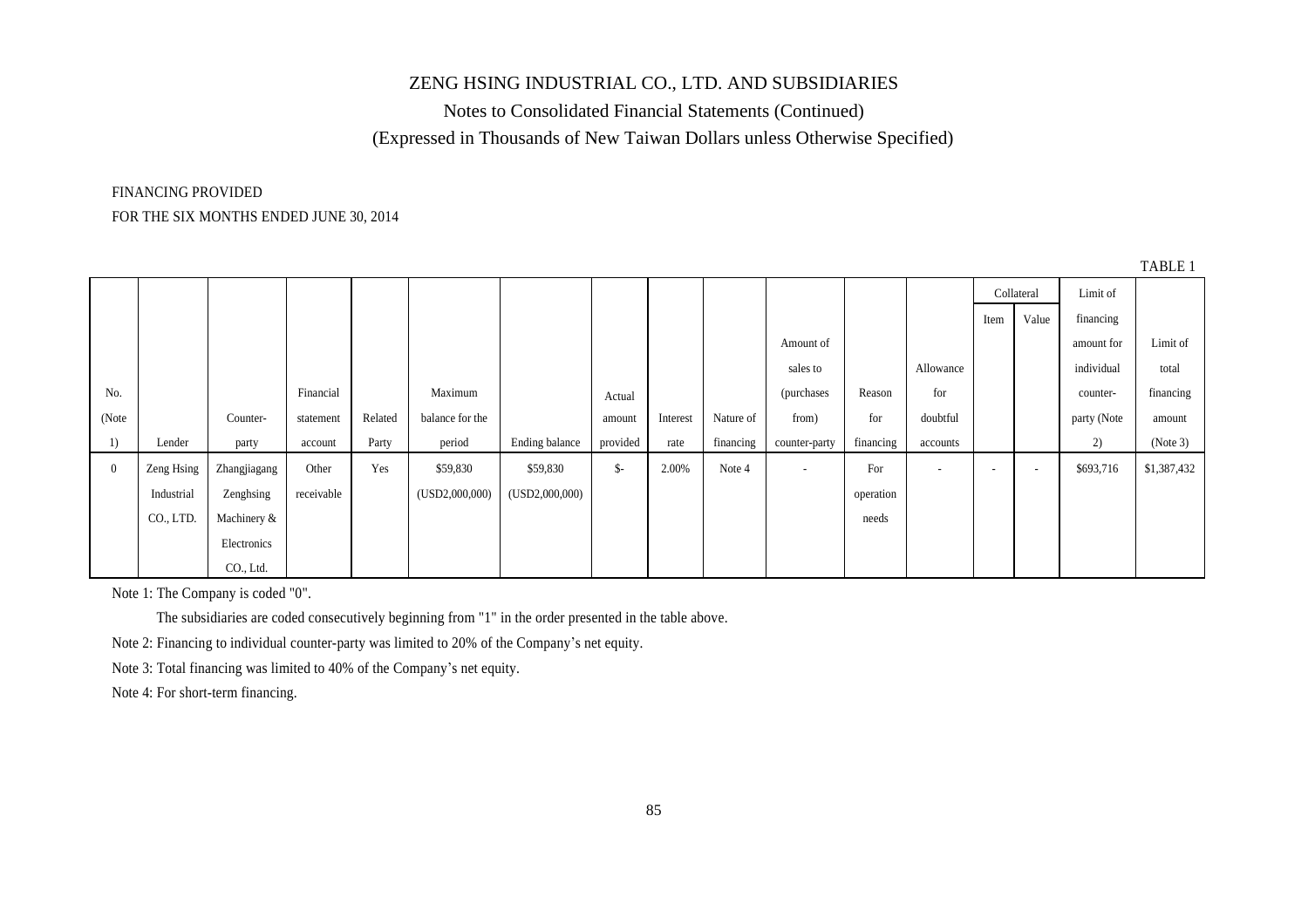Notes to Consolidated Financial Statements (Continued)

(Expressed in Thousands of New Taiwan Dollars unless Otherwise Specified)

#### ENDORSEMENT/GUARANTEE PROVIDED FOR THE SIX MONTHS ENDED JUNE 30, 2014

|          |                                             |                                                  |                          |                                                                                    |                                      |                            |                              |                                                      |                                                                                                                            |                                           | TABLE 2                                       |                             |                         |
|----------|---------------------------------------------|--------------------------------------------------|--------------------------|------------------------------------------------------------------------------------|--------------------------------------|----------------------------|------------------------------|------------------------------------------------------|----------------------------------------------------------------------------------------------------------------------------|-------------------------------------------|-----------------------------------------------|-----------------------------|-------------------------|
| Note1    | Endorser/<br>Guarantor                      | Company<br>name                                  | Relationship<br>(Note 2) | Limit of<br>guarantee/<br>endorsement<br>amount for<br>receiving party<br>(Note 3) | Maximum<br>balance for the<br>period | Ending<br>balance          | Actual<br>amount<br>provided | Amount of<br>collateral<br>guarantee/<br>endorsement | Ratio of<br>Accumulated<br>Amount of<br>Guarantee<br>Provided to<br>Net Equity of<br>the Latest<br>Financial<br>Statements | Guaranty<br>Limited<br>Amount<br>(Note 4) | Parent<br>company<br>to<br>subsidiary company | Subsidia<br>ry to<br>parent | To<br>Mainland<br>China |
| $\theta$ | Zeng<br>Hsing<br>Industrial<br>CO.,<br>LTD. | Zeng<br>Hsing<br>Industrial<br>CO., Ltd.<br>(VN) | (2)                      | \$1,040,574                                                                        | \$89,745<br>(USD3,000,000)           | \$89,745<br>(USD3,000,000) | \$21,688                     | $\mathsf{S}$ -                                       | 2.59%                                                                                                                      | \$1,387,432                               | Yes                                           | N <sub>o</sub>              | N <sub>0</sub>          |

Note 1: The Company and its subsidiaries are coded as follows:

(1) The Company is coded "0".

(2) The subsidiaries are coded consecutively beginning from "1" in the order presented in the table above.

Note 2: According to the "Guidelines Governing the Preparation of Financial Reports by Securities Issuers" issued by the R.O.C. Securities and Futures Bureau, receiving parties should be disclosed as one of the following:

(1) A company that has a business relationship with ZENG HSING INDUSTRIAL CO., LTD.

(2) A subsidiary in which ZENG HSING INDUSTRIAL CO., LTD holds directly over 50% of equity interest.

(3) An investee in which ZENG HSING INDUSTRIAL CO., LTD and its subsidiaries hold over 50% of equity interest.

(4) An investee in which ZENG HSING INDUSTRIAL CO., LTD holds directly and indirectly over 50% of equity interest.

(5) A company that has provided guarantees to ZENG HSING INDUSTRIAL CO., LTD, and vice versa, due to contractual requirements.

(6) An investee in which ZENG HSING INDUSTRIAL CO., LTD conjunctly invests with other shareholders, and for which ZENG HSING INDUSTRIAL CO.,

LTD has provided endorsement/guarantee in proportion to its shareholding percentage.

Note 3: The amount of guarantees/endorsements shall not exceed 30% of ZENG HSING INDUSTRIAL CO., LTD's net assets value as of June 30, 2014.

Note 4: Limit of total guarantee/endorsement amount shall not exceed 40% of ZENG HSING INDUSTRIAL CO., LTD's net assets value as of June 30, 2014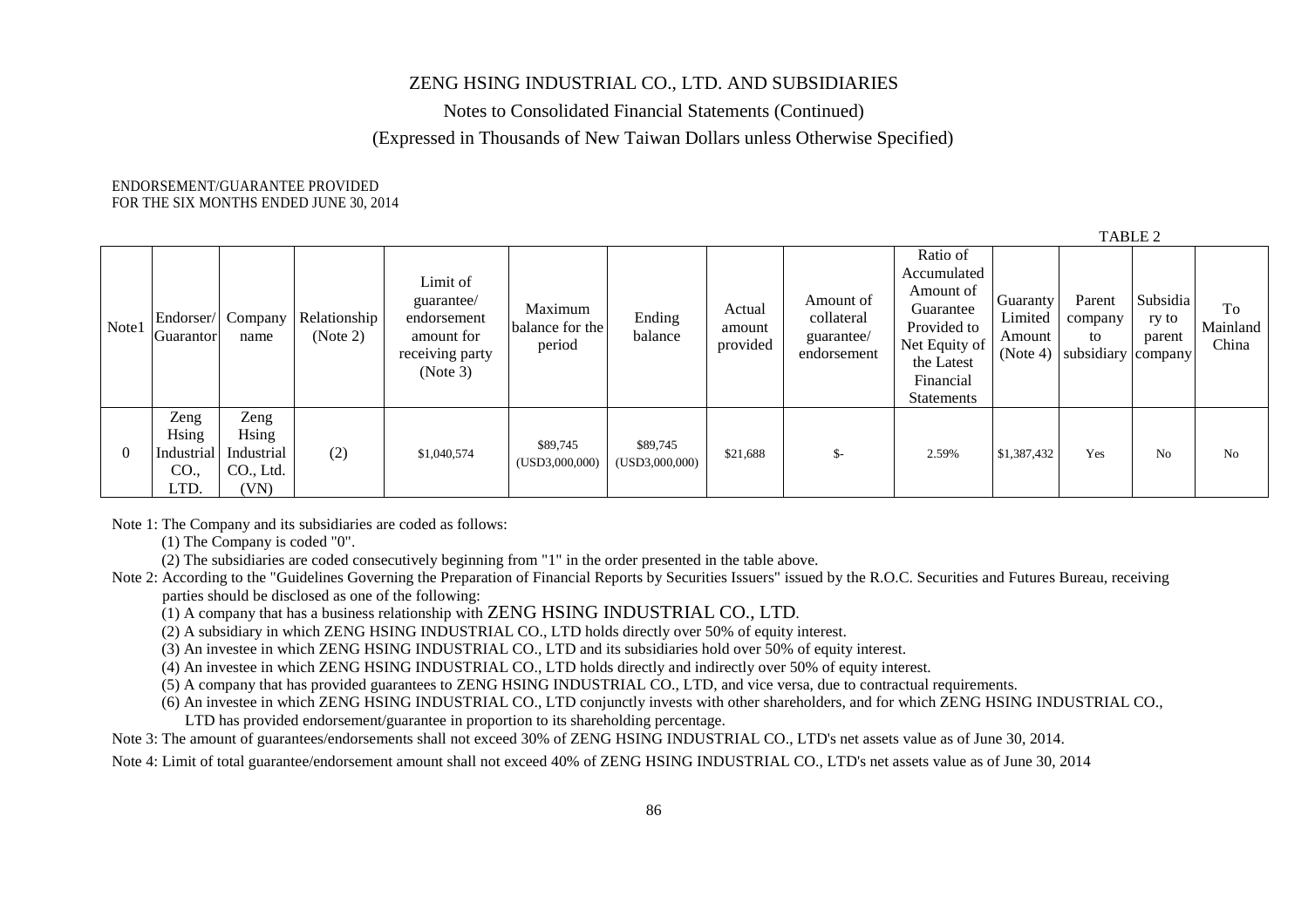Notes to Consolidated Financial Statements (Continued)

### (Expressed in Thousands of New Taiwan Dollars unless Otherwise Specified)

#### MARKETABLE SECURITIES HELD FOR THE SIX MONTHS ENDED JUNE 30, 2014

|                                 |                                               |                     |                                                                        |              |                |                         | TABLE 3                            |
|---------------------------------|-----------------------------------------------|---------------------|------------------------------------------------------------------------|--------------|----------------|-------------------------|------------------------------------|
|                                 |                                               | Relationship        |                                                                        |              |                | June 30, 2014           |                                    |
| Securities Held By              | Type and Name of Marketable<br>Securities     | with the<br>Company | <b>Financial Statement Account</b>                                     | Shares/Units | Carrying Value | Ownership<br>Percentage | Market Value or<br>Net Asset Value |
|                                 | Beneficiary certificates                      |                     |                                                                        |              |                |                         |                                    |
| Zeng Hsing Industrial CO., LTD. | Capital Money Market Fund                     | non-relationship    | Financial assets at fair value through<br>profit or loss, current      | 2,534,244.20 | \$40,000       |                         | \$40,056                           |
| Zeng Hsing Industrial CO., LTD. | Yuanta De-Li Money Market<br>Fund.            | non-relationship    | Financial assets at fair value through<br>profit or loss, current      | 627,171.60   | 10,000         |                         | 10,018                             |
| Zeng Hsing Industrial CO., LTD. | Yuanta De- Bao Money Market<br>Fund.          | non-relationship    | Financial assets at fair value through<br>profit or loss, current      | 850,528.20   | 10,000         |                         | 10,018                             |
| Zeng Hsing Industrial CO., LTD. | Fuh Hwa You Li Money Market<br>Fund.          | non-relationship    | Financial assets at fair value through<br>profit or loss, current      | 1,514,859.30 | 20,000         |                         | 20,030                             |
| Zeng Hsing Industrial CO., LTD. | Fuh Hwa Money Market Fund.                    | non-relationship    | Financial assets at fair value through<br>profit or loss, current      | 706,693.80   | 10,000         |                         | 10,018                             |
| Zeng Hsing Industrial CO., LTD. | Jih Sun Money Market Fund.                    | non-relationship    | Financial assets at fair value through<br>profit or loss, current      | 2,763,094.69 | 40,000         |                         | 40,062                             |
| Zeng Hsing Industrial CO., LTD. | Yuanta Wan Tai Money Market<br>Fund.          | non-relationship    | Financial assets at fair value through<br>profit or loss, current      | 2,023,417.80 | 30,000         |                         | 30,045                             |
| Zeng Hsing Industrial CO., LTD. | <b>UPAMC James Bond Money</b><br>Market Fund. | non-relationship    | Financial assets at fair value through<br>profit or loss, current      | 2,445,552.45 | 40,000         |                         | 40,052                             |
|                                 |                                               |                     | Adjustments for change in value of<br>investment in trading securities |              | 299            |                         |                                    |
|                                 |                                               |                     | Subtotal                                                               |              | 200,299        |                         | \$200,299                          |
|                                 |                                               |                     | Total                                                                  |              | \$200,299      |                         |                                    |

Note: The stocks held that have no fair value or are not in the active market are not required to be disclosed.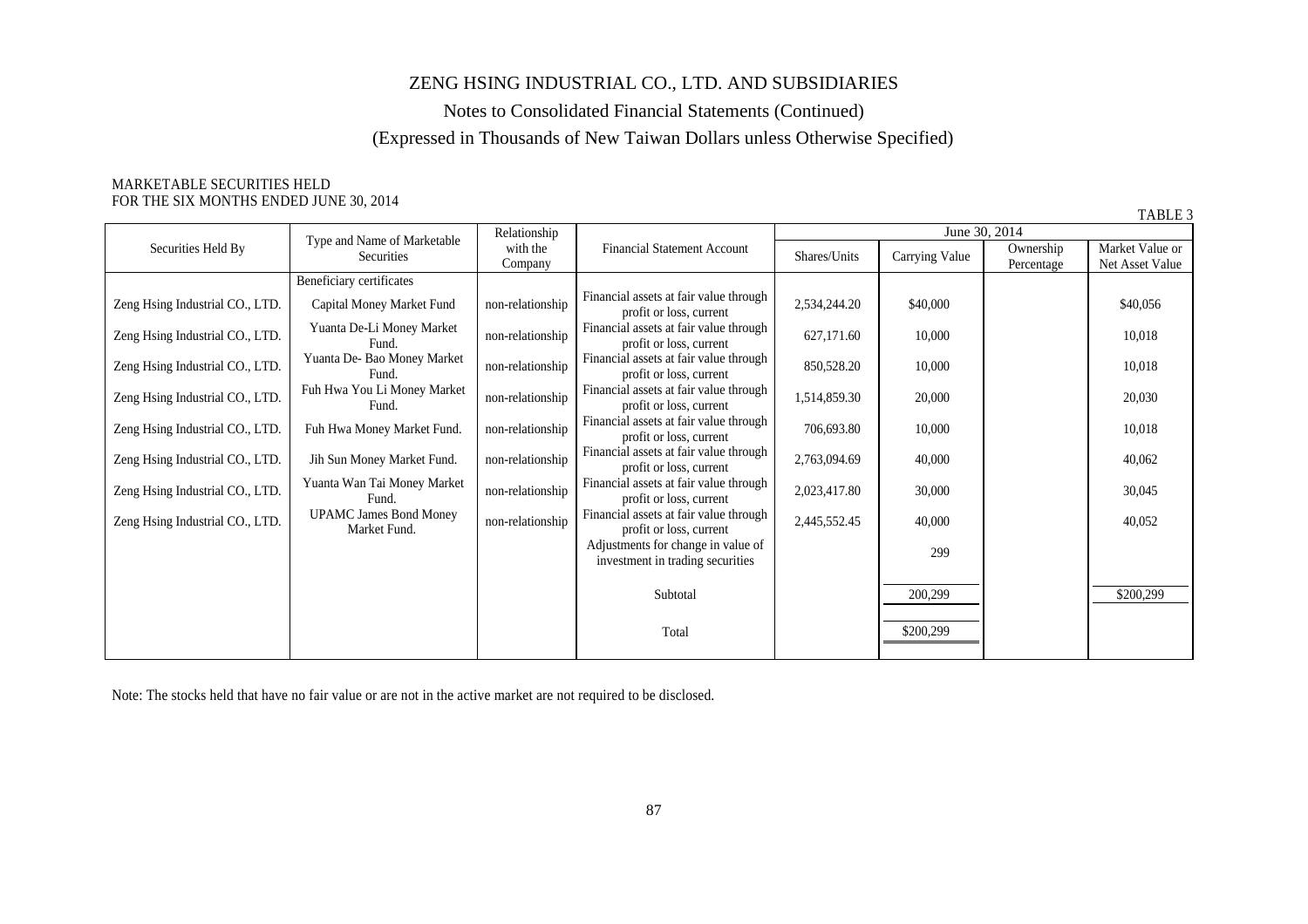Notes to Consolidated Financial Statements (Continued) (Expressed in Thousands of New Taiwan Dollars unless Otherwise Specified)

### MARKETABLE SECURITIES ACQUIRED OR DISPOSED

#### FOR THE SIX MONTHS ENDED JUNE 30, 2014

|            |                        |                                |                                         |             |                          |                 |                          |           |                          |        |                          |                          |                          | 11 P.M.       |
|------------|------------------------|--------------------------------|-----------------------------------------|-------------|--------------------------|-----------------|--------------------------|-----------|--------------------------|--------|--------------------------|--------------------------|--------------------------|---------------|
|            |                        |                                |                                         |             |                          | January 1, 2014 |                          | Purchase  |                          |        | Sale                     |                          |                          | June 30, 2014 |
| Type of    | Company                | Type and Name<br>of Marketable | Financial Statement   Relationship with |             |                          |                 |                          |           |                          |        |                          | Gain (loss)              |                          |               |
| securities | Name                   | Securities                     | Account                                 | the Company | Units                    | Amount          | Units                    | Amount    | Units                    | Amount | Carrying<br>cost         | From<br>disposal         | Units                    | Amount        |
|            | Zeng Hsing             | Zeng Hsing                     | Investments                             |             |                          |                 |                          |           |                          |        |                          |                          |                          |               |
| Stock      | Industrial             | Industrial CO.,                | accounted for under                     | Subsidiary  | $\overline{\phantom{0}}$ | \$944,673       | $\overline{\phantom{a}}$ | \$171,256 | $\overline{\phantom{0}}$ |        | $\overline{\phantom{a}}$ | $\overline{\phantom{0}}$ | $\overline{\phantom{a}}$ | \$1,115,929   |
|            | CO <sub>1</sub> , Ltd. | Ltd. $(VN)$                    | the equity method                       |             |                          |                 |                          |           |                          |        |                          |                          |                          |               |

Note: The ending balance includes share of other comprehensive income of associates and joint ventures of \$2,945 and exchange differences on translation of foreign operations adjustment

under equity method of \$(957).

TABLE 4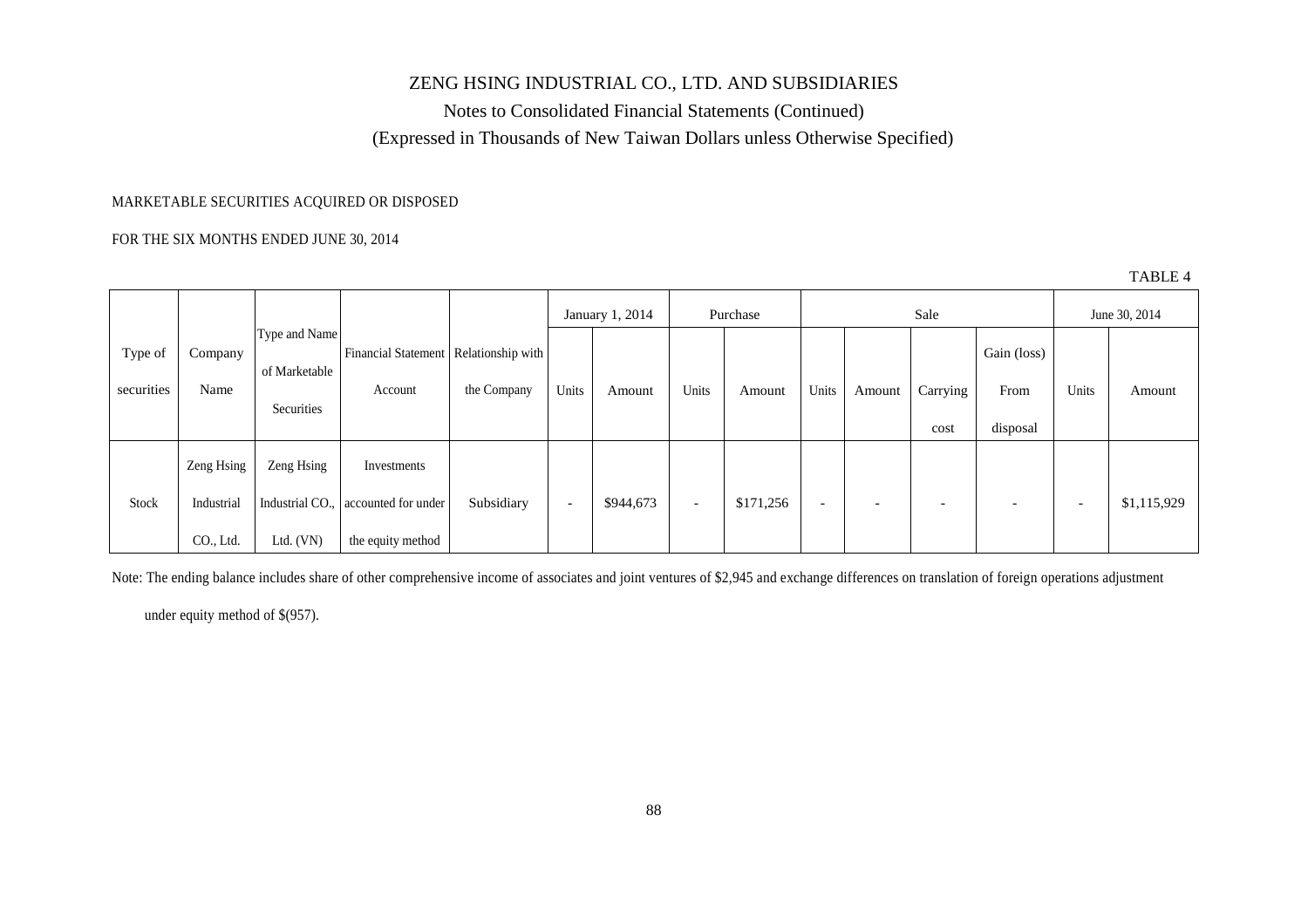Notes to Consolidated Financial Statements (Continued)

(Expressed in Thousands of New Taiwan Dollars unless Otherwise Specified)

TABLE 5

### RELATED PARTY TRANSACTIONS FOR PURCHASES AND SALES AMOUNTS EXCEEDING THE LOWER OF \$100 MILLION OR 20 PERCENT OF CAPITAL STOCK FOR THE SIX MONTHS ENDED JUNE 30, 2014

|                                                                      |                                                                      |                                       |                      |              |            |                                                  |               |                                            |                                                               | $1$ mulu $J$ |  |
|----------------------------------------------------------------------|----------------------------------------------------------------------|---------------------------------------|----------------------|--------------|------------|--------------------------------------------------|---------------|--------------------------------------------|---------------------------------------------------------------|--------------|--|
| Company<br>Name                                                      | <b>Counter Party</b>                                                 | Nature of<br>Relationship<br>(Note 1) |                      | Transactions |            | Details of<br>non-arm's<br>length<br>transaction |               | Notes and accounts receivable<br>(payable) |                                                               | Note         |  |
|                                                                      |                                                                      |                                       | Purchases<br>(Sales) | Amount       | % to Total | Term                                             | Unit<br>price | Term                                       | Balance                                                       | % to Total   |  |
| Zeng Hsing<br>Industrial<br>CO., Ltd.                                | Zhangjiagang<br>Zenghsing<br>Machinery &<br>Electronics<br>CO., Ltd. | -1                                    | Purchases            | \$829,702    | 30.43%     | There is no<br>difference with<br>other clients  | Regular       | Regular                                    | Account payable<br>\$(379,321)                                | $(7.04\%)$   |  |
| Zeng Hsing<br>Industrial<br>CO., Ltd.                                | Zeng Hsing<br>Industrial<br>CO., Ltd.<br>(VN)                        | -1                                    | Purchases            | \$1,048,954  | 38.47%     | There is no<br>difference with<br>other clients  | Regular       | Regular                                    | Account payable<br>\$(214,445)                                | $(3.98\%)$   |  |
| Zhangjiagang<br>Zenghsing<br>Machinery &<br>Electronics<br>CO., Ltd. | Zeng Hsing<br>Industrial<br>CO., Ltd.                                | $\overline{2}$                        | <b>Sales</b>         | \$829,702    | 30.43%     | There is no<br>difference with<br>other clients  | Regular       | Regular                                    | Account<br>receivable<br>\$379,321<br>(RMB78, 123, 901)       | 7.04%        |  |
| Zeng Hsing<br>Industrial<br>CO., Ltd.<br>(VN)                        | Zeng Hsing<br>Industrial<br>CO., Ltd.                                | $\mathfrak{2}$                        | <b>Sales</b>         | \$1,048,954  | 38.47%     | There is no<br>difference with<br>other clients  | Regular       | Regular                                    | Account<br>receivable<br>\$214,445<br>(VND151, 190, 566, 784) | 3.98%        |  |
| Zhangjiagan<br>g Zengshing<br>Trading CO.,<br>Ltd.                   | Zeng Hsing<br>Industrial<br>CO., Ltd.<br>(VN)                        | 3                                     | <b>Sales</b>         | \$135,568    | 4.97%      | There is no<br>difference with<br>other clients  | Regular       | Regular                                    | Account<br>receivable<br>\$73,071<br>(RMB 15, 156, 471)       | 1.36%        |  |

89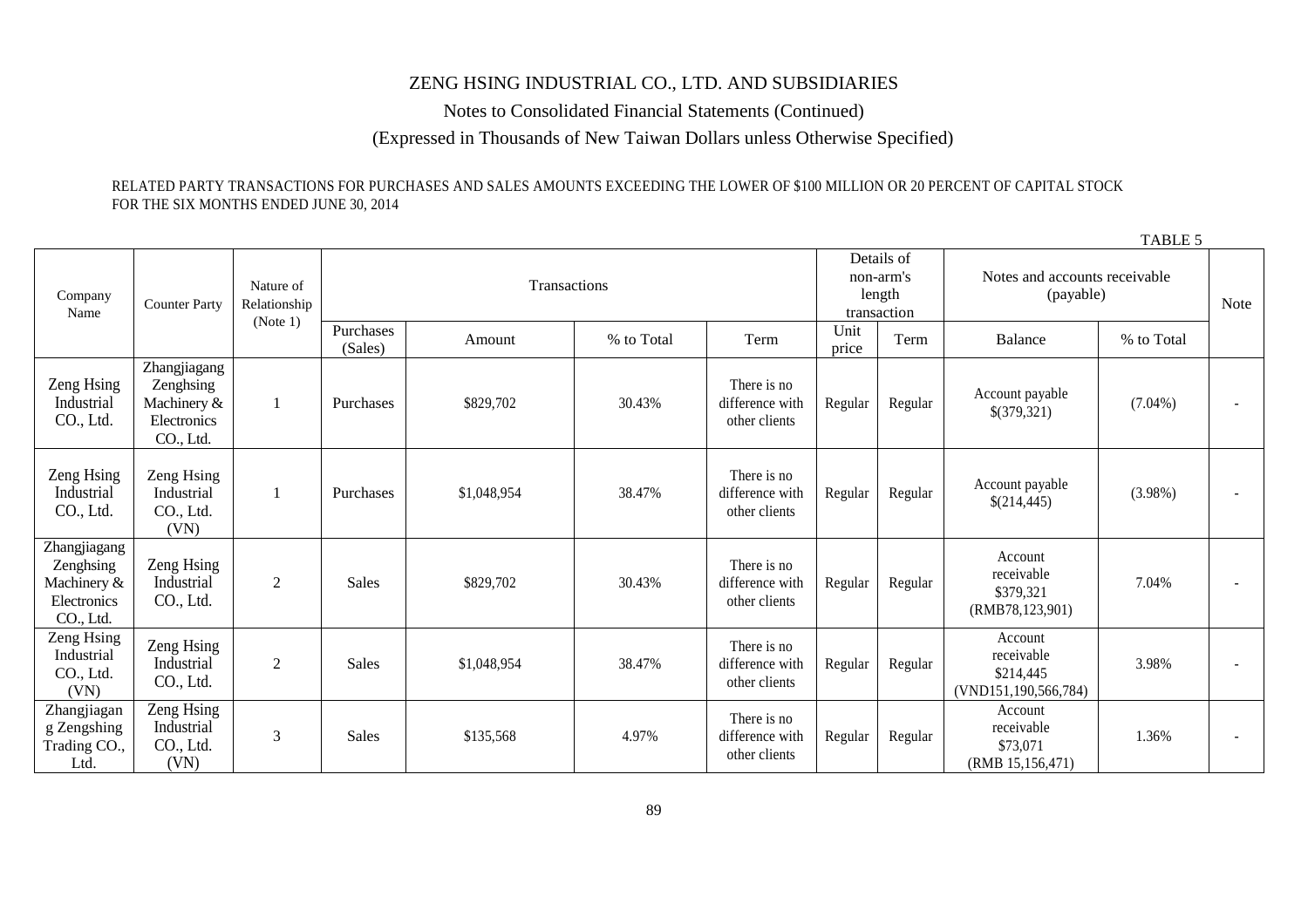Notes to Consolidated Financial Statements (Continued)

### (Expressed in Thousands of New Taiwan Dollars unless Otherwise Specified)

| Company<br><b>Counter Party</b><br>Name                              |                                                                      | Nature of<br>Relationship | Transactions<br>Purchases |           |            |                                                 |               | Details of<br>non-arm's<br>length<br>transaction | Notes and accounts receivable<br>(payable)               |            | Note |
|----------------------------------------------------------------------|----------------------------------------------------------------------|---------------------------|---------------------------|-----------|------------|-------------------------------------------------|---------------|--------------------------------------------------|----------------------------------------------------------|------------|------|
|                                                                      |                                                                      | (Note 1)                  | (Sales)                   | Amount    | % to Total | Term                                            | Unit<br>price | Term                                             | <b>Balance</b>                                           | % to Total |      |
| Zeng Hsing<br>Industrial<br>CO., Ltd.<br>(VN)                        | Zhangjiagan<br>g Zengshing<br>Trading<br>CO., Ltd.                   | 3                         | Purchases                 | \$135,568 | 4.97%      | There is no<br>difference with<br>other clients | Regular       | Regular                                          | Account payable<br>\$(73,071)<br>(VND51, 818, 655, 351)  | $(1.36\%)$ |      |
| Shinco<br>Technoligies<br>Limited<br>(VN)                            | Zeng Hsing<br>Industrial<br>CO., Ltd.<br>(VN)                        | 3                         | <b>Sales</b>              | \$145,956 | 5.35%      | There is no<br>difference with<br>other clients | Regular       | Regular                                          | Account<br>receivable<br>\$34,494<br>(VND24,223,463,266) | 0.64%      |      |
| Zeng Hsing<br>Industrial<br>CO., Ltd.<br>(VN)                        | Shinco<br>Technoligies<br>Limited<br>(VN)                            | 3                         | Purchases                 | \$145,956 | 5.35%      | There is no<br>difference with<br>other clients | Regular       | Regular                                          | Account payable<br>\$(34,494)<br>(VND24,223,463,266)     | $(0.64\%)$ |      |
| Zeng Hsing<br>Industrial<br>CO., Ltd.                                | Zhangjiagang<br>Zenghsing<br>Machinery &<br>Electronics<br>CO., Ltd. |                           | <b>Sales</b><br>(Note2)   | \$136,133 | 0.35%      | There is no<br>difference with<br>other clients | Regular       | Regular                                          | Account<br>receivable<br>\$76,251                        | 1.42%      |      |
| Zhangjiagang<br>Zenghsing<br>Machinery &<br>Electronics<br>CO., Ltd. | Zeng Hsing<br>Industrial<br>CO., Ltd.                                | 2                         | Purchases                 | \$136,133 | 0.35%      | There is no<br>difference with<br>other clients | Regular       | Regular                                          | Account payable<br>\$(76,251)<br>(RMB15,758,103)         | $(1.42\%)$ |      |

Note 1: No. 1 represents the transactions from the parent company to a subsidiary.

No. 2 represents the transactions from a subsidiary to the parent company.

No. 3 represents the transaction between subsidiaries.

Note2: The Company reported the net sales of triangle trade and recognized commission as \$9,621 for the six-month periods ended June 30, 2014.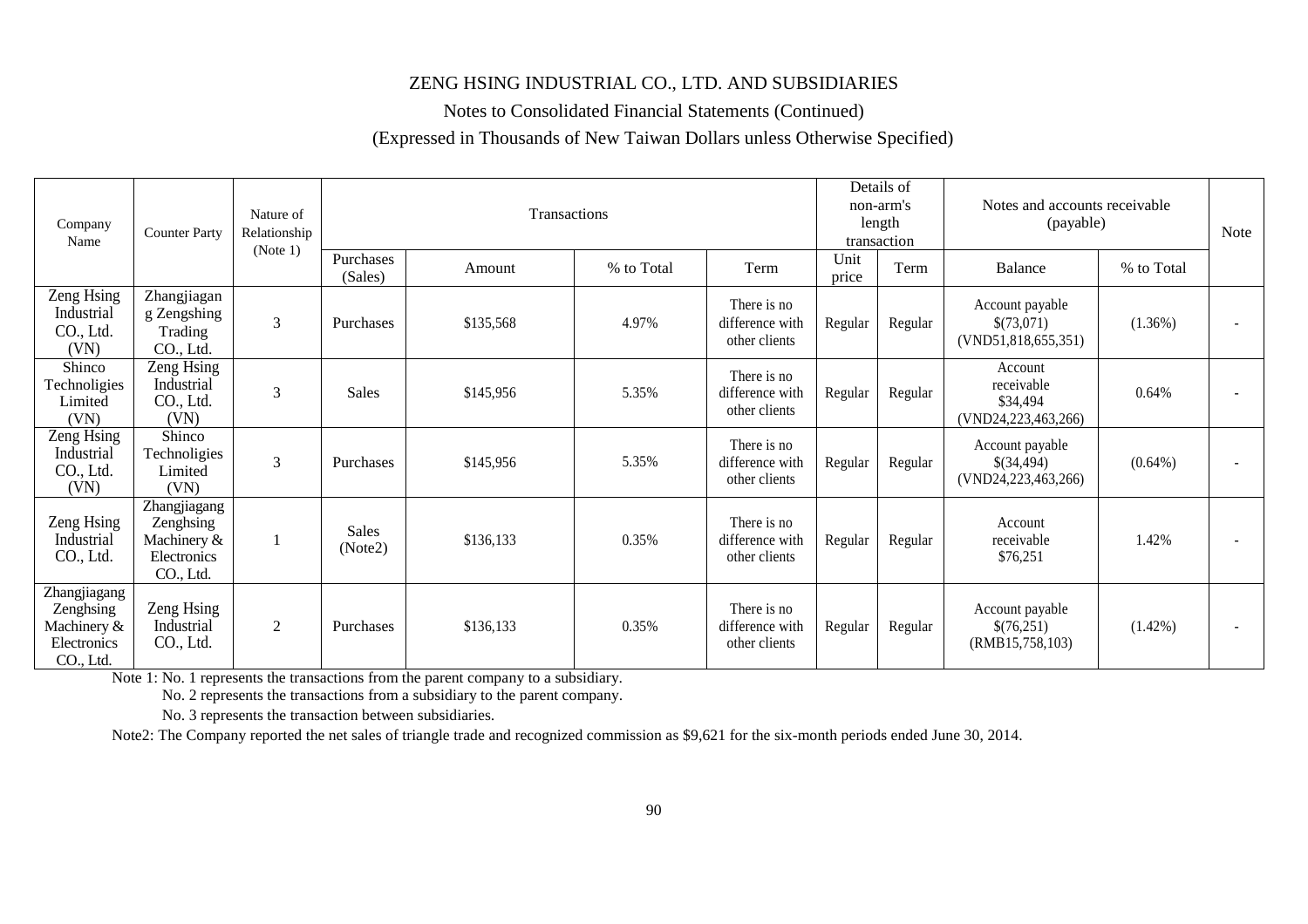Notes to Consolidated Financial Statements (Continued) (Expressed in Thousands of New Taiwan Dollars unless Otherwise Specified)

## RECEIVABLES FROM RELATED PARTIES AMOUNTING TO OVER NT\$100 MILLION OR 20% OF THE PAID-IN CAPITAL FOR THE SIX MONTHS ENDED JUNE 30, 2014

|                             |                      |              |                               |                      |                 | Overdue |                       |                                   |             |
|-----------------------------|----------------------|--------------|-------------------------------|----------------------|-----------------|---------|-----------------------|-----------------------------------|-------------|
| Company Name                | <b>Related Party</b> | Nature of    | <b>Ending Balance</b>         | <b>Turnover Rate</b> |                 | Action  | Amounts Received in   | Allowance for<br><b>Bad Debts</b> | Note        |
|                             |                      | Relationship |                               |                      | Amounts         | Taken   | Subsequent Period     |                                   |             |
|                             | Zeng Hsing           |              |                               |                      |                 |         |                       |                                   | accounts    |
| Zeng Hsing Industrial       | Industrial CO.,      | Subsidiary   | Accounts Receivable \$214,445 | 14.41                | $\mathcal{S}$ - | \$-     | \$214,445             | $\frac{1}{2}$                     | receivable- |
| CO <sub>1</sub> , Ltd. (VN) | Ltd.                 |              | (VND 151,190,566,784)         |                      |                 |         | (VND 151,190,566,784) |                                   | customers   |
| Zhangjiagang                |                      |              |                               |                      |                 |         |                       |                                   | accounts    |
| Zenghsing Machinery         | Zeng Hsing           |              | Accounts Receivable \$379,321 |                      |                 |         | \$134,265             |                                   | receivable- |
| $&$ Electronics CO.,        | Industrial CO.,      | Subsidiary   | (RMB 78,123,901)              | 4.99                 | $\mathcal{S}$ - | \$-     | (RMB 27,849,535)      | $\frac{1}{2}$                     | customers   |
| Ltd.                        | Ltd.                 |              |                               |                      |                 |         |                       |                                   |             |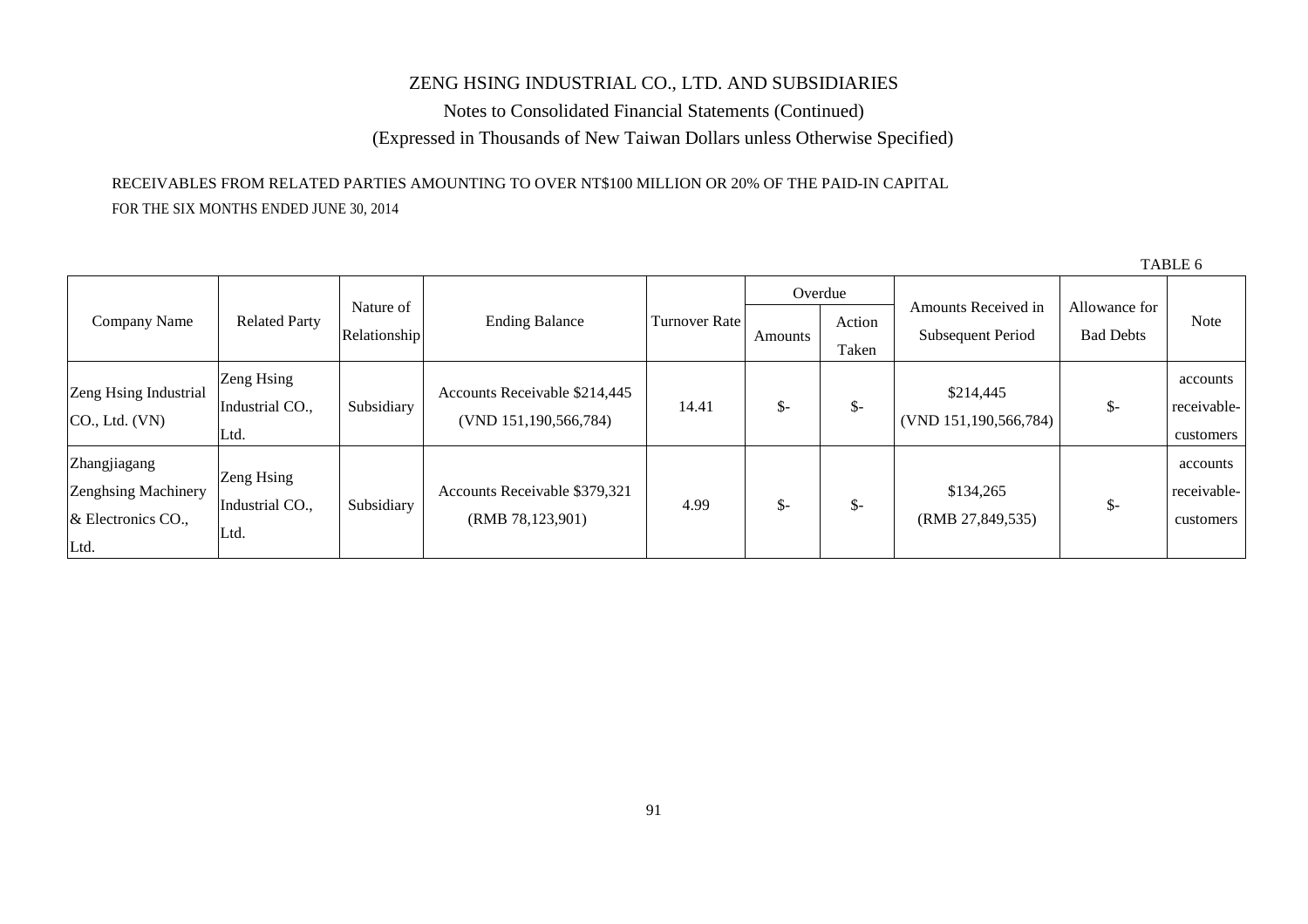Notes to Consolidated Financial Statements (Continued) (Expressed in Thousands of New Taiwan Dollars unless Otherwise Specified)

### INTER-COMPANY RELATIONSHIPS AND SIGNIFICANT INTERCOMPANY TRANSACTIONS FOR THE SIX-MONTH PERIOD ENDED June 30, 2014

TABLE 7

|        |                                                                         |                                                                                        | Nature of                |              |                              | Transactions                                    |                     |
|--------|-------------------------------------------------------------------------|----------------------------------------------------------------------------------------|--------------------------|--------------|------------------------------|-------------------------------------------------|---------------------|
| Note 1 | Company Name                                                            | <b>Counter Party</b>                                                                   | Relationship<br>(Note 2) | Subject      | Amount                       | Term                                            | % to Total (Note 3) |
|        | Zeng Hsing<br>Industrial CO., Ltd.                                      | Zeng Hsing<br>Industrial CO., Ltd.<br>(VN)                                             | (1)                      | <b>Sales</b> | \$79,608                     | There is no<br>difference with other<br>clients | 0.19%               |
| 2      | Zhangjiagang<br>Zengshing Trading<br>CO., Ltd.                          | Zeng Hsing<br>Industrial CO., Ltd.                                                     | (2)                      | <b>Sales</b> | \$30,633<br>(RMB6, 245, 424) | There is no<br>difference with other<br>clients | 1.12%               |
| 3      | Zhangjiagang<br>Zenghsing<br>Machinery $\&$<br>Electronics CO.,<br>Ltd. | Zhangjiagang Free<br>Trade Zone Cheau<br>Hsing Machinery &<br>Electronics CO.,<br>Ltd. | (3)                      | <b>Sales</b> | \$77,095<br>(RMB15,718,015)  | There is no<br>difference with other<br>clients | 2.83%               |

Note 1: The Company and its subsidiaries are coded as follows:

(1) The Company is coded "0".

(2) The subsidiaries are coded consecutively beginning from "1" in the order presented in the table above.

Note 2: (1) represents the transactions from the parent company to a subsidiary.

(2) represents the transactions from a subsidiary to the parent company.

(3) represents the transaction between subsidiaries.

Note 3: When calculating the ratio of total transaction to consolidated total revenues or total assets, in the case of balance sheet items the ratio shall be the ending balance to total assets; in the case of profit and loss items, the ratio shall be the interim accumulated amount to total consolidated revenue.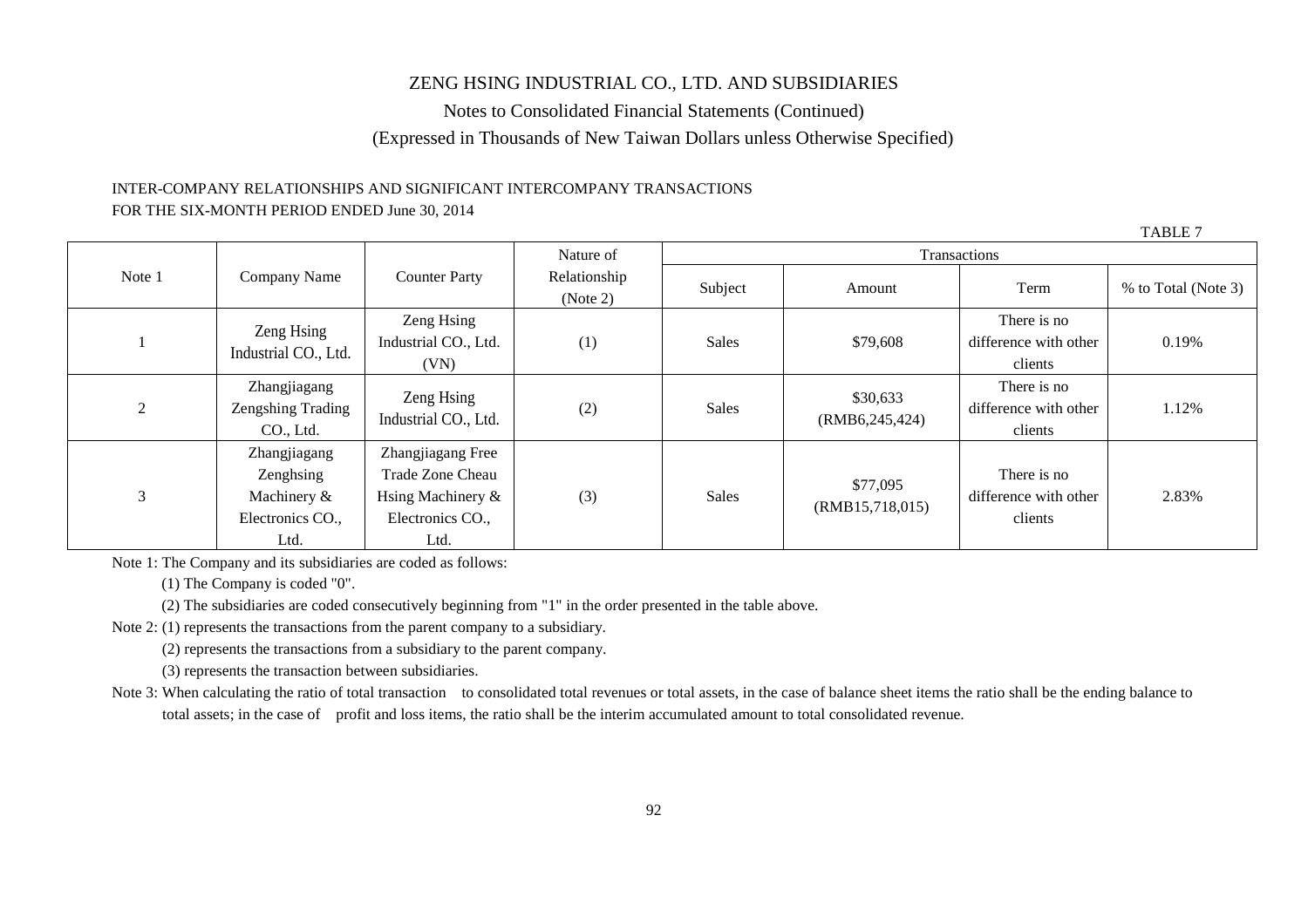Notes to Consolidated Financial Statements (Continued) (Expressed in Thousands of New Taiwan Dollars unless Otherwise Specified)

### NAMES, LOCATIONS AND RELATED INFORMATION OF INVESTEES ON WHICH THE COMPANY EXERCISES SIGNIFICANT INFLUENCE

#### FOR THE SIX MONTHS ENDED JUNE 30, 2014

|                                                    |                       |                                                                                                                         |                                                                   |                              |                              |               |                             |                |                                        | TABLE 8              |                  |
|----------------------------------------------------|-----------------------|-------------------------------------------------------------------------------------------------------------------------|-------------------------------------------------------------------|------------------------------|------------------------------|---------------|-----------------------------|----------------|----------------------------------------|----------------------|------------------|
|                                                    |                       |                                                                                                                         |                                                                   |                              | Original Investment Amount   |               | Balance as of June 30, 2014 |                |                                        | Equity in the        |                  |
| <b>Investor Company</b>                            | Investee Company      | Location                                                                                                                | Main Businesses and<br>Products                                   | June 30, 2014                | December 31, 2013            | <b>Shares</b> | Percentage of<br>Ownership  | Carrying Value | Net Income (Losses)<br>of the Investee | Earnings<br>(Losses) | Note             |
| Zeng Hsing<br>Industrial CO., Ltd. Limited (BVI)   | Shinco Worldwide      | P.O. Box 957, Offshore<br>Incorporations Centre, Road<br>Town, Tortola, British Virgin<br>Islands                       | Selling household sewing<br>machines and spare parts              | \$3,086<br>(USD100,000)      | \$3,086<br>(USD100,000)      | 10,000        | 100%                        | \$83,191       | \$(991)                                | \$(991)              | Note 2           |
| Zeng Hsing<br>Industrial CO., Ltd. CO., Ltd. (BVI) |                       | P.O. Box 957, Offshore<br>Zeng Hsing Industrial Incorporations Centre, Road<br>Town, Tortola, British Virgin<br>Islands | Trading and holding<br>company                                    | 428,654<br>(USD12, 873, 452) | 428,654<br>(USD12, 873, 452) | 12,873        | 100%                        | 799,400        | 51,568                                 | 51,568               | Note 1<br>Note 2 |
| Zeng Hsing<br>Industrial CO., Ltd. CO., Ltd. (VN)  | Zeng Hsing Industrial | Bing Doung, Vietnam                                                                                                     | Manufacturing household<br>sewing machines and<br>sport equipment | 1,049,554<br>(USD35,000,000) | 878,298<br>(USD29, 320, 000) | $\sim$        | 100%                        | 1,190,268      | VND2,068,391,947                       | 2,945                | Note 2           |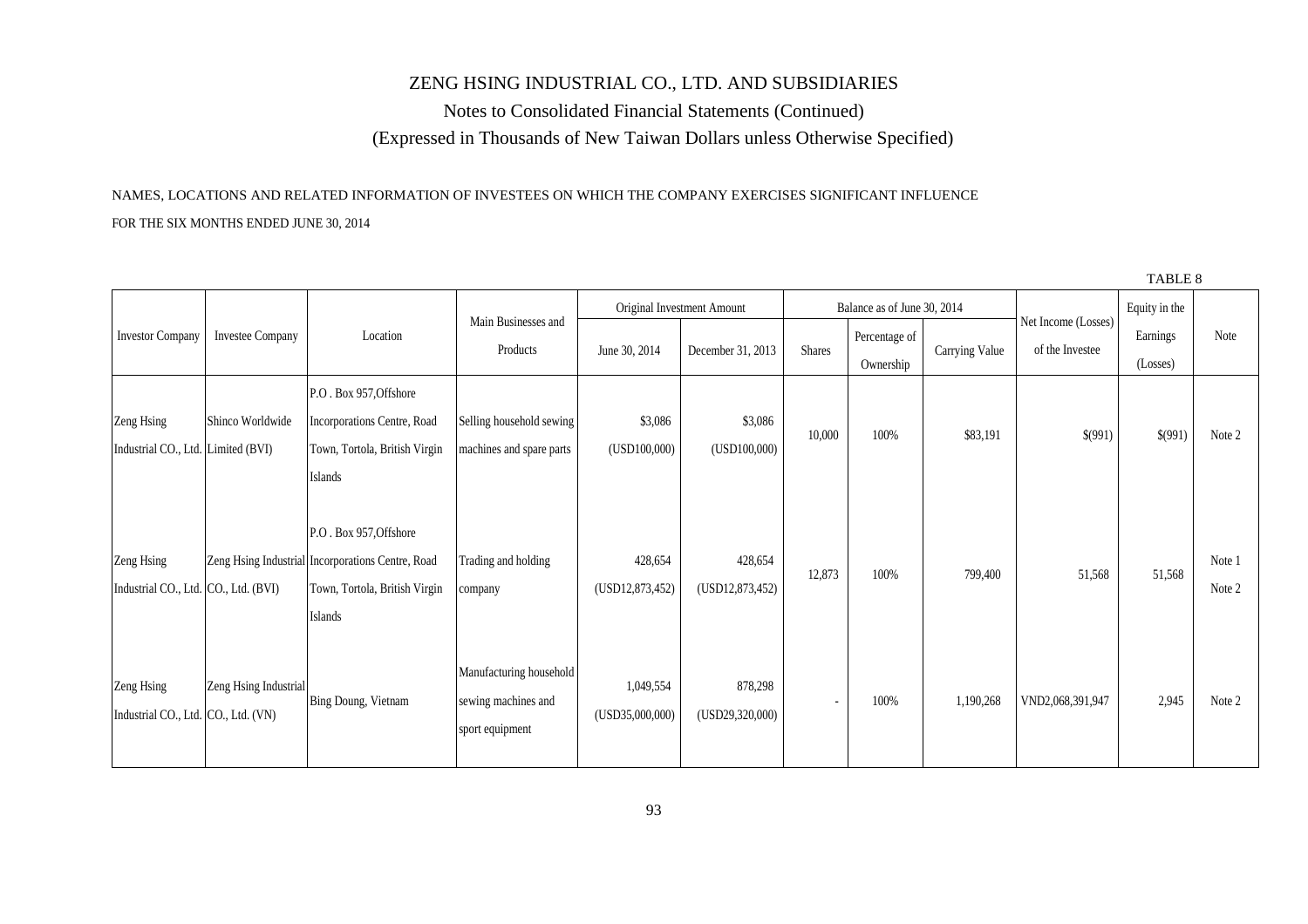## Notes to Consolidated Financial Statements (Continued) (Expressed in Thousands of New Taiwan Dollars unless Otherwise Specified)

|                                                 |                                                       |                            |                                                                              |                              | Original Investment Amount  |                          | Balance as of June 30, 2014 |                |                                        | Equity in the            |        |
|-------------------------------------------------|-------------------------------------------------------|----------------------------|------------------------------------------------------------------------------|------------------------------|-----------------------------|--------------------------|-----------------------------|----------------|----------------------------------------|--------------------------|--------|
| <b>Investor Company</b>                         | <b>Investee Company</b>                               | Location                   | Main Businesses and<br>Products                                              | June 30, 2014                | December 31, 2013           | <b>Shares</b>            | Percentage of<br>Ownership  | Carrying Value | Net Income (Losses)<br>of the Investee | Earnings<br>(Losses)     | Note   |
| Zeng Hsing<br>Industrial CO., Ltd. Limited (VN) | Shinco Technoligies                                   | <b>Bing Doung, Vietnam</b> | Material die-casting of<br>metal of aluminum, zinc<br>and magnesium alloy.   | 347,158<br>(USD11, 173, 331) | 302,293<br>(USD9, 673, 331) | $\overline{\phantom{a}}$ | 100%                        | 370,120        | VND8,212,504,955                       | 11,695                   | Note 2 |
| Zeng Hsing<br>Industrial CO., Ltd.              | Taiwan Carbon<br>Technology CO.,<br>Ltd.              | Taichung, Taiwan           | Manufacturing carbon<br>fiber, fire resistant fiber<br>and related products. | 24,105                       | 24,105                      | 2,500,000                | 19.53%                      |                |                                        | $\overline{\phantom{a}}$ |        |
| Zeng Hsing<br>Industrial CO., Ltd. CO., Ltd.    | Asia Bright Hometec                                   | Taichung, Taiwan           | Manufacturing electric<br>appliances, machinery<br>and equipment.            | 17,233                       | 17,233                      | 1,723,334                | 43.08%                      | 2,553          | (510)                                  | (220)                    | Note 2 |
| Zeng Hsing                                      | Mitsumichi<br>Industrial CO., Ltd. industrial CO. Ltd | Taichung, Taiwan           | Manufacturing household<br>sewing machines                                   | 31,330                       | 31,330                      | 1,378,000                | 53.00%                      | 35,332         | 9,144                                  | 4,846                    | Note 2 |

Note 1: The long-term investment losses under equity method incurred by Zeng Hsing Industrial CO., Ltd (BVI) included the gains from investees.

Note 2: The entity is consolidated.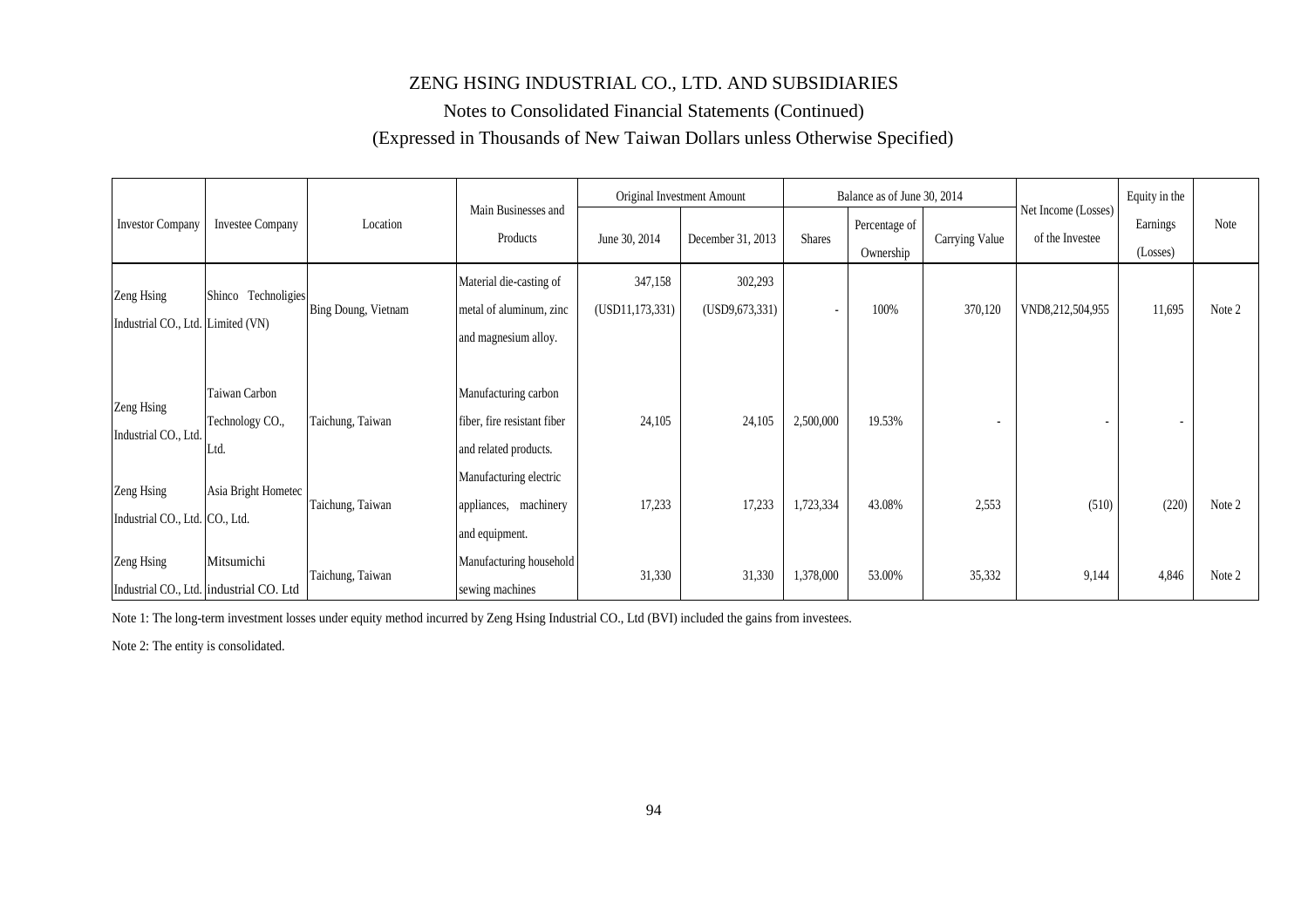Notes to Consolidated Financial Statements (Continued) (Expressed in Thousands of New Taiwan Dollars unless Otherwise Specified)

 $T = 1$ 

### INFORMATION OF INVESTMENT IN MAINLAND CHINA

### FOR THE SIX MONTHS ENDED JUNE 30, 2014

|                                      |                   |                 |                      |                           |         |                          |                             |            |           |                       | TABLE 9               |
|--------------------------------------|-------------------|-----------------|----------------------|---------------------------|---------|--------------------------|-----------------------------|------------|-----------|-----------------------|-----------------------|
|                                      |                   |                 |                      | Accumulated<br>Outflow of |         | <b>Investment Flows</b>  | Accumulated<br>Outflow of   | Percentage | Equity in | <b>Carrying Value</b> | Accumulated<br>Inward |
| <b>Investee Company</b>              | Main Businesses   | Total Amount of | Method of            | Investment from           |         |                          | Investment from             | of         | Earnings  | as of June 30,        | Remittance of         |
|                                      | and Products      | Paid-in Capital | Investment           | Taiwan as of              | Outflow | Inflow                   | Taiwan as of June Ownership |            | (Losses)  | 2014                  | Earnings as of        |
|                                      |                   |                 |                      | January 1, 2014           |         |                          | 30, 2014                    |            | Note 1    |                       | June 30, 2014         |
| Zhangjiagang                         | Manufacturing and |                 | Indirect             |                           |         |                          |                             |            |           |                       |                       |
| Zenghsing                            | selling household |                 | investments          | \$304,199                 |         |                          | \$304,199                   |            |           |                       | \$37,112              |
| Machinery &                          | sewing machines,  | USD13,000,000   | through Zeng         | (USD9, 103, 039)          |         | $\overline{\phantom{0}}$ | (USD9, 103, 039)            | 100%       | \$41,041  | \$749,154             | (USD1, 073, 700)      |
| Electronics CO.                      | vacuum cleaners   |                 | $H\text{sing}$ (BVI) |                           |         |                          |                             |            |           |                       |                       |
| Ltd.                                 | and spare parts   |                 |                      |                           |         |                          |                             |            |           |                       |                       |
| Zhangjiagang Free                    |                   |                 | direct               |                           |         |                          |                             |            |           |                       |                       |
| Trade Zone Cheau Selling household   |                   |                 | investments          | \$14,931                  |         |                          | \$14,931                    |            |           |                       | \$-                   |
| Hsing Machinery $\&$ sewing machines |                   | USD500,000      | through Zeng         | (USD500,000)              |         | -                        | (USD500,000)                | 100%       | \$10,536  | \$41,678              |                       |
| Electronics Co.,                     | and spare parts.  |                 | $H\text{sing}$ (BVI) |                           |         |                          |                             |            |           |                       |                       |
| Ltd.                                 |                   |                 |                      |                           |         |                          |                             |            |           |                       |                       |